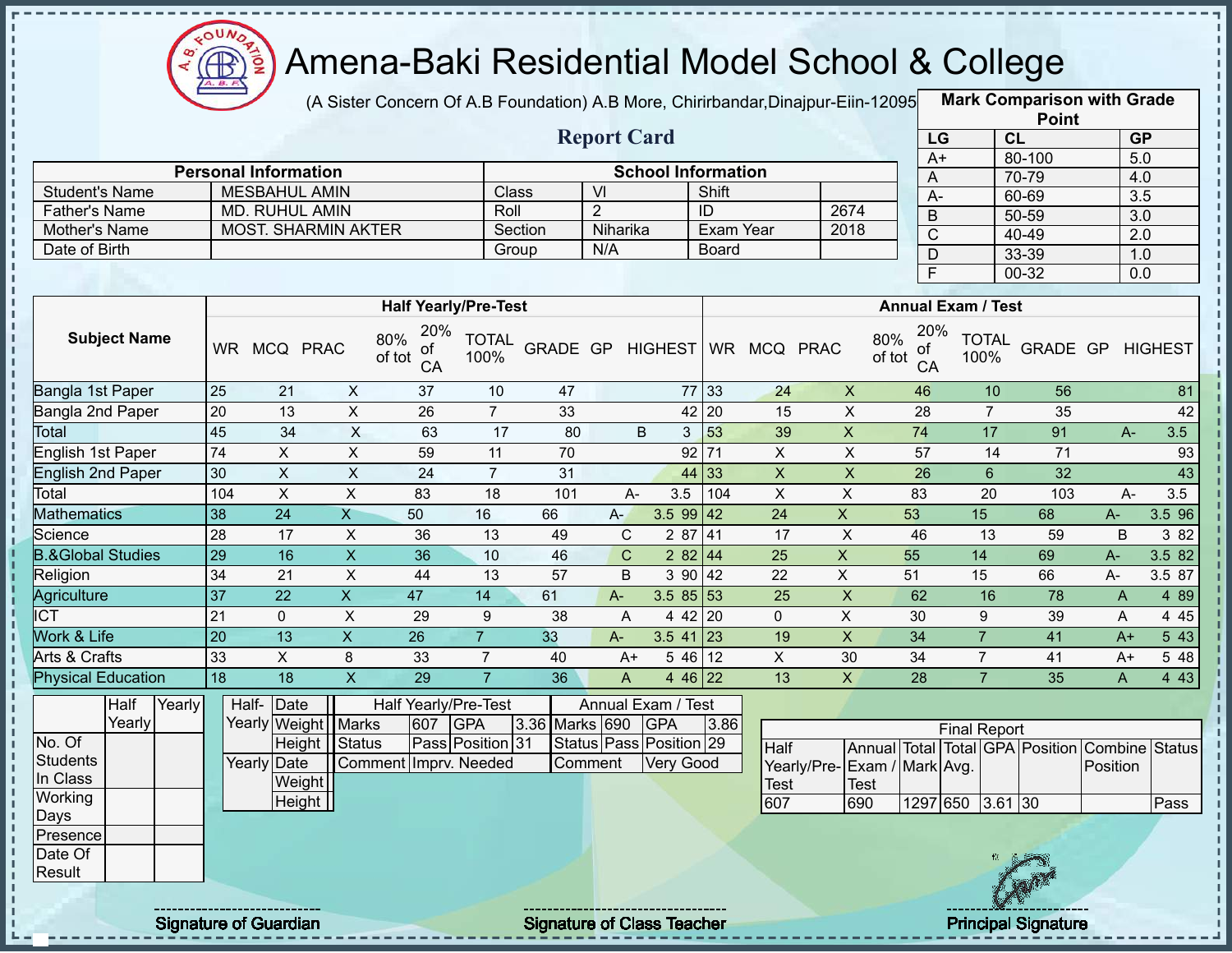

(A Sister Concern Of A.B Foundation) A.B More, Chirirbandar,Dinajpur-Eiin-120950

**Mark Comparison with Grade**

|                              |                 |                                                     |                           |                 |                             |                         |                                   |                  |                                    |                     |                             |                                        |                           |                | <b>Point</b>                    |                  |                  |
|------------------------------|-----------------|-----------------------------------------------------|---------------------------|-----------------|-----------------------------|-------------------------|-----------------------------------|------------------|------------------------------------|---------------------|-----------------------------|----------------------------------------|---------------------------|----------------|---------------------------------|------------------|------------------|
|                              |                 |                                                     |                           |                 |                             |                         | <b>Report Card</b>                |                  |                                    |                     |                             | LG                                     |                           | CL             |                                 | <b>GP</b>        |                  |
|                              |                 |                                                     |                           |                 |                             |                         |                                   |                  |                                    |                     |                             | $A+$                                   |                           |                | 80-100                          | 5.0              |                  |
| <b>Student's Name</b>        |                 | <b>Personal Information</b><br><b>RAHAD REDOWAN</b> |                           |                 | <b>Class</b>                | $\overline{\mathsf{V}}$ |                                   |                  | <b>School Information</b><br>Shift |                     |                             | A                                      |                           |                | 70-79                           | 4.0              |                  |
| <b>Father's Name</b>         |                 | SHAFIQUL ISLAM                                      |                           |                 | Roll                        | $\overline{7}$          |                                   | ID               |                                    |                     | 2695                        | A-                                     |                           |                | 60-69                           | $\overline{3.5}$ |                  |
| Mother's Name                |                 | <b>RINA KHATUN</b>                                  |                           |                 | Section                     |                         | Niharika                          |                  | Exam Year                          |                     | 2018                        | $\sf B$                                |                           |                | $50 - 59$                       | 3.0              |                  |
| Date of Birth                |                 |                                                     |                           |                 | Group                       | N/A                     |                                   |                  | <b>Board</b>                       |                     |                             | $\overline{C}$                         |                           |                | 40-49                           | $\overline{2.0}$ |                  |
|                              |                 |                                                     |                           |                 |                             |                         |                                   |                  |                                    |                     |                             | $\mathsf D$<br>$\overline{\mathsf{F}}$ |                           |                | 33-39                           | 1.0              |                  |
|                              |                 |                                                     |                           |                 |                             |                         |                                   |                  |                                    |                     |                             |                                        |                           |                | $00 - 32$                       | 0.0              |                  |
|                              |                 |                                                     |                           |                 | <b>Half Yearly/Pre-Test</b> |                         |                                   |                  |                                    |                     |                             |                                        | <b>Annual Exam / Test</b> |                |                                 |                  |                  |
| <b>Subject Name</b>          |                 | WR MCQ PRAC                                         | 80%<br>of tot             | 20%<br>οf<br>CA | <b>TOTAL</b><br>100%        | GRADE GP                |                                   |                  |                                    | HIGHEST WR MCQ PRAC | 80%<br>of tot               | 20%<br>οf<br>CA                        | 100%                      | <b>TOTAL</b>   | GRADE GP                        |                  | <b>HIGHEST</b>   |
| Bangla 1st Paper             | 45              | 27                                                  | $\mathsf{X}$              | 58              | 14                          | 72                      |                                   |                  | 77 46                              | 28                  | $\mathsf{X}$                | 59                                     |                           | 15             | 74                              |                  | 81               |
| Bangla 2nd Paper             | 23              | 15                                                  | X                         | 30              | 8                           | 38                      |                                   |                  | 42 21                              | 14                  | $\pmb{\times}$              | 28                                     |                           | 8              | 36                              |                  | 42               |
| <b>Total</b>                 | 68              | 42                                                  | X                         | 88              | 22                          | 110                     | A                                 | $\overline{4}$   | 67                                 | 42                  | $\boldsymbol{\mathsf{X}}$   | 87                                     |                           | 23             | 110                             | A                | $\overline{4}$   |
| English 1st Paper            | 89              | X                                                   | X                         | 71              | 18                          | 89                      |                                   | 92               | 92                                 | X                   | X                           | 74                                     |                           | 19             | 93                              |                  | 93               |
| <b>English 2nd Paper</b>     | 43              | $\pmb{\times}$                                      | $\mathsf{X}$              | 34              | 8                           | 42                      |                                   | 44               | 35                                 | $\pmb{\times}$      | $\mathsf{X}$                | 28                                     |                           | 9 <sup>°</sup> | $\overline{37}$                 |                  | 43               |
| Total                        | 132             | $\boldsymbol{\mathsf{X}}$                           | $\pmb{\times}$            | 105             | 26                          | 131                     | $A+$                              | 5                | 127                                | $\pmb{\times}$      | $\pmb{\times}$              | 102                                    |                           | 28             | 130                             | $A+$             | $5\phantom{.0}$  |
| <b>Mathematics</b>           | 50              | 26                                                  | $\mathsf{X}$              | 61              | 20                          | 81                      | $A+$                              |                  | 5 99 55                            | 27                  | $\pmb{\times}$              | 66                                     |                           | 20             | 86                              | $A+$             | $5\overline{96}$ |
| Science                      | 57              | 19                                                  | X                         | 61              | 15                          | 76                      | A                                 | 4 87             | 55                                 | 16                  | X                           | 57                                     |                           | 17             | 74                              | A                | 4 8 2            |
| <b>B.&amp;Global Studies</b> | 56              | 27                                                  | $\mathsf{X}$              | 66              | 16                          | 82                      | $A+$                              | 5 82             | 53                                 | 26                  | $\pmb{\times}$              | 63                                     |                           | 16             | 79                              | A                | 4 82             |
| Religion                     | 46              | 25                                                  | X                         | 57              | 16                          | 73                      | A                                 | 4 90 51          |                                    | 24                  | $\pmb{\times}$              | 60                                     |                           | 16             | 76                              | A                | 4 87             |
| Agriculture                  | 57              | 23                                                  | $\overline{X}$            | 64              | 15                          | 79                      | $\mathsf{A}$                      |                  | 4 85 55                            | 27                  | $\mathsf X$                 | 66                                     |                           | 18             | 84                              | $A+$             | 589              |
| <b>ICT</b>                   | 22              | 0                                                   | $\boldsymbol{\mathsf{X}}$ | 32              | 8                           | 40                      | $A+$                              | 5 42             | 22                                 | 0                   | X                           | 31                                     | 10                        |                | 41                              | $A+$             | 5 4 5            |
| Work & Life                  | $\overline{24}$ | 16                                                  | $\mathsf X$               | 32              | $\boldsymbol{8}$            | 40                      | $A+$                              | 541              | 24                                 | 18                  | $\pmb{\times}$              | 34                                     | $\overline{7}$            |                | 41                              | $A+$             | 5 43             |
| Arts & Crafts                | 36              | X                                                   | 8                         | 35              | 9                           | 44                      | $A+$                              | 5 4 6            | 17                                 | X                   | 30                          | 38                                     | 8                         |                | 46                              | $A+$             | 5 48             |
| <b>Physical Education</b>    | 27              | $\overline{17}$                                     | $\overline{X}$            | 35              | 8                           | 43                      | $A+$                              |                  | $546$ 26                           | 14                  | $\mathsf{X}$                | 32                                     | 9                         |                | 41                              | $A+$             | 543              |
| Half<br>Yearly               |                 | Half- Date                                          |                           |                 | Half Yearly/Pre-Test        |                         | Annual Exam / Test                |                  |                                    |                     |                             |                                        |                           |                |                                 |                  |                  |
| Yearly                       |                 | Yearly Weight Marks                                 |                           | 799             | <b>GPA</b>                  | 4.64 Marks 808          |                                   | <b>GPA</b>       | 4.64                               |                     |                             |                                        | <b>Final Report</b>       |                |                                 |                  |                  |
| No. Of                       |                 | Height                                              | Status                    |                 | Pass Position 3             |                         | Status Pass Position 5            |                  |                                    | Half                |                             |                                        |                           |                | Annual Total Total GPA Position | Combine          | <b>Status</b>    |
| <b>Students</b>              |                 | Yearly Date                                         | Comment Very Good         |                 |                             | Comment                 |                                   | <b>Very Good</b> |                                    |                     | Yearly/Pre-Exam / Mark Avg. |                                        |                           |                |                                 | Position         |                  |
| In Class                     |                 | Weight                                              |                           |                 |                             |                         |                                   |                  |                                    | <b>Test</b>         | <b>Test</b>                 |                                        |                           |                |                                 |                  |                  |
| Working                      |                 | Height                                              |                           |                 |                             |                         |                                   |                  |                                    | 799                 | 808                         |                                        | 1607 804 4.64 4           |                |                                 |                  | Pass             |
| Days                         |                 |                                                     |                           |                 |                             |                         |                                   |                  |                                    |                     |                             |                                        |                           |                |                                 |                  |                  |
| Presence                     |                 |                                                     |                           |                 |                             |                         |                                   |                  |                                    |                     |                             |                                        |                           |                |                                 |                  |                  |
| Date Of                      |                 |                                                     |                           |                 |                             |                         |                                   |                  |                                    |                     |                             |                                        |                           |                |                                 |                  |                  |
| Result                       |                 | <b>Signature of Guardian</b>                        |                           |                 |                             |                         | <b>Signature of Class Teacher</b> |                  |                                    |                     |                             |                                        |                           |                | <b>Principal Signature</b>      |                  |                  |
|                              |                 |                                                     |                           |                 |                             |                         |                                   |                  |                                    |                     |                             |                                        |                           |                |                                 |                  |                  |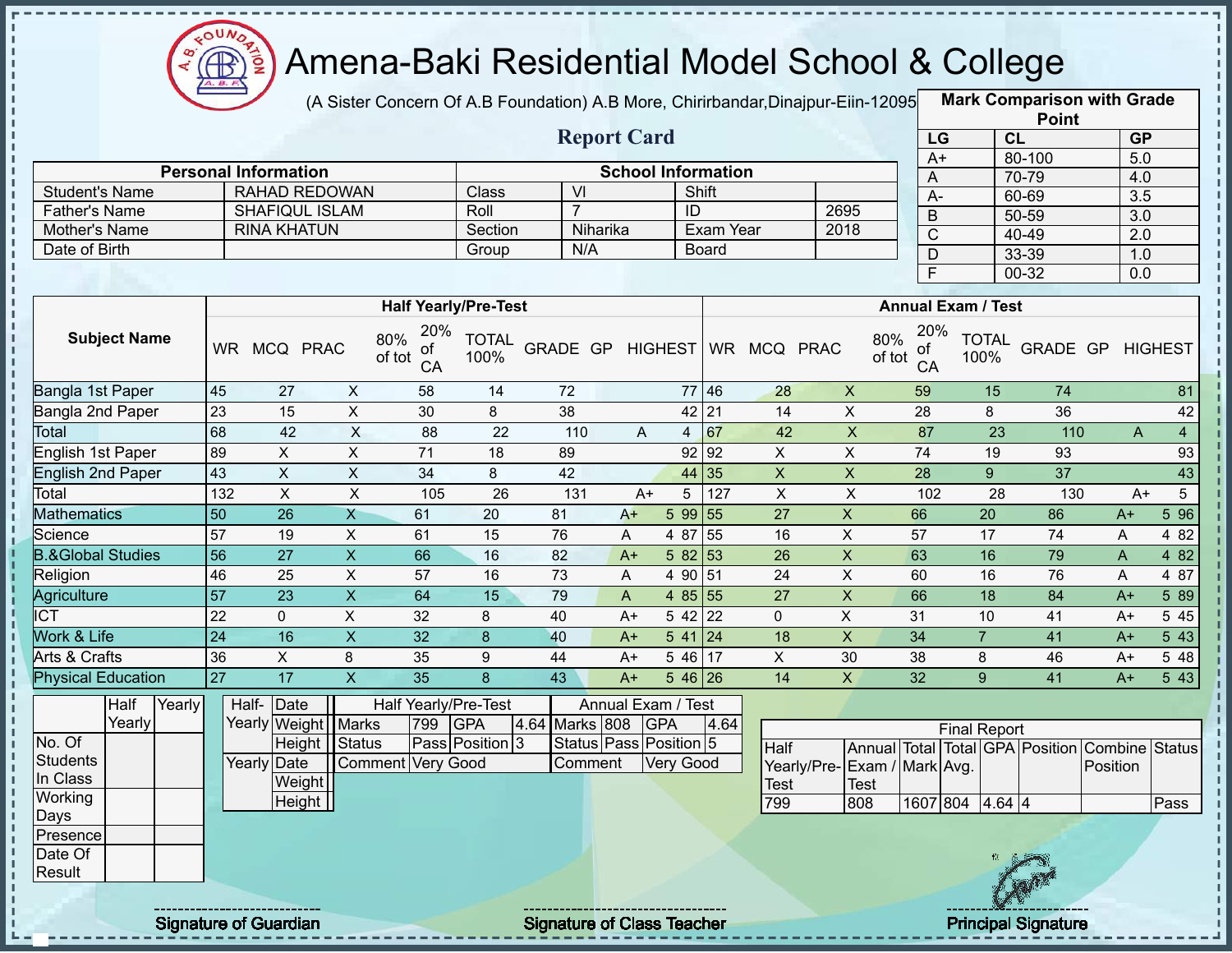

п

J.

П

 $\frac{1}{2}$ 

 $\mathbf I$ J,

 $\frac{1}{1}$ 

 $\mathbf{I}$  $\mathbf I$ 

 $\mathbf{I}$  $\mathbf{I}$ 

# Amena-Baki Residential Model School & College

(A Sister Concern Of A.B Foundation) A.B More, Chirirbandar,Dinajpur-Eiin-120950

**Mark Comparison with Grade**

|                                       |                 |                                         |                         |                             |                      |                  |                           |                           |              |                 |                             |                     |                           | <b>Point</b>                                   |                |                  |
|---------------------------------------|-----------------|-----------------------------------------|-------------------------|-----------------------------|----------------------|------------------|---------------------------|---------------------------|--------------|-----------------|-----------------------------|---------------------|---------------------------|------------------------------------------------|----------------|------------------|
|                                       |                 |                                         |                         |                             |                      |                  | <b>Report Card</b>        |                           |              |                 |                             | LG                  |                           | CL                                             |                | GP               |
|                                       |                 |                                         |                         |                             |                      |                  |                           |                           |              |                 |                             | $A+$                |                           | 80-100                                         |                | 5.0              |
|                                       |                 | <b>Personal Information</b>             |                         |                             |                      | $\overline{V}$   |                           | <b>School Information</b> |              |                 |                             | A                   |                           | 70-79                                          |                | 4.0              |
| <b>Student's Name</b>                 |                 | MINHAJUL ISLAM                          |                         |                             | Class                | 12               |                           |                           | Shift        |                 |                             | $A-$                |                           | 60-69                                          |                | 3.5              |
| <b>Father's Name</b><br>Mother's Name |                 | <b>ARSAD ALI</b><br><b>MORIAM BEGUM</b> |                         |                             | Roll                 |                  | Niharika                  | ID                        | Exam Year    |                 | 2710<br>2018                | B                   |                           | $50 - 59$                                      |                | $\overline{3.0}$ |
| Date of Birth                         |                 |                                         |                         |                             | Section              | N/A              |                           |                           | <b>Board</b> |                 |                             | $\overline{C}$      |                           | 40-49                                          |                | $\overline{2.0}$ |
|                                       |                 |                                         |                         |                             | Group                |                  |                           |                           |              |                 |                             | $\overline{D}$      |                           | 33-39                                          |                | 1.0              |
|                                       |                 |                                         |                         |                             |                      |                  |                           |                           |              |                 |                             | F                   |                           | $00 - 32$                                      |                | 0.0              |
|                                       |                 |                                         |                         | <b>Half Yearly/Pre-Test</b> |                      |                  |                           |                           |              |                 |                             |                     | <b>Annual Exam / Test</b> |                                                |                |                  |
| <b>Subject Name</b>                   |                 | WR MCQ PRAC                             |                         | 20%<br>80%<br>οf<br>of tot  | <b>TOTAL</b><br>100% | GRADE GP HIGHEST |                           |                           |              | WR MCQ PRAC     | 80%                         | 20%<br>οf<br>of tot | <b>TOTAL</b><br>100%      | GRADE GP                                       |                | <b>HIGHEST</b>   |
|                                       |                 |                                         |                         | CA                          |                      |                  |                           |                           |              |                 |                             | CA                  |                           |                                                |                |                  |
| Bangla 1st Paper                      | 32              | 23                                      | $\mathsf{X}$            | 44                          | 11                   | 55               |                           |                           | 77 36        | 24              | $\mathsf X$                 | 48                  | 13                        | 61                                             |                | 81               |
| <b>Bangla 2nd Paper</b>               | $\overline{22}$ | 16                                      | $\overline{X}$          | $\overline{30}$             | $\overline{7}$       | $\overline{37}$  |                           |                           | 42 19        | 16              | $\overline{\mathsf{x}}$     | 28                  | 6                         | 34                                             |                | 42               |
| <b>Total</b>                          | 54              | 39                                      | $\mathsf{X}$            | 74                          | 18                   | 92               | $A-$                      | 3.5                       | 55           | 40              | $\pmb{\mathsf{X}}$          | 76                  | 19                        | 95                                             | $A-$           | 3.5              |
| <b>English 1st Paper</b>              | 65              | X                                       | $\overline{X}$          | 52                          | $\overline{12}$      | 64               |                           |                           | 92 58        | $\overline{X}$  | $\overline{\mathsf{x}}$     | 46                  | 15                        | 61                                             |                | 93               |
| <b>English 2nd Paper</b>              | 30              | $\mathsf{X}$                            | $\overline{X}$          | $\overline{24}$             | $\overline{7}$       | 31               |                           |                           | 44 30        | $\overline{X}$  | $\overline{X}$              | $\overline{24}$     | $\overline{7}$            | $\overline{31}$                                |                | 43               |
| Total                                 | 95              | $\boldsymbol{\mathsf{X}}$               | $\overline{X}$          | 76                          | 19                   | 95               | A-                        | 3.5                       | 88           | $\sf X$         | X                           | 70                  | 22                        | 92                                             | $A -$          | $\overline{3.5}$ |
| <b>Mathematics</b>                    | 38              | $\overline{24}$                         | $\overline{X}$          | 50                          | 15                   | 65               | $A -$                     | $3.599$ 59                |              | 28              | $\mathsf X$                 | 70                  | 18                        | 88                                             | $A+$           | 5 9 6            |
| Science                               | 39              | 16                                      | $\pmb{\times}$          | 44                          | $\overline{12}$      | 56               | B                         | 387                       | 42           | $\overline{12}$ | $\overline{X}$              | $\overline{43}$     | 13                        | 56                                             | B              | 3 82             |
| <b>B.&amp;Global Studies</b>          | 32              | $\overline{12}$                         | $\overline{\mathsf{x}}$ | 35                          | 13                   | 48               | $\mathbf C$               |                           | 282   46     | $\overline{24}$ | $\overline{\mathsf{x}}$     | 56                  | 15                        | $\overline{71}$                                | $\overline{A}$ | 4 8 2            |
| Religion                              | 28              | 24                                      | $\overline{\mathsf{x}}$ | 42                          | 13                   | 55               | B                         | 3 90                      | 43           | 17              | $\overline{X}$              | 48                  | 15                        | 63                                             | A-             | 3.5 87           |
| Agriculture                           | 49              | $\overline{22}$                         | $\overline{\mathsf{x}}$ | $\overline{57}$             | 13                   | 70               | $\boldsymbol{\mathsf{A}}$ |                           | 4 $85$ 56    | 26              | $\mathsf X$                 | 66                  | 15                        | 81                                             | $A+$           | 5 89             |
| <b>ICT</b>                            | $\overline{22}$ | $\mathbf 0$                             | $\overline{X}$          | 30                          | $\boldsymbol{9}$     | 39               | A                         |                           | 4 42 19      | $\mathbf 0$     | $\mathsf X$                 | 30                  | 9                         | 39                                             | A              | 4 4 5            |
| Work & Life                           | $\overline{20}$ | 13                                      | $\overline{\mathsf{x}}$ | $\overline{26}$             | $\overline{7}$       | 33               | $A-$                      | $3.5$ 41 21               |              | $\overline{18}$ | $\overline{\mathsf{x}}$     | $\overline{31}$     | $\overline{6}$            | $\overline{37}$                                | $\overline{A}$ | 4 4 3            |
| Arts & Crafts                         | 31              | $\mathsf X$                             | 3                       | 27                          | $\overline{7}$       | 34               | A-                        | 3.5468                    |              | $\mathsf X$     | 25                          | 26                  | $\overline{7}$            | 33                                             | А-             | 3.5 48           |
| <b>Physical Education</b>             | $\overline{22}$ | $\overline{14}$                         | $\overline{X}$          | 29                          | $6\overline{6}$      | 35               | $\boldsymbol{\mathsf{A}}$ |                           | 4 46 23      | 13              | $\overline{X}$              | 29                  | 8                         | $\overline{37}$                                | $\overline{A}$ | 4 4 3            |
| Half<br>Yearly                        |                 | Half-<br>Date                           |                         | <b>Half Yearly/Pre-Test</b> |                      |                  |                           | Annual Exam / Test        |              |                 |                             |                     |                           |                                                |                |                  |
| Yearly                                |                 | Yearly Weight                           | <b>Marks</b>            | 622                         | <b>GPA</b>           | 3.41 Marks 692   |                           | <b>GPA</b>                | 3.91         |                 |                             |                     | <b>Final Report</b>       |                                                |                |                  |
| No. Of                                |                 | Height                                  | Status                  |                             | Pass Position 30     |                  |                           | Status Pass Position 26   |              | <b>Half</b>     |                             |                     |                           | Annual Total Total GPA Position Combine Status |                |                  |
| <b>Students</b>                       |                 | <b>Yearly Date</b>                      |                         | Comment Imprv. Needed       |                      |                  | Comment                   | Very Good                 |              |                 | Yearly/Pre-Exam / Mark Avg. |                     |                           |                                                | Position       |                  |
| In Class                              |                 | Weight                                  |                         |                             |                      |                  |                           |                           |              | Test            | <b>Test</b>                 |                     |                           |                                                |                |                  |
| Working                               |                 | Height                                  |                         |                             |                      |                  |                           |                           |              | 622             | 692                         |                     | 1314 658 3.66 28          |                                                |                | Pass             |
| Days                                  |                 |                                         |                         |                             |                      |                  |                           |                           |              |                 |                             |                     |                           |                                                |                |                  |
| Presence<br>Date Of                   |                 |                                         |                         |                             |                      |                  |                           |                           |              |                 |                             |                     |                           |                                                |                |                  |
| Result                                |                 |                                         |                         |                             |                      |                  |                           |                           |              |                 |                             |                     |                           |                                                |                |                  |
|                                       |                 |                                         |                         |                             |                      |                  |                           |                           |              |                 |                             |                     |                           |                                                |                |                  |
|                                       |                 |                                         |                         |                             |                      |                  |                           |                           |              |                 |                             |                     |                           |                                                |                |                  |

Signature of Guardian Signature of Class Teacher **Signature 3/477 and Teacher Principal Signature**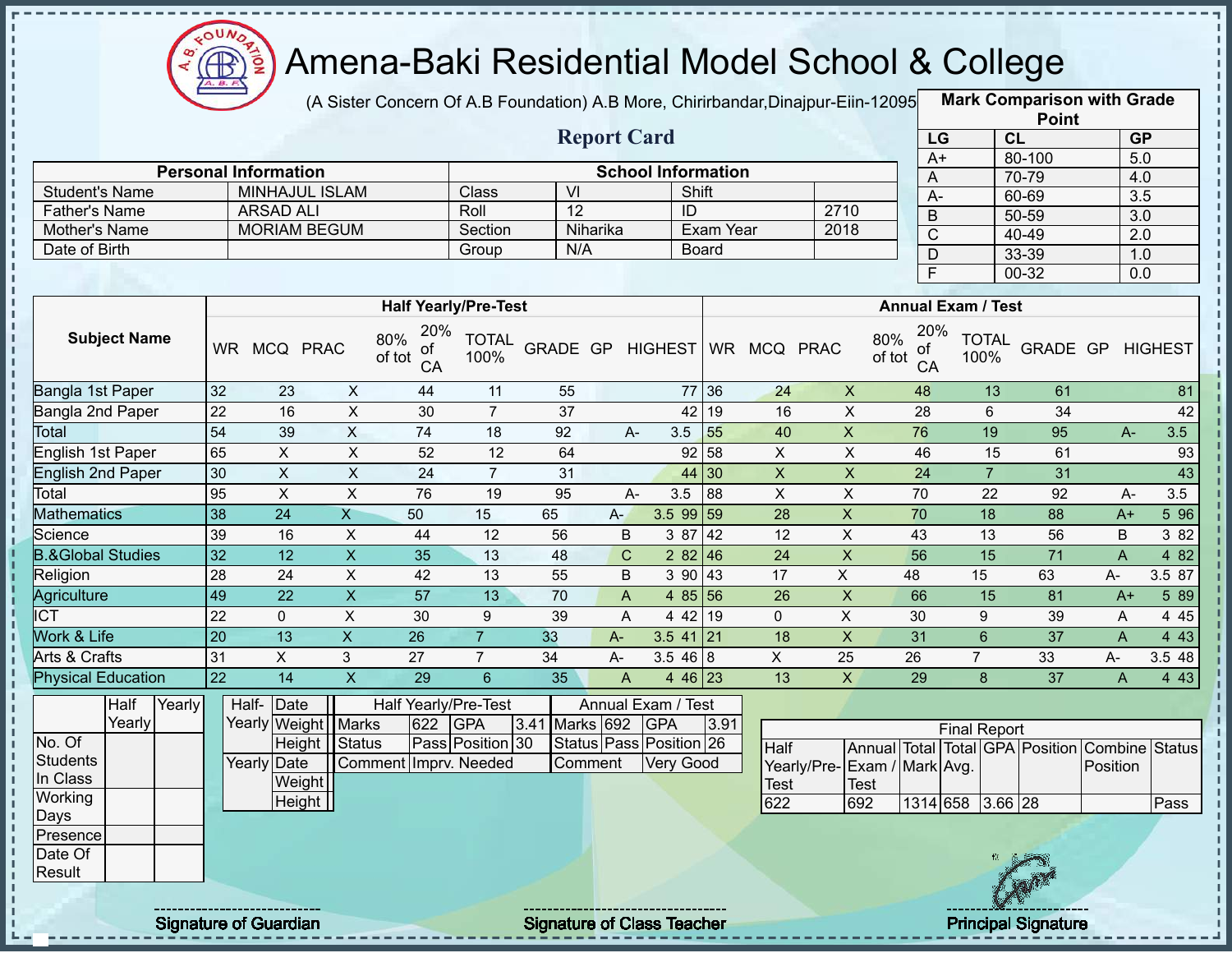

(A Sister Concern Of A.B Foundation) A.B More, Chirirbandar, Dinajpur-Eiin-12095

**Mark Comparison with Grade**

|                              |        |                             |                         |                           |                             |                      |                  |                           |            |           |                           |                 |                             |                                  |                     |                      | <b>Point</b>                            |              |                     |
|------------------------------|--------|-----------------------------|-------------------------|---------------------------|-----------------------------|----------------------|------------------|---------------------------|------------|-----------|---------------------------|-----------------|-----------------------------|----------------------------------|---------------------|----------------------|-----------------------------------------|--------------|---------------------|
|                              |        |                             |                         |                           |                             |                      |                  | <b>Report Card</b>        |            |           |                           |                 |                             |                                  | LG                  | CL                   |                                         |              | <b>GP</b>           |
|                              |        | <b>Personal Information</b> |                         |                           |                             |                      |                  |                           |            |           | <b>School Information</b> |                 |                             | $A+$                             |                     |                      | 80-100                                  |              | 5.0                 |
| <b>Student's Name</b>        |        |                             | <b>SHAJEDUR RAHMAN</b>  |                           |                             | Class                |                  | $\overline{\mathsf{V}}$   |            |           | Shift                     |                 |                             | A                                |                     |                      | 70-79                                   |              | 4.0                 |
| Father's Name                |        |                             | <b>ASADUZZAMAN</b>      |                           |                             | Roll                 |                  | $\overline{13}$           |            |           | ID                        |                 | 2713                        | $A -$                            |                     |                      | 60-69                                   |              | $\overline{3.5}$    |
| Mother's Name                |        | <b>HASNA BANU</b>           |                         |                           |                             | Section              |                  | Niharika                  |            |           | Exam Year                 |                 | 2018                        | $\overline{B}$                   |                     |                      | $50 - 59$                               |              | $\overline{3.0}$    |
| Date of Birth                |        |                             |                         |                           |                             | Group                |                  | N/A                       |            |           | <b>Board</b>              |                 |                             | $\overline{C}$                   |                     |                      | 40-49                                   |              | $\overline{2.0}$    |
|                              |        |                             |                         |                           |                             |                      |                  |                           |            |           |                           |                 |                             | $\mathsf D$                      |                     |                      | 33-39                                   |              | 1.0                 |
|                              |        |                             |                         |                           |                             |                      |                  |                           |            |           |                           |                 |                             | F                                |                     |                      | $00 - 32$                               |              | $\overline{0.0}$    |
|                              |        |                             |                         |                           | <b>Half Yearly/Pre-Test</b> |                      |                  |                           |            |           |                           |                 |                             | <b>Annual Exam / Test</b>        |                     |                      |                                         |              |                     |
| <b>Subject Name</b>          |        | WR MCQ PRAC                 |                         | 80%<br>of tot             | 20%<br>of<br>CA             | <b>TOTAL</b><br>100% | GRADE GP HIGHEST |                           |            |           |                           | WR MCQ PRAC     |                             | 20%<br>80%<br>of<br>of tot<br>CA |                     | <b>TOTAL</b><br>100% | GRADE GP HIGHEST                        |              |                     |
| Bangla 1st Paper             |        | 43                          | 26                      | $\mathsf{X}$              | 55                          | 12                   | 67               |                           |            |           | 77 41                     | 28              | $\pmb{\times}$              | 55                               |                     | 14                   | 69                                      |              | 81                  |
| Bangla 2nd Paper             |        | 23                          | 17                      | $\boldsymbol{\mathsf{X}}$ | 32                          | 6                    | 38               |                           |            |           | 42 21                     | 15              | $\boldsymbol{\mathsf{X}}$   | 29                               |                     | 5                    | 34                                      |              | 42                  |
| Total                        |        | 66                          | 43                      | $\times$                  | 87                          | 18                   | 105              |                           | A          |           | $4 \overline{\smash{62}}$ | 43              | $\mathsf{X}$                | 84                               |                     | 19                   | 103                                     | $A -$        | 3.5                 |
| <b>English 1st Paper</b>     |        | 90                          | $\overline{X}$          | $\overline{X}$            | 72                          | 15                   | 87               |                           |            |           | 92 83                     | $\mathsf{X}$    | $\overline{X}$              | 66                               |                     | 16                   | 82                                      |              | 93                  |
| <b>English 2nd Paper</b>     |        | 35                          | $\overline{\mathsf{x}}$ | $\overline{X}$            | $\overline{28}$             | 6                    | $\overline{34}$  |                           |            |           | 44 37                     | $\overline{X}$  | $\overline{X}$              | 30                               |                     | $\overline{7}$       | $\overline{37}$                         |              | 43                  |
| Total                        |        | 125                         | $\overline{X}$          | $\pmb{\times}$            | 100                         | 21                   | 121              |                           | $A+$       | 5         | 120                       | $\mathsf X$     | $\boldsymbol{\mathsf{X}}$   | 96                               |                     | 23                   | 119                                     |              | $\overline{4}$<br>A |
| <b>Mathematics</b>           |        | 43                          | 26                      | $\mathsf{X}$              | 55                          | 13                   | 68               | $A -$                     |            | 3.5 99    | 68                        | 26              | $\pmb{\times}$              | 75                               |                     | 20                   | 95                                      | $A+$         | 5 9 6               |
| Science                      |        | 56                          | 18                      | $\boldsymbol{\mathsf{X}}$ | 59                          | 14                   | 73               | A                         |            | 4 87 50   |                           | 17              | $\overline{X}$              | 54                               |                     | 14                   | 68                                      | A-           | 3.5 82              |
| <b>B.&amp;Global Studies</b> |        | 40                          | $\overline{25}$         | $\overline{X}$            | 52                          | 13                   | 65               | $A -$                     |            | 3.58251   |                           | $\overline{26}$ | $\overline{X}$              | 62                               |                     | 16                   | 78                                      | $\mathsf{A}$ | 4 8 2               |
| Religion                     |        | 40                          | 24                      | $\overline{\mathsf{x}}$   | 51                          | 15                   | 66               | $A -$                     |            | 3.5 90    | 48                        | $\overline{28}$ | $\overline{X}$              | 61                               |                     | $\overline{15}$      | 76                                      | A            | 4 87                |
| Agriculture                  |        | 59                          | $\overline{24}$         | $\overline{X}$            | 66                          | $\overline{15}$      | $\overline{81}$  | $A+$                      |            | 5 85 55   |                           | $\overline{25}$ | $\overline{X}$              | 64                               |                     | $\overline{17}$      | $\overline{81}$                         | $A+$         | 5 89                |
| <b>ICT</b>                   |        | $\overline{22}$             | $\mathbf 0$             | $\mathsf{X}$              | 30                          | $\overline{7}$       | 37               | A                         |            | 4 4 2     | 19                        | $\mathbf 0$     | $\overline{X}$              | 30                               |                     | 10                   | 40                                      | A+           | 5 4 5               |
| Work & Life                  |        | 23                          | 15                      | $\overline{X}$            | 30                          | $\bf{8}$             | 38               | $\overline{A}$            |            | $441$ 21  |                           | $\overline{18}$ | $\overline{\mathsf{x}}$     | 31                               |                     | $\overline{7}$       | 38                                      | $\mathsf{A}$ | 443                 |
| <b>Arts &amp; Crafts</b>     |        | $\overline{21}$             | $\overline{X}$          | $\mathbf{3}$              | 19                          | $\overline{7}$       | 26               | B                         |            | $346$ 13  |                           | $\overline{X}$  | $\overline{20}$             | $\overline{26}$                  | 5                   |                      | 31                                      | A-           | 3.548               |
| <b>Physical Education</b>    |        | 20                          | $\overline{18}$         | $\overline{X}$            | $\overline{30}$             | $\overline{7}$       | $\overline{37}$  | $\boldsymbol{\mathsf{A}}$ |            | 4 46 26   |                           | 15              | $\mathsf{X}$                | 33                               |                     | 8                    | 41                                      | $A+$         | 5 4 3               |
| Half                         | Yearly | Half- Date                  |                         |                           | Half Yearly/Pre-Test        |                      |                  | Annual Exam / Test        |            |           |                           |                 |                             |                                  |                     |                      |                                         |              |                     |
| Yearly                       |        | Yearly Weight               |                         | <b>Marks</b>              | 717                         | <b>GPA</b>           | 3.95 Marks 770   |                           | <b>GPA</b> |           | 4.23                      |                 |                             |                                  | <b>Final Report</b> |                      |                                         |              |                     |
| No. Of                       |        |                             | <b>Height</b>           | Status                    |                             | Pass Position 15     |                  | Status Pass Position 14   |            |           |                           | <b>Half</b>     |                             |                                  |                     |                      | Annual Total Total GPA Position Combine |              | <b>Status</b>       |
| <b>Students</b>              |        | Yearly Date                 |                         |                           | Comment Good                |                      |                  | Comment                   |            | Very Good |                           |                 | Yearly/Pre-Exam / Mark Avg. |                                  |                     |                      |                                         | Position     |                     |
| In Class                     |        |                             | Weight                  |                           |                             |                      |                  |                           |            |           |                           | Test            | <b>Test</b>                 |                                  |                     |                      |                                         |              |                     |
| Working                      |        |                             | Height                  |                           |                             |                      |                  |                           |            |           |                           | 717             | 770                         |                                  | 1487 746 4.09 14    |                      |                                         |              | Pass                |
| Days                         |        |                             |                         |                           |                             |                      |                  |                           |            |           |                           |                 |                             |                                  |                     |                      |                                         |              |                     |
| Presence                     |        |                             |                         |                           |                             |                      |                  |                           |            |           |                           |                 |                             |                                  |                     |                      |                                         |              |                     |
| Date Of<br>Result            |        |                             |                         |                           |                             |                      |                  |                           |            |           |                           |                 |                             |                                  |                     |                      |                                         |              |                     |
|                              |        |                             |                         |                           |                             |                      |                  |                           |            |           |                           |                 |                             |                                  |                     |                      |                                         |              |                     |
|                              |        |                             |                         |                           |                             |                      |                  |                           |            |           |                           |                 |                             |                                  |                     |                      |                                         |              |                     |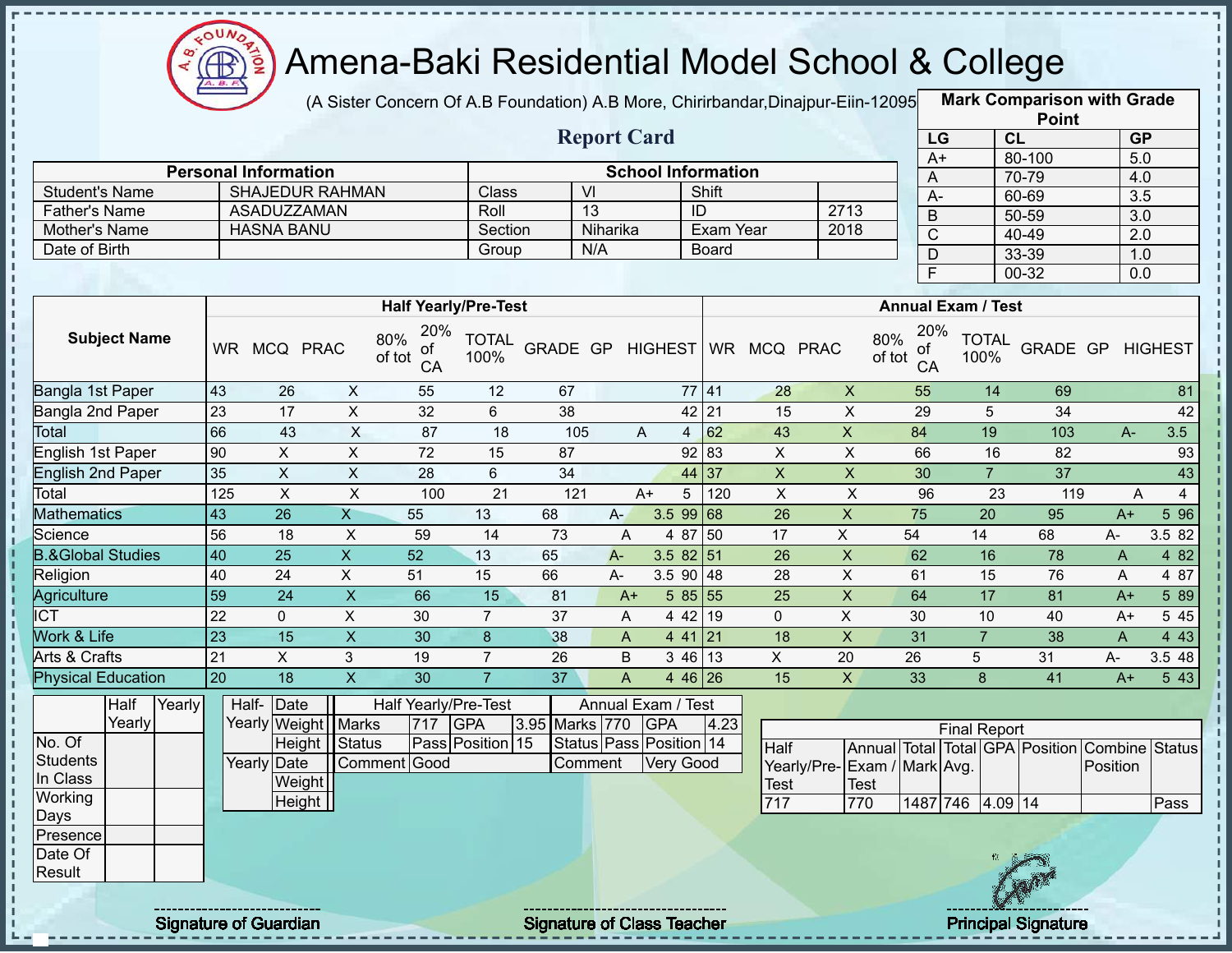

(A Sister Concern Of A.B Foundation) A.B More, Chirirbandar, Dinajpur-Eiin-12095

**Mark Comparison with Grade**

|                                |                 |                             |                           |                                  |                             |                  |                |                           |                                  |                              |                             |                                  |                     |                 | <b>Point</b>                                   |              |                                |
|--------------------------------|-----------------|-----------------------------|---------------------------|----------------------------------|-----------------------------|------------------|----------------|---------------------------|----------------------------------|------------------------------|-----------------------------|----------------------------------|---------------------|-----------------|------------------------------------------------|--------------|--------------------------------|
|                                |                 |                             |                           |                                  |                             |                  |                | <b>Report Card</b>        |                                  |                              |                             |                                  | LG                  | CL              |                                                |              | GP                             |
|                                |                 |                             |                           |                                  |                             |                  |                |                           |                                  |                              |                             |                                  | $A+$                |                 | 80-100                                         |              | 5.0                            |
|                                |                 | <b>Personal Information</b> |                           |                                  |                             |                  |                | <b>School Information</b> |                                  |                              |                             | A                                |                     |                 | 70-79                                          |              | 4.0                            |
| <b>Student's Name</b>          |                 | <b>MOSTAKIM RAYM</b>        |                           |                                  | Class                       | $\overline{VI}$  |                |                           | Shift                            |                              |                             | $A-$                             |                     |                 | 60-69                                          |              | $\overline{3.5}$               |
| <b>Father's Name</b>           |                 | <b>MANIK</b>                |                           |                                  | Roll                        | 16               |                |                           | ID                               |                              | 2723                        | $\mathsf B$                      |                     |                 | $50 - 59$                                      |              | $\overline{3.0}$               |
| Mother's Name<br>Date of Birth |                 | <b>MOUSOME</b>              |                           |                                  | Section                     | N/A              | Niharika       |                           | <b>Exam Year</b><br><b>Board</b> |                              | 2018                        | $\overline{C}$                   |                     |                 | 40-49                                          |              | $\overline{2.0}$               |
|                                |                 |                             |                           |                                  | Group                       |                  |                |                           |                                  |                              |                             | $\overline{D}$                   |                     |                 | 33-39                                          |              | 1.0                            |
|                                |                 |                             |                           |                                  |                             |                  |                |                           |                                  |                              |                             | F                                |                     |                 | $00 - 32$                                      |              | $\overline{0.0}$               |
|                                |                 |                             |                           |                                  | <b>Half Yearly/Pre-Test</b> |                  |                |                           |                                  |                              |                             | <b>Annual Exam / Test</b>        |                     |                 |                                                |              |                                |
| <b>Subject Name</b>            |                 | WR MCQ PRAC                 |                           | 20%<br>80%<br>ot<br>of tot<br>CA | <b>TOTAL</b><br>100%        |                  |                |                           |                                  | GRADE GP HIGHEST WR MCQ PRAC |                             | 20%<br>80%<br>ot<br>of tot<br>CA | 100%                | <b>TOTAL</b>    | <b>GRADE GP HIGHEST</b>                        |              |                                |
| Bangla 1st Paper               | 41              | 27                          | $\mathsf{X}$              | 54                               | 12                          | 66               |                |                           | 77 49                            | 29                           | $\pmb{\times}$              | 62                               |                     | 15              | 77                                             |              | 81                             |
| Bangla 2nd Paper               | 21              | 16                          | $\mathsf{X}$              | 30                               | $\overline{7}$              | $\overline{37}$  |                |                           | 42 24                            | 15                           | $\mathsf{X}$                | 31                               |                     | $\overline{7}$  | $\overline{38}$                                |              | 42                             |
| Total                          | 62              | 43                          | $\overline{X}$            | 84                               | 19                          | 103              |                | $A -$                     | 73<br>3.5                        | 44                           | $\overline{\mathsf{x}}$     | 93                               |                     | $\overline{22}$ | 115                                            |              | $\overline{4}$<br>$\mathsf{A}$ |
| English 1st Paper              | 88              | $\pmb{\times}$              | $\mathsf{X}$              | 70                               | 17                          | 87               |                |                           | 92 87                            | X                            | $\mathsf X$                 | 70                               |                     | 17              | 87                                             |              | 93                             |
| <b>English 2nd Paper</b>       | 41              | $\boldsymbol{\mathsf{X}}$   | $\pmb{\times}$            | 33                               | $\overline{7}$              | 40               |                |                           | 44<br>40                         | $\mathsf{X}$                 | $\pmb{\mathsf{X}}$          | 32                               |                     | 8               | 40                                             |              | 43                             |
| Total                          | 129             | $\boldsymbol{\mathsf{X}}$   | $\overline{\mathsf{x}}$   | 103                              | $\overline{24}$             | $\overline{127}$ |                | $A+$                      | $\overline{127}$<br>5            | $\overline{X}$               | $\boldsymbol{\mathsf{X}}$   | 102                              |                     | 25              | $\overline{127}$                               |              | $5\overline{)}$<br>$A+$        |
| <b>Mathematics</b>             | 47              | 18                          | $\mathsf{X}$              | 52                               | 17                          | 69               | $A -$          | 3.5 99                    | 57                               | 24                           | $\pmb{\times}$              | 65                               |                     | 19              | 84                                             | $A+$         | 596                            |
| Science                        | 57              | 22                          | $\overline{X}$            | 63                               | 14                          | $\overline{77}$  | $\overline{A}$ |                           | 52<br>4 87                       | 18                           | $\overline{X}$              | 56                               |                     | 16              | $\overline{72}$                                | $\mathsf{A}$ | 4 8 2                          |
| <b>B.&amp;Global Studies</b>   | $\overline{45}$ | $\overline{20}$             | $\overline{\mathsf{x}}$   | 52                               | 13                          | 65               | $A -$          |                           | 3.58253                          | $\overline{22}$              | $\overline{X}$              | 60                               |                     | 16              | 76                                             | $\mathsf{A}$ | 482                            |
| Religion                       | 44              | $\overline{25}$             | $\overline{X}$            | 55                               | 14                          | 69               | $A-$           |                           | $3.5$ 90 $53$                    | $\overline{26}$              | $\overline{X}$              | 63                               |                     | 16              | 79                                             | A            | 4 87                           |
| <b>Agriculture</b>             | $\overline{58}$ | $\overline{20}$             | $\overline{\mathsf{x}}$   | 62                               | $\overline{14}$             | 76               | $\overline{A}$ |                           | 4 85 60                          | $\overline{25}$              | $\overline{X}$              | 68                               |                     | 17              | 85                                             | $A+$         | 589                            |
| <b>ICT</b>                     | 23              | $\mathbf 0$                 | $\pmb{\times}$            | 29                               | 9                           | 38               | $\overline{A}$ |                           | $442$ 22                         | $\mathbf 0$                  | $\mathsf{X}$                | 32                               |                     | 9               | 41                                             | $A+$         | 5 4 5                          |
| Work & Life                    | 19              | $\overline{12}$             | $\overline{X}$            | $\overline{25}$                  | 8                           | 33               | $A-$           |                           | $3.5$ 41 24                      | 19                           | $\overline{X}$              | $\overline{34}$                  |                     | $\overline{7}$  | $\overline{41}$                                | $A+$         | 543                            |
| Arts & Crafts                  | $\overline{28}$ | $\mathsf X$                 | $\overline{7}$            | 28                               | 8                           | 36               | A              |                           | 14<br>4 4 6                      | $\mathsf{X}$                 | 28                          | 34                               |                     | 8               | 42                                             | $A+$         | 5 48                           |
| <b>Physical Education</b>      | $\overline{25}$ | $\overline{17}$             | $\boldsymbol{\mathsf{X}}$ | $\overline{34}$                  | 8                           | $\overline{42}$  | $A+$           |                           | $5\overline{46}$ 27              | 15                           | $\mathsf{X}$                | $\overline{34}$                  |                     | 8               | $\overline{42}$                                | $A+$         | $5\overline{43}$               |
| Half<br>Yearly                 |                 | Half-Date                   |                           |                                  | Half Yearly/Pre-Test        |                  |                | Annual Exam / Test        |                                  |                              |                             |                                  |                     |                 |                                                |              |                                |
| Yearly                         |                 | Yearly Weight Marks         |                           | 735                              | <b>GPA</b>                  | 3.95 Marks 804   |                | <b>GPA</b>                | 4.64                             |                              |                             |                                  | <b>Final Report</b> |                 |                                                |              |                                |
| No. Of                         |                 | Height Status               |                           |                                  | Pass Position 14            |                  |                | Status Pass Position 6    |                                  | Half                         |                             |                                  |                     |                 | Annual Total Total GPA Position Combine Status |              |                                |
| <b>Students</b>                |                 | <b>Yearly Date</b>          |                           | Comment Good                     |                             | Comment          |                |                           | <b>Very Good</b>                 |                              | Yearly/Pre-Exam / Mark Avg. |                                  |                     |                 |                                                | Position     |                                |
| In Class                       |                 | Weight                      |                           |                                  |                             |                  |                |                           |                                  | <b>Test</b>                  | <b>Test</b>                 |                                  |                     |                 |                                                |              |                                |
| Working                        |                 | Height                      |                           |                                  |                             |                  |                |                           |                                  | 735                          | 804                         |                                  | 1539 772 4.3        |                 | 11                                             |              | Pass                           |
| Days                           |                 |                             |                           |                                  |                             |                  |                |                           |                                  |                              |                             |                                  |                     |                 |                                                |              |                                |
| Presence<br>Date Of            |                 |                             |                           |                                  |                             |                  |                |                           |                                  |                              |                             |                                  |                     |                 |                                                |              |                                |
| Result                         |                 |                             |                           |                                  |                             |                  |                |                           |                                  |                              |                             |                                  |                     |                 |                                                |              |                                |
|                                |                 |                             |                           |                                  |                             |                  |                |                           |                                  |                              |                             |                                  |                     |                 |                                                |              |                                |
|                                |                 |                             |                           |                                  |                             |                  |                |                           |                                  |                              |                             |                                  |                     |                 |                                                |              |                                |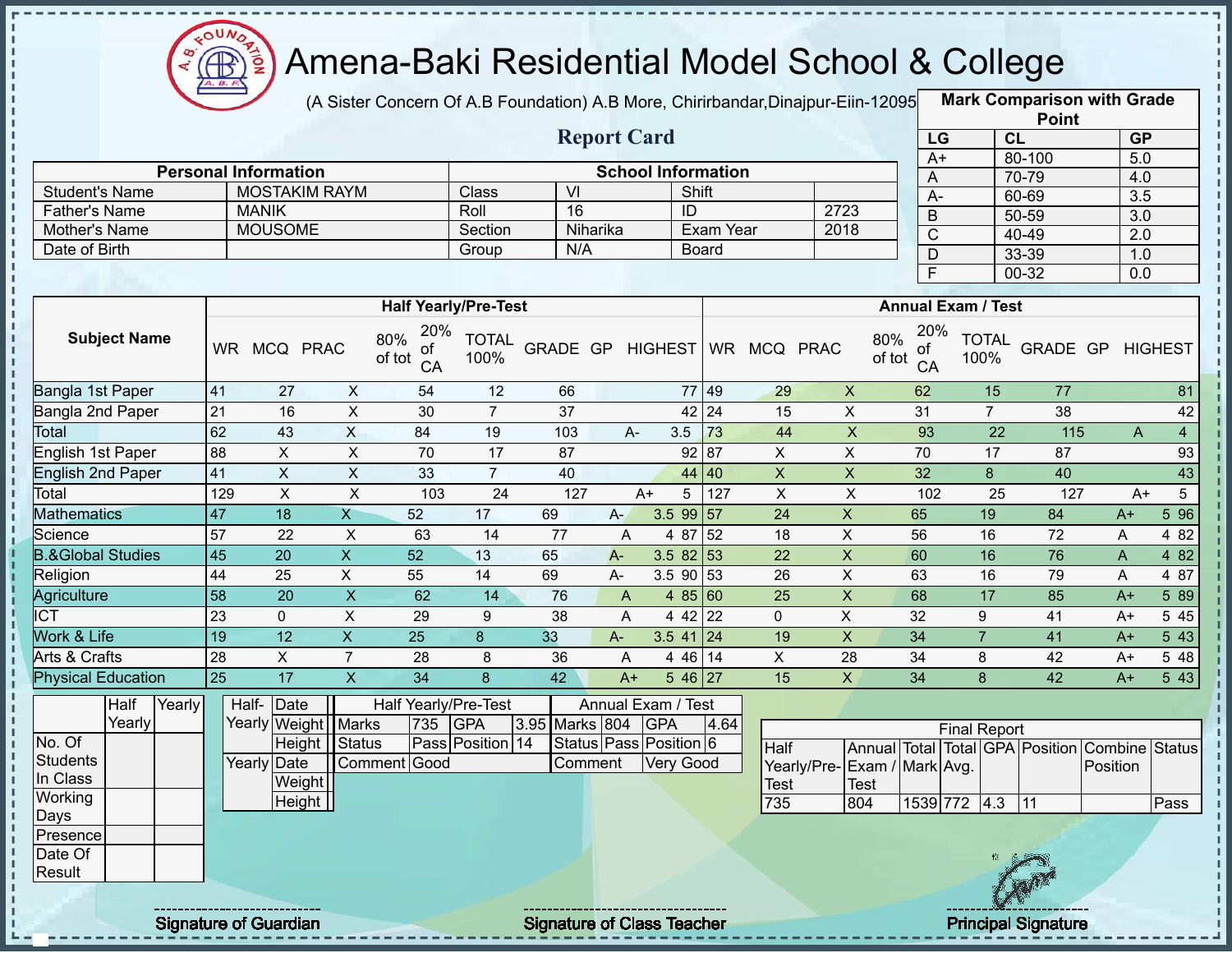

п

J.

п

Î

Î Ţ

 $\frac{1}{1}$ 

f, п

Ì

,,,,,,,,,,,,,,,,,,,,,,,,,,,,,,,,,,,

### Amena-Baki Residential Model School & College

(A Sister Concern Of A.B Foundation) A.B More, Chirirbandar,Dinajpur-Eiin-120950

**Mark Comparison with Grade**

|                              |                 |                             |                           |                                  |                             |                         |                |                           |              |                 |                           |                                                |                         |                      | <b>Point</b>    |                         |                  |
|------------------------------|-----------------|-----------------------------|---------------------------|----------------------------------|-----------------------------|-------------------------|----------------|---------------------------|--------------|-----------------|---------------------------|------------------------------------------------|-------------------------|----------------------|-----------------|-------------------------|------------------|
|                              |                 |                             |                           |                                  |                             |                         |                | <b>Report Card</b>        |              |                 |                           |                                                | LG                      | CL                   |                 | <b>GP</b>               |                  |
|                              |                 |                             |                           |                                  |                             |                         |                |                           |              |                 |                           |                                                | $A+$                    |                      | 80-100          | 5.0                     |                  |
|                              |                 | <b>Personal Information</b> |                           |                                  |                             |                         |                | <b>School Information</b> |              |                 |                           |                                                | $\mathsf{A}$            |                      | 70-79           | 4.0                     |                  |
| <b>Student's Name</b>        |                 | <b>MRIDUL ROY</b>           |                           |                                  | Class                       | $\overline{\mathsf{M}}$ |                | Shift                     |              |                 |                           |                                                | $\overline{A}$          |                      | 60-69           | $\overline{3.5}$        |                  |
| <b>Father's Name</b>         |                 | <b>MAHES ROY</b>            |                           |                                  | Roll                        | $\overline{30}$         |                | ID                        |              |                 | 2804                      |                                                | B                       |                      | $50 - 59$       | $\overline{3.0}$        |                  |
| Mother's Name                |                 | <b>KULLANI ROY</b>          |                           |                                  | Section                     | Niharika                |                |                           | Exam Year    |                 | 2018                      |                                                | $\overline{\text{C}}$   |                      | 40-49           | $\overline{2.0}$        |                  |
| Date of Birth                |                 |                             |                           |                                  | Group                       | N/A                     |                |                           | <b>Board</b> |                 |                           |                                                | D                       |                      | 33-39           | 1.0                     |                  |
|                              |                 |                             |                           |                                  |                             |                         |                |                           |              |                 |                           |                                                | $\overline{\mathsf{F}}$ |                      | $00 - 32$       | 0.0                     |                  |
|                              |                 |                             |                           |                                  |                             |                         |                |                           |              |                 |                           |                                                |                         |                      |                 |                         |                  |
|                              |                 |                             |                           |                                  | <b>Half Yearly/Pre-Test</b> |                         |                |                           |              |                 |                           | <b>Annual Exam / Test</b>                      |                         |                      |                 |                         |                  |
| <b>Subject Name</b>          |                 | WR MCQ PRAC                 |                           | 20%<br>80%<br>оf<br>of tot<br>CA | <b>TOTAL</b><br>100%        | GRADE GP HIGHEST        |                |                           |              | WR MCQ PRAC     |                           | 80%<br>оf<br>of tot<br>CA                      | 20%                     | <b>TOTAL</b><br>100% |                 | <b>GRADE GP HIGHEST</b> |                  |
| Bangla 1st Paper             | 28              | 19                          | $\mathsf X$               | 38                               | 9                           | 47                      |                |                           | 77 29        | 27              | $\pmb{\times}$            | 45                                             |                         | 11                   | 56              |                         | 81               |
| Bangla 2nd Paper             | 17              | 16                          | $\mathsf{X}$              | 26                               | 5                           | 31                      |                |                           | 42 16        | 16              | $\pmb{\times}$            | $\overline{26}$                                |                         | 8                    | $\overline{34}$ |                         | 42               |
| <b>Total</b>                 | 45              | 35                          | $\overline{X}$            | 64                               | $\overline{14}$             | 78                      |                | B<br>3                    | 45           | 43              | $\overline{X}$            | $\overline{71}$                                |                         | 19                   | 90              | $A -$                   | 3.5              |
| <b>English 1st Paper</b>     | 60              | $\overline{X}$              | $\overline{X}$            | 48                               | 10                          | 58                      |                |                           | 92   46      | $\overline{X}$  | $\overline{X}$            | $\overline{37}$                                |                         | $\overline{11}$      | 48              |                         | 93               |
| <b>English 2nd Paper</b>     | $\overline{15}$ | $\pmb{\times}$              | $\mathsf{X}$              | 12                               | 5                           | 17                      |                |                           | 44 20        | $\pmb{\times}$  | $\pmb{\times}$            | 16                                             |                         | 5                    | 21              |                         | 43               |
| Total                        | 75              | $\mathsf{x}$                | $\boldsymbol{\mathsf{X}}$ | 60                               | 15                          | 75                      |                | B<br>3                    | 66           | $\overline{X}$  | $\boldsymbol{\mathsf{X}}$ | 53                                             |                         | 16                   | 69              | $\mathsf{C}$            | $\overline{2}$   |
| <b>Mathematics</b>           | 21              | 15                          | $\mathsf{X}$              | 29                               | 9                           | $\overline{38}$         | F.             | 0.09931                   |              | $\overline{27}$ | $\overline{X}$            | 46                                             |                         | 8                    | 54              | $\mathsf B$             | $3\overline{96}$ |
| Science                      | $\overline{37}$ | 14                          | $\overline{X}$            | 41                               | 10                          | 51                      | B              |                           | 3 87 31      | $\overline{12}$ | $\overline{X}$            | 34                                             |                         | 11                   | 45              | $\mathsf{C}$            | 2 8 2            |
| <b>B.&amp;Global Studies</b> | 28              | 23                          | $\overline{X}$            | 41                               | $9\,$                       | 50                      | B              |                           | $382$ 33     | 21              | $\pmb{\times}$            | 43                                             |                         | 13                   | $\overline{56}$ | <sub>B</sub>            | 3 82             |
| Religion                     | $\overline{37}$ | $\overline{27}$             | $\overline{X}$            | 51                               | 11                          | 62                      | $A-$           | $3.5$ 90 46               |              | $\overline{20}$ | $\mathsf{X}$              | 53                                             |                         | 10                   | 63              | $A-$                    | 3.5 87           |
| Agriculture                  | $\overline{43}$ | 21                          | $\overline{X}$            | $\overline{51}$                  | 18                          | 69                      | $A -$          | 3.5 $85 \mid 47$          |              | 15              | $\pmb{\times}$            | 50                                             |                         | 13                   | 63              | $A -$                   | 3.5 89           |
| <b>ICT</b>                   | 19              | $\mathbf 0$                 | $\pmb{\times}$            | 26                               | 8                           | 34                      | A-             | $3.5$ 42 18               |              | $\mathbf 0$     | $\mathsf X$               | 22                                             |                         | 10                   | 32              | A-                      | 3.5 45           |
| Work & Life                  | $\overline{20}$ | 11                          | $\overline{\mathsf{x}}$   | $\overline{25}$                  | $\overline{7}$              | 32                      | $A-$           | $3.5$ 41 23               |              | 19              | $\overline{X}$            | $\overline{34}$                                |                         | $6\phantom{1}$       | 40              | $A+$                    | 543              |
| <b>Arts &amp; Crafts</b>     | 29              | $\overline{X}$              | 8                         | 30                               | 6                           | $\overline{36}$         | $\overline{A}$ |                           | 4 46 18      | $\overline{X}$  | $\overline{20}$           | 30                                             |                         | $\overline{7}$       | 37              | A                       | 448              |
| <b>Physical Education</b>    | 16              | $\overline{14}$             | $\overline{\mathsf{x}}$   | $\overline{24}$                  | $\overline{7}$              | 31                      | $A -$          | $3.546$ 22                |              | $\overline{15}$ | $\mathsf{X}$              | 30                                             |                         | 6                    | $\overline{36}$ | $\overline{A}$          | 443              |
| Half<br>Yearly               |                 | Half-Date                   |                           | Half Yearly/Pre-Test             |                             |                         |                | Annual Exam / Test        |              |                 |                           |                                                |                         |                      |                 |                         |                  |
| Yearly                       |                 | Yearly Weight Marks         |                           | 556 GPA                          |                             | 0.00 Marks 585          |                | <b>GPA</b>                | 3.36         |                 |                           |                                                |                         | <b>Final Report</b>  |                 |                         |                  |
| No. Of                       |                 | Height                      | Status                    |                                  | <b>Fail Position</b>        |                         |                | Status Pass Position 42   |              | Half            |                           | Annual Total Total GPA Position Combine Status |                         |                      |                 |                         |                  |
| <b>Students</b>              |                 | Yearly Date                 |                           |                                  | Comment Not Satisfactory    | Comment                 |                | Very Good                 |              |                 | Yearly/Pre-               | Exam / Mark Avg.                               |                         |                      |                 | Position                |                  |
| In Class                     |                 | Weight                      |                           |                                  |                             |                         |                |                           |              | <b>Test</b>     | <b>Test</b>               |                                                |                         |                      |                 |                         |                  |
| Working                      |                 | Height                      |                           |                                  |                             |                         |                |                           |              | 556             | 585                       |                                                | 1141 572 2.93 42        |                      |                 |                         | Pass             |
| Days                         |                 |                             |                           |                                  |                             |                         |                |                           |              |                 |                           |                                                |                         |                      |                 |                         |                  |
| Presence                     |                 |                             |                           |                                  |                             |                         |                |                           |              |                 |                           |                                                |                         |                      |                 |                         |                  |
| Date Of                      |                 |                             |                           |                                  |                             |                         |                |                           |              |                 |                           |                                                |                         |                      |                 |                         |                  |
| Result                       |                 |                             |                           |                                  |                             |                         |                |                           |              |                 |                           |                                                |                         |                      |                 |                         |                  |
|                              |                 |                             |                           |                                  |                             |                         |                |                           |              |                 |                           |                                                |                         |                      |                 |                         |                  |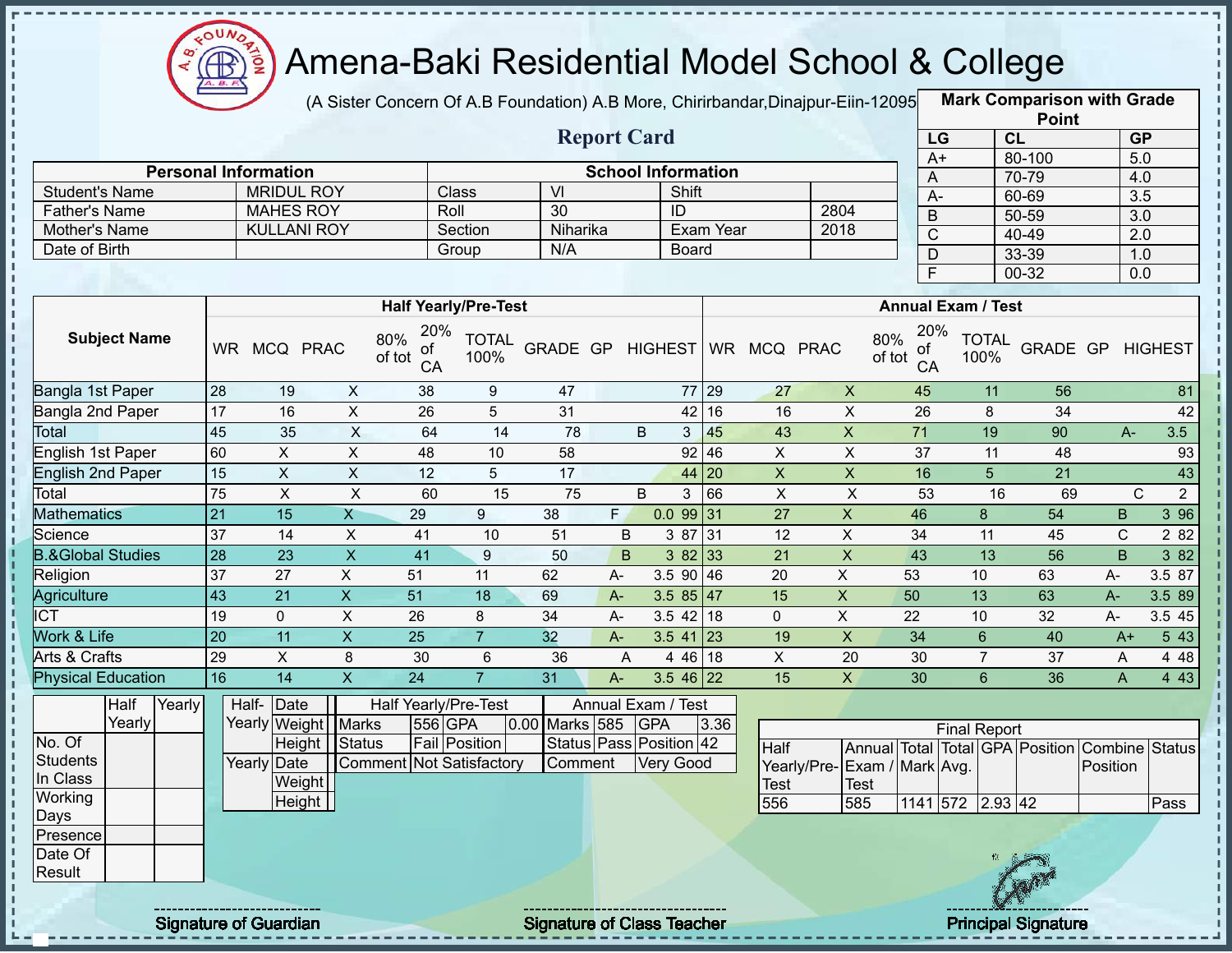

(A Sister Concern Of A.B Foundation) A.B More, Chirirbandar,Dinajpur-Eiin-12095 **Mark Comparison with Grade** 

|                      |                             |         | <b>Report Card</b> |                           |      |
|----------------------|-----------------------------|---------|--------------------|---------------------------|------|
|                      | <b>Personal Information</b> |         |                    | <b>School Information</b> |      |
| Student's Name       | <b>SADIK HOSSAIN</b>        | Class   | VI                 | Shift                     |      |
| <b>Father's Name</b> | LATE.MD.SAZZAD HOSSAIN      | Roll    | -35                | ID                        | 2866 |
| Mother's Name        | LAJINA ABEDIN               | Section | Niharika           | Exam Year                 | 2018 |
| Date of Birth        |                             | Group   | N/A                | Board                     |      |

|      | <b>Point</b> |                  |
|------|--------------|------------------|
| LG   | CL           | <b>GP</b>        |
| $A+$ | 80-100       | 5.0              |
| Α    | 70-79        | 4.0              |
| А-   | 60-69        | $\overline{3.5}$ |
| B    | 50-59        | $\overline{3.0}$ |
| C    | 40-49        | 2.0              |
| D    | 33-39        | 1.0              |
| F    | 00-32        | 0.0              |

|                              |           |               |                            | <b>Half Yearly/Pre-Test</b>       |                      |                        |                    |                |             |           |          |    | <b>Annual Exam / Test</b>        |                      |          |              |                |
|------------------------------|-----------|---------------|----------------------------|-----------------------------------|----------------------|------------------------|--------------------|----------------|-------------|-----------|----------|----|----------------------------------|----------------------|----------|--------------|----------------|
| <b>Subject Name</b>          | <b>WR</b> | <b>MCQ</b>    | <b>PRAC</b>                | 20%<br>80%<br>οt<br>of tot<br>CA  | <b>TOTAL</b><br>100% | GRADE GP               |                    | <b>HIGHEST</b> |             | <b>WR</b> | MCQ PRAC |    | 20%<br>80%<br>оt<br>of tot<br>CA | <b>TOTAL</b><br>100% | GRADE GP |              | <b>HIGHEST</b> |
| Bangla 1st Paper             | 34        | 21            | X                          | 44                                | 8                    | 52                     |                    |                | 77          | 36        | 22       | X  | 46                               | 11                   | 57       |              | 81             |
| Bangla 2nd Paper             | 21        | 11            | X                          | 26                                | 5                    | 31                     |                    |                | $42$ 22     |           | 15       | X  | 30                               | 8                    | 38       |              | 42             |
| <b>Total</b>                 | 55        | 32            | X                          | 70                                | 13                   | 83                     |                    | B              | 3           | 58        | 37       | X  | 76                               | 19                   | 95       |              | 3.5<br>A-      |
| English 1st Paper            | 53        | X             | Χ                          | 42                                | 13                   | 55                     |                    |                | 92          | 55        | X        | X  | 44                               | 13                   | 57       |              | 93             |
| <b>English 2nd Paper</b>     | 41        | X             | $\pmb{\mathsf{X}}$         | 33                                | 7                    | 40                     |                    |                | 44          | 29        | X        | X  | 23                               | 6                    | 29       |              | 43             |
| Total                        | 94        | X             | X                          | 75                                | 20                   | 95                     |                    | A-             | 3.5         | 84        | X        | X  | 67                               | 19                   | 86       |              | B<br>3         |
| <b>Mathematics</b>           | 16        | 14            | Χ                          | 24                                | 12                   | 36                     | F.                 |                | $0.099$ 37  |           | 22       | X  | 47                               | 9                    | 56       | B            | 3 9 6          |
| Science                      | 35        | 18            | X                          | 42                                | 11                   | 53                     | B                  |                | 3 87        | <b>45</b> | 14       | X  | 47                               | 12                   | 59       | B            | 3 82           |
| <b>B.&amp;Global Studies</b> | 29        | 16            | X.                         | 36                                | 11                   | 47                     | C.                 |                | $282$ 43    |           | 25       | X. | 54                               | 12                   | 66       | A-           | 3.582          |
| Religion                     | 28        | 19            | X                          | 38                                | 14                   | 52                     | B                  |                | 390   44    |           | 23       | X  | 54                               | 14                   | 68       | $A -$        | 3.5 87         |
| Agriculture                  | 32        | 13            | X.                         | 36                                | 13                   | 49                     | C.                 |                | 285 40      |           | 21       | X  | 49                               | 16                   | 65       | $A -$        | 3.5 89         |
| <b>ICT</b>                   | 17        | $\mathbf{0}$  | X                          | 26                                | 8                    | 34                     | A-                 |                | $3.5$ 42 20 |           | 0        | X  | 28                               | 4                    | 32       | A-           | 3.5 45         |
| Work & Life                  | 15        | 11            | X.                         | 21                                |                      | 28                     | B                  |                | 3 41        | 19        | 19       | X  | 30                               |                      | 37       | $\mathsf{A}$ | 4 4 3          |
| Arts & Crafts                | 21        | X.            | 6                          | 22                                | 5                    | 27                     | B                  |                | 346 8       |           | X        | 30 | 30                               | 6                    | 36       | A            | 4 48           |
| <b>Physical Education</b>    | 13        | 24            | X.                         | 30                                | 5                    | 35                     | A                  |                | $446$ 16    |           | 15       | X. | 25                               |                      | 32       | A-           | 3.543          |
| Half<br>Yearly<br>Vearly     |           | Half-<br>Date | Vegrly <i>Mojabt</i> Marke | Half Yearly/Pre-Test<br>$520$ CDA |                      | $0.00$ Marke 622 $CDA$ | Annual Exam / Test |                |             | 245       |          |    |                                  |                      |          |              |                |

|          | Yearly |  |             | Yearly Weight   Marks |                          | 539 GPA       | 0.00 Marks 632 | <b>GPA</b>              | 3.45 |                              |             |          | <b>Final Report</b> |     |                       |                                                |      |
|----------|--------|--|-------------|-----------------------|--------------------------|---------------|----------------|-------------------------|------|------------------------------|-------------|----------|---------------------|-----|-----------------------|------------------------------------------------|------|
| No. Of   |        |  |             | Height Status         |                          | Fail Position |                | Status Pass Position 40 |      | Half                         |             |          |                     |     |                       | Annual Total Total GPA Position Combine Status |      |
| Students |        |  | Yearly Date |                       | Comment Not Satisfactory |               | Comment        | <b>Very Good</b>        |      | Yearly/Pre- Exam / Mark Avg. |             |          |                     |     |                       | Position                                       |      |
| In Class |        |  |             | Weight                |                          |               |                |                         |      | Test                         | <b>Test</b> |          |                     |     |                       |                                                |      |
| Working  |        |  |             | Height                |                          |               |                |                         |      | 539                          | 632         | 1171 587 |                     | 2.8 | 45                    |                                                | Pass |
| Days     |        |  |             |                       |                          |               |                |                         |      |                              |             |          |                     |     |                       |                                                |      |
| Presence |        |  |             |                       |                          |               |                |                         |      |                              |             |          |                     |     |                       |                                                |      |
| Date Of  |        |  |             |                       |                          |               |                |                         |      |                              |             |          |                     |     |                       |                                                |      |
| Result   |        |  |             |                       |                          |               |                |                         |      |                              |             |          |                     |     | <b>A</b> and the same |                                                |      |

л J. Ţ  $\mathbf{I}$ J.

п  $\blacksquare$ 

п

Signature of Guardian Signature of Class Teacher Principal Signature 7/477 Principal Signature

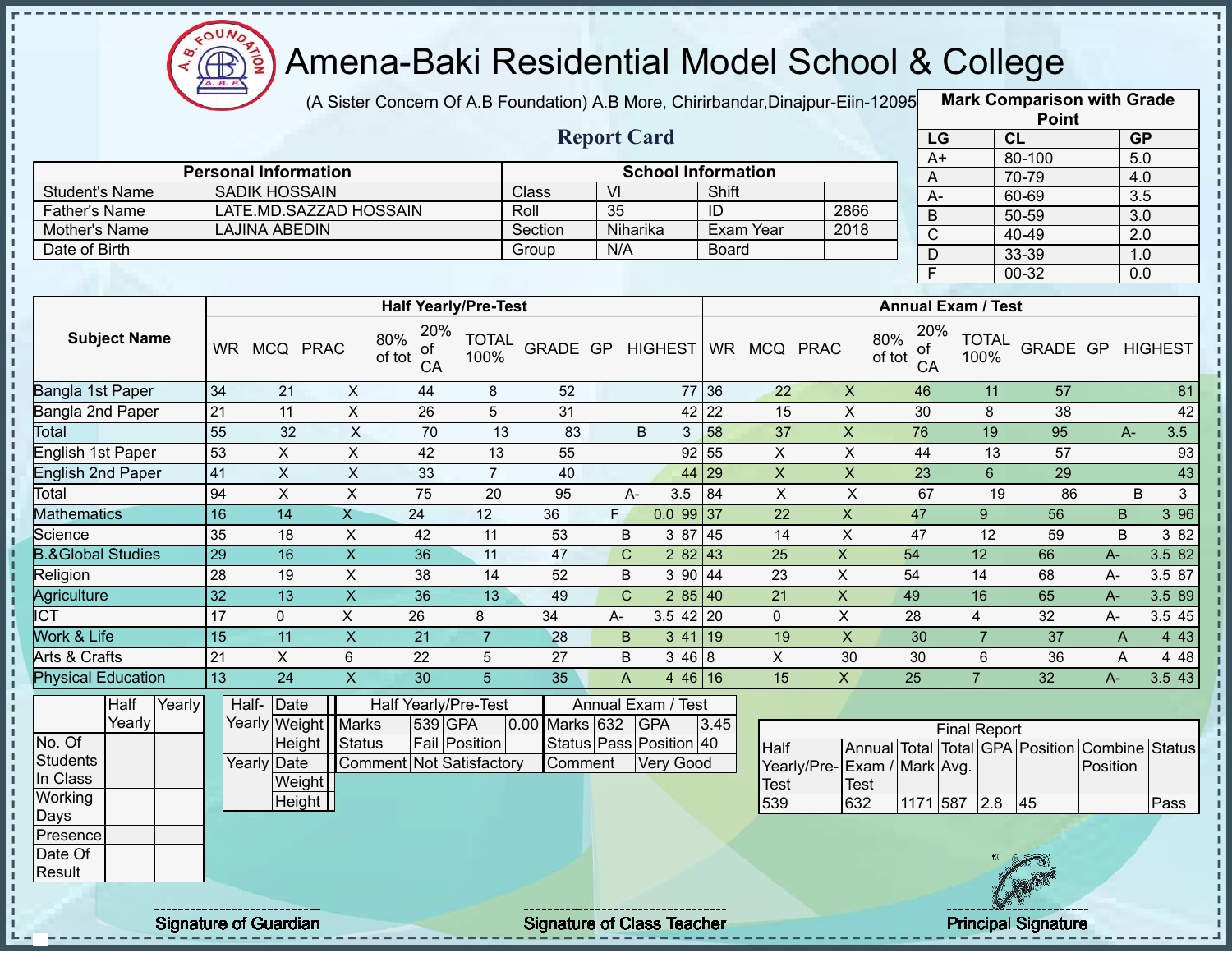

(A Sister Concern Of A.B Foundation) A.B More, Chirirbandar,Dinajpur-Eiin-12095 **Mark Comparison with Grade Report Card**

|                      |                             |         | Report Card |                           |      |
|----------------------|-----------------------------|---------|-------------|---------------------------|------|
|                      | <b>Personal Information</b> |         |             | <b>School Information</b> |      |
| Student's Name       | MD. SHAMINUR RAHMAN SHUVO   | Class   | -VI         | Shift                     |      |
| <b>Father's Name</b> | MD. SAIDUR RAHMAN           | Roll    | 36          | ID                        | 2939 |
| Mother's Name        | SHAMIMA AKTER BANU          | Section | Niharika    | Exam Year                 | 2018 |
| Date of Birth        |                             | Group   | N/A         | <b>Board</b>              |      |

|             | <b>Point</b> |                  |
|-------------|--------------|------------------|
| LG          | <b>CL</b>    | <b>GP</b>        |
| $A+$        | 80-100       | 5.0              |
| A           | 70-79        | 4.0              |
| А-          | 60-69        | 3.5              |
| В           | 50-59        | $\overline{3.0}$ |
| $\mathsf C$ | 40-49        | 2.0              |
| D           | 33-39        | 1.0              |
| Ē           | 00-32        | 0.0              |

|                                          |           |                                      |             | <b>Half Yearly/Pre-Test</b>      |                      |                 |       |                    |             |             |    | <b>Annual Exam / Test</b>        |                      |          |              |                                |
|------------------------------------------|-----------|--------------------------------------|-------------|----------------------------------|----------------------|-----------------|-------|--------------------|-------------|-------------|----|----------------------------------|----------------------|----------|--------------|--------------------------------|
| <b>Subject Name</b>                      | <b>WR</b> | <b>MCQ</b>                           | <b>PRAC</b> | 20%<br>80%<br>οf<br>of tot<br>CA | <b>TOTAL</b><br>100% | <b>GRADE GP</b> |       | <b>HIGHEST</b>     | <b>WR</b>   | MCQ PRAC    |    | 20%<br>80%<br>of<br>of tot<br>CA | <b>TOTAL</b><br>100% | GRADE GP |              | <b>HIGHEST</b>                 |
| Bangla 1st Paper                         | 25        | 18                                   | X           | 34                               | 8                    | 42              |       |                    | 77 29       | 14          | X  | 34                               | 10                   | 44       |              | 81                             |
| Bangla 2nd Paper                         | 21        | 11                                   | X           | 26                               | 4                    | 30              |       | 42                 | 17          |             | X  | 19                               |                      | 26       |              | 42                             |
| Total                                    | 46        | 29                                   | X           | 60                               | 12                   | 72              |       | C<br>2             | 46          | 21          | X  | 53                               | 17                   | 70       |              | $\overline{2}$<br>$\mathsf{C}$ |
| English 1st Paper                        | 50        | X.                                   | X           | 40                               | 9                    | 49              |       |                    | 92 50       | X           | X  | 40                               | 12                   | 52       |              | 93                             |
| <b>English 2nd Paper</b>                 | 20        | X.                                   | X           | 16                               | 5                    | 21              |       | 44                 | 23          | X           | X  | 18                               | 6                    | 24       |              | 43                             |
| Total                                    | 70        | X.                                   | X           | 56                               | 14                   | 70              |       | C<br>2             | 73          | X           | X  | 58                               | 18                   | 76       |              | B<br>3                         |
| <b>Mathematics</b>                       | 32        | 17                                   | Χ           | 39                               | 14                   | 53              | B     | 3 9 9              | $\sqrt{35}$ | 18          | X  | 42                               | 15                   | 57       | B            | 3 9 6                          |
| Science                                  | 66        | 8                                    | X           | 59                               | 11                   | 70              | A     | 4 87               | 29          | 16          | X  | 36                               | 11                   | 47       | $\mathsf{C}$ | 2 8 2                          |
| <b>B.&amp;Global Studies</b>             | 28        | 13                                   | X           | 33                               | 9                    | 42              | C     | 2 8 2              | 33          | 17          | X  | 40                               | 11                   | 51       | B.           | 3 82                           |
| Religion                                 | 28        | 21                                   | X           | 39                               | 11                   | 50              | B     | 3 90 43            |             | 20          | X  | 50                               | 11                   | 61       | A-           | 3.5 87                         |
| Agriculture                              | 44        | 21                                   | X           | 52                               | 11                   | 63              | $A -$ | $3.585$ 38         |             | 19          | X  | 46                               | 13                   | 59       | B            | 3 8 9                          |
| <b>ICT</b>                               | 17        | 0                                    | X           | 22                               | 9                    | 31              | A-    | $3.5$ 42 20        |             | $\mathbf 0$ | X  | 23                               | 8                    | 31       | $A -$        | 3.5 45                         |
| Work & Life                              | 15        | 14                                   | X           | 23                               | 6                    | 29              | B     | 3 41               | 18          | 10          | X  | 22                               |                      | 29       | B            | 3 4 3                          |
| Arts & Crafts                            | 19        | X                                    | 3           | 18                               | 6                    | 24              | C     | $246$ 14           |             | X           | 20 | 27                               | 6                    | 33       | $A-$         | 3.5 48                         |
| <b>Physical Education</b>                | 15        | 15                                   | X.          | 24                               | 5                    | 29              | B     | 346 15             |             | 15          | X  | 24                               | 6                    | 30       | $A -$        | 3.5 43                         |
| $V_{\alpha\alpha\beta\gamma}$<br>⊩ا ا∼⊔ا |           | $L = \sqrt{1 + \frac{1}{2}}$<br>Indc |             | Holf Voorly/Dro Toot             |                      |                 |       | Annual Evam / Tost |             |             |    |                                  |                      |          |              |                                |

|                 | Half   | Yearly |  | Half- Date            |                                   |      | Half Yearly/Pre-Test    |                | Annual Exam / Test            |  |                             |       |                     |            |                                 |                                               |      |
|-----------------|--------|--------|--|-----------------------|-----------------------------------|------|-------------------------|----------------|-------------------------------|--|-----------------------------|-------|---------------------|------------|---------------------------------|-----------------------------------------------|------|
|                 | Yearly |        |  | Yearly Weight   Marks |                                   | 1533 | <b>IGPA</b>             | 2.82 Marks 544 | <b>GPA</b>                    |  |                             |       | <b>Final Report</b> |            |                                 |                                               |      |
| No. Of          |        |        |  | Height                | Status                            |      | <b>Pass Position 38</b> |                | Status   Pass   Position   46 |  | Half                        |       |                     |            |                                 | Annual Total Total GPA Position Combine Statu |      |
| <b>Students</b> |        |        |  | Yearly Date           | Comment More Impr. Needed Comment |      |                         |                | Good                          |  | Yearly/Pre-Exam / Mark Avg. |       |                     |            |                                 | Position                                      |      |
| In Class        |        |        |  | Weight                |                                   |      |                         |                |                               |  | <b>Test</b>                 | 'Test |                     |            |                                 |                                               |      |
| Working         |        |        |  | <b>Height</b>         |                                   |      |                         |                |                               |  | 533                         | 544   | 1077 539 2.91 44    |            |                                 |                                               | Pass |
| Days            |        |        |  |                       |                                   |      |                         |                |                               |  |                             |       |                     |            |                                 |                                               |      |
| Presence        |        |        |  |                       |                                   |      |                         |                |                               |  |                             |       |                     |            |                                 |                                               |      |
| Date Of         |        |        |  |                       |                                   |      |                         |                |                               |  |                             |       |                     | <b>NEW</b> |                                 |                                               |      |
| Result          |        |        |  |                       |                                   |      |                         |                |                               |  |                             |       |                     |            | $\mathcal{F}$ and $\mathcal{F}$ |                                               |      |



л J.

 $\frac{1}{1}$ 

п

J,

Signature of Guardian Signature of Class Teacher Principal Signature 8/47 Principal Signature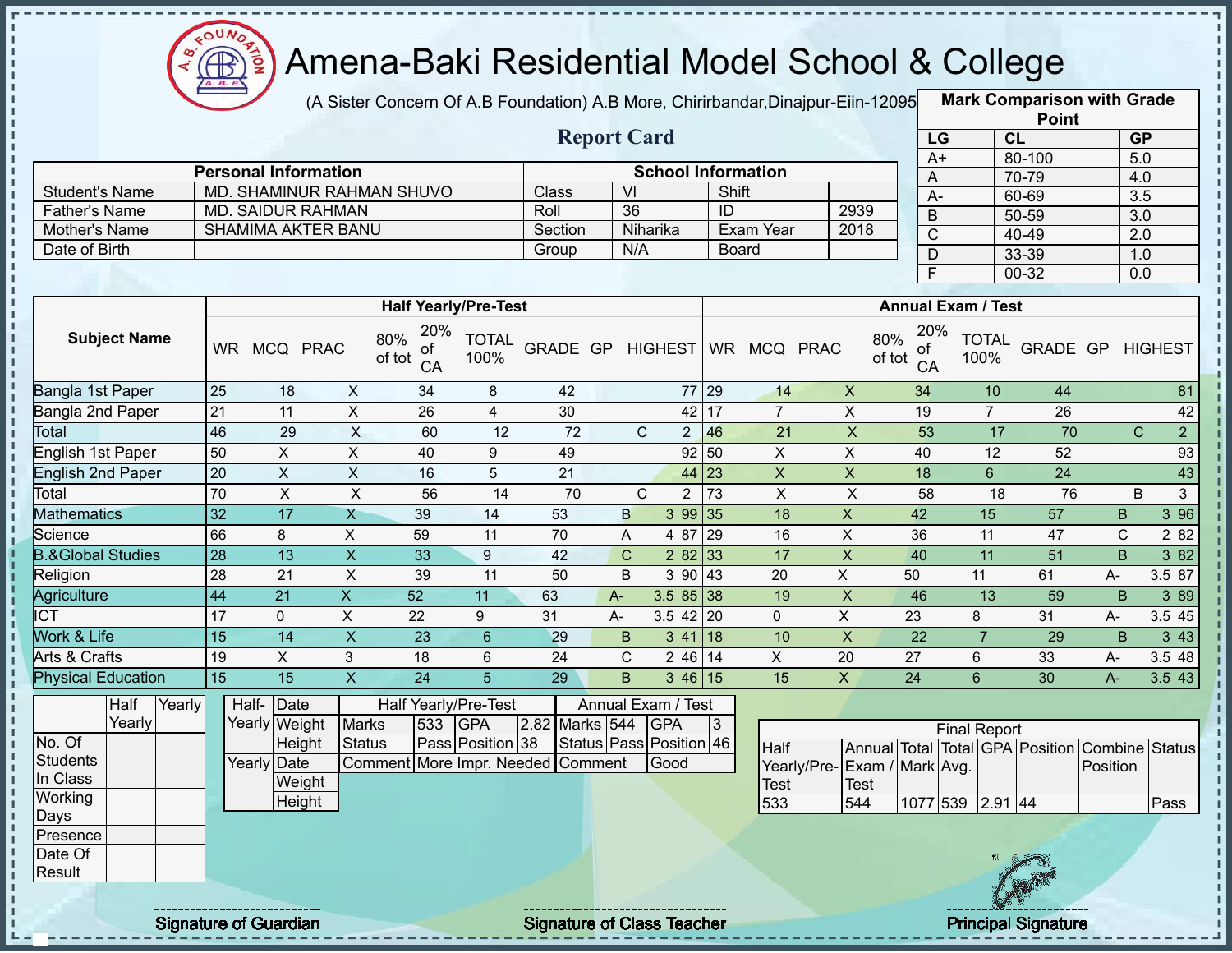

п

 $\mathbf I$ 

J,  $\mathbf{I}$ п

Î

J. п

i

ï J.

Ţ  $\frac{1}{1}$ 

# Amena-Baki Residential Model School & College

(A Sister Concern Of A.B Foundation) A.B More, Chirirbandar,Dinajpur-Eiin-120950

**Mark Comparison with Grade**

|                                |                 |                             |                           |                                  |                      |                         |                         |                     |                           |                 |                             |                           |                  |                      | <b>Point</b>    |                                                |                |
|--------------------------------|-----------------|-----------------------------|---------------------------|----------------------------------|----------------------|-------------------------|-------------------------|---------------------|---------------------------|-----------------|-----------------------------|---------------------------|------------------|----------------------|-----------------|------------------------------------------------|----------------|
|                                |                 |                             |                           |                                  |                      |                         | <b>Report Card</b>      |                     |                           |                 |                             |                           | LG               |                      | CL              | <b>GP</b>                                      |                |
|                                |                 |                             |                           |                                  |                      |                         |                         |                     |                           |                 |                             |                           | $A+$             |                      | 80-100          | 5.0                                            |                |
|                                |                 | <b>Personal Information</b> |                           |                                  |                      |                         |                         |                     | <b>School Information</b> |                 |                             |                           | A                |                      | 70-79           | 4.0                                            |                |
| <b>Student's Name</b>          |                 | <b>ROKON</b>                |                           |                                  | Class                | $\overline{\mathsf{V}}$ |                         |                     | Shift                     |                 |                             |                           | $\overline{A}$   |                      | 60-69           | $\overline{3.5}$                               |                |
| <b>Father's Name</b>           |                 | <b>TOHIDUL ISLAM</b>        |                           |                                  | Roll                 | $\overline{37}$         |                         |                     | $\overline{D}$            |                 | 2949                        |                           | $\mathsf B$      |                      | $50 - 59$       | $\overline{3.0}$                               |                |
| Mother's Name<br>Date of Birth |                 | <b>ANNUARA BEGUM</b>        |                           |                                  | Section              | N/A                     | Niharika                |                     | Exam Year                 |                 | 2018                        |                           | $\overline{C}$   |                      | $40 - 49$       | $\overline{2.0}$                               |                |
|                                |                 |                             |                           |                                  | Group                |                         |                         |                     | <b>Board</b>              |                 |                             |                           | $\overline{D}$   |                      | 33-39           | 1.0                                            |                |
|                                |                 |                             |                           |                                  |                      |                         |                         |                     |                           |                 |                             |                           | F                |                      | $00 - 32$       | 0.0                                            |                |
|                                |                 |                             |                           | <b>Half Yearly/Pre-Test</b>      |                      |                         |                         |                     |                           |                 |                             | <b>Annual Exam / Test</b> |                  |                      |                 |                                                |                |
| <b>Subject Name</b>            |                 | WR MCQ PRAC                 |                           | 20%<br>80%<br>οf<br>of tot<br>CA | <b>TOTAL</b><br>100% | GRADE GP HIGHEST        |                         |                     |                           | WR MCQ PRAC     |                             | 80%<br>ot<br>of tot<br>CA | 20%              | <b>TOTAL</b><br>100% | GRADE GP        |                                                | <b>HIGHEST</b> |
| Bangla 1st Paper               | 31              | 22                          | $\mathsf{X}$              | 42                               | 10                   | 52                      |                         |                     | 77 35                     | 26              | $\pmb{\times}$              | 49                        |                  | 12                   | 61              |                                                | 81             |
| Bangla 2nd Paper               | 21              | $\overline{17}$             | $\overline{X}$            | 30                               | $6\phantom{1}$       | 36                      |                         |                     | 42 20                     | 10              | $\overline{X}$              | $\overline{24}$           |                  | $\overline{7}$       | 31              |                                                | 42             |
| Total                          | 52              | 39                          | $\overline{X}$            | $\overline{72}$                  | 16                   | 88                      |                         | B                   | 55<br>3 <sup>1</sup>      | 36              | $\pmb{\times}$              | 73                        |                  | 19                   | 92              | A-                                             | 3.5            |
| <b>English 1st Paper</b>       | $\overline{75}$ | $\pmb{\times}$              | $\overline{X}$            | 60                               | 12                   | 72                      |                         |                     | $92$ 73                   | $\pmb{\times}$  | $\pmb{\times}$              | 58                        |                  | 14                   | 72              |                                                | 93             |
| <b>English 2nd Paper</b>       | $\overline{34}$ | $\overline{\mathsf{x}}$     | $\overline{X}$            | $\overline{27}$                  | $\overline{7}$       | $\overline{34}$         |                         |                     | 44 31                     | $\overline{X}$  | $\overline{X}$              | $\overline{25}$           |                  | $6\phantom{a}$       | 31              |                                                | 43             |
| Total                          | 109             | $\pmb{\times}$              | $\boldsymbol{\mathsf{X}}$ | 87                               | 19                   | 106                     |                         | $\overline{4}$<br>A | 104                       | $\pmb{\times}$  | $\mathsf{X}$                | 83                        |                  | 20                   | 103             | A-                                             | 3.5            |
| <b>Mathematics</b>             | 40              | $\overline{24}$             | $\overline{X}$            | $\overline{51}$                  | 18                   | 69                      | $A -$                   | 3.5 99              | 43                        | $\overline{24}$ | $\mathsf{X}$                | 54                        |                  | $\overline{18}$      | $\overline{72}$ | $\mathsf{A}$                                   | 4 9 6          |
| Science                        | 33              | 23                          | X                         | 45                               | 11                   | 56                      | B                       | 3 87                | 37                        | 16              | $\mathsf X$                 | 42                        |                  | 15                   | 57              | B                                              | 3 8 2          |
| <b>B.&amp;Global Studies</b>   | 33              | $\overline{24}$             | $\overline{X}$            | $\overline{46}$                  | 10                   | 56                      | $\mathsf B$             |                     | $382$ 42                  | $\overline{23}$ | $\overline{X}$              | 52                        |                  | 16                   | 68              | A-                                             | 3.5 82         |
| Religion                       | 31              | $\overline{25}$             | $\overline{\mathsf{x}}$   | 45                               | $\overline{12}$      | 57                      | B                       |                     | 390 36                    | $\overline{24}$ | $\overline{X}$              | 48                        |                  | 14                   | 62              | $A-$                                           | 3.5 87         |
| Agriculture                    | 41              | $\overline{21}$             | $\overline{X}$            | 50                               | 13                   | 63                      | $A-$                    |                     | 3.585 60                  | 19              | $\overline{X}$              | 63                        |                  | 18                   | 81              | $A+$                                           | 5 89           |
| $\overline{\text{ICT}}$        | $\overline{23}$ | $\mathbf 0$                 | $\overline{\mathsf{x}}$   | 31                               | $\overline{9}$       | 40                      | $A+$                    |                     | 542 19                    | $\mathbf 0$     | $\overline{X}$              | $\overline{29}$           |                  | 8                    | $\overline{37}$ | A                                              | 4 4 5          |
| Work & Life                    | $\overline{20}$ | 10                          | $\overline{X}$            | 24                               | $\overline{7}$       | 31                      | $A -$                   | $3.5$ 41 23         |                           | $\overline{18}$ | $\overline{X}$              | 33                        |                  | $\overline{7}$       | 40              | $A+$                                           | 543            |
| <b>Arts &amp; Crafts</b>       | 29              | $\overline{X}$              | $\,8\,$                   | 30                               | $6\phantom{1}$       | 36                      | A                       |                     | 4 46 10                   | $\overline{X}$  | 29                          | 31                        |                  | $\overline{7}$       | 38              | A                                              | 4 4 8          |
| <b>Physical Education</b>      | 21              | $\overline{17}$             | $\overline{X}$            | 30                               | $6\phantom{1}$       | 36                      | $\overline{A}$          |                     | 4 46 23                   | 15              | $\overline{X}$              | 30                        |                  | $\overline{7}$       | $\overline{37}$ | $\mathsf{A}$                                   | 4 4 3          |
| Half<br>Yearly                 |                 | Date<br>Half-               |                           | Half Yearly/Pre-Test             |                      |                         | Annual Exam / Test      |                     |                           |                 |                             |                           |                  |                      |                 |                                                |                |
| Yearly                         |                 | Yearly Weight   Marks       |                           | 638                              | <b>GPA</b>           | 3.59 Marks 687          |                         | <b>GPA</b>          | 3.91                      |                 |                             |                           |                  | <b>Final Report</b>  |                 |                                                |                |
| No. Of<br><b>Students</b>      |                 |                             | Height   Status           |                                  | Pass Position 26     |                         | Status Pass Position 27 |                     |                           | <b>Half</b>     |                             |                           |                  |                      |                 | Annual Total Total GPA Position Combine Status |                |
| In Class                       |                 | Yearly Date                 |                           | Comment Good                     |                      | Comment                 |                         | <b>Very Good</b>    |                           |                 | Yearly/Pre-Exam / Mark Avg. |                           |                  |                      |                 | Position                                       |                |
| Working                        |                 | Weight                      |                           |                                  |                      |                         |                         |                     |                           | Test            | <b>Test</b>                 |                           |                  |                      |                 |                                                |                |
| Days                           |                 | Height                      |                           |                                  |                      |                         |                         |                     |                           | 638             | 687                         |                           | 1325 663 3.75 26 |                      |                 |                                                | Pass           |
| Presence                       |                 |                             |                           |                                  |                      |                         |                         |                     |                           |                 |                             |                           |                  |                      |                 |                                                |                |
| Date Of<br>Result              |                 |                             |                           |                                  |                      |                         |                         |                     |                           |                 |                             |                           |                  |                      |                 |                                                |                |
|                                |                 |                             |                           |                                  |                      |                         |                         |                     |                           |                 |                             |                           |                  |                      |                 |                                                |                |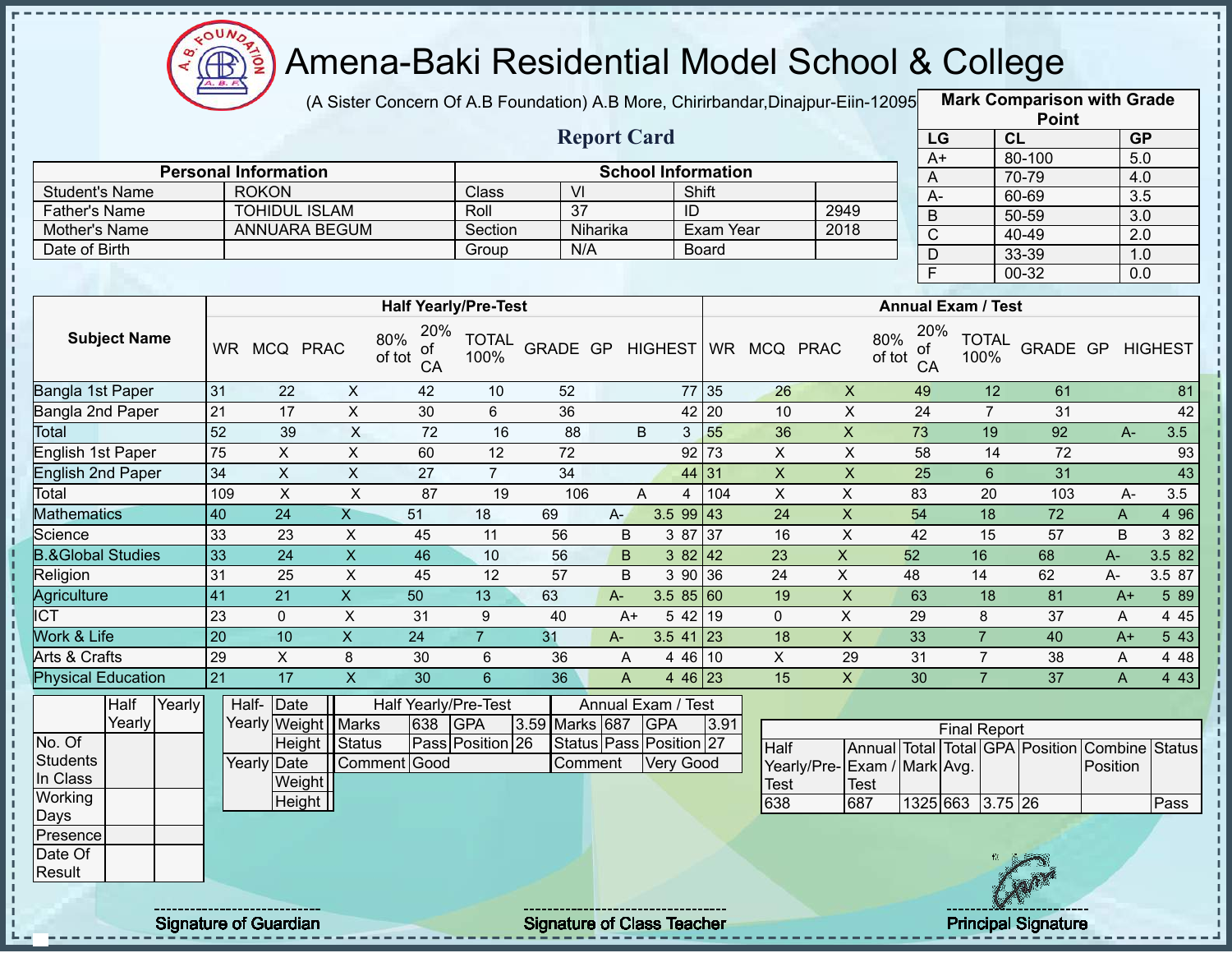

(A Sister Concern Of A.B Foundation) A.B More, Chirirbandar, Dinajpur-Eiin-12095

**Mark Comparison with Grade**

|                                       |                 |                                        |                         |                                  |                      |                                  |                    |                                             |                                   |                                    |                         |                           |                           |                 | <b>Point</b>                                   |              |                     |
|---------------------------------------|-----------------|----------------------------------------|-------------------------|----------------------------------|----------------------|----------------------------------|--------------------|---------------------------------------------|-----------------------------------|------------------------------------|-------------------------|---------------------------|---------------------------|-----------------|------------------------------------------------|--------------|---------------------|
|                                       |                 |                                        |                         |                                  |                      |                                  | <b>Report Card</b> |                                             |                                   |                                    |                         |                           | LG                        | CL              |                                                |              | GP                  |
|                                       |                 |                                        |                         |                                  |                      |                                  |                    |                                             |                                   |                                    |                         | $A+$                      |                           |                 | 80-100                                         |              | 5.0                 |
|                                       |                 | <b>Personal Information</b>            |                         |                                  |                      |                                  |                    |                                             | <b>School Information</b>         |                                    |                         | A                         |                           |                 | 70-79                                          |              | 4.0                 |
| <b>Student's Name</b>                 |                 | <b>MD.FOYSAL REZA</b>                  |                         |                                  | Class                | $\overline{M}$<br>$\overline{5}$ |                    |                                             | Shift                             |                                    |                         | $A -$                     |                           |                 | 60-69                                          |              | $\overline{3.5}$    |
| <b>Father's Name</b>                  |                 | <b>RAFIQUL</b><br><b>FAZILA</b>        |                         |                                  | Roll                 |                                  | Niharika           |                                             | ID<br><b>Exam Year</b>            |                                    | 2686<br>2018            | $\mathsf B$               |                           |                 | 50-59                                          |              | $\overline{3.0}$    |
| Mother's Name<br>Date of Birth        |                 |                                        |                         |                                  | Section<br>Group     | N/A                              |                    |                                             | <b>Board</b>                      |                                    |                         | $\overline{C}$            |                           |                 | $40 - 49$                                      |              | $\overline{2.0}$    |
|                                       |                 |                                        |                         |                                  |                      |                                  |                    |                                             |                                   |                                    |                         | $\overline{D}$            |                           |                 | 33-39                                          |              | 1.0                 |
|                                       |                 |                                        |                         |                                  |                      |                                  |                    |                                             |                                   |                                    |                         | $\overline{\mathsf{F}}$   |                           |                 | $00 - 32$                                      |              | $\overline{0.0}$    |
|                                       |                 |                                        |                         | <b>Half Yearly/Pre-Test</b>      |                      |                                  |                    |                                             |                                   |                                    |                         |                           | <b>Annual Exam / Test</b> |                 |                                                |              |                     |
| <b>Subject Name</b>                   |                 | WR MCQ PRAC                            |                         | 20%<br>80%<br>οf<br>of tot<br>CA | <b>TOTAL</b><br>100% | GRADE GP HIGHEST                 |                    |                                             |                                   | WR MCQ PRAC                        | 80%                     | 20%<br>of<br>of tot<br>CA | <b>TOTAL</b><br>100%      |                 | GRADE GP HIGHEST                               |              |                     |
| Bangla 1st Paper                      | 25              | 23                                     | $\mathsf{X}$            | 38                               | 8                    | 46                               |                    |                                             | $77 \overline{\smash{\big)}\ 28}$ | 22                                 | $\mathsf{X}$            | 40                        |                           | 14              | 54                                             |              | 81                  |
| Bangla 2nd Paper                      | 21              | 16                                     | $\mathsf{X}$            | 30                               | $\overline{7}$       | 37                               |                    |                                             | 42 17                             | 14                                 | $\overline{X}$          | 25                        |                           | $\overline{7}$  | 32                                             |              | 42                  |
| <b>Total</b>                          | 46              | 39                                     | X                       | 68                               | 15                   | 83                               |                    | B                                           | 45<br>3 <sup>1</sup>              | 36                                 | $\overline{X}$          | 65                        |                           | $\overline{21}$ | 86                                             |              | B<br>$\overline{3}$ |
| English 1st Paper                     | 74              | $\boldsymbol{\mathsf{X}}$              | $\mathsf X$             | 59                               | 12                   | 71                               |                    |                                             | 92<br>59                          | X                                  | $\mathsf X$             | 47                        |                           | 12              | 59                                             |              | 93                  |
| <b>English 2nd Paper</b>              | 31              | $\boldsymbol{\mathsf{X}}$              | $\overline{X}$          | 25                               | 5                    | 30                               |                    |                                             | 44<br>$ 30\rangle$                | $\boldsymbol{\mathsf{X}}$          | $\mathsf X$             | 24                        |                           | $5\phantom{.}$  | 29                                             |              | 43                  |
| Total                                 | 105             | $\overline{X}$                         | $\mathsf{X}$            | 84                               | $\overline{17}$      | 101                              | A-                 | 3.5                                         | 89                                | $\mathsf{X}$                       | $\pmb{\times}$          | 71                        |                           | 17              | 88                                             |              | B<br>3 <sup>1</sup> |
| <b>Mathematics</b>                    | 33              | 24                                     | $\mathsf{X}$            | 46                               | 10                   | 56                               | B                  | 3 9 9                                       | 35                                | 27                                 | $\mathsf{X}$            | 50                        | 14                        |                 | 64                                             | $A-$         | 3.596               |
| Science                               | $\overline{28}$ | 16                                     | $\mathsf{X}$            | 35                               | 11                   | 46                               | $\mathbf C$        | 2 87                                        | 28                                | 14                                 | $\overline{\mathsf{x}}$ | 34                        | 10                        |                 | 44                                             | C            | 2 8 2               |
| <b>B.&amp;Global Studies</b>          | 29              | 16                                     | $\overline{\mathsf{x}}$ | $\overline{36}$                  | $\overline{9}$       | 45                               | $\overline{C}$     |                                             | 28235                             | 22                                 | $\overline{\mathsf{x}}$ | 46                        | $\overline{12}$           |                 | $\overline{58}$                                | $\mathsf{B}$ | 382                 |
| Religion                              | 31              | $\overline{26}$                        | $\pmb{\times}$          | 46                               | 13                   | 59                               | B                  |                                             | $3\overline{90}$ 30               | $\overline{21}$                    | $\overline{\mathsf{x}}$ | 41                        |                           | $\overline{12}$ | 53                                             | B            | 3 87                |
| Agriculture                           | 29              | 18                                     | $\overline{X}$          | 38                               | $\overline{12}$      | 50                               | B                  |                                             | 3 85 29                           | 24                                 | $\overline{\mathsf{x}}$ | 42                        | $\overline{13}$           |                 | $\overline{55}$                                | <sub>B</sub> | 3 8 9               |
| <b>ICT</b>                            | $\overline{22}$ | $\mathbf{0}$                           | $\overline{X}$          | 30                               | 9                    | 39                               | $\overline{A}$     |                                             | 442   15                          | $\mathbf 0$                        | $\mathsf X$             | 22                        | 8                         |                 | 30                                             | $A-$         | 3.5 45              |
| Work & Life                           | 19              | $\overline{12}$                        | $\overline{X}$          | $\overline{25}$                  | $\overline{7}$       | 32                               | A-                 |                                             | $3.5$ 41 17                       | 17                                 | $\overline{X}$          | $\overline{27}$           | $\overline{7}$            |                 | $\overline{34}$                                | $A-$         | 3.543               |
| Arts & Crafts                         | 32              | $\overline{X}$                         | 8                       | 32                               | $\overline{7}$       | 39                               | A                  |                                             | 4 46 13                           | $\overline{X}$                     | 29                      | 34                        | $\overline{7}$            |                 | 41                                             | $A+$         | 5 48                |
| <b>Physical Education</b>             | 19              | 18                                     | $\overline{\mathsf{x}}$ | $\overline{30}$                  | $6\overline{6}$      | $\overline{36}$                  | A                  |                                             | $446$ 25                          | 15                                 | $\overline{\mathsf{x}}$ | $\overline{32}$           | $6\overline{6}$           |                 | $\overline{38}$                                | $\mathsf{A}$ | 4 4 3               |
| Half<br>Yearly<br>Yearly              |                 | Half-Date<br>Yearly Weight Marks       |                         | Half Yearly/Pre-Test<br>586      | <b>GPA</b>           | 3.18 Marks 591                   |                    | Annual Exam / Test<br><b>GPA</b>            | 3.32                              |                                    |                         |                           | <b>Final Report</b>       |                 |                                                |              |                     |
| No. Of<br><b>Students</b><br>In Class |                 | Height<br><b>Yearly Date</b><br>Weight | Status                  | Comment Imprv. Needed            | Pass Position 37     | Comment                          |                    | Status Pass Position 44<br><b>Very Good</b> |                                   | Half<br>Yearly/Pre-<br><b>Test</b> | <b>Test</b>             | Exam / Mark Avg.          |                           |                 | Annual Total Total GPA Position Combine Status | Position     |                     |
| Working<br>Days                       |                 | Height                                 |                         |                                  |                      |                                  |                    |                                             |                                   | 586                                | 591                     | 1177 590                  |                           | $3.25$ 36       |                                                |              | Pass                |
| Presence<br>Date Of<br>Result         |                 |                                        |                         |                                  |                      |                                  |                    |                                             |                                   |                                    |                         |                           |                           |                 |                                                |              |                     |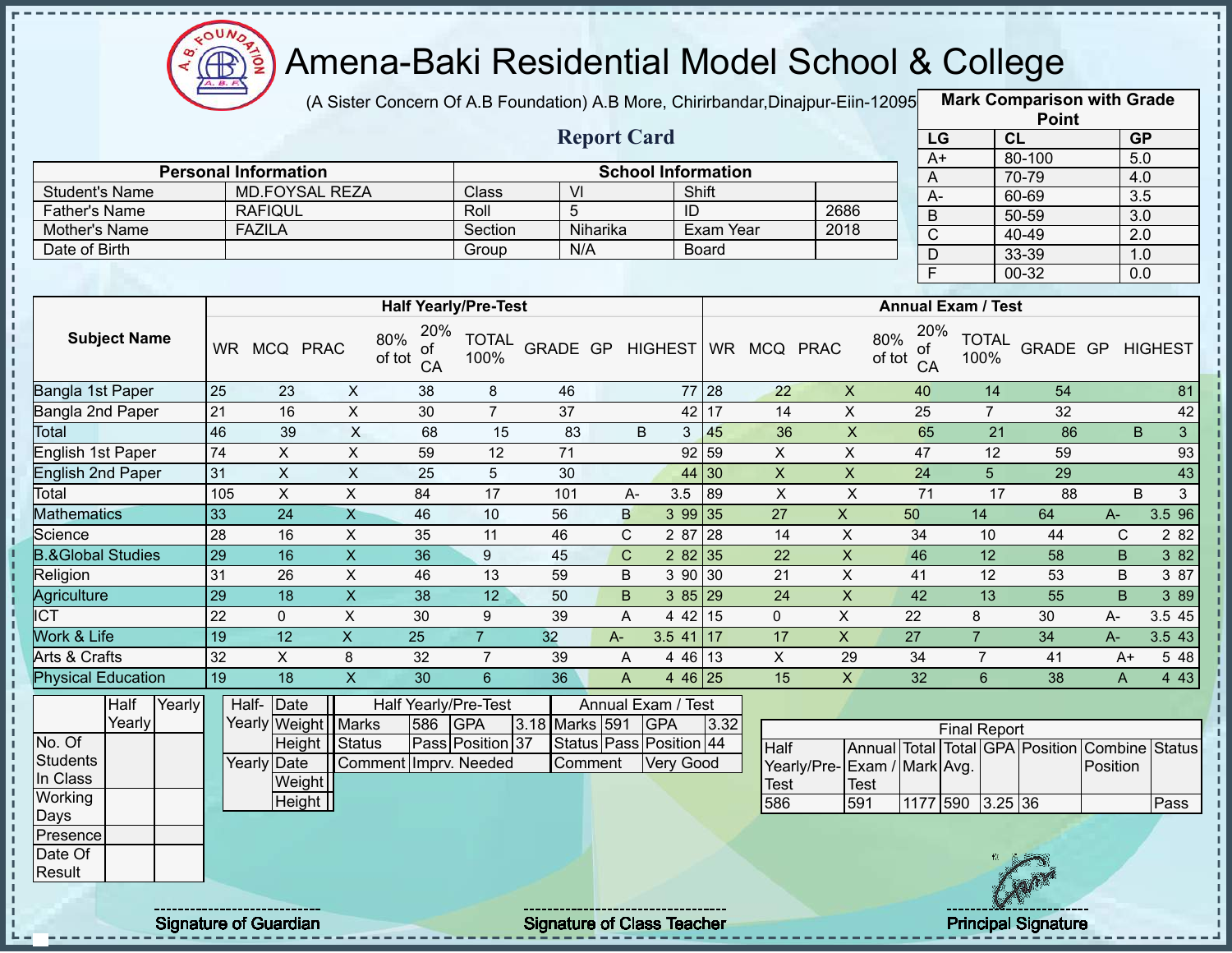

I.

п  $\mathbf{I}$ п

> $\mathbf I$  $\mathbf I$

> J. п

> $\frac{1}{1}$

 $\begin{array}{c} \begin{array}{c} \text{1} \\ \text{2} \\ \text{3} \\ \text{4} \end{array} \end{array}$ 

 $\mathbf I$  $\mathsf I$ 

 $\frac{1}{1}$ 

f,  $\mathbf{I}$ Ţ

 $\frac{1}{1}$ 

# Amena-Baki Residential Model School & College

(A Sister Concern Of A.B Foundation) A.B More, Chirirbandar,Dinajpur-Eiin-120950

**Mark Comparison with Grade Point**

|                              |                 |                             |                           |                      |                             |                | <b>Report Card</b>        |                           |                   |                  |                              |                             |                           | LG              |                      | CL              | .                                              |          | GP                             |
|------------------------------|-----------------|-----------------------------|---------------------------|----------------------|-----------------------------|----------------|---------------------------|---------------------------|-------------------|------------------|------------------------------|-----------------------------|---------------------------|-----------------|----------------------|-----------------|------------------------------------------------|----------|--------------------------------|
|                              |                 | <b>Personal Information</b> |                           |                      |                             |                |                           | <b>School Information</b> |                   |                  |                              |                             |                           | $A+$            |                      |                 | 80-100                                         |          | 5.0                            |
| <b>Student's Name</b>        |                 | <b>MD.AHOSHAN HABIB</b>     |                           |                      | Class                       |                | VI                        |                           | Shift             |                  |                              |                             |                           | A               |                      |                 | 70-79                                          |          | 4.0                            |
| <b>Father's Name</b>         |                 | <b>LOKMAN ALI</b>           |                           |                      | Roll                        |                | $6\phantom{1}$            |                           | ID                |                  |                              | 2690                        |                           | $\overline{A}$  |                      |                 | 60-69                                          |          | $\overline{3.5}$               |
| Mother's Name                |                 | <b>AKLIMA KHATUN</b>        |                           |                      | Section                     |                | Niharika                  |                           |                   | <b>Exam Year</b> |                              | 2018                        |                           | $\sf B$         |                      |                 | $50 - 59$                                      |          | $\overline{3.0}$               |
| Date of Birth                |                 |                             |                           |                      | Group                       |                | N/A                       |                           | Board             |                  |                              |                             |                           | $\overline{C}$  |                      |                 | 40-49                                          |          | $\overline{2.0}$               |
|                              |                 |                             |                           |                      |                             |                |                           |                           |                   |                  |                              |                             |                           | $\mathsf D$     |                      |                 | 33-39                                          |          | 1.0                            |
|                              |                 |                             |                           |                      |                             |                |                           |                           |                   |                  |                              |                             |                           | F               |                      |                 | $00 - 32$                                      |          | 0.0                            |
|                              |                 |                             |                           |                      | <b>Half Yearly/Pre-Test</b> |                |                           |                           |                   |                  |                              |                             | <b>Annual Exam / Test</b> |                 |                      |                 |                                                |          |                                |
| <b>Subject Name</b>          |                 | WR MCQ PRAC                 | 80%<br>of tot             | 20%<br>οf<br>CA      | <b>TOTAL</b><br>100%        |                |                           |                           |                   |                  | GRADE GP HIGHEST WR MCQ PRAC |                             | 80%<br>of tot             | 20%<br>of<br>CA | <b>TOTAL</b><br>100% |                 | GRADE GP HIGHEST                               |          |                                |
| Bangla 1st Paper             | 43              | 25                          | $\mathsf{X}$              | 54                   | 14                          | 68             |                           |                           | 77 52             |                  | 29                           | $\boldsymbol{\mathsf{X}}$   |                           | 65              |                      | 13              | 78                                             |          | 81                             |
| Bangla 2nd Paper             | $\overline{22}$ | 16                          | $\overline{X}$            | 30                   | 8                           | 38             |                           |                           | 42 22             |                  | $12 \overline{ }$            | $\overline{X}$              |                           | 27              |                      | 6               | 33                                             |          | 42                             |
| Total                        | 65              | 41                          | $\overline{X}$            | $\overline{84}$      | $\overline{22}$             | 106            |                           | A                         | $4 \overline{74}$ |                  | 41                           | $\overline{\mathsf{x}}$     |                           | 92              |                      | 19              | $\overline{111}$                               |          | $\overline{4}$<br>$\mathsf{A}$ |
| English 1st Paper            | 86              | $\pmb{\times}$              | $\overline{X}$            | 69                   | 16                          | 85             |                           |                           | $92$ 90           |                  | $\overline{X}$               | $\pmb{\times}$              |                           | 72              |                      | 18              | 90                                             |          | 93                             |
| <b>English 2nd Paper</b>     | 40              | $\pmb{\times}$              | $\overline{X}$            | 32                   | $\overline{7}$              | 39             |                           |                           | 44 40             |                  | $\mathsf X$                  | $\overline{\mathsf{x}}$     |                           | 32              |                      | 8               | 40                                             |          | 43                             |
| Total                        | 126             | $\pmb{\times}$              | $\overline{X}$            | 101                  | 23                          | 124            |                           | $A+$                      | 5 <sup>5</sup>    | 130              | $\overline{X}$               | $\overline{\mathsf{x}}$     |                           | 104             |                      | 26              | 130                                            |          | $5\overline{)}$<br>$A+$        |
| <b>Mathematics</b>           | $\overline{43}$ | $\overline{26}$             | $\overline{X}$            | 55                   | 19                          | 74             | $\boldsymbol{\mathsf{A}}$ |                           | 4 99 59           |                  | $\overline{25}$              | $\overline{\mathsf{x}}$     | 67                        |                 |                      | $\overline{20}$ | 87                                             | $A+$     | 596                            |
| Science                      | 30              | 18                          | $\pmb{\times}$            | 38                   | $\overline{15}$             | 53             | B                         |                           | 3 87 60           |                  | 18                           | $\mathsf X$                 | 62                        |                 |                      | 18              | 80                                             | $A+$     | 5 82                           |
| <b>B.&amp;Global Studies</b> | $\overline{52}$ | $\overline{25}$             | $\overline{\mathsf{x}}$   | 62                   | $\overline{14}$             | 76             | $\boldsymbol{\mathsf{A}}$ |                           | 4 82 55           |                  | $\overline{27}$              | $\overline{X}$              | 66                        |                 |                      | 16              | $\overline{82}$                                | $A+$     | 582                            |
| Religion                     | 46              | 28                          | $\overline{\mathsf{x}}$   | 59                   | 16                          | 75             | A                         |                           | 4 90 56           |                  | $\overline{27}$              | $\overline{X}$              | 66                        |                 |                      | 16              | $\overline{82}$                                | $A+$     | 5 87                           |
| <b>Agriculture</b>           | $\overline{56}$ | 26                          | $\overline{\mathsf{x}}$   | 66                   | 17                          | 83             | $A+$                      |                           | 5 85 60           |                  | $\overline{26}$              | $\overline{X}$              | 69                        |                 | $\overline{18}$      |                 | $\overline{87}$                                | $A+$     | 589                            |
| <b>ICT</b>                   | 23              | $\mathbf 0$                 | $\pmb{\times}$            | 31                   | 9                           | 40             | $A+$                      |                           | $542$ 23          |                  | $\mathbf 0$                  | $\pmb{\times}$              | 32                        |                 | 10                   |                 | 42                                             | $A+$     | 5 4 5                          |
| Work & Life                  | 24              | 16                          | $\boldsymbol{\mathsf{X}}$ | 32                   | $\boldsymbol{8}$            | 40             | $A+$                      |                           | $541$ 24          |                  | 20                           | $\mathsf{X}$                | 35                        |                 | 8                    |                 | 43                                             | $A+$     | $5\overline{43}$               |
| <b>Arts &amp; Crafts</b>     | $\overline{34}$ | $\overline{X}$              | 8                         | $\overline{34}$      | 9                           | 43             | $A+$                      |                           | $546$ 18          |                  | $\mathsf X$                  | 30                          | $\overline{38}$           |                 | 9                    |                 | 47                                             | $A+$     | 5 48                           |
| <b>Physical Education</b>    | 26              | $\overline{17}$             | $\overline{\mathsf{x}}$   | $\overline{34}$      | 9                           | 43             | $A+$                      |                           | $546$ 28          |                  | 15                           | $\overline{X}$              | $\overline{34}$           |                 | 9                    |                 | 43                                             | $A+$     | 543                            |
| Yearly<br>Half               |                 | Half-Date                   |                           | Half Yearly/Pre-Test |                             |                | Annual Exam / Test        |                           |                   |                  |                              |                             |                           |                 |                      |                 |                                                |          |                                |
| Yearly                       |                 | Yearly Weight               | <b>Marks</b>              | 757                  | <b>GPA</b>                  | 4.45 Marks 834 |                           | <b>GPA</b>                |                   | 4.91             |                              |                             |                           |                 | <b>Final Report</b>  |                 |                                                |          |                                |
| No. Of                       |                 | Height                      | Status                    |                      | Pass Position 5             |                | Status Pass Position 1    |                           |                   |                  | Half                         |                             |                           |                 |                      |                 | Annual Total Total GPA Position Combine Status |          |                                |
| <b>Students</b>              |                 | Yearly Date                 | Comment Good              |                      |                             |                | Comment                   | <b>Very Good</b>          |                   |                  |                              | Yearly/Pre-Exam / Mark Avg. |                           |                 |                      |                 |                                                | Position |                                |
| In Class                     |                 | Weight                      |                           |                      |                             |                |                           |                           |                   |                  | <b>Test</b>                  | <b>Test</b>                 |                           |                 |                      |                 |                                                |          |                                |
| Working<br>Days              |                 | Height                      |                           |                      |                             |                |                           |                           |                   |                  | 757                          | 834                         |                           |                 | 1591 796 4.68 3      |                 |                                                |          | Pass                           |
| Presence                     |                 |                             |                           |                      |                             |                |                           |                           |                   |                  |                              |                             |                           |                 |                      |                 |                                                |          |                                |
| Date Of<br>Result            |                 |                             |                           |                      |                             |                |                           |                           |                   |                  |                              |                             |                           |                 |                      |                 |                                                |          |                                |
|                              |                 |                             |                           |                      |                             |                |                           |                           |                   |                  |                              |                             |                           |                 |                      |                 |                                                |          |                                |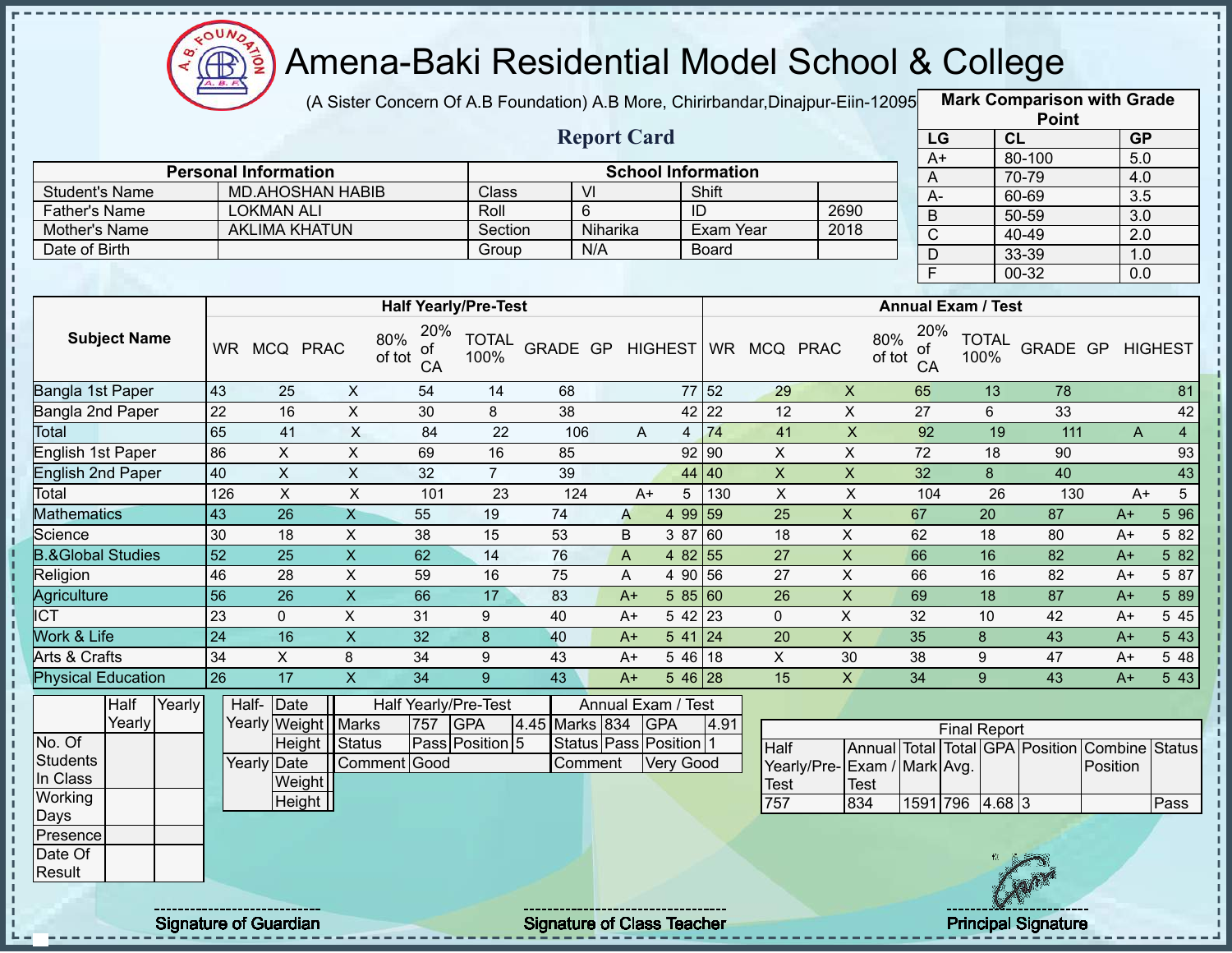

(A Sister Concern Of A.B Foundation) A.B More, Chirirbandar, Dinajpur-Eiin-12095

**Mark Comparison with Grade**

|                              |                 |                             |                         |                                 |                      |                  |                    |                           |                      |                           |                             |                           |                     |                      | <b>Point</b>                            |                  |                   |
|------------------------------|-----------------|-----------------------------|-------------------------|---------------------------------|----------------------|------------------|--------------------|---------------------------|----------------------|---------------------------|-----------------------------|---------------------------|---------------------|----------------------|-----------------------------------------|------------------|-------------------|
|                              |                 |                             |                         |                                 |                      |                  | <b>Report Card</b> |                           |                      |                           |                             |                           | LG                  | CL                   |                                         |                  | GP                |
|                              |                 | <b>Personal Information</b> |                         |                                 |                      |                  |                    | <b>School Information</b> |                      |                           |                             |                           | $A+$                |                      | 80-100                                  |                  | 5.0               |
| <b>Student's Name</b>        |                 | <b>MUMTAHIN ALAM</b>        |                         |                                 | Class                | $\overline{V}$   |                    |                           | Shift                |                           |                             | A                         |                     |                      | 70-79                                   |                  | 4.0               |
| Father's Name                |                 | <b>ASRAFUL ALAM</b>         |                         |                                 | Roll                 | $\overline{11}$  |                    |                           | ID                   |                           | 2708                        | $A -$                     |                     |                      | 60-69                                   |                  | 3.5               |
| Mother's Name                |                 | <b>SHAMIMA SIDDIKA</b>      |                         |                                 | Section              |                  | Niharika           |                           | Exam Year            |                           | 2018                        | $\overline{B}$            |                     |                      | $50 - 59$                               |                  | $\overline{3.0}$  |
| Date of Birth                |                 |                             |                         |                                 | Group                | N/A              |                    |                           | Board                |                           |                             | $\overline{C}$            |                     |                      | $40 - 49$                               |                  | $\overline{2.0}$  |
|                              |                 |                             |                         |                                 |                      |                  |                    |                           |                      |                           |                             | $\overline{D}$            |                     |                      | 33-39                                   |                  | 1.0               |
|                              |                 |                             |                         |                                 |                      |                  |                    |                           |                      |                           |                             | F                         |                     |                      | $00 - 32$                               |                  | $\overline{0.0}$  |
|                              |                 |                             |                         | <b>Half Yearly/Pre-Test</b>     |                      |                  |                    |                           |                      |                           |                             | <b>Annual Exam / Test</b> |                     |                      |                                         |                  |                   |
|                              |                 |                             |                         | 20%                             |                      |                  |                    |                           |                      |                           |                             | 20%                       |                     |                      |                                         |                  |                   |
| <b>Subject Name</b>          |                 | WR MCQ PRAC                 |                         | 80%<br>ot<br>of tot<br>CA       | <b>TOTAL</b><br>100% | GRADE GP HIGHEST |                    |                           |                      | WR MCQ PRAC               |                             | 80%<br>0t<br>of tot<br>CA |                     | <b>TOTAL</b><br>100% |                                         | GRADE GP HIGHEST |                   |
| Bangla 1st Paper             | 30              | $\overline{21}$             | $\mathsf{X}$            | 41                              | 9                    | 50               |                    |                           | 77 28                | $\overline{22}$           | $\mathsf{X}$                | 40                        |                     | $\overline{12}$      | $\overline{52}$                         |                  | 81                |
| Bangla 2nd Paper             | 17              | 13                          | $\overline{X}$          | $\overline{24}$                 | $\overline{6}$       | 30               |                    |                           | 19<br>42             | $\overline{12}$           | $\overline{\mathsf{x}}$     | $\overline{25}$           |                     | $\overline{7}$       | 32                                      |                  | 42                |
| Total                        | 47              | 34                          | $\mathsf{X}$            | 65                              | 15                   | 80               |                    | B                         | 47<br>3 <sub>o</sub> | 34                        | $\boldsymbol{\mathsf{X}}$   | 65                        |                     | 19                   | 84                                      |                  | B<br>$\mathbf{3}$ |
| <b>English 1st Paper</b>     | 55              | $\pmb{\times}$              | $\overline{X}$          | 44                              | 10                   | 54               |                    |                           | 92<br>59             | $\boldsymbol{\mathsf{X}}$ | $\boldsymbol{\mathsf{X}}$   | $\overline{47}$           |                     | $\overline{12}$      | 59                                      |                  | 93                |
| <b>English 2nd Paper</b>     | 39              | $\boldsymbol{\mathsf{X}}$   | $\overline{X}$          | 31                              | 6                    | 37               |                    |                           | 44 22                | $\boldsymbol{\mathsf{X}}$ | $\pmb{\mathsf{X}}$          | 18                        |                     | $6\phantom{a}$       | 24                                      |                  | 43                |
| Total                        | 94              | $\pmb{\times}$              | X                       | 75                              | 16                   | 91               | $A -$              | 3.5                       | 81                   | $\boldsymbol{\mathsf{X}}$ | $\overline{X}$              | 65                        |                     | 18                   | 83                                      |                  | B<br>3            |
| <b>Mathematics</b>           | $\overline{15}$ | 13                          | $\mathsf{X}$            | 22                              | 12                   | 34               | F.                 |                           | 0.09939              | 25                        | $\mathsf{X}$                | 51                        | 16                  |                      | 67                                      | $A-$             | 3.5 96            |
| Science                      | $\overline{22}$ | 13                          | $\sf X$                 | 28                              | 12                   | 40               | C                  | 2 87                      | 35                   | $\overline{12}$           | $\overline{X}$              | 38                        |                     | $\overline{12}$      | 50                                      | B                | 3 82              |
| <b>B.&amp;Global Studies</b> | 29              | $\overline{11}$             | $\overline{X}$          | 32                              | $9\,$                | 41               | $\mathbf C$        |                           | 282   40             | $\overline{26}$           | $\overline{X}$              | 53                        | 15                  |                      | 68                                      | $A -$            | 3.5 82            |
| Religion                     | 28              | 21                          | $\overline{X}$          | 39                              | 13                   | 52               | $\sf B$            |                           | 390   46             | 17                        | $\overline{X}$              | 50                        | 13                  |                      | 63                                      | $A -$            | 3.5 87            |
| Agriculture                  | 41              | $\overline{18}$             | $\overline{\mathsf{x}}$ | 47                              | $\overline{12}$      | 59               | $\overline{B}$     |                           | 38561                | 26                        | $\overline{X}$              | 70                        |                     | $\overline{13}$      | 83                                      | $A+$             | 5 89              |
| <b>ICT</b>                   | 14              | $\mathbf 0$                 | $\overline{X}$          | $\overline{22}$                 | 9                    | 31               | A-                 |                           | $3.5$ 42 21          | $\mathbf 0$               | $\overline{X}$              | 28                        |                     | 9                    | $\overline{37}$                         | A                | 4 4 5             |
| Work & Life                  | 19              | $\overline{12}$             | $\mathsf{X}$            | $\overline{25}$                 | 8                    | 33               | $A-$               |                           | $3.5$ 41 23          | 18                        | $\overline{X}$              | 33                        |                     | $\overline{7}$       | 40                                      | $A+$             | 543               |
| Arts & Crafts                | 19              | $\mathsf X$                 | $\boldsymbol{9}$        | 22                              | $\overline{7}$       | 29               | $\sf B$            | 3 4 6                     | 13                   | $\mathsf{X}$              | 25                          | 30                        |                     | $6\phantom{1}$       | 36                                      | A                | 4 4 8             |
| <b>Physical Education</b>    | 14              | $\overline{11}$             | $\overline{\mathsf{x}}$ | $\overline{20}$                 | $\overline{6}$       | $\overline{26}$  | $\overline{B}$     |                           | 346 17               | $\overline{15}$           | $\overline{X}$              | $\overline{26}$           | $\overline{7}$      |                      | $\overline{33}$                         | $A -$            | 3.543             |
| Half<br>Yearly               |                 | Half- Date                  |                         | Half Yearly/Pre-Test            |                      |                  |                    | Annual Exam / Test        |                      |                           |                             |                           |                     |                      |                                         |                  |                   |
| Yearly                       |                 | Yearly Weight Marks         |                         | 516 GPA                         |                      | 0.00 Marks 644   |                    | <b>GPA</b>                | 3.73                 |                           |                             |                           | <b>Final Report</b> |                      |                                         |                  |                   |
| No. Of                       |                 | Height   Status             |                         |                                 | <b>Fail Position</b> |                  |                    | Status Pass Position 36   |                      | Half                      |                             |                           |                     |                      | Annual Total Total GPA Position Combine |                  | <b>Status</b>     |
| <b>Students</b>              |                 | <b>Yearly Date</b>          |                         | <b>Comment Not Satisfactory</b> |                      | Comment          |                    | Very Good                 |                      |                           | Yearly/Pre-Exam / Mark Avg. |                           |                     |                      |                                         | Position         |                   |
| In Class                     |                 | Weight                      |                         |                                 |                      |                  |                    |                           |                      | Test                      | <b>Test</b>                 |                           |                     |                      |                                         |                  |                   |
| Working                      |                 | <b>Height</b>               |                         |                                 |                      |                  |                    |                           |                      | 516                       | 644                         |                           | 1160 581 2.91 43    |                      |                                         |                  | Pass              |
| Days                         |                 |                             |                         |                                 |                      |                  |                    |                           |                      |                           |                             |                           |                     |                      |                                         |                  |                   |
| Presence<br>Date Of          |                 |                             |                         |                                 |                      |                  |                    |                           |                      |                           |                             |                           |                     |                      |                                         |                  |                   |
| Result                       |                 |                             |                         |                                 |                      |                  |                    |                           |                      |                           |                             |                           |                     |                      |                                         |                  |                   |
|                              |                 |                             |                         |                                 |                      |                  |                    |                           |                      |                           |                             |                           |                     |                      |                                         |                  |                   |
|                              |                 |                             |                         |                                 |                      |                  |                    |                           |                      |                           |                             |                           |                     |                      |                                         |                  |                   |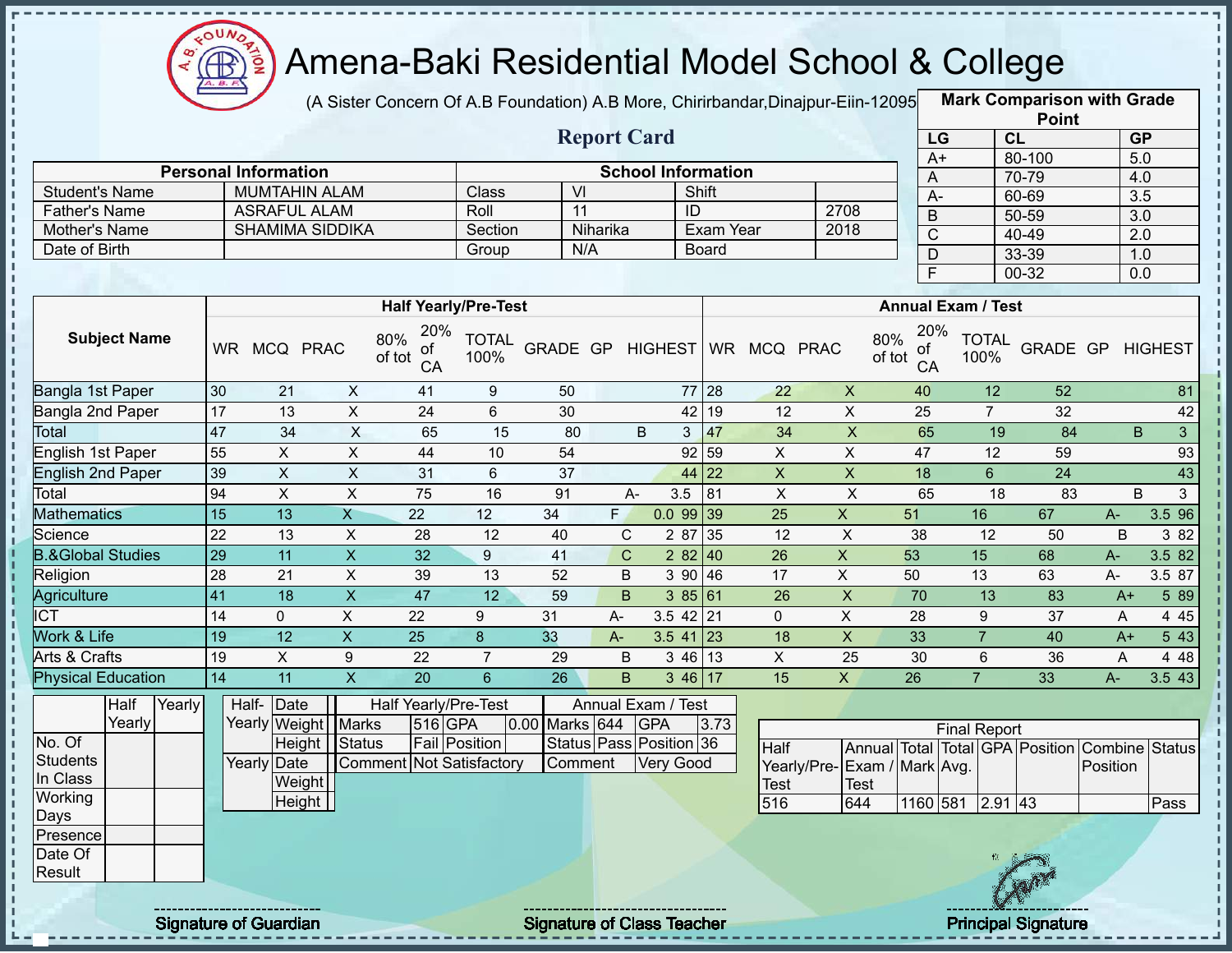

(A Sister Concern Of A.B Foundation) A.B More, Chirirbandar, Dinajpur-Eiin-12095

**Mark Comparison with Grade**

|                       |                             |         | <b>Report Card</b> |                           |      |
|-----------------------|-----------------------------|---------|--------------------|---------------------------|------|
|                       | <b>Personal Information</b> |         |                    | <b>School Information</b> |      |
| <b>Student's Name</b> | <b>TASNIN AHSAN SAMIR</b>   | Class   | VI                 | Shift                     |      |
| <b>Father's Name</b>  | MD. AHSAN ULLAH MUNNA       | Roll    |                    | ID                        | 2724 |
| Mother's Name         | <b>MAHFUZA NASRIN</b>       | Section | Niharika           | Exam Year                 | 2018 |
| Date of Birth         |                             | Group   | N/A                | <b>Board</b>              |      |
|                       |                             |         |                    |                           |      |

|      | <b>Point</b> |                  |
|------|--------------|------------------|
| LG   | CL           | <b>GP</b>        |
| $A+$ | 80-100       | 5.0              |
| Α    | 70-79        | 4.0              |
| А-   | 60-69        | $\overline{3.5}$ |
| B    | 50-59        | 3.0              |
| C    | 40-49        | 2.0              |
| D    | 33-39        | 1.0              |
| Ē    | 00-32        | 0.0              |

|                              |           |            |             | <b>Half Yearly/Pre-Test</b>      |                      |                 |       |                |           |             |             | <b>Annual Exam / Test</b>        |                      |          |       |         |
|------------------------------|-----------|------------|-------------|----------------------------------|----------------------|-----------------|-------|----------------|-----------|-------------|-------------|----------------------------------|----------------------|----------|-------|---------|
| <b>Subject Name</b>          | <b>WR</b> | <b>MCQ</b> | <b>PRAC</b> | 20%<br>80%<br>of<br>of tot<br>CA | <b>TOTAL</b><br>100% | <b>GRADE GP</b> |       | <b>HIGHEST</b> | <b>WR</b> | <b>MCQ</b>  | <b>PRAC</b> | 20%<br>80%<br>0f<br>of tot<br>CA | <b>TOTAL</b><br>100% | GRADE GP |       | HIGHEST |
| Bangla 1st Paper             | 35        | 22         | X           | 46                               | 11                   | 57              |       |                | 77 38     | 22          | X           | 48                               | 14                   | 62       |       | 81      |
| Bangla 2nd Paper             | 18        | 15         | X           | 26                               | 5                    | 31              |       |                | 42 21     | 17          | X           | 30                               | 6                    | 36       |       | 42      |
| Total                        | 53        | 37         | X           | 72                               | 16                   | 88              |       | B<br>3         | 59        | 39          | X           | 78                               | 20                   | 98       | $A -$ | 3.5     |
| English 1st Paper            | 71        | X.         | X           | 57                               | 10                   | 67              |       |                | 92 67     | X.          | X           | 54                               | 14                   | 68       |       | 93      |
| English 2nd Paper            | 31        | X          | X           | 25                               | 6                    | 31              |       |                | 44 36     | X           | X           | 29                               | 6                    | 35       |       | 43      |
| Total                        | 102       | X          | X           | 82                               | 16                   | 98              |       | 3.5<br>A-      | 103       | X.          | X           | 83                               | 20                   | 103      | A-    | 3.5     |
| <b>Mathematics</b>           | 15        | 14         | X           | 23                               | 10                   | 33              | F.    | $0.099$ 30     |           | 23          | X           | 42                               | 8                    | 50       | B     | 3 9 6   |
| Science                      | 39        | 22         | X           | 49                               | 12                   | 61              | A-    | 3.5 87 44      |           | 17          | X.          | 49                               | 11                   | 60       | A-    | 3.5 82  |
| <b>B.&amp;Global Studies</b> | 42        | 16         | X           | 46                               | 12                   | 58              | B.    | 382 51         |           | 26          | X           | 62                               | 15                   | 77       | A     | 4 8 2   |
| Religion                     | 41        | 20         | X.          | 49                               | 13                   | 62              | А-    | 3.5 90 50      |           | 19          | X.          | 55                               | 13                   | 68       | A-    | 3.5 87  |
| Agriculture                  | 49        | 16         | X           | 52                               | 13                   | 65              | $A -$ | $3.585$ 54     |           | 24          | X           | 62                               | 15                   | 77       | A     | 4 8 9   |
| <b>ICT</b>                   | 22        | 0          | X           | 27                               | 8                    | 35              | A     | 4 42 23        |           | $\mathbf 0$ | Χ           | 32                               | 10                   | 42       | $A+$  | 5 4 5   |
| <b>Nork &amp; Life</b>       | 20        | 11         | X           | 25                               | 8                    | 33              | $A -$ | $3.5$ 41 24    |           | 17          | X           | 33                               |                      | 40       | $A+$  | 5 4 3   |
| Arts & Crafts                | 21        | X          | 3           | 19                               | 6                    | 25              | B     | 3 46 11        |           | X           | 20          | 25                               | 6                    | 31       | A-    | 3.5 48  |
| <b>Physical Education</b>    | 21        | 13         | X           | 27                               | 6                    | 33              | A-    | $3.546$ 20     |           | 14          | X           | 27                               | ⇁                    | 34       | А-    | 3.543   |

|                 | Half   | Yearly | Half-Date   |                       |                                 | Half Yearly/Pre-Test |                | Annual Exam / Test      |      |                 |             |
|-----------------|--------|--------|-------------|-----------------------|---------------------------------|----------------------|----------------|-------------------------|------|-----------------|-------------|
|                 | Yearly |        |             | Yearly Weight   Marks |                                 | 591 GPA              | 0.00 Marks 680 | <b>IGPA</b>             | 3.82 |                 |             |
| No. Of          |        |        |             | Height   Status       |                                 | <b>Fail Position</b> |                | Status Pass Position 31 |      | Half            | Annu        |
| <b>Students</b> |        |        | Yearly Date |                       | <b>Comment Not Satisfactory</b> |                      | Comment        | Very Good               |      | Yearly/Pre-Exam |             |
| In Class        |        |        |             | Weight                |                                 |                      |                |                         |      | <b>Test</b>     | <b>Test</b> |
| Working         |        |        |             | Height                |                                 |                      |                |                         |      | 591             | 680         |
| Days            |        |        |             |                       |                                 |                      |                |                         |      |                 |             |
| Presence        |        |        |             |                       |                                 |                      |                |                         |      |                 |             |
| Date Of         |        |        |             |                       |                                 |                      |                |                         |      |                 |             |
| Result          |        |        |             |                       |                                 |                      |                |                         |      |                 |             |

|                              |      |                  | <b>Final Report</b> |  |                                                |      |
|------------------------------|------|------------------|---------------------|--|------------------------------------------------|------|
| Half                         |      |                  |                     |  | Annual Total Total GPA Position Combine Status |      |
| Yearly/Pre- Exam / Mark Avg. |      |                  |                     |  | <b>IPosition</b>                               |      |
| Test                         | Test |                  |                     |  |                                                |      |
| 591                          | 680  | 1271 636 3.16 37 |                     |  |                                                | Pass |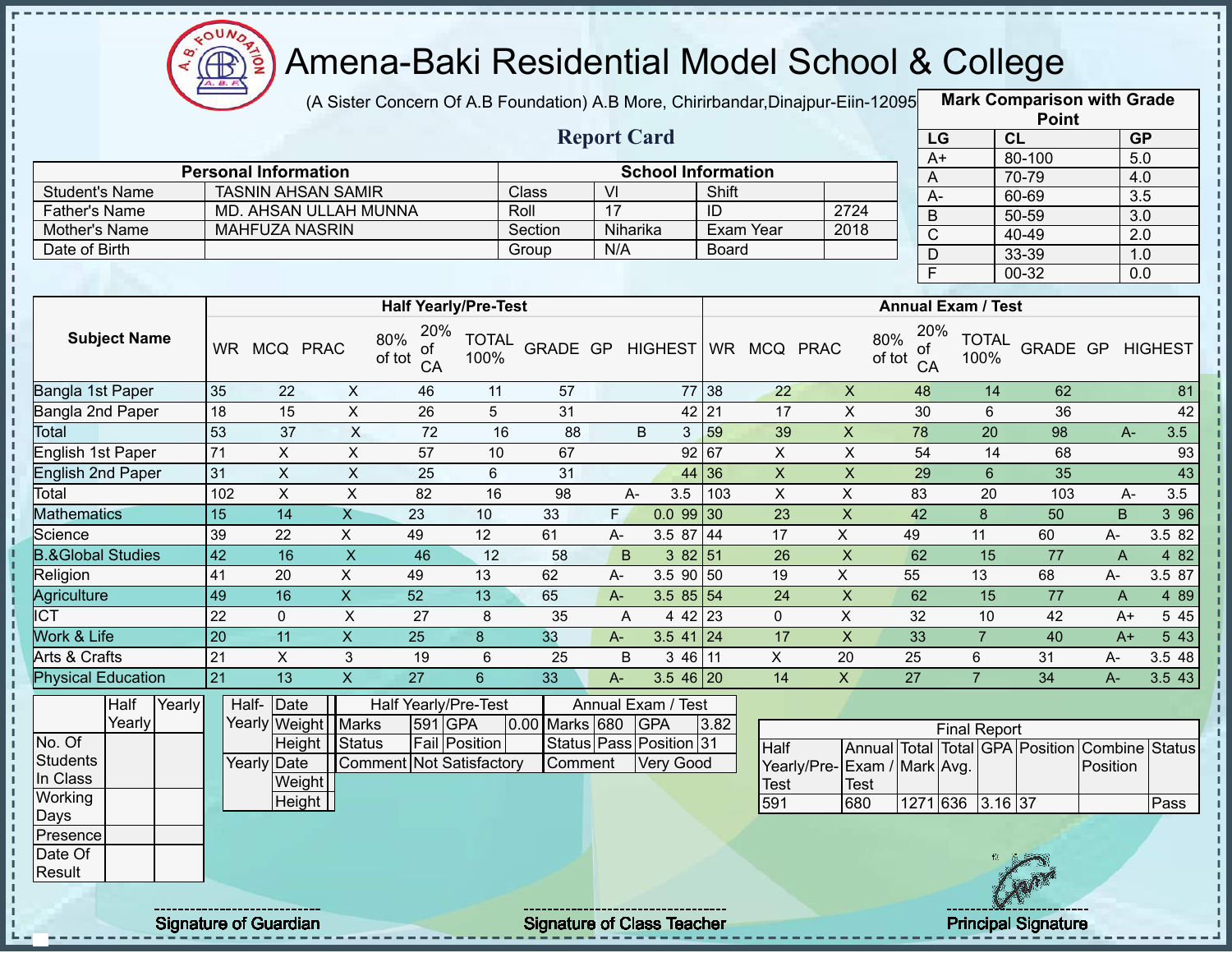

J,

 $\frac{1}{1}$ 

 $\frac{1}{1}$ 

 $\frac{1}{1}$ 

Î

 $\mathbf{I}$ 

 $\frac{1}{1}$ 

# Amena-Baki Residential Model School & College

(A Sister Concern Of A.B Foundation) A.B More, Chirirbandar, Dinajpur-Eiin-12095

**Mark Comparison with Grade Point**

|                              | <b>Report Card</b>  |        |                 |                             |                         |                                  |                      |            |              |                               |                 |                           |                             |               | LG              |                           | CL              |                                 | GP               |                  |
|------------------------------|---------------------|--------|-----------------|-----------------------------|-------------------------|----------------------------------|----------------------|------------|--------------|-------------------------------|-----------------|---------------------------|-----------------------------|---------------|-----------------|---------------------------|-----------------|---------------------------------|------------------|------------------|
|                              |                     |        |                 | <b>Personal Information</b> |                         |                                  |                      |            |              | <b>School Information</b>     |                 |                           |                             |               | $A+$            |                           |                 | 80-100                          |                  | 5.0              |
| <b>Student's Name</b>        |                     |        |                 |                             | PRITOM CHOWDHURY        |                                  |                      | Class      | VI           |                               | Shift           |                           |                             |               | A               |                           |                 | 70-79                           | 4.0              |                  |
| <b>Father's Name</b>         |                     |        |                 |                             | SATTIYEN CHOWDHURY      |                                  | Roll                 |            | 23           |                               | ID              |                           | 2752                        |               | $A -$           |                           |                 | 60-69                           |                  | $\overline{3.5}$ |
| Mother's Name                |                     |        |                 | <b>MINA RANI</b>            |                         |                                  |                      | Section    | Niharika     |                               | Exam Year       |                           | 2018                        |               | $\overline{B}$  |                           |                 | $50 - 59$                       |                  | $\overline{3.0}$ |
| Date of Birth                |                     |        |                 |                             |                         |                                  |                      | Group      | N/A          |                               | <b>Board</b>    |                           |                             |               | $\overline{C}$  |                           |                 | $40 - 49$                       | $\overline{2.0}$ |                  |
|                              |                     |        |                 |                             |                         |                                  |                      |            |              |                               |                 |                           |                             |               | D               |                           |                 | 33-39                           |                  | 1.0              |
|                              |                     |        |                 |                             |                         |                                  |                      |            |              |                               |                 |                           |                             |               | $\overline{F}$  |                           |                 | 00-32                           | 0.0              |                  |
|                              |                     |        |                 |                             |                         | <b>Half Yearly/Pre-Test</b>      |                      |            |              |                               |                 |                           |                             |               |                 | <b>Annual Exam / Test</b> |                 |                                 |                  |                  |
|                              | <b>Subject Name</b> |        | <b>WR</b>       | MCQ PRAC                    |                         | 20%<br>80%<br>0t<br>of tot<br>CA | <b>TOTAL</b><br>100% | GRADE GP   |              | <b>HIGHEST</b>                |                 | WR MCQ PRAC               |                             | 80%<br>of tot | 20%<br>ot<br>CA | 100%                      | <b>TOTAL</b>    | GRADE GP                        |                  | <b>HIGHEST</b>   |
| Bangla 1st Paper             |                     |        | 52              | 26                          | $\pmb{\times}$          | 62                               | 12                   | 74         |              |                               | 77 46           | 25                        | $\pmb{\times}$              |               | 57              |                           | 15              | 72                              |                  | 81               |
| Bangla 2nd Paper             |                     |        | $\overline{25}$ | 15                          | $\pmb{\times}$          | 32                               | $\overline{7}$       | 39         |              |                               | 42 21           | 14                        | $\pmb{\times}$              |               | 28              |                           | 8               | 36                              |                  | 42               |
| Total                        |                     |        | $\overline{77}$ | 41                          | X                       | 94                               | 19                   | 113        |              | A<br>4                        | 67              | 39                        | $\times$                    |               | 85              |                           | 23              | 108                             | A                | $\overline{4}$   |
| English 1st Paper            |                     |        | 61              | $\pmb{\times}$              | $\pmb{\times}$          | 49                               | 14                   | 63         |              | 92                            | 78              | $\mathsf X$               | $\pmb{\times}$              |               | 62              |                           | 16              | 78                              |                  | 93               |
| <b>English 2nd Paper</b>     |                     |        | $\overline{29}$ | $\overline{X}$              | $\pmb{\times}$          | 23                               | $\overline{7}$       | 30         |              | 44                            | $\overline{35}$ | $\boldsymbol{\mathsf{X}}$ | $\pmb{\times}$              |               | 28              |                           | $6\phantom{a}$  | 34                              |                  | 43               |
| Total                        |                     |        | 90              | $\pmb{\times}$              | X                       | 72                               | 21                   | 93         | A-           | 3.5                           | 113             | $\sf X$                   | $\sf X$                     |               | 90              |                           | 22              | 112                             | A                | $\overline{4}$   |
| <b>Mathematics</b>           |                     |        | $\overline{40}$ | $\overline{22}$             | X                       | 50                               | 20                   | 70         | A            | 4 99 43                       |                 | $\overline{28}$           | $\mathsf X$                 |               | $\overline{57}$ |                           | 19              | 76                              | $\mathsf{A}$     | 496              |
| Science                      |                     |        | 55              | 16                          | $\pmb{\times}$          | 57                               | 15                   | 72         | A            | 4 87                          | 46              | 18                        | X                           |               | 51              | 17                        |                 | 68                              | А-               | 3.5 82           |
| <b>B.&amp;Global Studies</b> |                     |        | $\overline{51}$ | 30                          | $\overline{X}$          | 65                               | 14                   | 79         | $\mathsf{A}$ | 4 82 52                       |                 | 25                        | X                           |               | 62              |                           | 16              | 78                              | A                | 482              |
| Religion                     |                     |        | 60              | 29                          | X                       | 71                               | 17                   | 88         | $A+$         | 5 90 60                       |                 | 28                        | X                           |               | 70              |                           | 17              | 87                              | $A+$             | 5 87             |
| <b>Agriculture</b>           |                     |        | 61              | 23                          | $\overline{X}$          | 67                               | 16                   | 83         | $A+$         | 58558                         |                 | $\overline{23}$           | $\overline{X}$              |               | 65              |                           | $\overline{18}$ | 83                              | $A+$             | 5 89             |
| <b>ICT</b>                   |                     |        | 23              | $\mathbf 0$                 | $\mathsf{X}$            | 30                               | 8                    | 38         | A            | 4 42 23                       |                 | $\mathbf{0}$              | $\pmb{\times}$              |               | 28              |                           | 10              | 38                              | A                | 4 4 5            |
| Work & Life                  |                     |        | $\overline{24}$ | 16                          | $\overline{X}$          | 32                               | 8                    | 40         | $A+$         | $541$ 24                      |                 | 17                        | X                           |               | 33              | 8                         |                 | 41                              | $A+$             | 5 4 3            |
| Arts & Crafts                |                     |        | $\overline{27}$ | $\mathsf{X}$                | $\overline{7}$          | 27                               | 9                    | 36         | A            | $446$ 13                      |                 | $\overline{X}$            | 30                          |               | 34              | $\overline{7}$            |                 | 41                              | $A+$             | 5 48             |
| <b>Physical Education</b>    |                     |        | $\overline{25}$ | $\overline{17}$             | $\overline{\mathsf{X}}$ | 34                               | 9                    | 43         | $A+$         | $546$ 23                      |                 | 14                        | $\overline{X}$              |               | 30              | 9                         |                 | 39                              | A                | 4 4 3            |
|                              | Half                | Yearly |                 | Half- Date                  |                         | Half Yearly/Pre-Test             |                      |            |              | Annual Exam / Test            |                 |                           |                             |               |                 |                           |                 |                                 |                  |                  |
|                              | Yearly              |        |                 |                             | Yearly Weight   Marks   | 755                              | <b>GPA</b>           | 4.32 Marks | 771          | <b>GPA</b>                    | 4.32            |                           |                             |               |                 | <b>Final Report</b>       |                 |                                 |                  |                  |
| No. Of                       |                     |        |                 |                             | Height Status           |                                  | Pass Position 7      |            |              | Status   Pass   Position   12 |                 | Half                      |                             |               |                 |                           |                 | Annual Total Total GPA Position |                  | Combine Status   |
| <b>Students</b>              |                     |        |                 | Yearly Date                 |                         | Comment Good                     |                      |            | Comment      | <b>Very Good</b>              |                 |                           | Yearly/Pre-Exam / Mark Avg. |               |                 |                           |                 |                                 | Position         |                  |
| In Class                     |                     |        |                 |                             | Weight                  |                                  |                      |            |              |                               |                 | Test                      |                             | <b>Test</b>   |                 |                           |                 |                                 |                  |                  |
| Working                      |                     |        |                 |                             | Height                  |                                  |                      |            |              |                               |                 | 755                       |                             | 771           |                 | 1526 764 4.32 9           |                 |                                 |                  | Pass             |
| Days                         |                     |        |                 |                             |                         |                                  |                      |            |              |                               |                 |                           |                             |               |                 |                           |                 |                                 |                  |                  |
| Presence<br>Date Of          |                     |        |                 |                             |                         |                                  |                      |            |              |                               |                 |                           |                             |               |                 |                           |                 |                                 |                  |                  |
| Result                       |                     |        |                 |                             |                         |                                  |                      |            |              |                               |                 |                           |                             |               |                 |                           |                 |                                 |                  |                  |

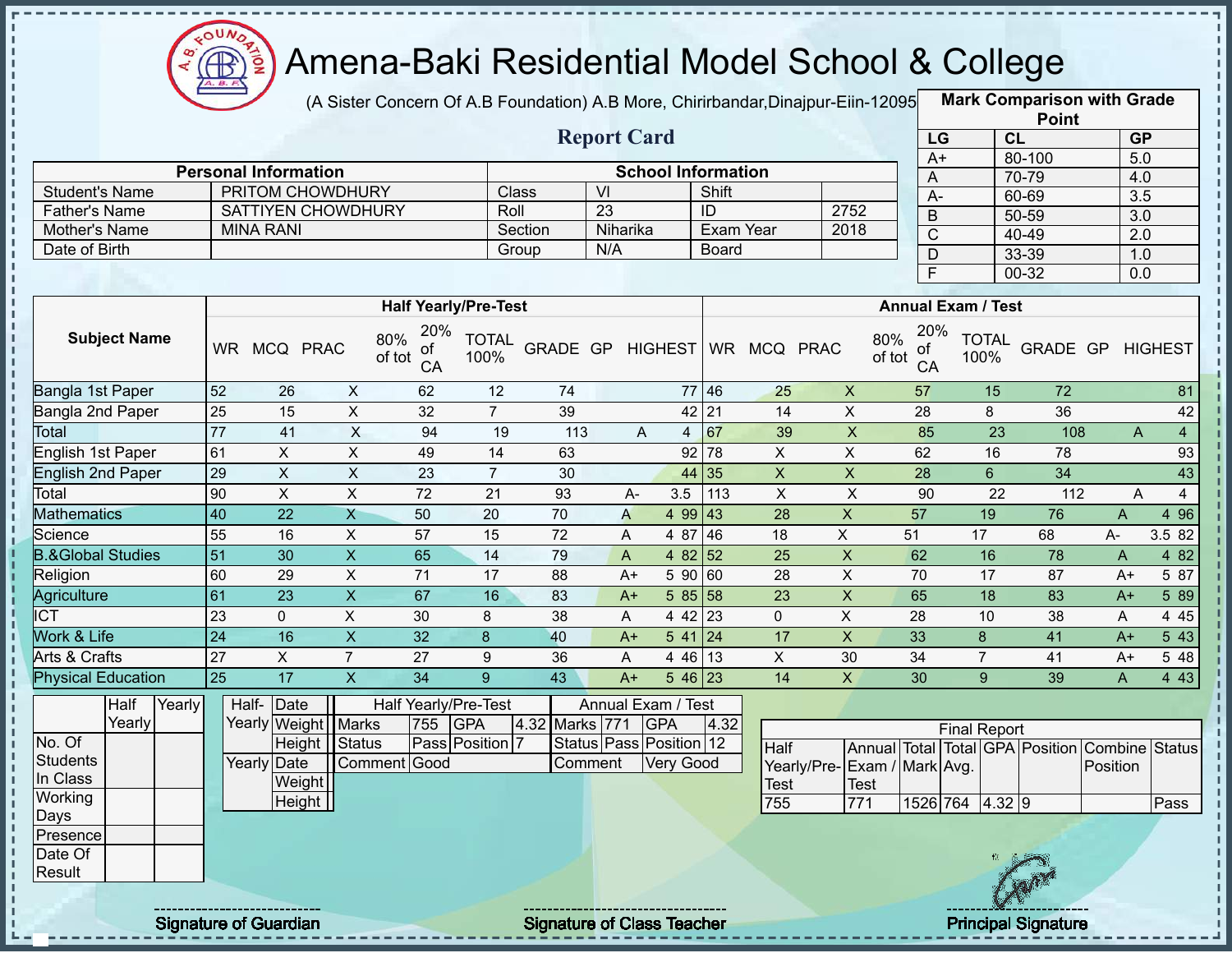

п

J. п

 $\frac{1}{1}$ 

 $\mathbf I$ 

### Amena-Baki Residential Model School & College

(A Sister Concern Of A.B Foundation) A.B More, Chirirbandar,Dinajpur-Eiin-12095 **Mark Comparison with Grade** 

|                |                             |         | <b>Report Card</b> |                           |      |
|----------------|-----------------------------|---------|--------------------|---------------------------|------|
|                | <b>Personal Information</b> |         |                    | <b>School Information</b> |      |
| Student's Name | MD.FAYSAL HAQUE SHAH        | Class   | VI                 | Shift                     |      |
| Father's Name  | <b>MD.ANAMUL HAQUE SHAH</b> | Roll    | 27                 | ID                        | 2776 |
| Mother's Name  | MST. NAJMA PARVIN           | Section | Niharika           | Exam Year                 | 2018 |
| Date of Birth  |                             | Group   | N/A                | <b>Board</b>              |      |

| <b>Point</b>          |           |                  |  |  |  |  |  |  |
|-----------------------|-----------|------------------|--|--|--|--|--|--|
| LG                    | CL        | <b>GP</b>        |  |  |  |  |  |  |
| $\overline{A+}$       | 80-100    | 5.0              |  |  |  |  |  |  |
| Α                     | 70-79     | 4.0              |  |  |  |  |  |  |
| A-                    | 60-69     | $\overline{3.5}$ |  |  |  |  |  |  |
| B                     | 50-59     | $\overline{3.0}$ |  |  |  |  |  |  |
| $\overline{\text{c}}$ | 40-49     | 2.0              |  |  |  |  |  |  |
| D                     | $33 - 39$ | 1.0              |  |  |  |  |  |  |
| F                     | 00-32     | 0.0              |  |  |  |  |  |  |

|                              |           |            |             | <b>Half Yearly/Pre-Test</b>      |                      |                 |       |            |           |            |             | <b>Annual Exam / Test</b>        |                      |          |      |                     |
|------------------------------|-----------|------------|-------------|----------------------------------|----------------------|-----------------|-------|------------|-----------|------------|-------------|----------------------------------|----------------------|----------|------|---------------------|
| <b>Subject Name</b>          | <b>WR</b> | <b>MCQ</b> | <b>PRAC</b> | 20%<br>80%<br>οf<br>of tot<br>CA | <b>TOTAL</b><br>100% | <b>GRADE GP</b> |       | HIGHEST    | <b>WR</b> | <b>MCQ</b> | <b>PRAC</b> | 20%<br>80%<br>οf<br>of tot<br>CA | <b>TOTAL</b><br>100% | GRADE GP |      | <b>HIGHEST</b>      |
| Bangla 1st Paper             | 33        | 29         | X           | 50                               | 11                   | 61              |       |            | 77 47     | 27         | X           | 59                               | 14                   | 73       |      | 81                  |
| Bangla 2nd Paper             | 11        | 15         | X           | 21                               | $\overline{7}$       | 28              |       |            | $42$ 23   | 17         | X           | 32                               | 6                    | 38       |      | 42                  |
| Total                        | 44        | 44         | X           | 71                               | 18                   | 89              |       | B<br>3     | 70        | 44         | X           | 91                               | 20                   | 111      |      | $\overline{4}$<br>A |
| English 1st Paper            | 63        | X.         | X           | 50                               | 13                   | 63              |       |            | 92 85     | X.         | X           | 68                               | 14                   | 82       |      | 93                  |
| English 2nd Paper            | 29        | X          | X           | 23                               | 6                    | 29              |       |            | 44 37     | X          | X           | 30                               | 7                    | 37       |      | 43                  |
| Total                        | 92        | X          | X           | 73                               | 19                   | 92              | A-    | 3.5        | 122       | X          | X           | 98                               | 21                   | 119      |      | 4<br>A              |
| <b>Mathematics</b>           | 67        | 27         | Χ           | 75                               | 18                   | 93              | $A+$  | 5 9 9      | 59        | 28         | X           | 70                               | 20                   | 90       | $A+$ | 5 96                |
| Science                      | 55        | 19         | X           | 59                               | 14                   | 73              | A     | 4 87       | 157       | 21         | X           | 62                               | 18                   | 80       | $A+$ | 5 82                |
| <b>B.&amp;Global Studies</b> | 33        | 29         | X.          | 50                               | 13                   | 63              | $A -$ | $3.582$ 55 |           | 27         | X           | 66                               | 16                   | 82       | $A+$ | 5 82                |
| Religion                     | 45        | 28         | X           | 58                               | 14                   | 72              | A     | 4 90       | 48        | 28         | X           | 61                               | 14                   | 75       | A    | 4 87                |
| Agriculture                  | 55        | 25         | X.          | 64                               | 14                   | 78              | A     | 485 60     |           | 22         | X           | 66                               | 18                   | 84       | $A+$ | 5 89                |
| ∥CT                          | 21        | 0          | X           | 30                               | $\overline{7}$       | 37              | A     | 4 42 23    |           | 0          | X           | 32                               | 10                   | 42       | $A+$ | 5 4 5               |
| Work & Life                  | 23        | 16         | X.          | 31                               |                      | 38              | A     | 4 4 1      | 24        | 19         | X.          | 34                               |                      | 41       | $A+$ | 5 4 3               |
| Arts & Crafts                | 34        | X          | 8           | 34                               | 8                    | 42              | $A+$  | 5 4 6      | <b>14</b> | X          | 30          | 35                               | 9                    | 44       | $A+$ | 5 48                |
| Physical Education           | 27        | 19         | X           | 37                               | 9                    | 46              | $A+$  | $546$ 26   |           | 15         | X.          | 33                               | 8                    | 41       | $A+$ | 5 4 3               |

|          | Half   | Yearly | Half- Date                    |                       |              |     | Half Yearly/Pre-Test |                | Annual Exam / Test                 |      |                              |             |                 |                     |                            |                                                |      |
|----------|--------|--------|-------------------------------|-----------------------|--------------|-----|----------------------|----------------|------------------------------------|------|------------------------------|-------------|-----------------|---------------------|----------------------------|------------------------------------------------|------|
|          | Yearly |        |                               | Yearly Weight   Marks |              | 723 | <b>GPA</b>           | 4.09 Marks 809 | <b>GPA</b>                         | 4.73 |                              |             |                 | <b>Final Report</b> |                            |                                                |      |
| No. Of   |        |        |                               | Height                | Status       |     | Pass Position 12     |                | Status   Pass   Position   4       |      | <b>Half</b>                  |             |                 |                     |                            | Annual Total Total GPA Position Combine Status |      |
| Students |        |        | Yearly Date                   |                       | Comment Good |     |                      | Comment        | Very Good                          |      | Yearly/Pre- Exam / Mark Avg. |             |                 |                     |                            | Position                                       |      |
| In Class |        |        |                               | Weight                |              |     |                      |                |                                    |      | <b>Test</b>                  | <b>Test</b> |                 |                     |                            |                                                |      |
| Working  |        |        |                               | Height                |              |     |                      |                |                                    |      | 723                          | 809         | 1532 768 4.41 6 |                     |                            |                                                | Pass |
| Days     |        |        |                               |                       |              |     |                      |                |                                    |      |                              |             |                 |                     |                            |                                                |      |
| Presence |        |        |                               |                       |              |     |                      |                |                                    |      |                              |             |                 |                     |                            |                                                |      |
| Date Of  |        |        |                               |                       |              |     |                      |                |                                    |      |                              |             |                 |                     |                            |                                                |      |
| Result   |        |        |                               |                       |              |     |                      |                |                                    |      |                              |             |                 |                     | <b>SAIN</b>                |                                                |      |
|          |        |        | ----------------------------- |                       |              |     |                      |                | ---------------------------------- |      |                              |             |                 |                     | -------------------------- |                                                |      |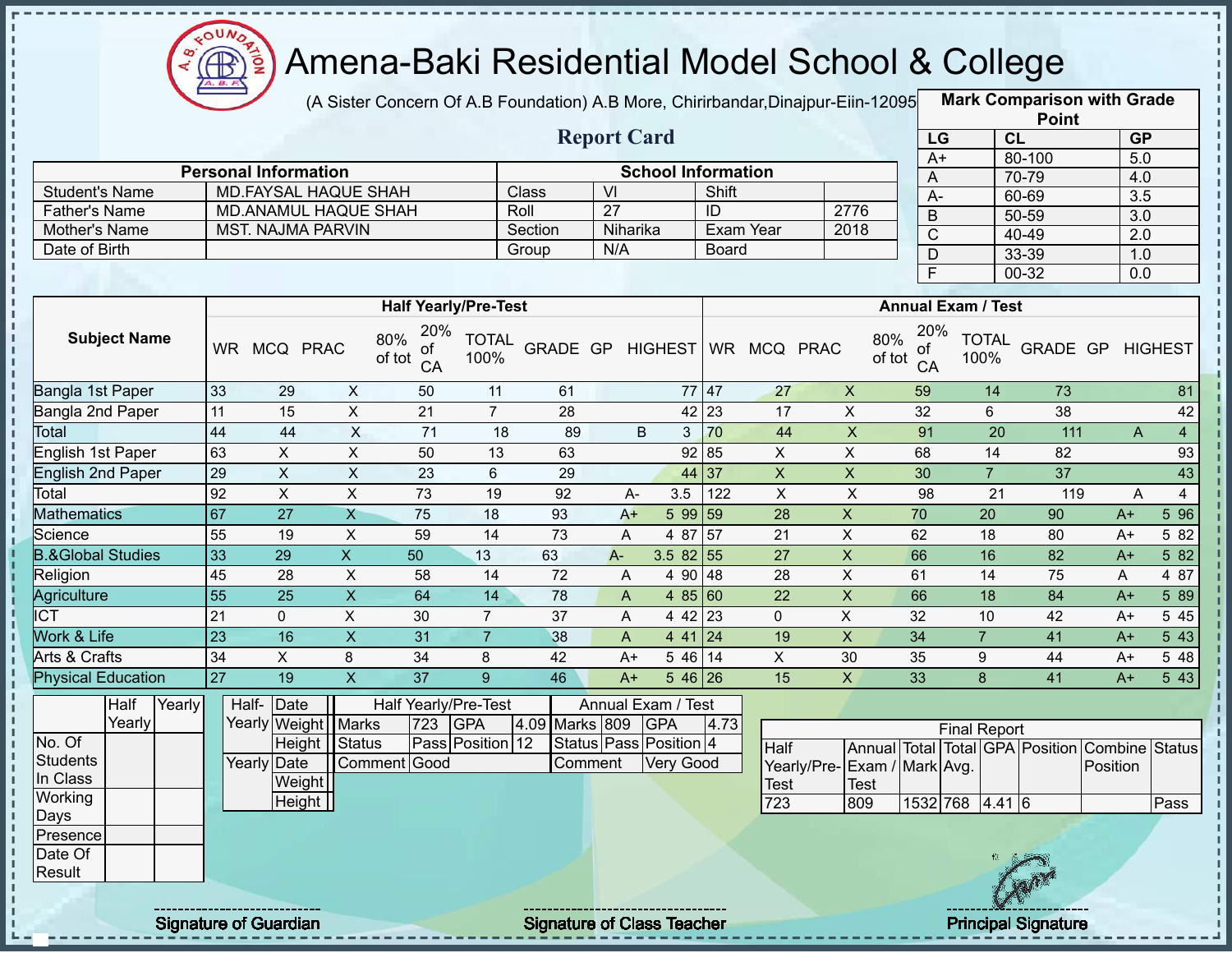

(A Sister Concern Of A.B Foundation) A.B More, Chirirbandar, Dinajpur-Eiin-12095

**Mark Comparison with Grade**

|                                       |                 |                               |                         |                                 |                      |                  |              |                         |                           |                |                             |                           |                     |                      | <b>Point</b>                                   |                |                  |
|---------------------------------------|-----------------|-------------------------------|-------------------------|---------------------------------|----------------------|------------------|--------------|-------------------------|---------------------------|----------------|-----------------------------|---------------------------|---------------------|----------------------|------------------------------------------------|----------------|------------------|
|                                       |                 |                               |                         |                                 |                      |                  |              | <b>Report Card</b>      |                           |                |                             |                           | LG                  | CL                   |                                                |                | <b>GP</b>        |
|                                       |                 |                               |                         |                                 |                      |                  |              |                         |                           |                |                             |                           | $A+$                |                      | 80-100                                         |                | 5.0              |
|                                       |                 | <b>Personal Information</b>   |                         |                                 |                      | $\overline{V}$   |              |                         | <b>School Information</b> |                |                             | A                         |                     |                      | 70-79                                          |                | 4.0              |
| <b>Student's Name</b>                 |                 | RAZWAN AHAMED<br>AKTERUZZAMAN |                         |                                 | Class<br>Roll        | 28               |              |                         | Shift<br>ID               |                | 2786                        | $A -$                     |                     |                      | 60-69                                          |                | 3.5              |
| <b>Father's Name</b><br>Mother's Name |                 | <b>BEBAKA SULTANA</b>         |                         |                                 | Section              |                  | Niharika     |                         | <b>Exam Year</b>          |                | 2018                        | $\sf B$                   |                     |                      | $50 - 59$                                      |                | $\overline{3.0}$ |
| Date of Birth                         |                 |                               |                         |                                 | Group                |                  | N/A          |                         | <b>Board</b>              |                |                             | $\overline{C}$            |                     |                      | 40-49                                          |                | $\overline{2.0}$ |
|                                       |                 |                               |                         |                                 |                      |                  |              |                         |                           |                |                             | $\overline{D}$            |                     |                      | 33-39                                          |                | 1.0              |
|                                       |                 |                               |                         |                                 |                      |                  |              |                         |                           |                |                             | F                         |                     |                      | $00 - 32$                                      |                | 0.0              |
|                                       |                 |                               |                         | <b>Half Yearly/Pre-Test</b>     |                      |                  |              |                         |                           |                |                             | <b>Annual Exam / Test</b> |                     |                      |                                                |                |                  |
|                                       |                 |                               |                         | 20%                             |                      |                  |              |                         |                           |                |                             | 20%                       |                     |                      |                                                |                |                  |
| <b>Subject Name</b>                   |                 | WR MCQ PRAC                   |                         | 80%<br>οf<br>of tot<br>CA       | <b>TOTAL</b><br>100% | GRADE GP HIGHEST |              |                         |                           | WR MCQ PRAC    |                             | 80%<br>0t<br>of tot<br>CA |                     | <b>TOTAL</b><br>100% | GRADE GP                                       |                | <b>HIGHEST</b>   |
| Bangla 1st Paper                      | 22              | 16                            | X                       | 30                              | 8                    | 38               |              |                         | 77 29                     | 25             | $\pmb{\times}$              | 43                        |                     | 9                    | 52                                             |                | 81               |
| Bangla 2nd Paper                      | 22              | 13                            | $\overline{X}$          | $\overline{28}$                 | 5                    | 33               |              |                         | $42 \overline{24}$        | 16             | $\overline{X}$              | $\overline{32}$           |                     | $\overline{7}$       | 39                                             |                | 42               |
| Total                                 | 44              | 29                            | X                       | 58                              | 13                   | 71               |              | $\mathsf{C}$            | 53<br>$2 \overline{ }$    | 41             | $\mathsf X$                 | $\overline{75}$           |                     | 16                   | 91                                             | $A-$           | 3.5              |
| <b>English 1st Paper</b>              | 59              | $\pmb{\times}$                | $\pmb{\times}$          | 47                              | 9                    | 56               |              |                         | 92   54                   | $\pmb{\times}$ | $\boldsymbol{\mathsf{X}}$   | 43                        |                     | 14                   | 57                                             |                | 93               |
| <b>English 2nd Paper</b>              | 13              | $\mathsf{X}$                  | $\mathsf{X}$            | 10                              | 5                    | 15               |              |                         | 44 26                     | $\mathsf{X}$   | $\boldsymbol{\mathsf{X}}$   | $\overline{21}$           |                     | $6\phantom{1}$       | 27                                             |                | 43               |
| Total                                 | 72              | $\overline{X}$                | $\mathsf{X}$            | 57                              | 14                   | 71               |              | $\mathsf{C}$            | 80<br>2 <sup>1</sup>      | $\pmb{\times}$ | $\pmb{\times}$              | 64                        |                     | 20                   | 84                                             | B              | $\mathbf{3}$     |
| <b>Mathematics</b>                    | $\overline{32}$ | 18                            | $\overline{X}$          | 40                              | 12                   | 52               | B            |                         | 399   46                  | 24             | $\mathsf{X}$                | 56                        | 8                   |                      | 64                                             | $A-$           | 3.5 96           |
| Science                               | 20              | 11                            | $\mathsf{X}$            | 25                              | 10                   | 35               | F            | 0.087                   | 28                        | 15             | $\boldsymbol{\mathsf{X}}$   | 34                        |                     | 12                   | 46                                             | $\mathsf{C}$   | 2 8 2            |
| <b>B.&amp;Global Studies</b>          | 30              | 10                            | $\mathsf{X}$            | 32                              | 8                    | 40               | $\mathbf C$  |                         | 282 41                    | 21             | $\mathsf{X}$                | 50                        | 12                  |                      | 62                                             | $A -$          | 3.582            |
| Religion                              | $\overline{28}$ | 29                            | $\pmb{\times}$          | 46                              | 13                   | 59               | B            |                         | 3 90 33                   | 26             | $\overline{X}$              | 47                        | 13                  |                      | 60                                             | A-             | 3.5 87           |
| Agriculture                           | 41              | $\overline{28}$               | $\overline{X}$          | 55                              | 11                   | 66               | $A-$         |                         | $3.585$ 37                | 17             | $\overline{X}$              | 43                        |                     | 15                   | 58                                             | B              | 3 8 9            |
| $\overline{ICT}$                      | $\overline{13}$ | $\mathbf 0$                   | $\overline{X}$          | 17                              | $\overline{7}$       | 24               | $\mathbf C$  |                         | $242$ 18                  | $\overline{0}$ | $\mathsf{X}$                | 27                        | $\overline{7}$      |                      | 34                                             | A-             | 3.5 45           |
| Work & Life                           | $\overline{13}$ | 10                            | $\overline{\mathsf{x}}$ | $\overline{18}$                 | $6\overline{6}$      | 24               | $\mathsf{C}$ |                         | $241$ 20                  | 16             | $\overline{\mathsf{x}}$     | 29                        |                     | $\overline{7}$       | $\overline{36}$                                | $\overline{A}$ | 4 4 3            |
| Arts & Crafts                         | $\overline{12}$ | $\mathsf{X}$                  | $\overline{4}$          | 13                              | 6                    | 19               | F.           |                         | $0.046$ 15                | $\overline{X}$ | 25                          | 32                        |                     | 6                    | 38                                             | A              | 4 4 8            |
| <b>Physical Education</b>             | 16              | 17                            | $\overline{\mathsf{X}}$ | $\overline{26}$                 | 5                    | 31               | $A -$        |                         | $3.546$ 13                | 14             | $\mathsf{X}$                | 22                        |                     | $6\overline{6}$      | 28                                             | B              | 343              |
| Half<br>Yearly                        |                 | Half-Date                     |                         | Half Yearly/Pre-Test            |                      |                  |              | Annual Exam / Test      |                           |                |                             |                           |                     |                      |                                                |                |                  |
| Yearly                                |                 | Yearly Weight Marks           |                         | 492 GPA                         |                      | 0.00 Marks 601   |              | <b>GPA</b>              | 3.32                      |                |                             |                           | <b>Final Report</b> |                      |                                                |                |                  |
| No. Of                                |                 | Height                        | Status                  |                                 | <b>Fail Position</b> |                  |              | Status Pass Position 43 |                           | Half           |                             |                           |                     |                      | Annual Total Total GPA Position Combine Status |                |                  |
| <b>Students</b>                       |                 | Yearly Date                   |                         | <b>Comment Not Satisfactory</b> |                      | Comment          |              | <b>Very Good</b>        |                           |                | Yearly/Pre-Exam / Mark Avg. |                           |                     |                      |                                                | Position       |                  |
| In Class                              |                 | Weight                        |                         |                                 |                      |                  |              |                         |                           | Test           | <b>Test</b>                 |                           |                     |                      |                                                |                |                  |
| Working                               |                 | Height $\vert$                |                         |                                 |                      |                  |              |                         |                           | 492            | 601                         | 1093 548                  |                     | 2.52   46            |                                                |                | Pass             |
| Days                                  |                 |                               |                         |                                 |                      |                  |              |                         |                           |                |                             |                           |                     |                      |                                                |                |                  |
| Presence                              |                 |                               |                         |                                 |                      |                  |              |                         |                           |                |                             |                           |                     |                      |                                                |                |                  |
| Date Of                               |                 |                               |                         |                                 |                      |                  |              |                         |                           |                |                             |                           |                     |                      |                                                |                |                  |
| Result                                |                 |                               |                         |                                 |                      |                  |              |                         |                           |                |                             |                           |                     |                      |                                                |                |                  |
|                                       |                 |                               |                         |                                 |                      |                  |              |                         |                           |                |                             |                           |                     |                      |                                                |                |                  |

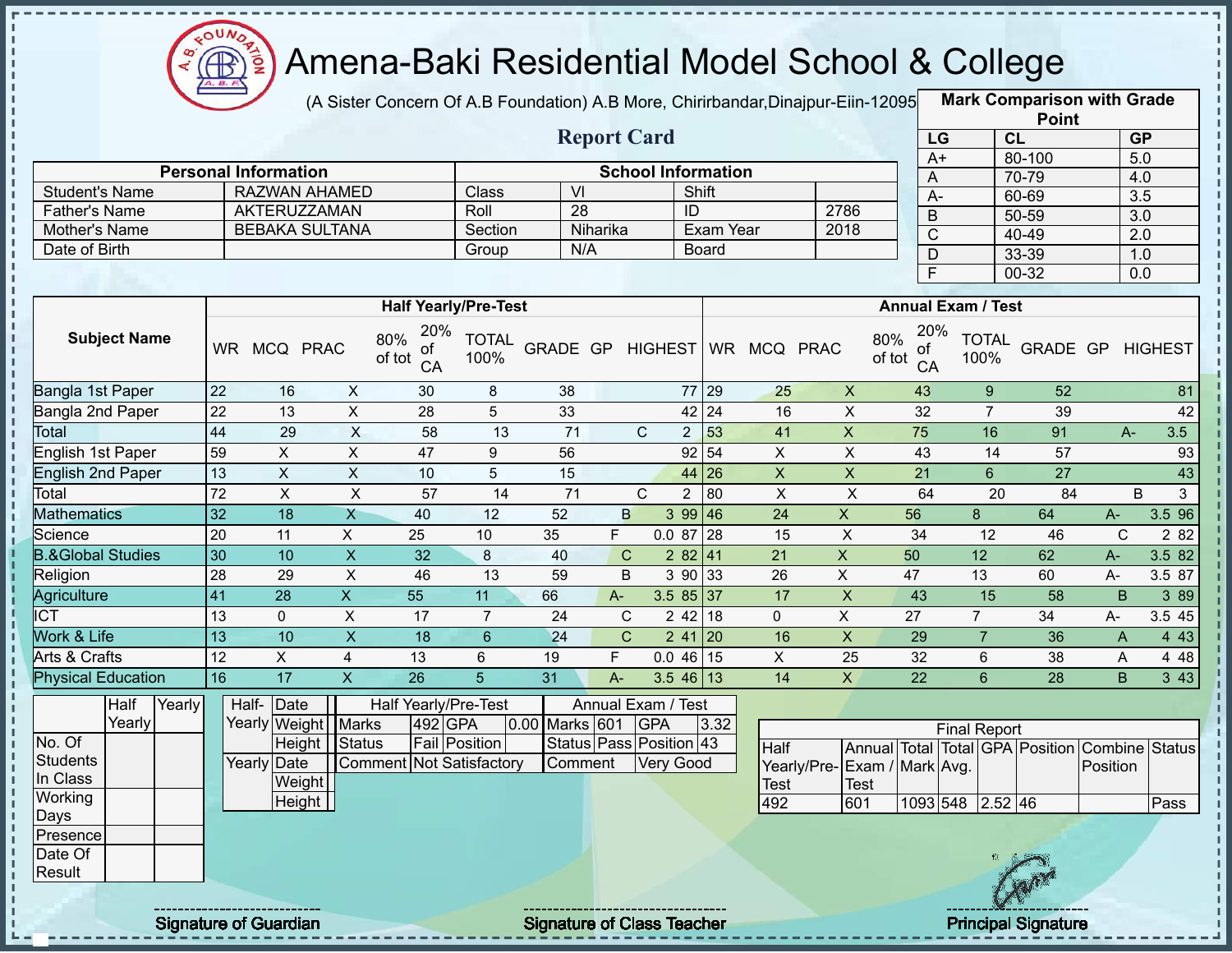

(A Sister Concern Of A.B Foundation) A.B More, Chirirbandar,Dinajpur-Eiin-120950

**Mark Comparison with Grade**

|                              |                 |                             |                           |                                  |                      |                |                    |                           |                 |                              |                              |                                  |                           | <b>Point</b>                            |                  |                  |
|------------------------------|-----------------|-----------------------------|---------------------------|----------------------------------|----------------------|----------------|--------------------|---------------------------|-----------------|------------------------------|------------------------------|----------------------------------|---------------------------|-----------------------------------------|------------------|------------------|
|                              |                 |                             |                           |                                  |                      |                | <b>Report Card</b> |                           |                 |                              |                              | LG                               |                           | CL                                      | <b>GP</b>        |                  |
|                              |                 |                             |                           |                                  |                      |                |                    |                           |                 |                              |                              | $A+$                             |                           | 80-100                                  | 5.0              |                  |
|                              |                 | <b>Personal Information</b> |                           |                                  |                      |                |                    | <b>School Information</b> |                 |                              |                              | A                                |                           | 70-79                                   | 4.0              |                  |
| <b>Student's Name</b>        |                 | <b>MD. TUSHAR AHAMED</b>    |                           |                                  | Class                |                | VI                 |                           | Shift           |                              |                              | $A -$                            |                           | 60-69                                   | 3.5              |                  |
| <b>Father's Name</b>         |                 | <b>MD. SAZZED HOSSEN</b>    |                           |                                  | Roll                 |                | $\overline{34}$    |                           | $\overline{ID}$ |                              | 2853                         | B                                |                           | 50-59                                   | $\overline{3.0}$ |                  |
| Mother's Name                |                 | <b>MOST. TUHIN</b>          |                           |                                  | Section              |                | Niharika           |                           | Exam Year       |                              | 2018                         | $\overline{C}$                   |                           | 40-49                                   | 2.0              |                  |
| Date of Birth                |                 |                             |                           |                                  | Group                |                | N/A                |                           | Board           |                              |                              | D                                |                           | 33-39                                   | 1.0              |                  |
|                              |                 |                             |                           |                                  |                      |                |                    |                           |                 |                              |                              | F                                |                           | $00 - 32$                               | 0.0              |                  |
|                              |                 |                             |                           | <b>Half Yearly/Pre-Test</b>      |                      |                |                    |                           |                 |                              |                              |                                  | <b>Annual Exam / Test</b> |                                         |                  |                  |
| <b>Subject Name</b>          |                 | WR MCQ PRAC                 |                           | 20%<br>80%<br>οf<br>of tot<br>CA | <b>TOTAL</b><br>100% |                |                    |                           |                 | GRADE GP HIGHEST WR MCQ PRAC |                              | 20%<br>80%<br>οf<br>of tot<br>CA | <b>TOTAL</b><br>100%      | GRADE GP                                |                  | <b>HIGHEST</b>   |
| Bangla 1st Paper             | 31              | 22                          | $\mathsf{X}$              | 42                               | 9                    | 51             |                    |                           | 77 37           | 20                           | $\mathsf{X}$                 | 46                               | 11                        | 57                                      |                  | 81               |
| Bangla 2nd Paper             | $\overline{21}$ | 9                           | X                         | 24                               | 6                    | 30             |                    |                           | $42$   20       | 16                           | $\mathsf{X}$                 | 29                               | $\overline{7}$            | 36                                      |                  | 42               |
| Total                        | 52              | 31                          | $\boldsymbol{\mathsf{X}}$ | 66                               | 15                   | 81             |                    | B<br>3                    | 57              | 36                           | X                            | 75                               | 18                        | 93                                      | $A-$             | 3.5              |
| English 1st Paper            | 63              | $\overline{X}$              | $\mathsf{x}$              | 50                               | $\overline{12}$      | 62             |                    |                           | 92 71           | $\mathsf{X}$                 | $\overline{X}$               | $\overline{57}$                  | 16                        | $\overline{73}$                         |                  | 93               |
| <b>English 2nd Paper</b>     | 14              | $\mathsf X$                 | X                         | 11                               | $\overline{7}$       | 18             |                    |                           | 44 28           | $\boldsymbol{\mathsf{X}}$    | $\pmb{\times}$               | 22                               | $6\phantom{1}$            | 28                                      |                  | 43               |
| Total                        | $\overline{77}$ | X                           | $\pmb{\times}$            | 61                               | 19                   | 80             |                    | B<br>3                    | 99              | $\mathsf X$                  | X                            | 79                               | 22                        | 101                                     | A-               | 3.5              |
| <b>Mathematics</b>           | 21              | 30                          | $\mathsf{X}$              | 41                               | 11                   | 52             | B                  |                           | 399 40          | 23                           | $\mathsf{X}$                 | 50                               | 14                        | 64                                      | A-               | 3.5 96           |
| Science                      | 37              | 13                          | X                         | 40                               | 11                   | 51             | B                  | 3 87                      | 39              | 13                           | $\mathsf{X}$                 | 42                               | 15                        | 57                                      | B                | 3 82             |
| <b>B.&amp;Global Studies</b> | 29              | 19                          | $\boldsymbol{\mathsf{X}}$ | 38                               | 10                   | 48             | $\mathsf{C}$       |                           | 282 43          | 22                           | $\mathsf{X}$                 | 52                               | 15                        | 67                                      | $A -$            | 3.5 82           |
| Religion                     | 41              | 23                          | $\mathsf{X}$              | 51                               | 14                   | 65             | $A -$              | $3.590$ 43                |                 | 21                           | $\pmb{\times}$               | 51                               | 14                        | 65                                      | $A -$            | 3.5 87           |
| <b>Agriculture</b>           | 44              | 19                          | $\overline{X}$            | 50                               | 15                   | 65             | $A-$               | $3.585$ 49                |                 | 21                           | X                            | 56                               | 16                        | $\overline{72}$                         | $\overline{A}$   | 4 8 9            |
| $\overline{ICT}$             | 18              | $\Omega$                    | X                         | 27                               | 9                    | 36             | A                  | 4 4 2                     | 19              | $\Omega$                     | X                            | 26                               | 10                        | 36                                      | A                | 4 4 5            |
| Work & Life                  | 23              | 14                          | $\overline{X}$            | 30                               | $\bf{8}$             | 38             | A                  | 4 4 1 24                  |                 | 18                           | $\pmb{\times}$               | 34                               | $\overline{7}$            | 41                                      | $A+$             | $5\overline{43}$ |
| Arts & Crafts                | 23              | X                           | 3                         | 21                               | 6                    | 27             | B                  | 3469                      |                 | $\pmb{\times}$               | 20                           | 23                               | $\overline{7}$            | 30                                      | А-               | 3.5 48           |
| <b>Physical Education</b>    | 16              | 15                          | $\overline{\mathsf{X}}$   | 25                               | $\overline{7}$       | 32             | $A -$              | $3.546$ 19                |                 | 15                           | $\mathsf{X}$                 | 27                               | $6\phantom{1}$            | 33                                      | $A-$             | 3.543            |
| Half<br>Yearly               | Half-           | Date                        |                           | Half Yearly/Pre-Test             |                      |                |                    | Annual Exam / Test        |                 |                              |                              |                                  |                           |                                         |                  |                  |
| Yearly                       |                 | Yearly Weight Marks         |                           | 575                              | <b>GPA</b>           | 3.23 Marks 659 |                    | <b>GPA</b>                | 3.68            |                              |                              |                                  | <b>Final Report</b>       |                                         |                  |                  |
| No. Of                       |                 | Height   Status             |                           |                                  | Pass Position 36     |                |                    | Status Pass Position 38   |                 | <b>Half</b>                  |                              |                                  |                           | Annual Total Total GPA Position Combine |                  | Status           |
| <b>Students</b>              |                 | Yearly Date                 |                           | Comment Imprv. Needed            |                      |                | Comment            | <b>Very Good</b>          |                 |                              | Yearly/Pre- Exam / Mark Avg. |                                  |                           |                                         | Position         |                  |
| In Class                     |                 | Weight                      |                           |                                  |                      |                |                    |                           |                 | <b>Test</b>                  | Test                         |                                  |                           |                                         |                  |                  |
| Working                      |                 | Height                      |                           |                                  |                      |                |                    |                           |                 | 575                          | 659                          |                                  | 1234 619 3.45 35          |                                         |                  | Pass             |

Days Presence Date Of **Result** 

п п п J. п п п п

п л

п

п J.

 $\mathbf{I}$  $\mathbf{I}$  $\frac{1}{1}$ J.  $\mathbf{I}$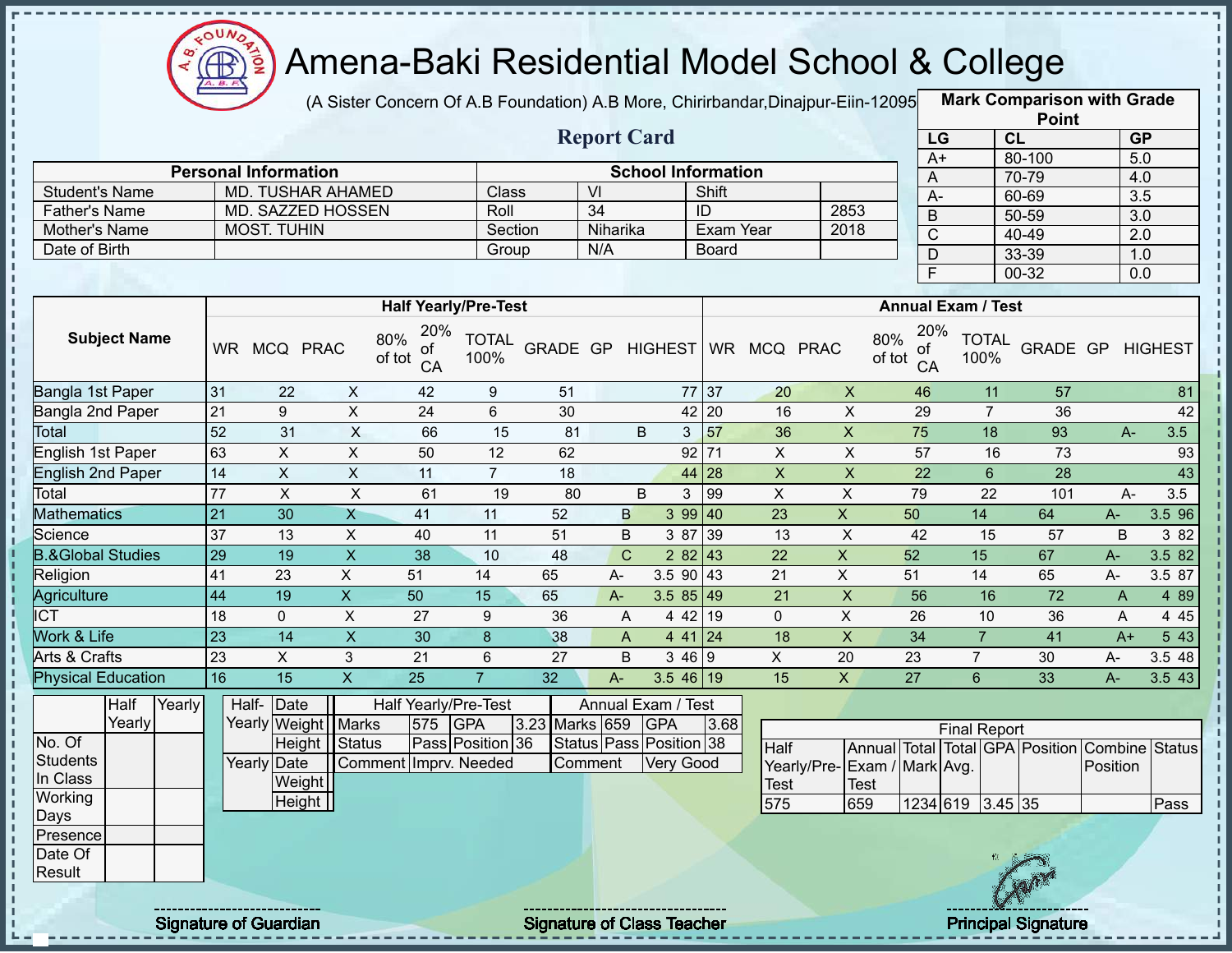

(A Sister Concern Of A.B Foundation) A.B More, Chirirbandar,Dinajpur-Eiin-12095 **Mark Comparison with Grade** 

| ABDULLAH TAHMID FAHIM  | Class                       | VI       | Shift              |                           |
|------------------------|-----------------------------|----------|--------------------|---------------------------|
| MD. SHOHIDUL ISLAM     | Roll                        | 38       | ID                 | 2952                      |
| FARHANA SHARMIN SHANTA | Section                     | Niharika | Exam Year          | 2018                      |
|                        | Group                       | N/A      | Board              |                           |
|                        | <b>Personal Information</b> |          | <b>Report Card</b> | <b>School Information</b> |

|                 | <b>Point</b> |                  |  |  |  |  |  |  |  |  |
|-----------------|--------------|------------------|--|--|--|--|--|--|--|--|
| LG              | <b>CL</b>    | <b>GP</b>        |  |  |  |  |  |  |  |  |
| $\overline{A+}$ | 80-100       | 5.0              |  |  |  |  |  |  |  |  |
| A               | 70-79        | 4.0              |  |  |  |  |  |  |  |  |
| А-              | 60-69        | 3.5              |  |  |  |  |  |  |  |  |
| B               | 50-59        | 3.0              |  |  |  |  |  |  |  |  |
| C               | 40-49        | $\overline{2.0}$ |  |  |  |  |  |  |  |  |
|                 | 33-39        | 1.0              |  |  |  |  |  |  |  |  |
| F               | 00-32        | 0.0              |  |  |  |  |  |  |  |  |

|                              |        |        |                           |                           |                 | <b>Half Yearly/Pre-Test</b> |                       |                  |          |                |                             | <b>Annual Exam / Test</b> |               |                      |                                 |          |                |
|------------------------------|--------|--------|---------------------------|---------------------------|-----------------|-----------------------------|-----------------------|------------------|----------|----------------|-----------------------------|---------------------------|---------------|----------------------|---------------------------------|----------|----------------|
| <b>Subject Name</b>          |        |        | WR MCQ PRAC               | 80%<br>of<br>tot          | 20%<br>of<br>CA | <b>TOTAL</b><br>100%        | GRADE GP HIGHEST WR   |                  |          | <b>MCQ</b>     | <b>PRAC</b>                 | 80%<br>of tot             | 20%<br>of CA  | <b>TOTAL</b><br>100% | GRADE GP                        |          | <b>HIGHEST</b> |
| Bangla 1st Paper             |        | 40     | 27                        | X                         | 54              | 11                          | 65                    |                  | 77 0     | 0              | $\pmb{\times}$              | $\pmb{0}$                 |               | $\mathbf{0}$         | $\mathbf 0$                     |          | 81             |
| Bangla 2nd Paper             |        | 22     | 16                        | X                         | 30              | 8                           | 38                    |                  | 42 0     | 0              | $\pmb{\mathsf{X}}$          | 0                         |               | $\mathbf{0}$         | $\mathbf 0$                     |          | 42             |
| Total                        |        | 62     | 43                        | $\mathsf X$               | 84              | 19                          | 103                   | F.               | 0.0      |                |                             |                           |               |                      |                                 |          |                |
| English 1st Paper            |        | 85     | $\boldsymbol{\mathsf{X}}$ | $\boldsymbol{\mathsf{X}}$ | 68              | 17                          | 85                    |                  | 92 0     | X              | X                           | $\mathbf 0$               |               | $\Omega$             | $\mathbf 0$                     |          | 93             |
| English 2nd Paper            |        | 38     | X                         | X                         | 30              | 8                           | 38                    |                  | 44 0     | $\mathsf X$    | $\pmb{\mathsf{X}}$          | $\mathbf 0$               |               | $\Omega$             | $\mathbf 0$                     |          | 43             |
| Total                        |        | 123    | $\boldsymbol{\mathsf{X}}$ | X                         | 98              | 25                          | 123                   | F.               | 0.0      |                |                             |                           |               |                      |                                 |          |                |
| <b>Mathematics</b>           |        | 50     | 28                        | $\overline{\mathsf{X}}$   | 62              | 18                          | 80                    | $A+$             | 5990     | $\mathbf{0}$   | $\boldsymbol{X}$            | $\overline{0}$            |               | $\mathbf 0$          | $\mathbf{0}$                    | F        | 0.096          |
| Science                      |        | 50     | 20                        | X                         | 56              | 12                          | 68                    | A-               | 3.5870   | $\pmb{0}$      | X                           | $\mathbf 0$               |               | $\mathbf 0$          | $\Omega$                        | F        | 0.082          |
| <b>B.&amp;Global Studies</b> |        | 43     | 24                        | X.                        | 54              | 12                          | 66                    | $A-$             | 3.582 0  | $\pmb{0}$      | X                           | $\overline{0}$            |               | $\mathbf{0}$         | $\mathbf 0$                     | F        | 0.082          |
| Religion                     |        | 44     | 25                        | X                         | 55              | 14                          | 69                    | $A -$            | 3.5900   | $\pmb{0}$      | X                           | $\mathbf 0$               |               | $\mathbf 0$          | $\Omega$                        | F        | 0.087          |
| Agriculture                  |        | 55     | 24                        | $\mathsf{X}$              | 63              | 15                          | 78                    | A                | 4 $85 0$ | $\overline{0}$ | X                           | $\overline{0}$            |               | $\mathbf{0}$         | $\mathbf{0}$                    | F        | 0.089          |
| <b>ICT</b>                   |        | 22     | $\pmb{0}$                 | X                         | 30              | 9                           | 39                    | A                | 4 4 2 0  | 0              | X                           | $\Omega$                  |               | $\Omega$             | $\Omega$                        | F        | 0.045          |
| Work & Life                  |        | 22     | 15                        | $\overline{\mathsf{x}}$   | 30              | $\overline{7}$              | 37                    | $\overline{A}$   | 4410     | $\mathbf{0}$   | X                           | $\overline{0}$            |               | $\mathbf{0}$         | $\Omega$                        | F        | 0.043          |
| Arts & Crafts                |        | 35     | $\mathsf{X}$              | 3                         | 30              | 9                           | 39                    | A                | 4 46 0   | X              | 0                           | $\Omega$                  |               | $\Omega$             | $\Omega$                        | F        | 0.048          |
| <b>Physical Education</b>    |        | 25     | 17                        | X                         | 34              | 6                           | 40                    | $A+$             | 546 0    | $\mathbf{0}$   | X                           | $\overline{0}$            |               | $\mathbf{0}$         | $\mathbf{0}$                    | F        | 0.043          |
|                              | Half   | Yearly | Half-                     | Date                      |                 |                             | Half Yearly/Pre-Test  |                  |          |                |                             |                           |               |                      |                                 |          |                |
|                              | Yearly |        | Yearly                    | Weight                    |                 | <b>Marks</b>                | 742                   | <b>GPA</b>       | 3.32     |                |                             |                           |               | <b>Final Report</b>  |                                 |          |                |
| No. Of                       |        |        |                           | Height                    |                 | <b>Status</b>               |                       | Pass Position 11 |          |                | Half                        |                           |               |                      | Annual Total Total GPA Position | Combine  | <b>Status</b>  |
| Students In                  |        |        | Yearly                    | Date                      |                 |                             | Comment Imprv. Needed |                  |          |                | Yearly/Pre-Exam / Mark Avg. |                           |               |                      |                                 | Position |                |
| Class                        |        |        |                           | Weight                    |                 |                             |                       |                  |          |                | Test                        | Test                      |               |                      |                                 |          |                |
| Working                      |        |        |                           | Height                    |                 |                             |                       |                  |          |                | 742                         | 659                       | 1401 619 3.45 |                      |                                 |          | Fail           |



 $\begin{array}{c} 1 \\ 1 \\ 1 \\ 1 \end{array}$ 

**Working** Days Presence Date Of Result

ï

J, f,

п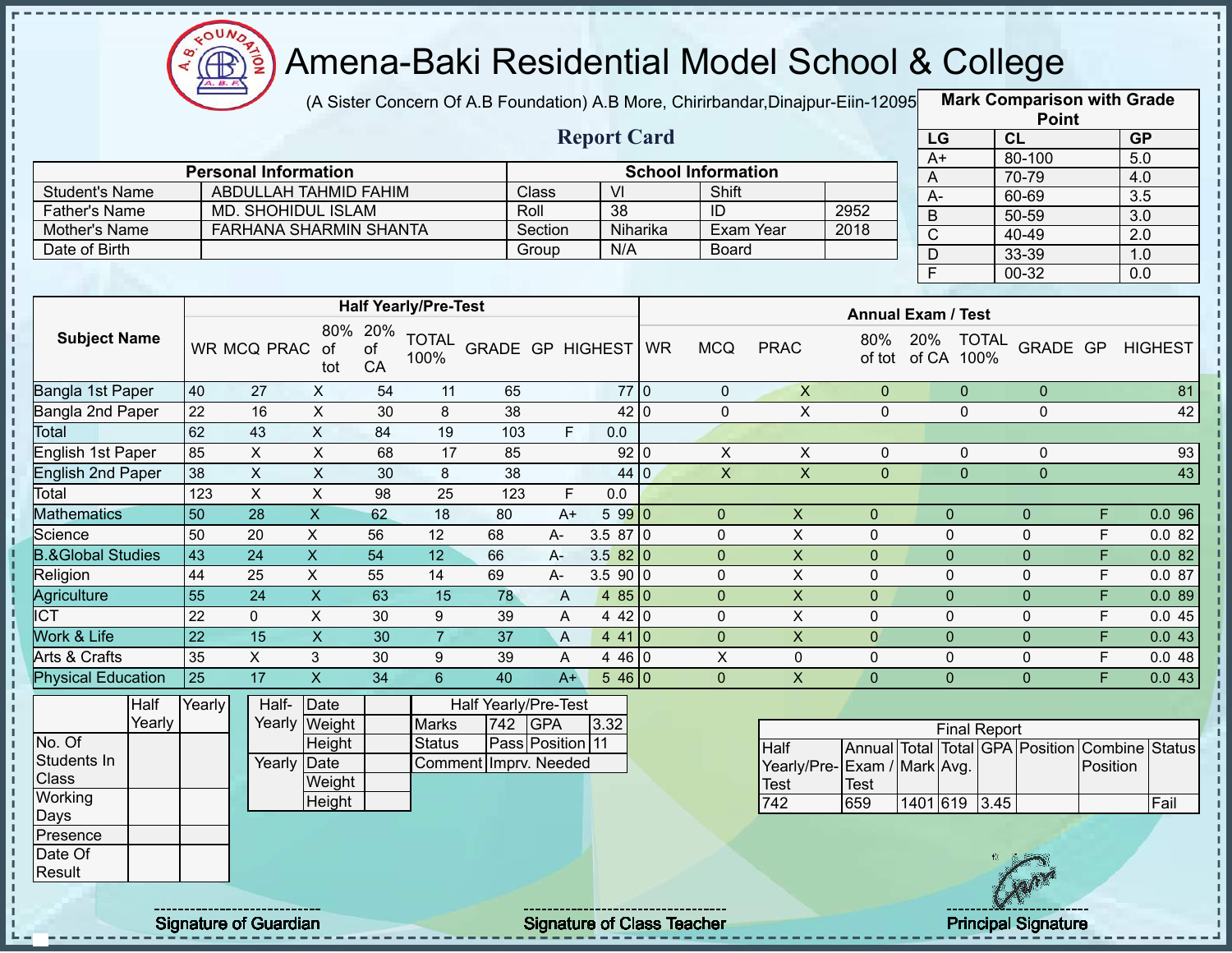

J.

п

п

J. п

J. п J.

 $1 + 1 + 1 + 1 + 1$ 

 $\mathbf{I}$  $\mathbf I$ ŋ

### Amena-Baki Residential Model School & College

(A Sister Concern Of A.B Foundation) A.B More, Chirirbandar,Dinajpur-Eiin-12095 **Mark Comparison with Grade** 

|                              |                  |                             |                           |                             |                      |                              |                           |                           |                                     |                         |                         |                           |                           | <b>Point</b>                    |              |                        |
|------------------------------|------------------|-----------------------------|---------------------------|-----------------------------|----------------------|------------------------------|---------------------------|---------------------------|-------------------------------------|-------------------------|-------------------------|---------------------------|---------------------------|---------------------------------|--------------|------------------------|
|                              |                  |                             |                           |                             |                      |                              |                           | <b>Report Card</b>        |                                     |                         |                         |                           | LG                        | CL                              |              | GP                     |
|                              |                  |                             |                           |                             |                      |                              |                           |                           |                                     |                         |                         |                           | $A+$                      | 80-100                          |              | 5.0                    |
|                              |                  | <b>Personal Information</b> |                           |                             |                      |                              |                           | <b>School Information</b> |                                     |                         |                         | A                         |                           | 70-79                           |              | 4.0                    |
| <b>Student's Name</b>        |                  | <b>SHAHARIAR REJA ESHTI</b> |                           |                             |                      | Class                        | $\overline{V}$<br>40      |                           | Shift<br>$\overline{ID}$            |                         | 3223                    | $A -$                     |                           | 60-69                           |              | $\overline{3.5}$       |
| <b>Father's Name</b>         |                  | <b>SALIM REJA</b>           |                           |                             | Roll                 |                              |                           |                           |                                     |                         |                         | $\overline{B}$            |                           | $50 - 59$                       |              | $\overline{3.0}$       |
| Mother's Name                |                  | <b>SHIRINA AKTAR</b>        |                           |                             |                      | Section                      | Niharika                  |                           | Exam Year                           |                         | 2018                    | $\overline{C}$            |                           | $40 - 49$                       |              | 2.0                    |
| Date of Birth                |                  |                             |                           |                             |                      | Group                        | N/A                       |                           | Board                               |                         |                         | $\mathsf{D}$              |                           | 33-39                           |              | 1.0                    |
|                              |                  |                             |                           |                             |                      |                              |                           |                           |                                     |                         |                         | E                         |                           | 00-32                           |              | 0.0                    |
|                              |                  |                             |                           | <b>Half Yearly/Pre-Test</b> |                      |                              |                           |                           |                                     |                         |                         |                           | <b>Annual Exam / Test</b> |                                 |              |                        |
|                              |                  |                             |                           | 20%                         |                      |                              |                           |                           |                                     |                         |                         | 20%                       |                           |                                 |              |                        |
| <b>Subject Name</b>          |                  | WR MCQ PRAC                 |                           | 80%<br>оf<br>of tot<br>CA   | <b>TOTAL</b><br>100% | GRADE GP HIGHEST WR MCQ PRAC |                           |                           |                                     |                         |                         | 80%<br>οf<br>of tot<br>CA | <b>TOTAL</b><br>100%      | GRADE GP HIGHEST                |              |                        |
| Bangla 1st Paper             | 37               | 23                          | $\mathsf{X}$              | 48                          | 10                   | 58                           |                           |                           | 77 41                               | 28                      | $\pmb{\times}$          | 55                        | 13                        | 68                              |              | 81                     |
| Bangla 2nd Paper             | 21               | 16                          | $\mathsf X$               | 30                          | $\overline{7}$       | 37                           |                           |                           | 42 20                               | 11                      | $\pmb{\times}$          | 25                        | $\overline{7}$            | 32                              |              | 42                     |
| Total                        | 58               | 39                          | $\overline{X}$            | 78                          | $\overline{17}$      | 95                           |                           | 3.5<br>A-                 | 61                                  | 39                      | $\overline{X}$          | 80                        | $\overline{20}$           | 100                             | $A-$         | 3.5                    |
| English 1st Paper            | 80               | $\pmb{\times}$              | $\overline{X}$            | 64                          | 16                   | 80                           |                           |                           | $92$ 78                             | $\mathsf X$             | $\mathsf X$             | 62                        | 19                        | 81                              |              | 93                     |
| <b>English 2nd Paper</b>     | 43               | $\overline{\mathsf{x}}$     | $\overline{X}$            | 34                          | 8                    | 42                           |                           |                           | 44 41                               | $\overline{X}$          | $\overline{X}$          | 33                        | $6\overline{6}$           | 39                              |              | 43                     |
| Total                        | $\overline{123}$ | $\overline{\mathsf{x}}$     | $\overline{X}$            | 98                          | 24                   | $\overline{122}$             |                           | 5<br>$A+$                 | 119                                 | $\overline{\mathsf{x}}$ | $\overline{X}$          | 95                        | $\overline{25}$           | 120                             |              | $\overline{5}$<br>$A+$ |
| <b>Mathematics</b>           | 57               | 26                          | $\mathsf{X}$              | 66                          | 16                   | 82                           |                           | $A+$                      | 5 99 60                             | 26                      | $\mathsf{X}$            | 69                        | 15                        | 84                              | $A+$         | $5\,96$                |
| Science                      | 35               | 20                          | $\boldsymbol{\mathsf{X}}$ | 44                          | 12                   | 56                           | B                         | 3 87 38                   |                                     | 15                      | $\overline{X}$          | 42                        | 13                        | 55                              | B            | 3 8 2                  |
| <b>B.&amp;Global Studies</b> | 38               | 23                          | $\overline{X}$            | 49                          | 16                   | 65                           | $A -$                     | 3.5 $82 \mid 42$          |                                     | 26                      | $\overline{X}$          | 54                        | 14                        | 68                              | A-           | 3.5 82                 |
| Religion                     | 30               | 25                          | $\boldsymbol{\mathsf{X}}$ | 44                          | 12                   | 56                           | B                         | 390   42                  |                                     | 26                      | $\mathsf{X}$            | 54                        | 13                        | 67                              | A-           | 3.5 87                 |
| Agriculture                  | 49               | 25                          | $\boldsymbol{\mathsf{X}}$ | 59                          | 13                   | 72                           | $\boldsymbol{\mathsf{A}}$ |                           | 4 $85 \overline{\smash{\big)}\ 52}$ | 19                      | $\mathsf X$             | 57                        | 14                        | 71                              | $\mathsf{A}$ | 4 8 9                  |
| $\overline{\text{ICT}}$      | $\overline{22}$  | $\mathbf 0$                 | $\mathsf X$               | 26                          | 9                    | 35                           | A                         | 4 4 2                     | 16                                  | $\mathbf 0$             | X                       | 26                        | 9                         | 35                              | A            | 445                    |
| Work & Life                  | $\overline{20}$  | 11                          | $\boldsymbol{\mathsf{X}}$ | $\overline{25}$             | 8                    | 33                           | A-                        | $3.5$ 41 18               |                                     | 19                      | $\overline{\mathsf{x}}$ | 30                        | $\overline{7}$            | 37                              | A            | 4 4 3                  |
| Arts & Crafts                | $\overline{27}$  | $\mathsf{X}$                | $5\phantom{.0}$           | 26                          | $\overline{7}$       | 33                           | A-                        | $3.546$ 9                 |                                     | $\mathsf{X}$            | 30                      | 31                        | 8                         | 39                              | A            | 4 4 8                  |
| <b>Physical Education</b>    | 17               | 14                          | $\overline{\mathsf{x}}$   | $\overline{25}$             | $\overline{7}$       | 32                           | $A -$                     | $3.546$ 21                |                                     | $\overline{14}$         | $\overline{X}$          | $\overline{28}$           | $6\overline{6}$           | $\overline{34}$                 | $A -$        | 3.543                  |
| Half<br>Yearly               |                  | Half-<br>Date               |                           | <b>Half Yearly/Pre-Test</b> |                      |                              |                           | Annual Exam / Test        |                                     |                         |                         |                           |                           |                                 |              |                        |
| Yearly                       |                  | Yearly Weight   Marks       |                           | 681                         | <b>GPA</b>           | 3.77 Marks 710               |                           | <b>GPA</b>                | 3.91                                |                         |                         |                           | <b>Final Report</b>       |                                 |              |                        |
| No. Of                       |                  |                             | Height   Status           |                             | Pass Position 22     |                              |                           | Status Pass Position 25   |                                     | Half                    |                         |                           |                           | Annual Total Total GPA Position |              | <b>Combine Status</b>  |
| <b>Students</b>              |                  | Yearly Date                 |                           | Comment Good                |                      |                              | Comment                   | Very Good                 |                                     | Yearly/Pre-             |                         | Exam / Mark Avg.          |                           |                                 | Position     |                        |
| In Class                     |                  | Weight                      |                           |                             |                      |                              |                           |                           |                                     | <b>Test</b>             | <b>Test</b>             |                           |                           |                                 |              |                        |
| Working                      |                  | Height                      |                           |                             |                      |                              |                           |                           |                                     | 681                     | 710                     |                           | 1391 696 3.84 22          |                                 |              | Pass                   |
| Days                         |                  |                             |                           |                             |                      |                              |                           |                           |                                     |                         |                         |                           |                           |                                 |              |                        |
| Presence<br>Date Of          |                  |                             |                           |                             |                      |                              |                           |                           |                                     |                         |                         |                           |                           |                                 |              |                        |
| Result                       |                  |                             |                           |                             |                      |                              |                           |                           |                                     |                         |                         |                           |                           |                                 |              |                        |
|                              |                  |                             |                           |                             |                      |                              |                           |                           |                                     |                         |                         |                           |                           |                                 |              |                        |
|                              |                  |                             |                           |                             |                      |                              |                           |                           |                                     |                         |                         |                           |                           |                                 |              |                        |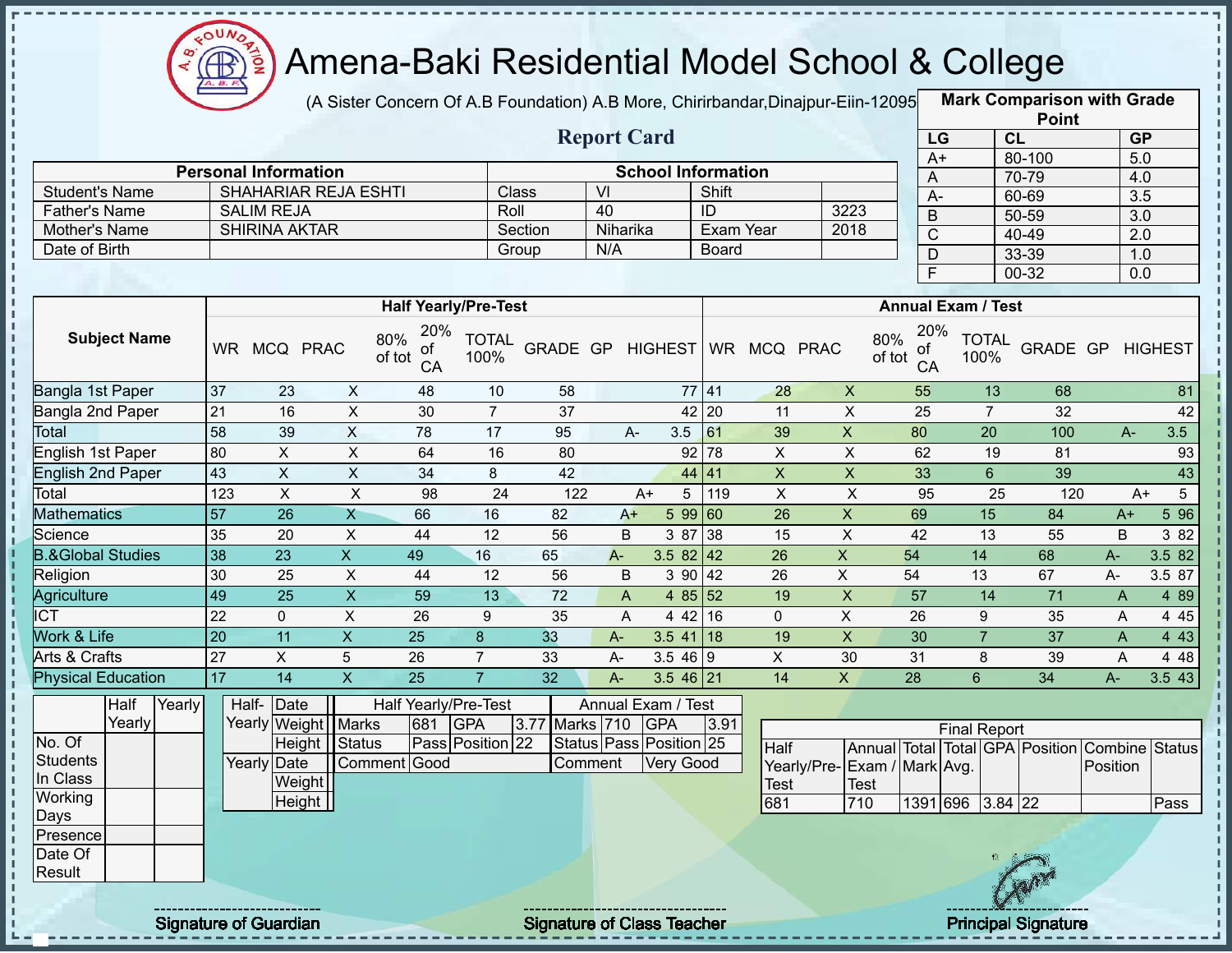

(A Sister Concern Of A.B Foundation) A.B More, Chirirbandar,Dinajpur-Eiin-12095 **Mark Comparison with Grade** 

| <b>Personal Information</b> |              |          |                    |                           |
|-----------------------------|--------------|----------|--------------------|---------------------------|
| SHAH MD MUJTABA RAFID       | <b>Class</b> | VI       | Shift              |                           |
| <b>MD.ROMJAN ALI</b>        | Roll         |          | ID                 | 2670                      |
| <b>MST.MORSHDA BANU</b>     | Section      | Niharika | Exam Year          | 2018                      |
|                             | Group        | N/A      | <b>Board</b>       |                           |
|                             |              |          | <b>Report Card</b> | <b>School Information</b> |

|      | <b>Point</b> |                  |  |  |  |  |  |  |  |  |
|------|--------------|------------------|--|--|--|--|--|--|--|--|
| LG   | CL           | <b>GP</b>        |  |  |  |  |  |  |  |  |
| $A+$ | 80-100       | 5.0              |  |  |  |  |  |  |  |  |
| A    | 70-79        | 4.0              |  |  |  |  |  |  |  |  |
| А-   | 60-69        | 3.5              |  |  |  |  |  |  |  |  |
| B    | 50-59        | $\overline{3.0}$ |  |  |  |  |  |  |  |  |
| C    | 40-49        | 2.0              |  |  |  |  |  |  |  |  |
| D    | 33-39        | 1.0              |  |  |  |  |  |  |  |  |
| F    | 00-32        | 0.0              |  |  |  |  |  |  |  |  |

|                              |                     |  |           |               |                        |               |                 | <b>Half Yearly/Pre-Test</b> |                |                 |                         |            |             |              |                 |              |                                                  | <b>Annual Exam / Test</b> |                 |       |                |        |
|------------------------------|---------------------|--|-----------|---------------|------------------------|---------------|-----------------|-----------------------------|----------------|-----------------|-------------------------|------------|-------------|--------------|-----------------|--------------|--------------------------------------------------|---------------------------|-----------------|-------|----------------|--------|
|                              | <b>Subject Name</b> |  | <b>WR</b> | <b>MCQ</b>    | <b>PRAC</b>            | 80%<br>of tot | 20%<br>of<br>CA | <b>TOTAL</b><br>100%        |                | <b>GRADE GP</b> |                         |            |             | HIGHEST   WR | <b>MCQ</b>      | <b>PRAC</b>  | 20%<br>80%<br>оf<br>of tot<br>CA                 | <b>TOTAL</b><br>100%      | <b>GRADE GP</b> |       | <b>HIGHEST</b> |        |
| Bangla 1st Paper             |                     |  | 29        | 18            | X                      |               | 38              | 10                          |                | 48              |                         |            | 77          | 36           | 26              | $\mathsf{X}$ | 50                                               | 12                        | 62              |       |                | 81     |
| Bangla 2nd Paper             |                     |  | 18        | 11            | X                      |               | 23              | 6                           |                | 29              |                         |            | 42 21       |              | 14              | X            | 28                                               | 10                        | 38              |       |                | 42     |
| Total                        |                     |  | 47        | 29            | X                      |               | 61              | 16                          |                | 77              |                         | B          | 3           | 57           | 40              | X            | 78                                               | 22                        | 100             |       | $A -$          | 3.5    |
| English 1st Paper            |                     |  | 53        | X.            | X                      |               | 42              | 13                          |                | 55              |                         |            | 92          | 69           | X               | X            | 55                                               | 13                        | 68              |       |                | 93     |
| <b>English 2nd Paper</b>     |                     |  | 26        | X.            | $\times$               |               | 21              | 6                           |                | 27              |                         |            |             | 44 26        | $\mathsf{X}$    | X            | 21                                               | 6                         | 27              |       |                | 43     |
| Total                        |                     |  | 79        | X             | Χ                      |               | 63              | 19                          |                | 82              |                         | B          |             | 95           | X               | X            | 76                                               | 19                        | 95              |       | $A -$          | 3.5    |
| <b>Mathematics</b>           |                     |  | 10        | 16            | Χ                      |               | 21              | 15                          | 36             |                 | F.                      |            | 0.099       | $\vert$ 30   | 22              | X            | 42                                               | 10                        | 52              | B     |                | 3 9 6  |
| Science                      |                     |  | 28        | 17            | X                      |               | 36              | 11                          |                | 47              | C                       |            | 2 87        | 32           | 14              | X            | 37                                               | 12                        | 49              | C.    |                | 2 8 2  |
| <b>B.&amp;Global Studies</b> |                     |  | 31        | 19            | $\mathsf{X}$           |               | 40              | 11                          |                | 51              | B                       |            | 382   47    |              | 25              | X            | 58                                               | 15                        | 73              | A     |                | 4 82   |
| Religion                     |                     |  | 29        | 17            | X                      |               | 37              | 14                          |                | 51              | B                       |            | 3 90        | 43           | 21              | X            | 51                                               | 13                        | 64              | A-    |                | 3.5 87 |
| Agriculture                  |                     |  | 39        | 21            | $\mathsf{X}$           |               | 48              | 15                          | 63             |                 | $A -$                   |            | $3.585$ 38  |              | 23              | X            | 49                                               | 16                        | 65              | $A -$ |                | 3.5 89 |
| <b>ICT</b>                   |                     |  | 19        | 0             | X                      |               | 22              | 8                           | 30             |                 | A-                      |            | $3.5$ 42 22 |              | 0               | X            | 30                                               | 9                         | 39              | A     |                | 4 4 5  |
| Work & Life                  |                     |  | 20        | 8             | X                      |               | 22              | 8                           | 30             |                 | $A-$                    |            | 3.5 41      | 22           | 19              | X            | 33                                               |                           | 40              | $A+$  |                | 5 4 3  |
| Arts & Crafts                |                     |  | 21        | X             | $\overline{7}$         |               | 22              | $\overline{7}$              |                | 29              | B                       |            | 3468        |              | X               | 29           | 30                                               | 6                         | 36              | A     |                | 4 4 8  |
| <b>Physical Education</b>    |                     |  | 15        | 15            | X                      |               | 24              | $\overline{7}$              | 31             |                 | A-                      |            | $3.546$ 22  |              | 15              | X            | 30                                               | 8                         | 38              | A     |                | 443    |
| Half<br>Yearly               |                     |  |           | Half-<br>Date |                        |               |                 | Half Yearly/Pre-Test        |                |                 | Annual Exam / Test      |            |             |              |                 |              |                                                  |                           |                 |       |                |        |
|                              | Yearly              |  |           | Yearlyl       | Weight   Marks         |               | 527             | <b>GPA</b>                  | 0.00 Marks 651 |                 |                         | <b>GPA</b> |             | 3.64         |                 |              |                                                  | <b>Final Report</b>       |                 |       |                |        |
| No. Of                       |                     |  |           |               | <b>Height I Status</b> |               |                 | <b>Fail Position</b>        |                |                 | Status Pass Position 39 |            |             |              | $L_{\text{ol}}$ |              | Appual Total Total CBA I Bosition Combine Status |                           |                 |       |                |        |

|             | Height | Status                   | <b>Fail Position</b> |         | Status Pass Position 39 |  | Half            | IAnnua |
|-------------|--------|--------------------------|----------------------|---------|-------------------------|--|-----------------|--------|
| Yearly Date |        | Comment Not Satisfactory |                      | Comment | <b>IExcellent</b>       |  | Yearly/Pre-Exam |        |
|             | Weight |                          |                      |         |                         |  | Test            | Test   |
|             | Height |                          |                      |         |                         |  | 527             | 651    |
|             |        |                          |                      |         |                         |  |                 |        |
|             |        |                          |                      |         |                         |  |                 |        |
|             |        |                          |                      |         |                         |  |                 |        |

|                              |      |          | <b>Final Report</b> |             |                                                |      |
|------------------------------|------|----------|---------------------|-------------|------------------------------------------------|------|
| Half                         |      |          |                     |             | Annual Total Total GPA Position Combine Status |      |
| Yearly/Pre- Exam / Mark Avg. |      |          |                     |             | <b>IPosition</b>                               |      |
| Test                         | Test |          |                     |             |                                                |      |
| 527                          | 651  | 1178 590 |                     | $2.95\,$ 41 |                                                | Pass |

**Students** In Class **Working** Days Presence Date Of Result

ï

п

Signature of Guardian Signature of Class Teacher Principal Signature 2014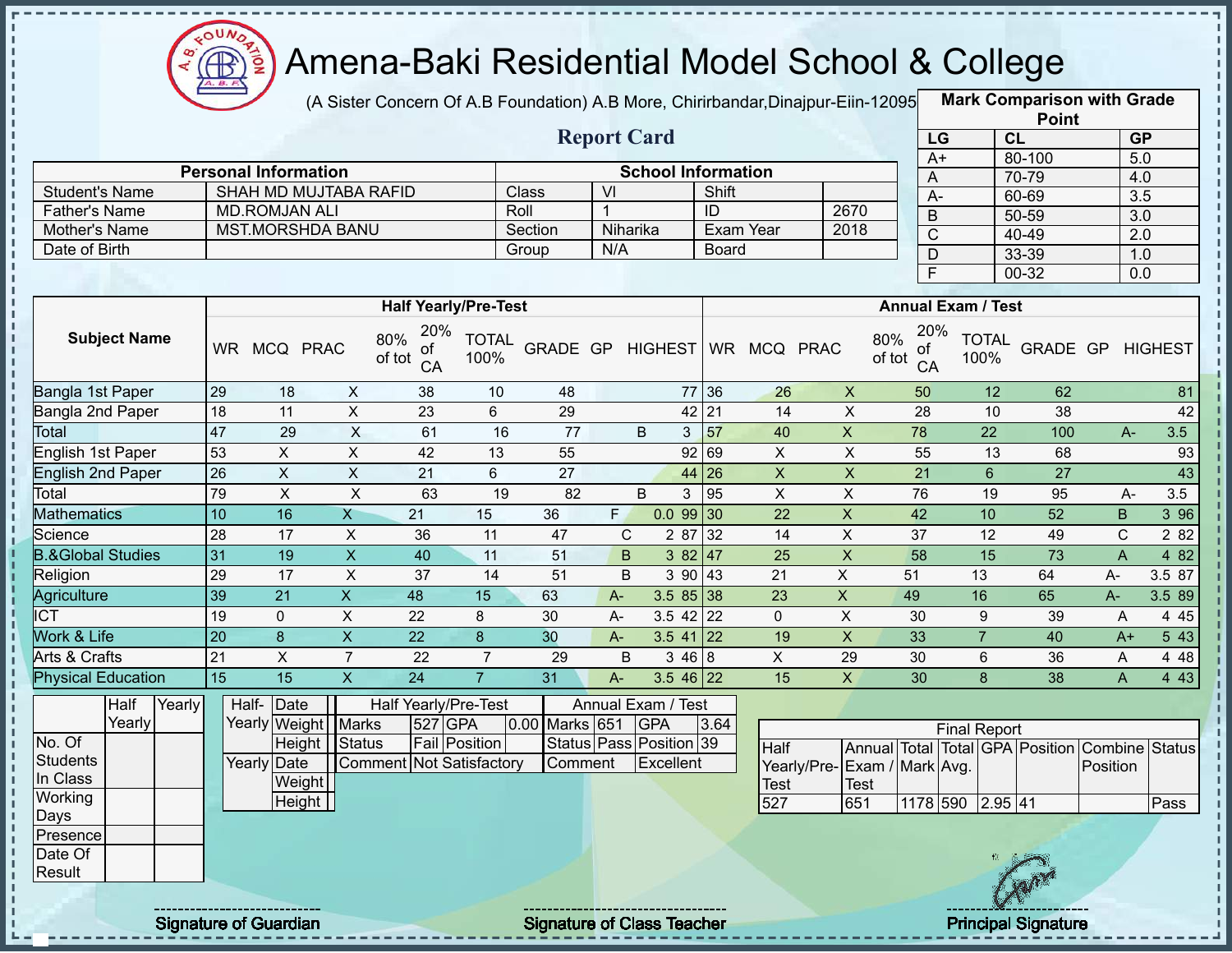

J. J.

> J. J. п I. п

J. J.  $\mathbf{I}$ J. J.

 $\mathbf I$ ł

### Amena-Baki Residential Model School & College

(A Sister Concern Of A.B Foundation) A.B More, Chirirbandar,Dinajpur-Eiin-12095 **Mark Comparison with Grade** 

|                              |                 |                             |                           |                             |                      |                  |                         |                           |                      |                           |                             |                           |                |                      | <b>Point</b>                    |                         |                |
|------------------------------|-----------------|-----------------------------|---------------------------|-----------------------------|----------------------|------------------|-------------------------|---------------------------|----------------------|---------------------------|-----------------------------|---------------------------|----------------|----------------------|---------------------------------|-------------------------|----------------|
|                              |                 |                             |                           |                             |                      |                  |                         | <b>Report Card</b>        |                      |                           |                             |                           | LG             |                      | CL                              | GP                      |                |
|                              |                 |                             |                           |                             |                      |                  |                         |                           |                      |                           |                             |                           | $A+$           |                      | 80-100                          | 5.0                     |                |
|                              |                 | <b>Personal Information</b> |                           |                             |                      |                  |                         | <b>School Information</b> |                      |                           |                             |                           | A              |                      | 70-79                           | 4.0                     |                |
| <b>Student's Name</b>        |                 | <b>MUTASIM JARIF SIAM</b>   |                           |                             | Class                |                  | $\overline{\mathsf{M}}$ |                           | Shift                |                           |                             |                           | $A -$          |                      | 60-69                           | 3.5                     |                |
| Father's Name                |                 | <b>MD.MOBAROK ALI</b>       |                           |                             | Roll                 |                  | 3                       |                           | ID                   |                           | 2680                        |                           | $\overline{B}$ |                      | 50-59                           | $\overline{3.0}$        |                |
| Mother's Name                |                 | <b>MOST. ZASMIN AKHTER</b>  |                           |                             |                      | Section          | Niharika                |                           |                      | <b>Exam Year</b>          | 2018                        |                           | $\overline{C}$ |                      | $40 - 49$                       | 2.0                     |                |
| Date of Birth                |                 |                             |                           |                             | Group                |                  | N/A                     |                           | Board                |                           |                             |                           | D              |                      | 33-39                           | 1.0                     |                |
|                              |                 |                             |                           |                             |                      |                  |                         |                           |                      |                           |                             |                           | $\overline{F}$ |                      | 00-32                           | 0.0                     |                |
|                              |                 |                             |                           | <b>Half Yearly/Pre-Test</b> |                      |                  |                         |                           |                      |                           |                             | <b>Annual Exam / Test</b> |                |                      |                                 |                         |                |
|                              |                 |                             |                           | 20%                         |                      |                  |                         |                           |                      |                           |                             |                           | 20%            |                      |                                 |                         |                |
| <b>Subject Name</b>          |                 | WR MCQ PRAC                 |                           | 80%<br>οf<br>of tot<br>CA   | <b>TOTAL</b><br>100% | GRADE GP HIGHEST |                         |                           |                      | WR MCQ PRAC               |                             | 80%<br>οf<br>of tot       | CA             | <b>TOTAL</b><br>100% |                                 | <b>GRADE GP HIGHEST</b> |                |
| Bangla 1st Paper             | 37              | 21                          | $\mathsf{X}$              | 46                          | 9                    | 55               |                         |                           | 77 36                | 25                        | $\mathsf X$                 | 49                        |                | 11                   | 60                              |                         | 81             |
| Bangla 2nd Paper             | 19              | 13                          | $\overline{X}$            | $\overline{26}$             | $\overline{7}$       | 33               |                         |                           | 42 24                | 14                        | $\overline{\mathsf{x}}$     | 30                        |                | 8                    | 38                              |                         | 42             |
| Total                        | 56              | 34                          | $\overline{\mathsf{x}}$   | 72                          | 16                   | 88               |                         | $\mathsf B$               | 3 <sup>1</sup><br>60 | 39                        | $\overline{X}$              | 79                        |                | 19                   | 98                              | $A -$                   | 3.5            |
| English 1st Paper            | 85              | $\pmb{\times}$              | $\overline{X}$            | 68                          | 17                   | 85               |                         |                           | 92 82                | $\boldsymbol{\mathsf{X}}$ | $\overline{\mathsf{x}}$     | 66                        |                | 16                   | 82                              |                         | 93             |
| <b>English 2nd Paper</b>     | 36              | $\overline{X}$              | $\overline{X}$            | $\overline{29}$             | 8                    | 37               |                         |                           | 44 33                | $\overline{X}$            | $\overline{\mathsf{x}}$     | $\overline{26}$           |                | $\overline{8}$       | $\overline{34}$                 |                         | 43             |
| Total                        | 121             | $\mathsf X$                 | $\boldsymbol{\mathsf{X}}$ | 97                          | 25                   | 122              |                         | A+                        | 5<br>115             | $\mathsf{X}$              | $\pmb{\times}$              |                           | 92             | 24                   | 116                             | A                       | $\overline{4}$ |
| <b>Mathematics</b>           | $\overline{55}$ | 19                          | $\overline{X}$            | 59                          | 18                   | 77               | $\overline{A}$          |                           | 4 99 48              | 24                        | $\mathsf X$                 | 58                        |                | $\overline{17}$      | 75                              | $\overline{A}$          | 4 9 6          |
| Science                      | 38              | 22                          | X                         | 48                          | 14                   | 62               | A-                      | 3.5 87                    | 48                   | 19                        | X                           | 54                        |                | 14                   | 68                              | $A-$                    | 3.5 82         |
| <b>B.&amp;Global Studies</b> | 39              | 17                          | $\mathsf X$               | 45                          | 13                   | 58               | $\mathsf B$             |                           | 382   46             | 23                        | $\pmb{\mathsf{X}}$          | 55                        |                | 15                   | 70                              | $\overline{A}$          | 4 8 2          |
| Religion                     | 40              | 25                          | X                         | 52                          | 16                   | 68               | $A -$                   |                           | $3.590$ 48           | $\overline{24}$           | X                           | 58                        |                | 14                   | $\overline{72}$                 | A                       | 4 87           |
| Agriculture                  | 44              | 24                          | $\mathsf X$               | 54                          | 15                   | 69               | $A -$                   |                           | $3.585$ 59           | 25                        | $\mathsf X$                 | 67                        |                | 15                   | 82                              | $A+$                    | 5 8 9          |
| <b>ICT</b>                   | 22              | $\mathbf 0$                 | $\boldsymbol{\mathsf{X}}$ | 32                          | 9                    | 41               |                         | $A+$                      | 17<br>5 42           | 0                         | $\overline{X}$              | 27                        |                | 9                    | 36                              | A                       | 4 4 5          |
| Work & Life                  | 20              | 13                          | $\overline{\mathsf{x}}$   | $\overline{26}$             | $\overline{7}$       | 33               | $A-$                    | 3.5 41                    | 22                   | 19                        | $\overline{X}$              | 33                        |                | $\overline{7}$       | 40                              | $A+$                    | 543            |
| <b>Arts &amp; Crafts</b>     | 34              | $\pmb{\times}$              | $\overline{7}$            | 33                          | 8                    | 41               | $A+$                    |                           | 5 46 16              | $\overline{X}$            | 30                          | $\overline{37}$           |                | 8                    | 45                              | $A+$                    | 5 48           |
| <b>Physical Education</b>    | 26              | 17                          | $\overline{X}$            | $\overline{34}$             | $\overline{7}$       | 41               | $A+$                    |                           | 546 19               | 15                        | $\mathsf X$                 | $\overline{27}$           |                | 8                    | 35                              | $\mathsf{A}$            | 4 4 3          |
| Half<br>Yearly               |                 | Half-Date                   |                           | Half Yearly/Pre-Test        |                      |                  |                         | Annual Exam / Test        |                      |                           |                             |                           |                |                      |                                 |                         |                |
| Yearly                       |                 | Yearly Weight Marks         |                           | 700                         | <b>GPA</b>           | Marks 737<br>4   |                         | <b>GPA</b>                | 4.18                 |                           |                             |                           |                | <b>Final Report</b>  |                                 |                         |                |
| No. Of                       |                 | Height                      | <b>Status</b>             | Pass Position 13            |                      |                  |                         | Status Pass Position 19   |                      | <b>Half</b>               |                             |                           |                |                      | Annual Total Total GPA Position | <b>Combine Status</b>   |                |
| <b>Students</b>              |                 | Yearly Date                 |                           | Comment Good                |                      | Comment          |                         | <b>Very Good</b>          |                      |                           | Yearly/Pre-Exam / Mark Avg. |                           |                |                      |                                 | Position                |                |
| In Class                     |                 | Weight                      |                           |                             |                      |                  |                         |                           |                      | <b>Test</b>               | Test                        |                           |                |                      |                                 |                         |                |
| Working                      |                 | Height                      |                           |                             |                      |                  |                         |                           |                      | 700                       | 737                         |                           |                | 1437 719 4.09 15     |                                 |                         | Pass           |
| Days                         |                 |                             |                           |                             |                      |                  |                         |                           |                      |                           |                             |                           |                |                      |                                 |                         |                |
| Presence                     |                 |                             |                           |                             |                      |                  |                         |                           |                      |                           |                             |                           |                |                      |                                 |                         |                |
| Date Of<br>Result            |                 |                             |                           |                             |                      |                  |                         |                           |                      |                           |                             |                           |                |                      |                                 |                         |                |
|                              |                 |                             |                           |                             |                      |                  |                         |                           |                      |                           |                             |                           |                |                      |                                 |                         |                |
|                              |                 |                             |                           |                             |                      |                  |                         |                           |                      |                           |                             |                           |                |                      |                                 |                         |                |

Signature of Guardian Signature of Class Teacher Principal Signature 21/47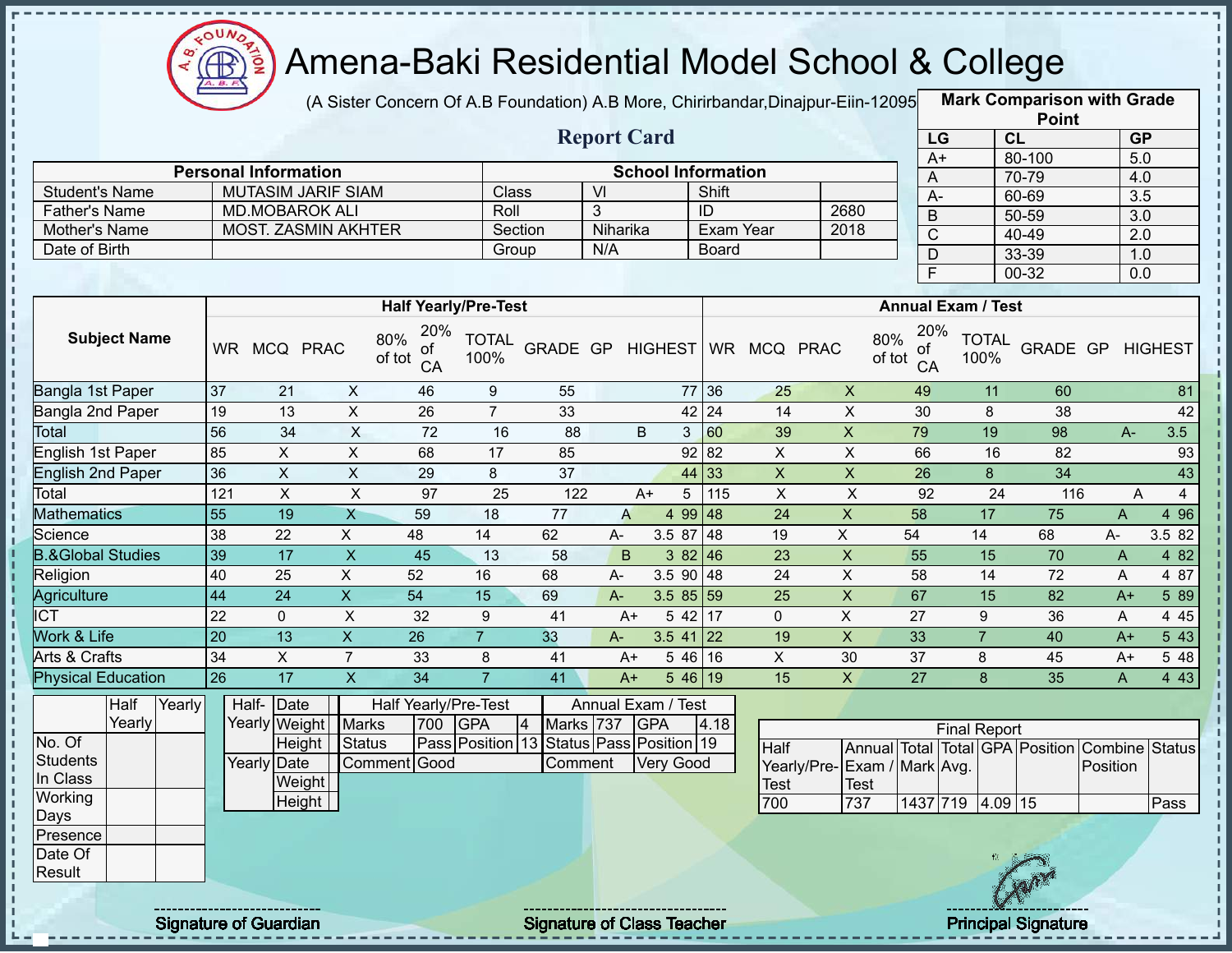

i

Î

l,

# Amena-Baki Residential Model School & College

(A Sister Concern Of A.B Foundation) A.B More, Chirirbandar, Dinajpur-Eiin-12095

**Mark Comparison with Grade Point**

|                                                       |                 |                                                     |                           |                                                                    |                      |                | <b>Report Card</b> |                                                             |                  |                              |                         | LG                                      |                           | CL              |                  | GP               |
|-------------------------------------------------------|-----------------|-----------------------------------------------------|---------------------------|--------------------------------------------------------------------|----------------------|----------------|--------------------|-------------------------------------------------------------|------------------|------------------------------|-------------------------|-----------------------------------------|---------------------------|-----------------|------------------|------------------|
|                                                       |                 | <b>Personal Information</b>                         |                           |                                                                    |                      |                |                    | <b>School Information</b>                                   |                  |                              |                         | $A+$                                    |                           | 80-100          |                  | 5.0              |
| <b>Student's Name</b>                                 |                 | MD.IMRAN ALI MUNNA                                  |                           |                                                                    | Class                |                | $\overline{V}$     |                                                             | Shift            |                              |                         | A                                       |                           | 70-79           |                  | 4.0              |
| <b>Father's Name</b>                                  |                 | <b>MD.MOHABBAT ALI</b>                              |                           |                                                                    | Roll                 |                | $\overline{4}$     |                                                             | ID               |                              | 2682                    | $A -$                                   |                           | 60-69           | $\overline{3.5}$ |                  |
| Mother's Name                                         |                 | <b>MST.MONIRA BEGUM</b>                             |                           |                                                                    | Section              |                | Niharika           |                                                             | <b>Exam Year</b> |                              | 2018                    | $\mathsf B$                             |                           | 50-59           |                  | 3.0              |
| Date of Birth                                         |                 |                                                     |                           |                                                                    | Group                |                | N/A                |                                                             | Board            |                              |                         | $\overline{C}$                          |                           | 40-49           |                  | 2.0              |
|                                                       |                 |                                                     |                           |                                                                    |                      |                |                    |                                                             |                  |                              |                         | $\overline{D}$                          |                           | 33-39           |                  | 1.0              |
|                                                       |                 |                                                     |                           |                                                                    |                      |                |                    |                                                             |                  |                              |                         | $\overline{\mathsf{F}}$                 |                           | $00 - 32$       |                  | 0.0              |
|                                                       |                 |                                                     |                           | <b>Half Yearly/Pre-Test</b>                                        |                      |                |                    |                                                             |                  |                              |                         |                                         | <b>Annual Exam / Test</b> |                 |                  |                  |
| <b>Subject Name</b>                                   |                 | WR MCQ PRAC                                         |                           | 20%<br>80%<br>οf<br>of tot<br>CA                                   | <b>TOTAL</b><br>100% |                |                    |                                                             |                  | GRADE GP HIGHEST WR MCQ PRAC |                         | 20%<br>80%<br>οf<br>of tot<br>CA        | <b>TOTAL</b><br>100%      | GRADE GP        |                  | <b>HIGHEST</b>   |
| Bangla 1st Paper                                      | 28              | 26                                                  | $\boldsymbol{\mathsf{X}}$ | 43                                                                 | 10                   | 53             |                    |                                                             | 77 32            | 25                           | $\pmb{\times}$          | 46                                      | 14                        | 60              |                  | 81               |
| Bangla 2nd Paper                                      | 19              | 14                                                  | $\boldsymbol{\mathsf{X}}$ | 26                                                                 | 5                    | 31             |                    | 42                                                          | 20               | 15                           | X                       | 28                                      | 8                         | 36              |                  | 42               |
| Total                                                 | 47              | 40                                                  | $\pmb{\times}$            | 69                                                                 | 15                   | 84             |                    | B<br>3 <sup>1</sup>                                         | 52               | 40                           | $\mathsf X$             | 74                                      | $\overline{22}$           | 96              | $A -$            | 3.5              |
| <b>English 1st Paper</b>                              | 79              | $\overline{X}$                                      | $\mathsf X$               | 63                                                                 | 11                   | 74             |                    |                                                             | $92$ 71          | $\mathsf X$                  | $\pmb{\times}$          | 57                                      | 12                        | 69              |                  | 93               |
| <b>English 2nd Paper</b>                              | $\overline{22}$ | $\overline{X}$                                      | $\overline{X}$            | 18                                                                 | $\overline{7}$       | 25             |                    |                                                             | 32 <br>44        | $\overline{X}$               | $\pmb{\times}$          | 26                                      | $\overline{7}$            | 33              |                  | 43               |
| Total                                                 | 101             | $\overline{X}$                                      | $\overline{X}$            | 81                                                                 | $\overline{18}$      | 99             | A-                 | 3.5                                                         | 103              | $\overline{X}$               | $\overline{X}$          | 83                                      | 19                        | 102             | $A-$             | 3.5              |
| <b>Mathematics</b>                                    | 14              | 15                                                  | $\overline{X}$            | $\overline{23}$                                                    | 10                   | 33             | F.                 | $0.099$ 30                                                  |                  | 23                           | $\overline{\mathsf{x}}$ | 42                                      | $\overline{15}$           | $\overline{57}$ | B                | $3\overline{96}$ |
| Science                                               | $\overline{26}$ | $\overline{20}$                                     | $\boldsymbol{\mathsf{X}}$ | $\overline{37}$                                                    | 11                   | 48             | $\mathbf C$        | 2 87                                                        | 46               | 16                           | $\overline{X}$          | 50                                      | 14                        | 64              | A-               | 3.5 82           |
| <b>B.&amp;Global Studies</b>                          | 30              | 12                                                  | $\overline{X}$            | 34                                                                 | 12                   | 46             | $\mathsf{C}$       |                                                             | 282   45         | 25                           | $\overline{X}$          | 56                                      | 14                        | 70              | $\mathsf{A}$     | 4 8 2            |
| Religion                                              | 33              | $\overline{27}$                                     | $\overline{X}$            | 48                                                                 | $\overline{13}$      | 61             | A-                 | 3.5 90                                                      | 46               | $\overline{17}$              | $\overline{X}$          | 50                                      | 15                        | 65              | A-               | 3.587            |
| Agriculture                                           | 47              | $\overline{20}$                                     | $\overline{\mathsf{x}}$   | $\overline{54}$                                                    | $\overline{12}$      | 66             | $A -$              | 3.5855                                                      |                  | 19                           | $\overline{X}$          | 62                                      | $\overline{15}$           | $\overline{77}$ | $\overline{A}$   | 4 8 9            |
| $\overline{\overline{\text{ICT}}}$                    | 19              | $\overline{0}$                                      | $\overline{X}$            | 30                                                                 | 9                    | 39             | A                  |                                                             | 4 42 17          | $\mathbf 0$                  | $\overline{X}$          | 25                                      | 8                         | 33              | A-               | 3.5 45           |
| Work & Life                                           | $\overline{20}$ | 12                                                  | $\overline{\mathsf{x}}$   | $\overline{26}$                                                    | $\overline{7}$       | 33             | $A-$               | $3.5$ 41 24                                                 |                  | 17                           | $\overline{X}$          | 33                                      | $\overline{7}$            | 40              | $A+$             | $5\overline{43}$ |
| Arts & Crafts                                         | 28              | $\overline{X}$                                      | 8                         | 29                                                                 | $\,6\,$              | 35             | A                  |                                                             | 44611            | $\overline{X}$               | 29                      | $\overline{34}$                         | 6                         | 40              | $A+$             | 5 48             |
| <b>Physical Education</b>                             | $\overline{15}$ | 17                                                  | $\overline{\mathsf{x}}$   | $\overline{26}$                                                    | $\overline{7}$       | 33             | A-                 | $3.546$ 25                                                  |                  | 15                           | $\overline{X}$          | 32                                      | $\overline{7}$            | 39              | $\mathsf{A}$     | 4 4 3            |
| Half<br>Yearly<br>Yearly<br>No. Of<br><b>Students</b> |                 | Date<br>Half-<br>Yearly Weight Marks<br>Yearly Date | Height Status             | Half Yearly/Pre-Test<br>577 GPA<br><b>Comment Not Satisfactory</b> | Fail Position        | 0.00 Marks 683 | Comment            | Annual Exam / Test<br><b>GPA</b><br>Status Pass Position 30 | 3.86             | <b>Half</b>                  |                         | Annual Total Total GPA Position Combine | <b>Final Report</b>       |                 |                  | <b>Status</b>    |
| In Class                                              |                 | Weight                                              |                           |                                                                    |                      |                |                    | <b>Very Good</b>                                            |                  | <b>Test</b>                  | Test                    | Yearly/Pre-Exam / Mark Avg.             |                           |                 | Position         |                  |
| Working                                               |                 | Height                                              |                           |                                                                    |                      |                |                    |                                                             |                  | 577                          | 683                     | 1260 631                                | $3.11$ 38                 |                 |                  | Pass             |
| <b>Days</b>                                           |                 |                                                     |                           |                                                                    |                      |                |                    |                                                             |                  |                              |                         |                                         |                           |                 |                  |                  |
| Presence<br>Date Of                                   |                 |                                                     |                           |                                                                    |                      |                |                    |                                                             |                  |                              |                         |                                         |                           |                 |                  |                  |
| Result                                                |                 |                                                     |                           |                                                                    |                      |                |                    |                                                             |                  |                              |                         |                                         |                           |                 |                  |                  |
|                                                       |                 |                                                     |                           |                                                                    |                      |                |                    |                                                             |                  |                              |                         |                                         |                           |                 |                  |                  |

Signature of Guardian Signature of Class Teacher Principal Signature 22/47

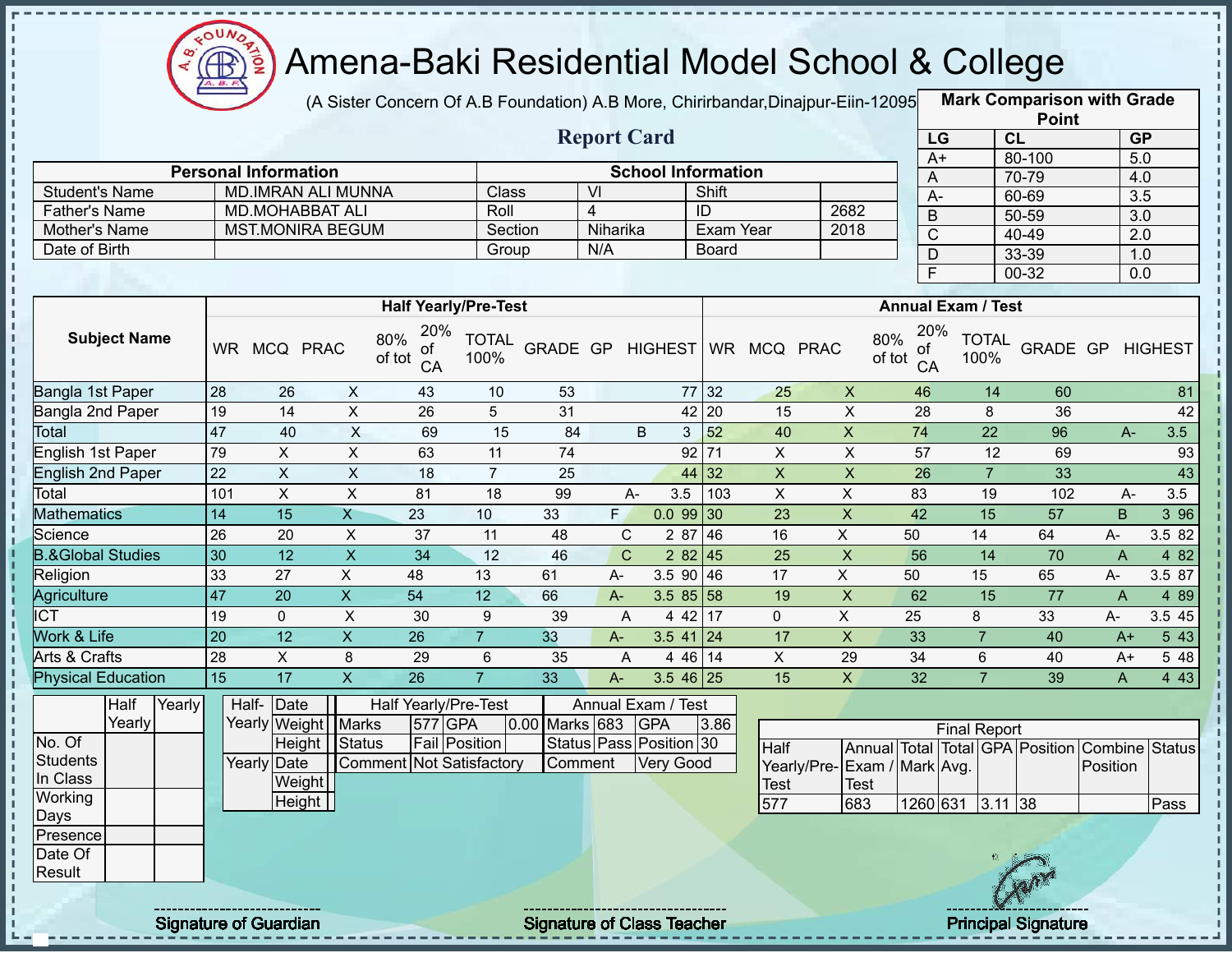

 $\mathbf I$ 

п f. п

 $\mathbf I$  $\mathbf{I}$ 

 $\begin{array}{c} 1 \\ 1 \\ 1 \\ 1 \\ 1 \\ 1 \\ \end{array}$ 

 $\mathbf I$  $\mathbf{I}$ 

 $\begin{array}{c} 1 \\ 1 \\ 1 \\ 1 \end{array}$ 

f,  $\mathbf I$ Ţ

 $\frac{1}{1}$ 

### Amena-Baki Residential Model School & College

(A Sister Concern Of A.B Foundation) A.B More, Chirirbandar,Dinajpur-Eiin-120950

**Mark Comparison with Grade**

|                                       |                 |                                                        |                           |                                  |                      |                 |                                    |                           |                    |                           |                             |                 |                           |                 | <b>Point</b>    |                                                            |                  |
|---------------------------------------|-----------------|--------------------------------------------------------|---------------------------|----------------------------------|----------------------|-----------------|------------------------------------|---------------------------|--------------------|---------------------------|-----------------------------|-----------------|---------------------------|-----------------|-----------------|------------------------------------------------------------|------------------|
|                                       |                 |                                                        |                           |                                  |                      |                 | <b>Report Card</b>                 |                           |                    |                           |                             | LG              |                           | CL              |                 | GP                                                         |                  |
|                                       |                 |                                                        |                           |                                  |                      |                 |                                    |                           |                    |                           |                             | $A+$            |                           | 80-100          |                 | 5.0                                                        |                  |
|                                       |                 | <b>Personal Information</b><br><b>MD.IMZAMAM HAQUE</b> |                           |                                  |                      |                 | $\overline{V}$                     | <b>School Information</b> | Shift              |                           |                             | Α               |                           | 70-79           |                 | 4.0                                                        |                  |
| <b>Student's Name</b>                 |                 |                                                        |                           |                                  | Class                |                 |                                    |                           | ID                 |                           | 2697                        | $A -$           |                           | 60-69           |                 | $\overline{3.5}$                                           |                  |
| <b>Father's Name</b><br>Mother's Name |                 | <b>MD.SHAHINUR</b><br><b>YESMIN</b>                    |                           |                                  | Roll<br>Section      |                 | 8<br>Niharika                      |                           | <b>Exam Year</b>   |                           | 2018                        | $\overline{B}$  |                           | $50 - 59$       |                 | $\overline{3.0}$                                           |                  |
| Date of Birth                         |                 |                                                        |                           |                                  | Group                |                 | N/A                                |                           | <b>Board</b>       |                           |                             | $\mathsf C$     |                           | 40-49           |                 | $\overline{2.0}$                                           |                  |
|                                       |                 |                                                        |                           |                                  |                      |                 |                                    |                           |                    |                           |                             | $\mathsf D$     |                           | 33-39           |                 | 1.0                                                        |                  |
|                                       |                 |                                                        |                           |                                  |                      |                 |                                    |                           |                    |                           |                             | F               |                           | $00 - 32$       |                 | $\overline{0.0}$                                           |                  |
|                                       |                 |                                                        |                           | <b>Half Yearly/Pre-Test</b>      |                      |                 |                                    |                           |                    |                           |                             |                 | <b>Annual Exam / Test</b> |                 |                 |                                                            |                  |
| <b>Subject Name</b>                   |                 | WR MCQ PRAC                                            |                           | 20%<br>80%<br>οf<br>of tot<br>CA | <b>TOTAL</b><br>100% |                 | GRADE GP HIGHEST                   |                           |                    | WR MCQ PRAC               | 80%<br>of tot               | 20%<br>0t<br>CA | <b>TOTAL</b><br>100%      |                 | GRADE GP        |                                                            | <b>HIGHEST</b>   |
| Bangla 1st Paper                      | 40              | 25                                                     | $\boldsymbol{\mathsf{X}}$ | 52                               | 12                   | 64              |                                    |                           | 77 44              | 27                        | $\boldsymbol{\mathsf{X}}$   | 57              |                           | 13              | 70              |                                                            | 81               |
| Bangla 2nd Paper                      | 16              | $\overline{14}$                                        | $\overline{X}$            | $\overline{24}$                  | 8                    | $\overline{32}$ |                                    |                           | $42 \overline{23}$ | $\overline{15}$           | $\overline{\mathsf{x}}$     | 30              |                           | 8               | $\overline{38}$ |                                                            | 42               |
| Total                                 | 56              | 39                                                     | $\overline{X}$            | 76                               | $\overline{20}$      | 96              | A-                                 | 3.5                       | 67                 | 42                        | $\overline{\mathsf{x}}$     | 87              |                           | $\overline{21}$ | 108             | $\mathsf{A}$                                               | $\overline{4}$   |
| <b>English 1st Paper</b>              | $\overline{74}$ | $\mathsf{X}$                                           | $\overline{X}$            | 59                               | $\overline{15}$      | $\overline{74}$ |                                    |                           | 92 84              | $\overline{X}$            | $\mathsf{X}$                | 67              |                           | 13              | 80              |                                                            | 93               |
| <b>English 2nd Paper</b>              | 38              | $\pmb{\times}$                                         | $\overline{X}$            | 30                               | $\overline{7}$       | 37              |                                    |                           | 44 28              | $\boldsymbol{\mathsf{X}}$ | $\mathsf X$                 | 22              |                           | $\overline{7}$  | $\overline{29}$ |                                                            | 43               |
| Total                                 | 112             | $\pmb{\times}$                                         | $\overline{X}$            | 89                               | $\overline{22}$      | 111             |                                    | A<br>$\overline{4}$       | 112                | $\pmb{\times}$            | $\times$                    | 89              |                           | 20              | 109             | A                                                          | $\overline{4}$   |
| <b>Mathematics</b>                    | 39              | 21                                                     | $\overline{X}$            | 48                               | 16                   | 64              | $A -$                              | $3.599$ 32                |                    | 26                        | $\boldsymbol{\mathsf{X}}$   | 46              | 18                        |                 | 64              | $A-$                                                       | 3.5 96           |
| Science                               | 35              | 18                                                     | $\boldsymbol{\mathsf{X}}$ | 42                               | 14                   | 56              | B                                  | 3 87                      | 47                 | 15                        | $\mathsf{X}$                | 50              | 14                        |                 | 64              | A-                                                         | 3.5 82           |
| <b>B.&amp;Global Studies</b>          | 41              | 20                                                     | $\mathsf X$               | 49                               | 13                   | 62              | $A -$                              | $3.582$ 50                |                    | 24                        | $\pmb{\times}$              | 59              | 15                        |                 | 74              | A                                                          | 4 8 2            |
| Religion                              | 41              | 21                                                     | $\mathsf X$               | 50                               | 16                   | 66              | A-                                 | $3.590$ 49                |                    | 22                        | $\mathsf X$                 | 57              |                           | 16              | 73              | A                                                          | 4 87             |
| Agriculture                           | 47              | $\overline{18}$                                        | $\overline{X}$            | 52                               | $\overline{15}$      | 67              | $A-$                               | $3.585$ 54                |                    | $\overline{26}$           | $\overline{X}$              | 64              | 17                        |                 | $\overline{81}$ | $A+$                                                       | 589              |
| <b>I</b> ICT                          | 23              | $\mathbf 0$                                            | $\overline{\mathsf{x}}$   | 33                               | $\boldsymbol{9}$     | 42              | $A+$                               |                           | $542$ 23           | $\mathbf 0$               | X                           | 31              | 8                         |                 | 39              | A                                                          | 4 4 5            |
| Work & Life                           | $\overline{20}$ | $\overline{15}$                                        | $\overline{X}$            | $\overline{28}$                  | $\boldsymbol{8}$     | 36              | $\mathsf{A}$                       | $441$ 23                  |                    | $\overline{20}$           | $\overline{\mathsf{x}}$     | 34              | $\overline{7}$            |                 | 41              | $A+$                                                       | $5\overline{43}$ |
| <b>Arts &amp; Crafts</b>              | $\overline{27}$ | $\overline{X}$                                         | $\overline{7}$            | $\overline{27}$                  | $\overline{7}$       | $\overline{34}$ | A-                                 | 3.5 46                    | 12                 | $\overline{X}$            | $\overline{27}$             | 31              | 6                         |                 | $\overline{37}$ | A                                                          | 4 4 8            |
| <b>Physical Education</b>             | 25              | 18                                                     | $\boldsymbol{\mathsf{X}}$ | 34                               | $\overline{7}$       | 41              | $A+$                               |                           | $546$ 26           | 14                        | $\mathsf{X}$                | 32              | 8                         |                 | 40              | $A+$                                                       | 5 4 3            |
| Half<br>Yearly<br>Yearly              |                 | Date<br>Half-<br>Yearly Weight                         | Marks                     | Half Yearly/Pre-Test<br>675      | <b>GPA</b>           | 3.82 Marks 730  | Annual Exam / Test                 | <b>GPA</b>                | 4.18               |                           |                             |                 | <b>Final Report</b>       |                 |                 |                                                            |                  |
| No. Of<br><b>Students</b>             |                 | Height<br>Yearly Date                                  | Status                    | Comment Good                     | Pass Position 21     |                 | Status Pass Position 21<br>Comment | <b>Very Good</b>          |                    | Half                      | Yearly/Pre-Exam / Mark Avg. |                 |                           |                 |                 | Annual Total Total GPA Position Combine Status<br>Position |                  |
| In Class                              |                 | Weight                                                 |                           |                                  |                      |                 |                                    |                           |                    | <b>Test</b>               | Test                        |                 |                           |                 |                 |                                                            |                  |
| Working<br>Days                       |                 | Height                                                 |                           |                                  |                      |                 |                                    |                           |                    | 675                       | 730                         |                 | 1405 704 4                | 19              |                 |                                                            | Pass             |
| Presence<br>Date Of<br>Result         |                 |                                                        |                           |                                  |                      |                 |                                    |                           |                    |                           |                             |                 |                           |                 |                 |                                                            |                  |
|                                       |                 |                                                        |                           |                                  |                      |                 |                                    |                           |                    |                           |                             |                 |                           |                 |                 |                                                            |                  |

Signature of Guardian Signature of Class Teacher Principal Signature 23/47/47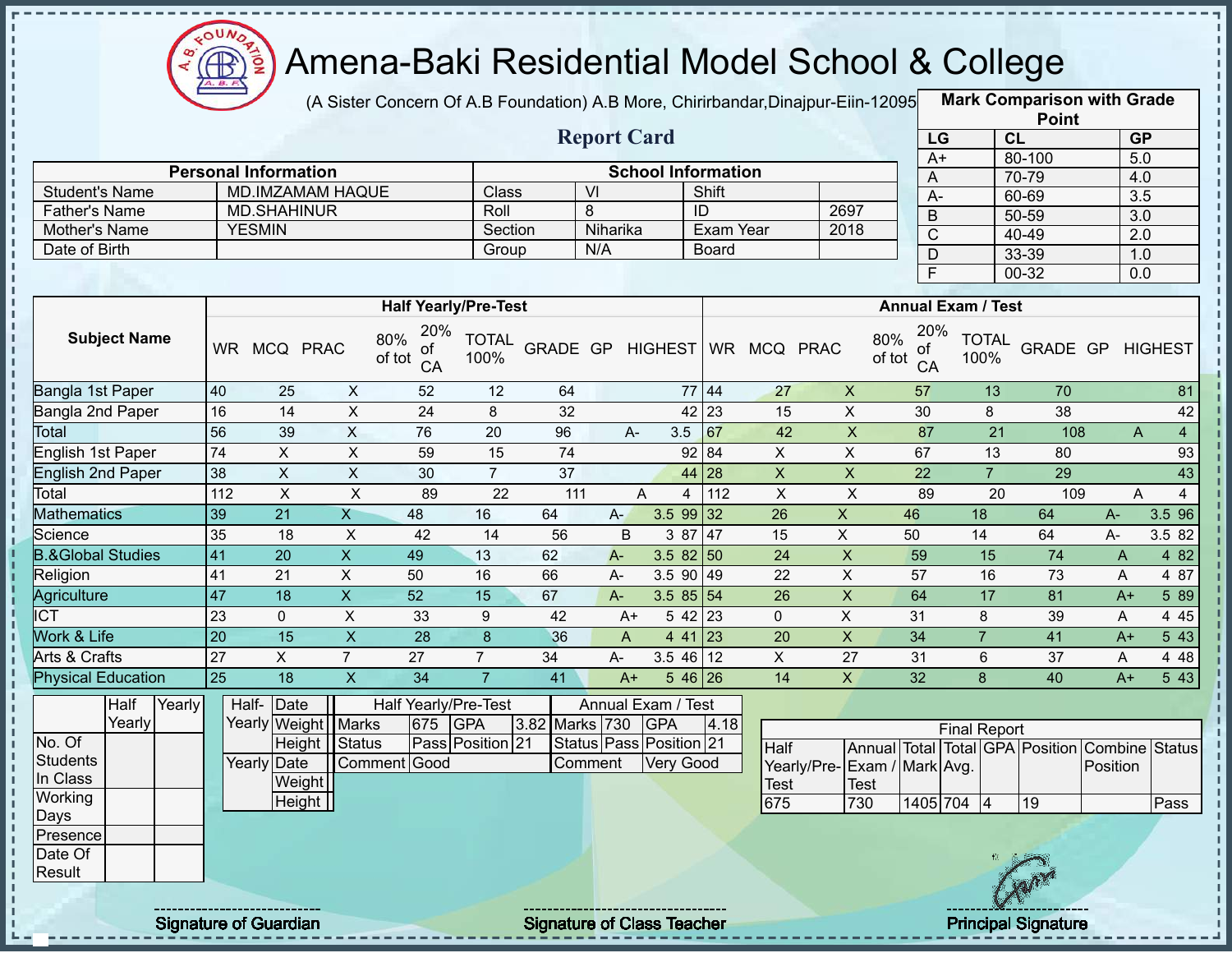

 $\mathbf I$ 

 $\mathbf{I}$ 

 $\mathbf{I}$ 

i

### Amena-Baki Residential Model School & College

(A Sister Concern Of A.B Foundation) A.B More, Chirirbandar, Dinajpur-Eiin-12095

**Mark Comparison with Grade**

|                              |                 |                             |                           |                                  |                      |                 |                         |                           |              |                         |                             |                           |                           | <b>Point</b>                                   |                  |                |
|------------------------------|-----------------|-----------------------------|---------------------------|----------------------------------|----------------------|-----------------|-------------------------|---------------------------|--------------|-------------------------|-----------------------------|---------------------------|---------------------------|------------------------------------------------|------------------|----------------|
|                              |                 |                             |                           |                                  |                      |                 | <b>Report Card</b>      |                           |              |                         |                             | LG                        |                           | CL                                             | GP               |                |
|                              |                 |                             |                           |                                  |                      |                 |                         |                           |              |                         |                             | $A+$                      |                           | 80-100                                         | 5.0              |                |
|                              |                 | <b>Personal Information</b> |                           |                                  |                      |                 |                         | <b>School Information</b> |              |                         |                             | A                         |                           | 70-79                                          | 4.0              |                |
| <b>Student's Name</b>        |                 | <b>MD.JOBAYER AHMED</b>     |                           |                                  | Class                |                 | $\vee$                  |                           | Shift        |                         |                             | $A -$                     |                           | 60-69                                          | $\overline{3.5}$ |                |
| <b>Father's Name</b>         |                 | <b>MD.SANAUL MONDAL</b>     |                           |                                  | Roll                 |                 | 9                       |                           | ID           |                         | 2700                        | B                         |                           | $50 - 59$                                      | 3.0              |                |
| Mother's Name                |                 | <b>JOYTUN AKTER</b>         |                           |                                  | Section              |                 | Niharika                |                           | Exam Year    |                         | 2018                        | $\overline{C}$            |                           | 40-49                                          | $\overline{2.0}$ |                |
| Date of Birth                |                 |                             |                           |                                  | Group                |                 | N/A                     |                           | <b>Board</b> |                         |                             | D                         |                           | 33-39                                          | 1.0              |                |
|                              |                 |                             |                           |                                  |                      |                 |                         |                           |              |                         |                             | $\overline{F}$            |                           | $00 - 32$                                      | 0.0              |                |
|                              |                 |                             |                           | <b>Half Yearly/Pre-Test</b>      |                      |                 |                         |                           |              |                         |                             |                           | <b>Annual Exam / Test</b> |                                                |                  |                |
| <b>Subject Name</b>          |                 | WR MCQ PRAC                 |                           | 20%<br>80%<br>οf<br>of tot<br>CA | <b>TOTAL</b><br>100% |                 | GRADE GP HIGHEST        |                           |              | WR MCQ PRAC             | 80%                         | 20%<br>οf<br>of tot<br>CA | <b>TOTAL</b><br>100%      | GRADE GP                                       |                  | <b>HIGHEST</b> |
| Bangla 1st Paper             | 36              | 19                          | X                         | 44                               | 11                   | 55              |                         |                           | 77 31        | 21                      | $\mathsf X$                 | 42                        | 12                        | 54                                             |                  | 81             |
| Bangla 2nd Paper             | $\overline{17}$ | 10                          | $\boldsymbol{\mathsf{X}}$ | $\overline{22}$                  | 5                    | $\overline{27}$ |                         | 42                        | 17           | 11                      | $\overline{X}$              | 22                        | $\overline{7}$            | 29                                             |                  | 42             |
| Total                        | 53              | 29                          | $\overline{X}$            | 66                               | 16                   | 82              |                         | B<br>3                    | 48           | $\overline{32}$         | $\overline{\mathsf{x}}$     | 64                        | $\overline{19}$           | 83                                             | B                | $\mathbf{3}$   |
| English 1st Paper            | 64              | $\mathsf{X}$                | $\mathsf{X}$              | 51                               | 12                   | 63              |                         |                           | 92 55        | $\overline{X}$          | $\mathsf X$                 | 44                        | 13                        | 57                                             |                  | 93             |
| <b>English 2nd Paper</b>     | 33              | $\overline{X}$              | $\overline{X}$            | 26                               | $6\phantom{a}$       | 32              |                         |                           | 44 26        | $\overline{\mathsf{x}}$ | $\overline{X}$              | $\overline{21}$           | $\overline{5}$            | $\overline{26}$                                |                  | 43             |
| Total                        | 97              | $\pmb{\times}$              | $\overline{X}$            | $\overline{77}$                  | 18                   | 95              | $A-$                    | 3.5                       | 81           | $\pmb{\times}$          | $\boldsymbol{\mathsf{X}}$   | 65                        | 18                        | 83                                             | B                | 3              |
| <b>Mathematics</b>           | 8               | 16                          | $\overline{X}$            | 19                               | 12                   | 31              | F                       | 0.09932                   |              | 21                      | $\pmb{\mathsf{X}}$          | 42                        | 8                         | 50                                             | B                | 3 9 6          |
| Science                      | 33              | 15                          | $\pmb{\times}$            | 38                               | 14                   | 52              | B                       | 3 87                      | 45           | 11                      | $\boldsymbol{\mathsf{X}}$   | 45                        | 13                        | 58                                             | B                | 3 8 2          |
| <b>B.&amp;Global Studies</b> | 30              | $\overline{12}$             | $\overline{\mathsf{x}}$   | $\overline{34}$                  | $\overline{12}$      | 46              | $\mathsf C$             |                           | 2 82 43      | 16                      | $\mathsf X$                 | 47                        | 14                        | 61                                             | $A -$            | 3.5 82         |
| Religion                     | 33              | 19                          | $\boldsymbol{\mathsf{X}}$ | 42                               | 14                   | 56              | B                       |                           | 3 90 51      | 17                      | $\mathsf{X}$                | 54                        | 14                        | 68                                             | $A -$            | 3.5 87         |
| Agriculture                  | 49              | $\overline{20}$             | $\overline{X}$            | $\overline{55}$                  | 12                   | 67              | $A-$                    | $3.585$ 48                |              | 14                      | $\boldsymbol{\mathsf{X}}$   | 50                        | 15                        | 65                                             | $A -$            | 3.5 89         |
| <b>ICT</b>                   | $\overline{23}$ | $\mathbf 0$                 | $\overline{\mathsf{x}}$   | $\overline{31}$                  | 9                    | 40              | $A+$                    |                           | 5 42 21      | $\mathbf 0$             | $\overline{X}$              | $\overline{26}$           | 8                         | 34                                             | A-               | 3.5 45         |
| <b>Work &amp; Life</b>       | 19              | 12                          | $\overline{X}$            | $\overline{25}$                  | $\overline{7}$       | 32              | $A -$                   | $3.5$ 41 21               |              | 15                      | $\overline{X}$              | 29                        | $\overline{7}$            | 36                                             | $\overline{A}$   | 4 4 3          |
| <b>Arts &amp; Crafts</b>     | 28              | $\overline{X}$              | $\mathbf{3}$              | 25                               | 8                    | 33              | A-                      | 3.546 9                   |              | $\overline{X}$          | $\overline{27}$             | 29                        | 9                         | $\overline{38}$                                | A                | 4 4 8          |
| <b>Physical Education</b>    | $\overline{24}$ | 16                          | $\overline{\mathsf{x}}$   | $\overline{32}$                  | $\overline{7}$       | 39              | $\overline{A}$          |                           | 4 46 18      | $\overline{13}$         | $\overline{X}$              | $\overline{25}$           | $\overline{7}$            | 32                                             | $A -$            | 3.5 43         |
| Half<br>Yearly               |                 | Half-<br>Date               |                           | Half Yearly/Pre-Test             |                      |                 | Annual Exam / Test      |                           |              |                         |                             |                           |                           |                                                |                  |                |
| Yearly                       |                 | Yearly Weight               | <b>Marks</b>              | 573 GPA                          |                      | 0.00 Marks 608  |                         | <b>GPA</b>                | 3.41         |                         |                             |                           | <b>Final Report</b>       |                                                |                  |                |
| No. Of                       |                 | Height                      | Status                    | <b>Fail Position</b>             |                      |                 | Status Pass Position 41 |                           |              | <b>Half</b>             |                             |                           |                           | Annual Total Total GPA Position Combine Status |                  |                |
| <b>Students</b>              |                 | Yearly Date                 |                           | Comment Not Satisfactory         |                      |                 | Comment                 | <b>Very Good</b>          |              |                         | Yearly/Pre-Exam / Mark Avg. |                           |                           |                                                | Position         |                |
| In Class                     |                 | Weight                      |                           |                                  |                      |                 |                         |                           |              | <b>Test</b>             | <b>Test</b>                 |                           |                           |                                                |                  |                |
| Working                      |                 | Height                      |                           |                                  |                      |                 |                         |                           |              | 573                     | 608                         |                           | 1181 592 2.95 40          |                                                |                  | Pass           |
| Days                         |                 |                             |                           |                                  |                      |                 |                         |                           |              |                         |                             |                           |                           |                                                |                  |                |
| Presence<br>Date Of          |                 |                             |                           |                                  |                      |                 |                         |                           |              |                         |                             |                           |                           |                                                |                  |                |
| Result                       |                 |                             |                           |                                  |                      |                 |                         |                           |              |                         |                             |                           |                           |                                                |                  |                |
|                              |                 |                             |                           |                                  |                      |                 |                         |                           |              |                         |                             |                           |                           |                                                |                  |                |
|                              |                 |                             |                           |                                  |                      |                 |                         |                           |              |                         |                             |                           |                           |                                                |                  |                |

Signature of Guardian Signature of Class Teacher Principal Signature 24/47/47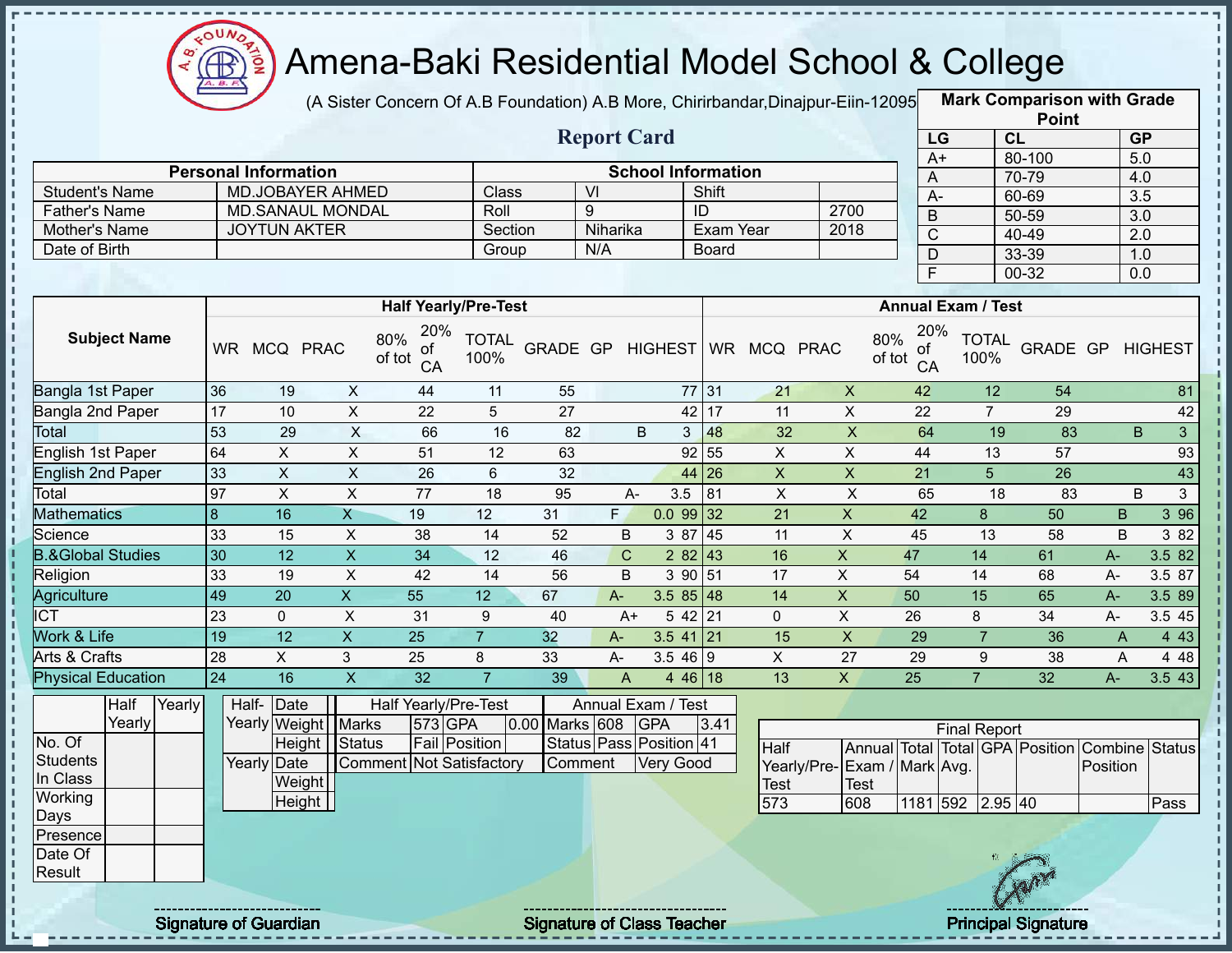

(A Sister Concern Of A.B Foundation) A.B More, Chirirbandar,Dinajpur-Eiin-120950

**Mark Comparison with Grade Point**

|                              |                             |                         |                           |                                  |                      |                 |                         |                           |                    |                              |                             |                                           |                                 | $\ddot{\phantom{0}}$ |                         |                  |
|------------------------------|-----------------------------|-------------------------|---------------------------|----------------------------------|----------------------|-----------------|-------------------------|---------------------------|--------------------|------------------------------|-----------------------------|-------------------------------------------|---------------------------------|----------------------|-------------------------|------------------|
|                              |                             |                         |                           |                                  |                      |                 | <b>Report Card</b>      |                           |                    |                              |                             | LG                                        |                                 | CL                   | GP                      |                  |
|                              | <b>Personal Information</b> |                         |                           |                                  |                      |                 |                         | <b>School Information</b> |                    |                              |                             | $A+$                                      |                                 | 80-100               | 5.0                     |                  |
| <b>Student's Name</b>        |                             |                         | <b>IMTIAZ MAMOOD</b>      |                                  | Class                |                 | $\overline{V}$          |                           | Shift              |                              |                             | A                                         |                                 | 70-79                | 4.0                     |                  |
| <b>Father's Name</b>         |                             |                         | <b>ASADULLA SARKER</b>    |                                  | Roll                 |                 | 10                      |                           | $\overline{ID}$    |                              | 2702                        | $A -$                                     |                                 | 60-69                | $\overline{3.5}$        |                  |
| <b>Mother's Name</b>         |                             |                         | <b>ROKHSANA PARVIN</b>    |                                  | Section              |                 | Niharika                |                           | Exam Year          |                              | 2018                        | B                                         |                                 | 50-59                | $\overline{3.0}$        |                  |
| Date of Birth                |                             |                         |                           |                                  | Group                |                 | N/A                     |                           | Board              |                              |                             | $\overline{C}$                            |                                 | 40-49                | $\overline{2.0}$        |                  |
|                              |                             |                         |                           |                                  |                      |                 |                         |                           |                    |                              |                             | $\overline{D}$<br>$\overline{\mathsf{F}}$ |                                 | 33-39                | 1.0                     |                  |
|                              |                             |                         |                           |                                  |                      |                 |                         |                           |                    |                              |                             |                                           |                                 | $00 - 32$            | $\overline{0.0}$        |                  |
|                              |                             |                         |                           | <b>Half Yearly/Pre-Test</b>      |                      |                 |                         |                           |                    |                              |                             |                                           | <b>Annual Exam / Test</b>       |                      |                         |                  |
| <b>Subject Name</b>          |                             | WR MCQ PRAC             |                           | 20%<br>80%<br>οt<br>of tot<br>CA | <b>TOTAL</b><br>100% |                 |                         |                           |                    | GRADE GP HIGHEST WR MCQ PRAC |                             | 20%<br>80%<br>ΟĪ<br>of tot<br>CA          | <b>TOTAL</b><br>100%            |                      | <b>GRADE GP HIGHEST</b> |                  |
| Bangla 1st Paper             | 37                          | 19                      | $\pmb{\times}$            | 45                               | 11                   | 56              |                         |                           | 77 34              | 28                           | $\pmb{\times}$              | 50                                        | 13                              | 63                   |                         | 81               |
| Bangla 2nd Paper             | 19                          | 9                       | $\overline{\mathsf{x}}$   | 22                               | $\overline{7}$       | 29              |                         |                           | 12<br>42           | 10                           | $\mathsf X$                 | 18                                        | $\overline{7}$                  | 25                   |                         | 42               |
| <b>Total</b>                 | $\overline{56}$             | $\overline{28}$         | $\overline{X}$            | 67                               | 18                   | 85              |                         | B                         | $\mathbf{3}$<br>46 | 38                           | $\overline{\mathsf{x}}$     | 68                                        | $\overline{20}$                 | 88                   | B                       | $\mathbf{3}$     |
| English 1st Paper            | 65                          | $\pmb{\times}$          | $\pmb{\times}$            | 52                               | 13                   | 65              |                         |                           | 92<br>60           | $\pmb{\times}$               | $\sf X$                     | 48                                        | 12                              | 60                   |                         | 93               |
| <b>English 2nd Paper</b>     | 41                          | $\overline{X}$          | $\overline{\mathsf{x}}$   | 33                               | 8                    | 41              |                         |                           | 44<br> 25          | $\boldsymbol{\mathsf{X}}$    | $\overline{X}$              | 20                                        | $6\phantom{1}$                  | $\overline{26}$      |                         | 43               |
| Total                        | 106                         | $\overline{\mathsf{x}}$ | $\overline{X}$            | 85                               | $\overline{21}$      | 106             |                         | A                         | 85<br>4            | $\pmb{\times}$               | $\overline{\mathsf{x}}$     | 68                                        | 18                              | 86                   | B                       | $\mathbf{3}$     |
| <b>Mathematics</b>           | $\overline{25}$             | 17                      | $\overline{X}$            | $\overline{34}$                  | 16                   | 50              | $\overline{B}$          |                           | 3 99 54            | 23                           | $\pmb{\times}$              | 62                                        | 18                              | 80                   | $A+$                    | $5\overline{96}$ |
| Science                      | 49                          | $\overline{14}$         | $\overline{X}$            | 50                               | 13                   | 63              | A-                      | 3.5 87                    | 43                 | 9                            | $\overline{X}$              | 42                                        | 16                              | 58                   | B                       | 3 82             |
| <b>B.&amp;Global Studies</b> | 36                          | 19                      | $\boldsymbol{\mathsf{X}}$ | 44                               | 13                   | 57              | $\sf B$                 |                           | 38245              | 20                           | $\overline{\mathsf{x}}$     | 52                                        | 15                              | 67                   | $A -$                   | 3.5 82           |
| Religion                     | $\overline{28}$             | $\overline{21}$         | $\overline{X}$            | 39                               | $\overline{12}$      | 51              | B                       | 3 90                      | 42                 | $\overline{21}$              | $\overline{X}$              | 50                                        | 16                              | 66                   | A-                      | 3.5 87           |
| <b>Agriculture</b>           | $\overline{52}$             | $\overline{18}$         | $\overline{X}$            | $\overline{56}$                  | $\overline{15}$      | $\overline{71}$ | $\overline{A}$          |                           | 4 85 54            | 23                           | $\overline{\mathsf{x}}$     | 62                                        | 17                              | 79                   | $\overline{A}$          | 4 8 9            |
| $\overline{\text{ICT}}$      | $\overline{23}$             | $\Omega$                | $\overline{X}$            | $\overline{26}$                  | 9                    | $\overline{35}$ | A                       |                           | $442$ 20           | $\Omega$                     | $\overline{X}$              | 26                                        | 9                               | 35                   | A                       | 4 4 5            |
| Work & Life                  | 17                          | $\overline{12}$         | $\overline{X}$            | 23                               | $\bf 8$              | 31              | $A -$                   |                           | $3.5$ 41 21        | 18                           | $\pmb{\times}$              | 31                                        | $\overline{7}$                  | 38                   | A                       | 4 4 3            |
| Arts & Crafts                | 23                          | $\mathsf X$             | 8                         | 25                               | $\,6\,$              | 31              | A-                      |                           | $3.546$ 11         | X                            | 28                          | 31                                        | $\overline{7}$                  | 38                   | A                       | 4 4 8            |
| <b>Physical Education</b>    | $\overline{23}$             | 15                      | $\overline{\mathsf{X}}$   | 30                               | $\overline{7}$       | 37              | A                       |                           | 4 46 26            | 14                           | $\mathsf{X}$                | 32                                        | $\overline{7}$                  | 39                   | A                       | 4 4 3            |
| Half                         | Yearly                      | Half-<br>Date           |                           | Half Yearly/Pre-Test             |                      |                 | Annual Exam / Test      |                           |                    |                              |                             |                                           |                                 |                      |                         |                  |
| Yearly                       |                             |                         | Yearly Weight Marks       | 617                              | <b>GPA</b>           | 3.5 Marks 674   |                         | <b>GPA</b>                | 3.73               |                              |                             |                                           | <b>Final Report</b>             |                      |                         |                  |
| No. Of                       |                             |                         | Height   Status           |                                  | Pass Position 29     |                 | Status Pass Position 34 |                           |                    | <b>Half</b>                  |                             |                                           | Annual Total Total GPA Position |                      | <b>Combine Status</b>   |                  |
| <b>Students</b>              |                             | Yearly Date             |                           | Comment Good                     |                      | Comment         |                         | <b>Very Good</b>          |                    |                              | Yearly/Pre-Exam / Mark Avg. |                                           |                                 |                      | Position                |                  |
| In Class                     |                             |                         | Weight                    |                                  |                      |                 |                         |                           |                    | <b>Test</b>                  | <b>Test</b>                 |                                           |                                 |                      |                         |                  |
| Working                      |                             |                         | Height                    |                                  |                      |                 |                         |                           |                    | 617                          | 674                         | 1291 646                                  | $3.61$ 31                       |                      |                         | Pass             |
| Days                         |                             |                         |                           |                                  |                      |                 |                         |                           |                    |                              |                             |                                           |                                 |                      |                         |                  |
| Presence                     |                             |                         |                           |                                  |                      |                 |                         |                           |                    |                              |                             |                                           |                                 |                      |                         |                  |
| Date Of<br>Result            |                             |                         |                           |                                  |                      |                 |                         |                           |                    |                              |                             |                                           |                                 |                      |                         |                  |
|                              |                             |                         |                           |                                  |                      |                 |                         |                           |                    |                              |                             |                                           |                                 |                      |                         |                  |
|                              |                             |                         |                           |                                  |                      |                 |                         |                           |                    |                              |                             |                                           |                                 |                      |                         |                  |

Signature of Guardian Signature of Class Teacher Principal Signature 25/47/47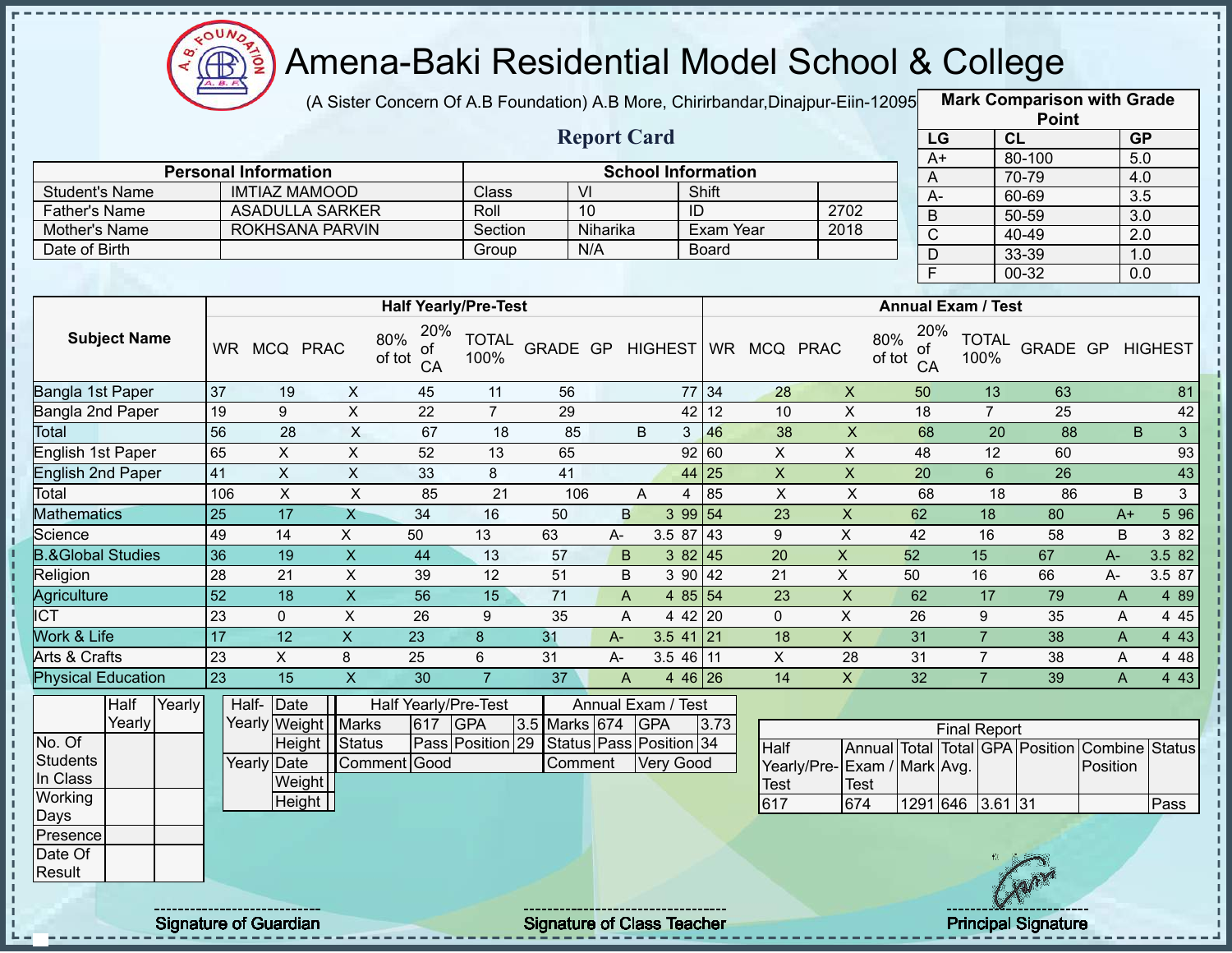

(A Sister Concern Of A.B Foundation) A.B More, Chirirbandar, Dinajpur-Eiin-12095

**Mark Comparison with Grade Point**

|                                               |                 |                             |                            |                                  |                      |                  |                       |                           |                  |                 |                             |                 |                           | <b>FUILL</b>                    |                  |                  |
|-----------------------------------------------|-----------------|-----------------------------|----------------------------|----------------------------------|----------------------|------------------|-----------------------|---------------------------|------------------|-----------------|-----------------------------|-----------------|---------------------------|---------------------------------|------------------|------------------|
|                                               |                 |                             |                            |                                  |                      |                  | <b>Report Card</b>    |                           |                  |                 |                             | LG              |                           | <b>CL</b>                       | <b>GP</b>        |                  |
|                                               |                 |                             |                            |                                  |                      |                  |                       |                           |                  |                 |                             | $A+$            |                           | 80-100                          | 5.0              |                  |
|                                               |                 | <b>Personal Information</b> | <b>MD. MOSTAHID HASSAN</b> |                                  |                      |                  |                       | <b>School Information</b> |                  |                 |                             | Α               |                           | 70-79                           | 4.0              |                  |
| <b>Student's Name</b><br><b>Father's Name</b> |                 |                             | <b>MOTIUR RAHMAN</b>       |                                  | Roll                 | Class            | VI<br>$\overline{15}$ |                           | Shift<br>ID      |                 | 2722                        | $A -$           |                           | 60-69                           | 3.5              |                  |
|                                               |                 |                             | <b>HELENA AKHTER</b>       |                                  |                      |                  | Niharika              |                           | <b>Exam Year</b> |                 | 2018                        | $\mathsf B$     |                           | 50-59                           | $\overline{3.0}$ |                  |
| Mother's Name<br>Date of Birth                |                 |                             |                            |                                  |                      | Section          | N/A                   |                           | <b>Board</b>     |                 |                             | $\overline{C}$  |                           | $40 - 49$                       | 2.0              |                  |
|                                               |                 |                             |                            |                                  |                      | Group            |                       |                           |                  |                 |                             | D               |                           | 33-39                           | 1.0              |                  |
|                                               |                 |                             |                            |                                  |                      |                  |                       |                           |                  |                 |                             | F               |                           | 00-32                           | $\overline{0.0}$ |                  |
|                                               |                 |                             |                            | <b>Half Yearly/Pre-Test</b>      |                      |                  |                       |                           |                  |                 |                             |                 | <b>Annual Exam / Test</b> |                                 |                  |                  |
| <b>Subject Name</b>                           |                 | WR MCQ PRAC                 |                            | 20%<br>80%<br>оt<br>of tot<br>CA | <b>TOTAL</b><br>100% | GRADE GP HIGHEST |                       |                           |                  | WR MCQ PRAC     | 80%<br>of tot               | 20%<br>οt<br>CA | <b>TOTAL</b><br>100%      | GRADE GP                        |                  | <b>HIGHEST</b>   |
| Bangla 1st Paper                              | 40              | 27                          | X                          | 54                               | $9\,$                | 63               |                       |                           | $77$ 42          | 27              | $\boldsymbol{\mathsf{X}}$   | 55              | 13                        | 68                              |                  | 81               |
| Bangla 2nd Paper                              | $\overline{22}$ | 15                          | $\overline{\mathsf{x}}$    | 30                               | $\overline{7}$       | 37               |                       |                           | $42 \mid 23$     | 14              | $\pmb{\times}$              | 30              | $\overline{7}$            | 37                              |                  | 42               |
| Total                                         | 62              | 42                          | $\overline{X}$             | 84                               | 16                   | 100              |                       | 3.5<br>A-                 | 65               | 41              | $\overline{X}$              | 85              | 20                        | 105                             | A                | $\overline{4}$   |
| English 1st Paper                             | 86              | $\mathsf X$                 | $\mathsf X$                | 69                               | 18                   | 87               |                       |                           | 92 90            | X               | $\boldsymbol{\mathsf{X}}$   | 72              | 18                        | 90                              |                  | 93               |
| <b>English 2nd Paper</b>                      | 40              | $\overline{X}$              | $\mathsf X$                | 32                               | 6                    | 38               |                       |                           | 44 38            | $\overline{X}$  | $\overline{X}$              | 30              | $\overline{7}$            | $\overline{37}$                 |                  | 43               |
| Total                                         | 126             | $\pmb{\times}$              | $\mathsf X$                | 101                              | 24                   | 125              |                       | 5<br>$A+$                 | 128              | $\mathsf X$     | $\pmb{\times}$              | 102             | 25                        | 127                             | $A+$             | $5\overline{)}$  |
| <b>Mathematics</b>                            | 58              | $\overline{25}$             | $\overline{X}$             | 66                               | 18                   | 84               | $A+$                  |                           | 5 99 68          | $\overline{27}$ | $\overline{X}$              | 76              | $\overline{20}$           | 96                              | $A+$             | $5\overline{96}$ |
| Science                                       | 50              | 21                          | $\mathsf{x}$               | 57                               | 14                   | 71               | A                     |                           | 4 87 57          | 17              | $\pmb{\times}$              | 59              | 15                        | $\overline{74}$                 | A                | 4 8 2            |
| <b>B.&amp;Global Studies</b>                  | 37              | $\overline{24}$             | $\overline{X}$             | 49                               | 12                   | 61               | $A -$                 | 3.5 82 54                 |                  | 23              | $\overline{X}$              | 62              | 16                        | 78                              | A                | 4 8 2            |
| Religion                                      | 46              | 27                          | $\mathsf X$                | 58                               | 14                   | 72               | A                     |                           | 4 90 50          | $\overline{28}$ | $\overline{X}$              | 62              | $\overline{15}$           | 77                              | A                | 4 87             |
| <b>Agriculture</b>                            | 49              | $\overline{25}$             | $\overline{X}$             | $\overline{59}$                  | 14                   | 73               | A                     |                           | 4 85 59          | 25              | $\overline{\mathsf{x}}$     | 67              | $\overline{17}$           | 84                              | $A+$             | 5 89             |
| $\overline{ICT}$                              | 23              | $\mathbf{0}$                | X                          | 29                               | 9                    | 38               | A                     |                           | 4 42 22          | $\mathbf 0$     | $\pmb{\times}$              | 32              | 10                        | 42                              | $A+$             | 5 4 5            |
| Work & Life                                   | 18              | $\overline{13}$             | $\overline{X}$             | $\overline{25}$                  | $\bf{8}$             | 33               | $A -$                 | $3.541$ 23                |                  | 15              | $\pmb{\times}$              | $\overline{30}$ | $\overline{7}$            | 37                              | A                | 4 4 3            |
| Arts & Crafts                                 | 28              | $\mathsf X$                 | 8                          | 29                               | $\overline{7}$       | 36               | A                     |                           | 4 46 13          | $\pmb{\times}$  | 30                          | 34              | 6                         | 40                              | A+               | 5 48             |
| <b>Physical Education</b>                     | $\overline{22}$ | $\overline{18}$             | $\overline{\mathsf{x}}$    | $\overline{32}$                  | 8                    | 40               | $A+$                  |                           | 5 46 25          | 15              | $\pmb{\times}$              | $\overline{32}$ | 8                         | 40                              | $A+$             | 543              |
| Half<br>Yearly                                |                 | Half-<br>Date               |                            | Half Yearly/Pre-Test             |                      |                  |                       | Annual Exam / Test        |                  |                 |                             |                 |                           |                                 |                  |                  |
| Yearly                                        |                 |                             | Yearly Weight Marks        | 733                              | <b>GPA</b>           | 4.14 Marks 800   |                       | <b>GPA</b>                | 4.55             |                 |                             |                 | <b>Final Report</b>       |                                 |                  |                  |
| No. Of                                        |                 |                             | Height Status              |                                  | Pass Position 10     |                  |                       | Status Pass Position 7    |                  | Half            |                             |                 |                           | Annual Total Total GPA Position | Combine          | <b>Status</b>    |
| <b>Students</b>                               |                 | Yearly Date                 |                            | Comment Good                     |                      |                  | Comment               | <b>Very Good</b>          |                  |                 | Yearly/Pre-Exam / Mark Avg. |                 |                           |                                 | Position         |                  |
| In Class                                      |                 |                             | Weight                     |                                  |                      |                  |                       |                           |                  | <b>Test</b>     | <b>Test</b>                 |                 |                           |                                 |                  |                  |
| Working                                       |                 |                             | <b>Height</b>              |                                  |                      |                  |                       |                           |                  | 733             | 800                         |                 | 1533 768 4.34 8           |                                 |                  | Pass             |
| Days                                          |                 |                             |                            |                                  |                      |                  |                       |                           |                  |                 |                             |                 |                           |                                 |                  |                  |
| Presence                                      |                 |                             |                            |                                  |                      |                  |                       |                           |                  |                 |                             |                 |                           |                                 |                  |                  |
| Date Of<br>Result                             |                 |                             |                            |                                  |                      |                  |                       |                           |                  |                 |                             |                 |                           |                                 |                  |                  |
|                                               |                 |                             |                            |                                  |                      |                  |                       |                           |                  |                 |                             |                 |                           |                                 |                  |                  |
|                                               |                 |                             |                            |                                  |                      |                  |                       |                           |                  |                 |                             |                 |                           |                                 |                  |                  |

Signature of Guardian Signature of Class Teacher Principal Signature 26 Australian Principal Signature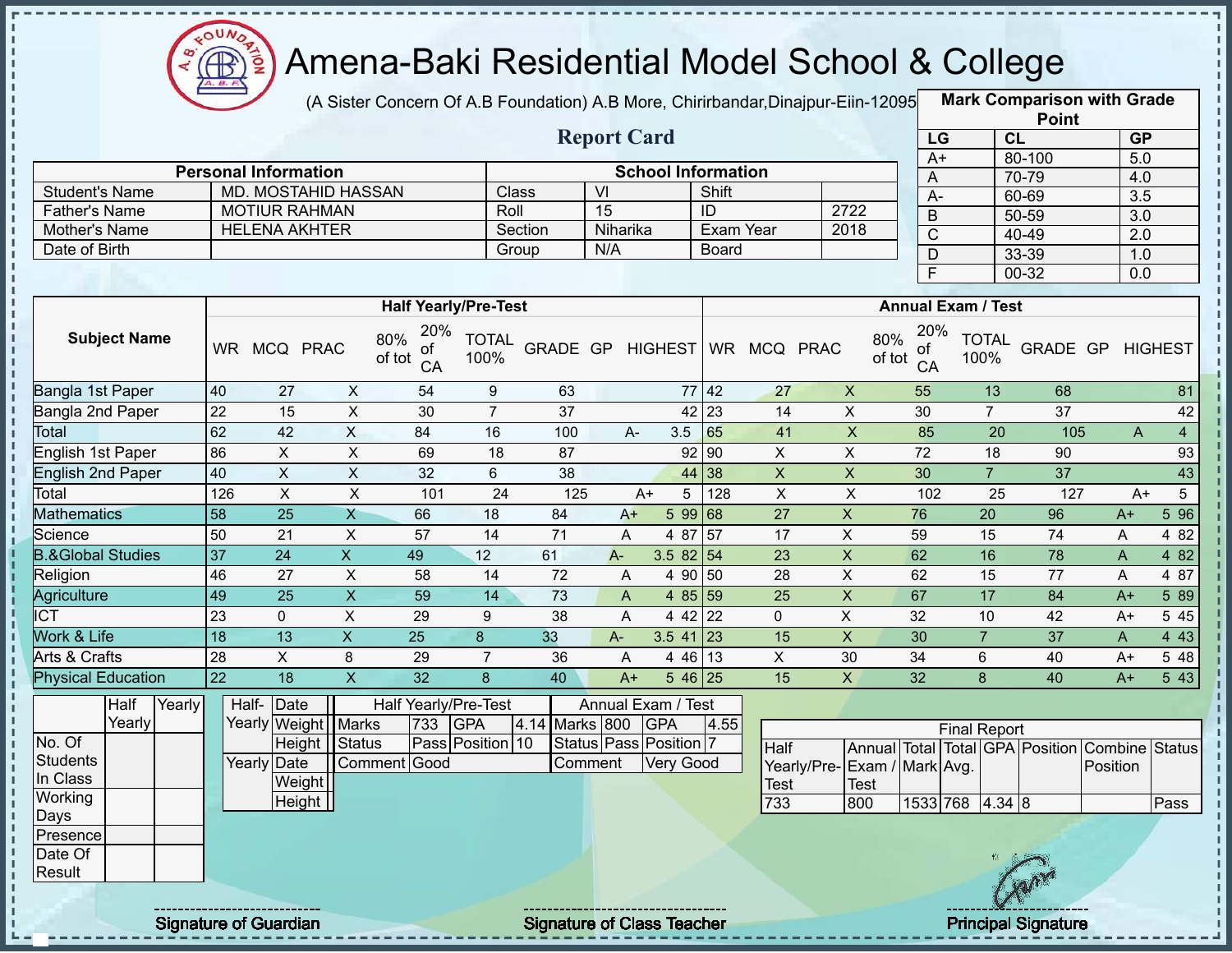

(A Sister Concern Of A.B Foundation) A.B More, Chirirbandar,Dinajpur-Eiin-120950

**Mark Comparison with Grade**

|                                        |                                                                  |                                         |                           |                             |                                |                |                         |                                                                  |                           |                                   |                    |                                  |                                                            | <b>Point</b> |                     |                |
|----------------------------------------|------------------------------------------------------------------|-----------------------------------------|---------------------------|-----------------------------|--------------------------------|----------------|-------------------------|------------------------------------------------------------------|---------------------------|-----------------------------------|--------------------|----------------------------------|------------------------------------------------------------|--------------|---------------------|----------------|
|                                        |                                                                  |                                         |                           |                             |                                |                | <b>Report Card</b>      |                                                                  |                           |                                   |                    | LG                               |                                                            | CL           | GP                  |                |
|                                        |                                                                  |                                         |                           |                             |                                |                |                         |                                                                  |                           |                                   |                    | $A+$                             |                                                            | 80-100       | $\overline{5.0}$    |                |
|                                        |                                                                  | <b>Personal Information</b>             |                           |                             |                                |                |                         | <b>School Information</b>                                        |                           |                                   |                    | A                                |                                                            | 70-79        | 4.0                 |                |
| <b>Student's Name</b>                  |                                                                  | <b>MD. REJWANUR ASAD</b>                |                           |                             | Class                          |                | $\overline{\mathsf{M}}$ |                                                                  | Shift                     |                                   |                    | $A -$                            |                                                            | 60-69        | $\overline{3.5}$    |                |
| <b>Father's Name</b>                   |                                                                  | <b>MD. RAFIQUL ISLAM</b>                |                           |                             | Roll                           |                | 18                      |                                                                  | ID                        |                                   | 2725               | $\mathsf B$                      |                                                            | 50-59        | 3.0                 |                |
| Mother's Name<br>Date of Birth         |                                                                  | <b>MOST. PARUL NAHAR</b>                |                           |                             | Section                        |                | Niharika<br>N/A         |                                                                  | Exam Year<br><b>Board</b> |                                   | 2018               | $\overline{C}$                   |                                                            | 40-49        | $\overline{2.0}$    |                |
|                                        |                                                                  |                                         |                           |                             | Group                          |                |                         |                                                                  |                           |                                   |                    | D                                |                                                            | 33-39        | 1.0                 |                |
|                                        |                                                                  |                                         |                           |                             |                                |                |                         |                                                                  |                           |                                   |                    | F                                |                                                            | 00-32        | 0.0                 |                |
|                                        |                                                                  |                                         |                           | <b>Half Yearly/Pre-Test</b> |                                |                |                         |                                                                  |                           |                                   |                    |                                  | <b>Annual Exam / Test</b>                                  |              |                     |                |
| <b>Subject Name</b>                    | 20%<br>80%<br>WR MCQ PRAC<br>οt<br>of tot<br>CA<br>48<br>26<br>X |                                         |                           |                             |                                |                |                         |                                                                  |                           | GRADE GP HIGHEST WR MCQ PRAC      |                    | 20%<br>80%<br>οt<br>of tot<br>CA | <b>TOTAL</b><br>100%                                       | GRADE GP     |                     | <b>HIGHEST</b> |
| Bangla 1st Paper                       |                                                                  |                                         |                           | 59                          | 13                             | 72             |                         |                                                                  | 77 46                     | 28                                | $\pmb{\times}$     | 59                               | 16                                                         | 75           |                     | 81             |
| Bangla 2nd Paper                       | 14                                                               | 14                                      | $\mathsf X$               | 22                          | 8                              | 30             |                         |                                                                  | $42$   21                 | 17                                | X                  | 30                               | 8                                                          | 38           |                     | 42             |
| Total                                  | 62                                                               | 40                                      | $\sf X$                   | 81                          | 21                             | 102            | $A -$                   | 3.5                                                              | 67                        | 45                                | $\mathsf{X}$       | 89                               | 24                                                         | 113          | $\overline{A}$      | $\overline{4}$ |
| English 1st Paper                      | 78                                                               | X                                       | $\mathsf{X}$              | 62                          | 17                             | 79             |                         |                                                                  | $92$ 78                   | $\mathsf{X}$                      | $\mathsf{x}$       | 62                               | 18                                                         | 80           |                     | 93             |
| <b>English 2nd Paper</b>               | 36                                                               | $\overline{\mathsf{x}}$                 | $\overline{X}$            | 29                          | $\overline{7}$                 | 36             |                         |                                                                  | 44 33                     | $\boldsymbol{\mathsf{X}}$         | $\overline{X}$     | 26                               | $\overline{7}$                                             | 33           |                     | 43             |
| Total                                  | 114                                                              | $\boldsymbol{\mathsf{X}}$               | $\sf X$                   | 91                          | 24                             | 115            |                         | A<br>4                                                           | 111                       | $\mathsf X$                       | X                  | 88                               | 25                                                         | 113          | A                   | $\overline{4}$ |
| <b>Mathematics</b>                     | 34                                                               | 21                                      | $\overline{X}$            | 44                          | 16                             | 60             | $A -$                   | $3.5$ 99 50                                                      |                           | 27                                | $\mathsf X$        | 62                               | 20                                                         | 82           | $A+$                | 5 9 6          |
| Science                                | 42                                                               | 15                                      | $\sf X$                   | 46                          | 17                             | 63             | A-                      | 3.5 87 47                                                        |                           | 16                                | $\mathsf{X}$       | 50                               | 17                                                         | 67           | А-                  | 3.5 82         |
| <b>B.&amp;Global Studies</b>           | 48                                                               | 20                                      | $\mathsf X$               | 54                          | 13                             | 67             | $A -$                   | $3.582$ 56                                                       |                           | 23                                | X                  | 63                               | 15                                                         | 78           | A                   | 4 8 2          |
| Religion                               | 43                                                               | 26                                      | $\mathsf X$               | 55                          | 15                             | 70             | Α                       |                                                                  | 4 90 53                   | 28                                | $\sf X$            | 65                               | 16                                                         | 81           | $A+$                | 5 87           |
| Agriculture                            | 61                                                               | 22                                      | $\overline{X}$            | 66                          | 15                             | 81             | $A+$                    |                                                                  | 585 61                    | 24                                | $\pmb{\mathsf{X}}$ | 68                               | 17                                                         | 85           | $A+$                | 5 89           |
| $\overline{\text{ICT}}$                | $\overline{23}$                                                  | $\overline{0}$                          | $\overline{X}$            | 31                          | 8                              | 39             | A                       | 4 42 21                                                          |                           | $\mathbf 0$                       | $\overline{X}$     | $\overline{27}$                  | 9                                                          | 36           | A                   | 445            |
| Work & Life                            | $\overline{24}$                                                  | $\overline{13}$                         | $\overline{\mathsf{x}}$   | 30                          | 8                              | 38             | A                       |                                                                  | 4 41 24                   | 19                                | $\overline{X}$     | 34                               | $\overline{7}$                                             | 41           | $A+$                | 543            |
| Arts & Crafts                          | 26                                                               | $\mathsf{X}$                            | 8                         | 27                          | $\overline{7}$                 | 34             | $A -$                   | $3.546$ 12                                                       |                           | $\times$                          | 30                 | 34                               | 8                                                          | 42           | $A+$                | 5 48           |
| <b>Physical Education</b>              | 27                                                               | 16                                      | $\boldsymbol{\mathsf{X}}$ | 34                          | 8                              | 42             | $A+$                    | $546$   21                                                       |                           | 15                                | $\mathsf{X}$       | 29                               | 8                                                          | 37           | A                   | 4 4 3          |
| Half<br>Yearly<br>Yearly<br>No. Of     | Half-                                                            | Date<br>Yearly Weight   Marks<br>Height | <b>Status</b>             | Half Yearly/Pre-Test<br>711 | <b>GPA</b><br>Pass Position 16 | 3.95 Marks 775 |                         | Annual Exam / Test<br><b>GPA</b><br>Status   Pass   Position   9 | 4.41                      |                                   |                    |                                  | <b>Final Report</b>                                        |              |                     |                |
| <b>Students</b><br>In Class<br>Working |                                                                  | Yearly Date<br>Weight<br>Height II      |                           | Comment Good                |                                |                | Comment                 | <b>Very Good</b>                                                 |                           | <b>Half</b><br><b>Test</b><br>744 | Test<br>775        | Yearly/Pre-Exam / Mark Avg.      | Annual Total Total GPA Position<br>$1400$ $745$ $140$ $19$ |              | Combine<br>Position | Status<br>Dooo |
|                                        |                                                                  |                                         |                           |                             |                                |                |                         |                                                                  |                           |                                   |                    |                                  |                                                            |              |                     |                |

711 775 1486 745 4.18 13 Pass

Height<sup>1</sup>

Days Presence Date Of **Result** 

п п

п

п J. п п  $\mathbf I$ п

> п п п п п л

> п

п п

Ţ J.

 $\mathbf{I}$  $\mathbf I$ п

Signature of Guardian Signature of Class Teacher Principal Signature 27/47/47/47/47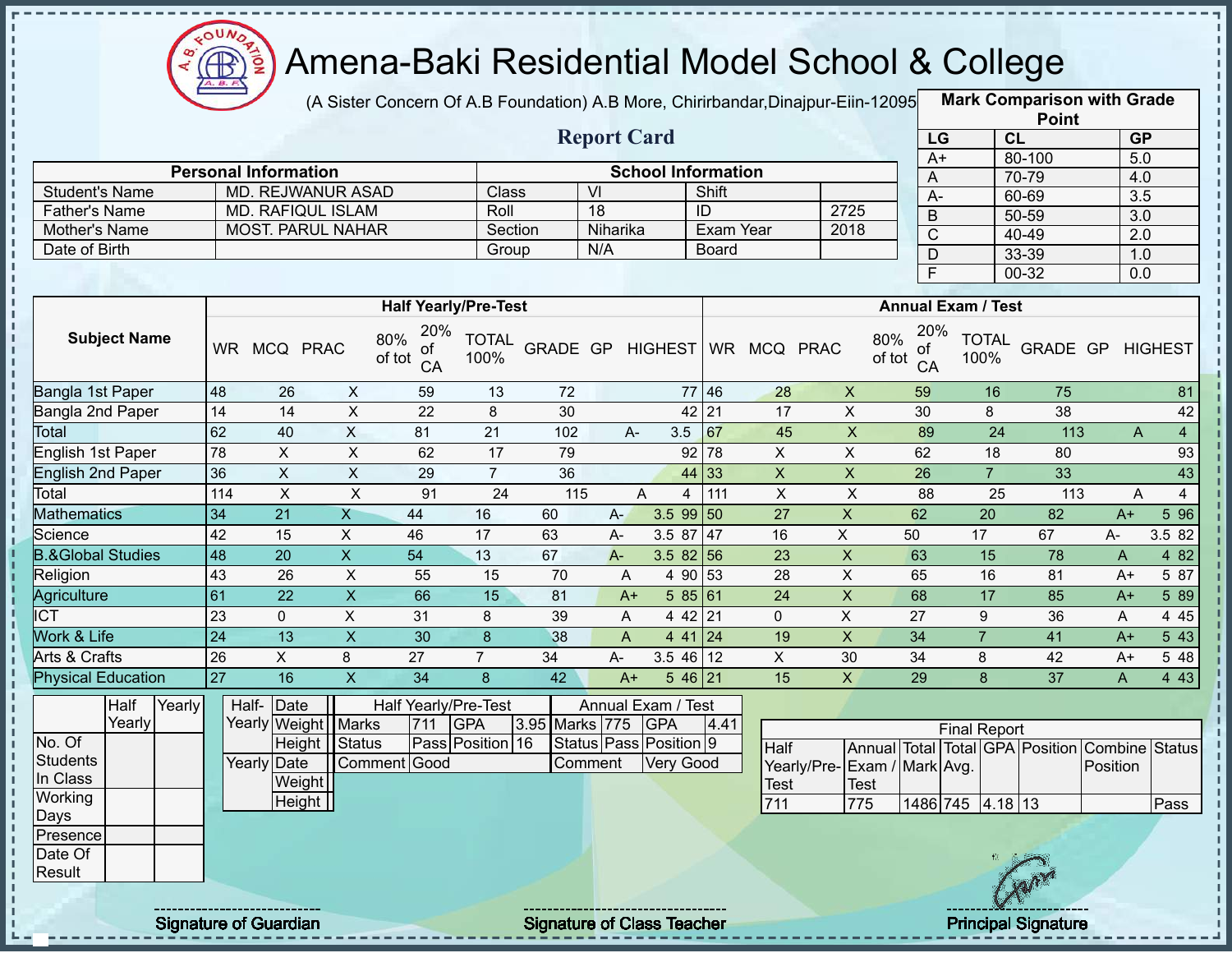

J.

п

ł

 $\begin{array}{c} 1 \\ 1 \\ 1 \\ 1 \\ 1 \\ 1 \\ \end{array}$ 

 $\mathbf I$  $\mathbf{I}$ 

 $\frac{1}{1}$ 

 $\mathbf I$ 

 $\frac{1}{1}$ 

# Amena-Baki Residential Model School & College

(A Sister Concern Of A.B Foundation) A.B More, Chirirbandar,Dinajpur-Eiin-120950

**Mark Comparison with Grade**

|                                               |                 |                                            |                           |                           |                             |                  |                           |                |           |                         |                             |               |                         |                           | <b>Point</b>                                   |                           |                 |
|-----------------------------------------------|-----------------|--------------------------------------------|---------------------------|---------------------------|-----------------------------|------------------|---------------------------|----------------|-----------|-------------------------|-----------------------------|---------------|-------------------------|---------------------------|------------------------------------------------|---------------------------|-----------------|
|                                               |                 |                                            |                           |                           |                             |                  | <b>Report Card</b>        |                |           |                         |                             |               | LG                      | CL                        |                                                | <b>GP</b>                 |                 |
|                                               |                 |                                            |                           |                           |                             |                  |                           |                |           |                         |                             |               | $A+$                    |                           | 80-100                                         | 5.0                       |                 |
|                                               |                 | <b>Personal Information</b><br>ABU JOBAYAR |                           |                           | Class                       | $\overline{V}$   | <b>School Information</b> | Shift          |           |                         |                             |               | A                       |                           | 70-79                                          | 4.0                       |                 |
| <b>Student's Name</b><br><b>Father's Name</b> |                 | <b>MOZAMMEL</b>                            |                           |                           | Roll                        | $\overline{19}$  |                           | ID             |           |                         | 2726                        |               | $A -$                   |                           | 60-69                                          | $\overline{3.5}$          |                 |
| Mother's Name                                 |                 | <b>JOYTUN</b>                              |                           |                           | Section                     | Niharika         |                           |                | Exam Year |                         | 2018                        |               | $\mathsf B$             |                           | 50-59                                          | $\overline{3.0}$          |                 |
| Date of Birth                                 |                 |                                            |                           |                           | Group                       | N/A              |                           | Board          |           |                         |                             |               | $\overline{C}$          |                           | 40-49                                          | $\overline{2.0}$          |                 |
|                                               |                 |                                            |                           |                           |                             |                  |                           |                |           |                         |                             |               | $\mathsf D$             |                           | 33-39                                          | 1.0                       |                 |
|                                               |                 |                                            |                           |                           |                             |                  |                           |                |           |                         |                             |               | $\overline{\mathsf{F}}$ |                           | $00 - 32$                                      | 0.0                       |                 |
|                                               |                 |                                            |                           |                           | <b>Half Yearly/Pre-Test</b> |                  |                           |                |           |                         |                             |               |                         | <b>Annual Exam / Test</b> |                                                |                           |                 |
|                                               |                 |                                            |                           | 20%                       |                             |                  |                           |                |           |                         |                             |               | 20%                     |                           |                                                |                           |                 |
| <b>Subject Name</b>                           |                 | WR MCQ PRAC                                |                           | 80%<br>of<br>of tot<br>CA | <b>TOTAL</b><br>100%        | GRADE GP HIGHEST |                           |                |           | WR MCQ PRAC             |                             | 80%<br>of tot | οf<br>CA                | <b>TOTAL</b><br>100%      | GRADE GP                                       |                           | <b>HIGHEST</b>  |
| Bangla 1st Paper                              | 42              | 28                                         | X                         | 56                        | 13                          | 69               |                           | 77 47          |           | 30                      | $\mathsf X$                 |               | 62                      | 15                        | 77                                             |                           | 81              |
| Bangla 2nd Paper                              | $\overline{26}$ | $\overline{15}$                            | $\overline{\mathsf{x}}$   | 33                        | 8                           | 41               |                           |                | 42 23     | 16                      | $\overline{\mathsf{x}}$     |               | $\overline{31}$         | 8                         | 39                                             |                           | 42              |
| Total                                         | 68              | 43                                         | $\overline{X}$            | 89                        | $\overline{21}$             | 110              | A                         | $\overline{4}$ | 70        | 46                      | $\mathsf X$                 |               | 93                      | $\overline{23}$           | 116                                            | $\boldsymbol{\mathsf{A}}$ | $\overline{4}$  |
| English 1st Paper                             | 90              | $\overline{X}$                             | $\overline{X}$            | $\overline{72}$           | $\overline{18}$             | 90               |                           | 92 82          |           | $\overline{X}$          | $\overline{\mathsf{x}}$     |               | 66                      | 19                        | 85                                             |                           | 93              |
| <b>English 2nd Paper</b>                      | 39              | $\overline{X}$                             | $\overline{X}$            | 31                        | 8                           | 39               |                           | 44 40          |           | $\overline{\mathsf{x}}$ | $\overline{X}$              |               | 32                      | $\overline{7}$            | 39                                             |                           | 43              |
| Total                                         | 129             | $\pmb{\times}$                             | $\mathsf X$               | 103                       | 26                          | 129              | $A+$                      | 5              | 122       | $\mathsf{X}$            | $\boldsymbol{\mathsf{X}}$   |               | 98                      | 26                        | 124                                            | $A+$                      | $5\phantom{.0}$ |
| <b>Mathematics</b>                            | $\overline{52}$ | $\overline{20}$                            | $\overline{X}$            | 58                        | 20                          | 78               | A                         | 4 99 42        |           | $\overline{27}$         | $\overline{X}$              | 55            |                         | $\overline{17}$           | $\overline{72}$                                | $\overline{A}$            | 4 9 6           |
| Science                                       | 57              | $\overline{20}$                            | $\overline{X}$            | 62                        | $\overline{13}$             | $\overline{75}$  | A                         | 4 87 41        |           | $\overline{20}$         | $\overline{X}$              | 49            |                         | 16                        | 65                                             | A-                        | 3.5 82          |
| <b>B.&amp;Global Studies</b>                  | 44              | 24                                         | $\mathsf X$               | 54                        | 14                          | 68               | $A -$                     | 3.5 $82 54$    |           | 26                      | $\mathsf X$                 | 64            |                         | 16                        | 80                                             | $A+$                      | 5 82            |
| Religion                                      | 49              | 27                                         | $\boldsymbol{\mathsf{X}}$ | 61                        | 16                          | 77               | A                         | 4 90 44        |           | 29                      | $\pmb{\times}$              | 58            |                         | 14                        | 72                                             | A                         | 4 87            |
| Agriculture                                   | $\overline{54}$ | $\overline{23}$                            | $\overline{\mathsf{x}}$   | 62                        | 17                          | 79               | A                         | 485 61         |           | $\overline{25}$         | $\pmb{\times}$              | 69            |                         | 17                        | 86                                             | $A+$                      | 5 89            |
| <b>ICT</b>                                    | 23              | $\mathbf 0$                                | X                         | 32                        | 9                           | 41               | $A+$                      | 5 4 2          | 19        | $\Omega$                | X                           | 29            |                         | 9                         | 38                                             | A                         | 4 4 5           |
| Work & Life                                   | 19              | $\overline{15}$                            | $\overline{X}$            | $\overline{27}$           | $\boldsymbol{8}$            | 35               | A                         | $441$ 24       |           | 20                      | $\mathsf X$                 | 35            |                         | $\boldsymbol{8}$          | 43                                             | $A+$                      | 543             |
| Arts & Crafts                                 | 36              | $\mathsf{X}$                               | 8                         | 35                        | 9                           | 44               | $A+$                      | 5 46 11        |           | $\overline{X}$          | 30                          | 33            |                         | 8                         | 41                                             | $A+$                      | 5 48            |
| <b>Physical Education</b>                     | $\overline{26}$ | $\overline{18}$                            | $\overline{\mathsf{x}}$   | 35                        | $\overline{9}$              | 44               | $A+$                      | $546$ 20       |           | 15                      | $\overline{X}$              | 28            |                         | $\overline{8}$            | 36                                             | $\overline{A}$            | 443             |
| Half<br>Yearly                                |                 | Half-<br>Date                              |                           |                           | <b>Half Yearly/Pre-Test</b> |                  | Annual Exam / Test        |                |           |                         |                             |               |                         |                           |                                                |                           |                 |
| Yearly                                        |                 | Yearly Weight                              | <b>Marks</b>              | 780                       | <b>GPA</b>                  | 4.32 Marks 773   |                           | <b>GPA</b>     | 4.41      |                         |                             |               |                         | <b>Final Report</b>       |                                                |                           |                 |
| No. Of                                        |                 |                                            | Height Status             |                           | Pass Position 6             |                  | Status Pass Position 10   |                |           | <b>Half</b>             |                             |               |                         |                           | Annual Total Total GPA Position Combine Status |                           |                 |
| <b>Students</b>                               |                 | Yearly Date                                | Comment                   | Good                      |                             | Comment          |                           | Very Good      |           |                         | Yearly/Pre-Exam / Mark Avg. |               |                         |                           |                                                | Position                  |                 |
| In Class                                      |                 | Weight                                     |                           |                           |                             |                  |                           |                |           | Test                    | <b>Test</b>                 |               |                         |                           |                                                |                           |                 |
| Working                                       |                 | Height                                     |                           |                           |                             |                  |                           |                |           | 780                     | 773                         |               |                         | 1553 777 4.36 7           |                                                |                           | Pass            |
| Days<br>Presence                              |                 |                                            |                           |                           |                             |                  |                           |                |           |                         |                             |               |                         |                           |                                                |                           |                 |
| Date Of                                       |                 |                                            |                           |                           |                             |                  |                           |                |           |                         |                             |               |                         |                           |                                                |                           |                 |
| Result                                        |                 |                                            |                           |                           |                             |                  |                           |                |           |                         |                             |               |                         |                           |                                                |                           |                 |
|                                               |                 |                                            |                           |                           |                             |                  |                           |                |           |                         |                             |               |                         |                           |                                                |                           |                 |
|                                               |                 |                                            |                           |                           |                             |                  |                           |                |           |                         |                             |               |                         |                           |                                                |                           |                 |

Signature of Guardian Signature of Class Teacher Principal Signature 28/47/47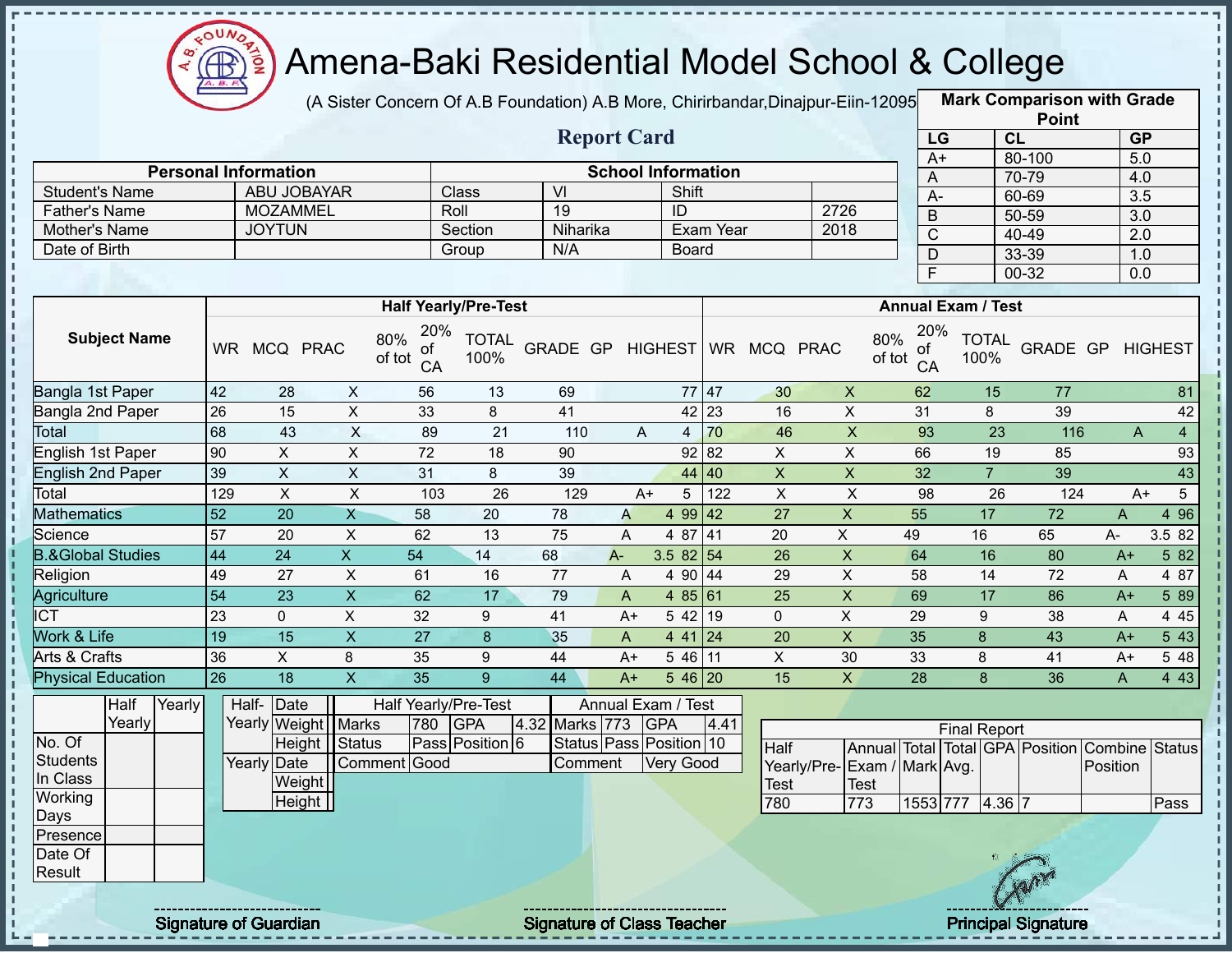

(A Sister Concern Of A.B Foundation) A.B More, Chirirbandar,Dinajpur-Eiin-120950

**Mark Comparison with Grade Point**

|                              |                 |                             |                           |                                  |                      |                 |                         |                  |             |                           |                              |                |                                  |                      |                | .        |                         |                  |
|------------------------------|-----------------|-----------------------------|---------------------------|----------------------------------|----------------------|-----------------|-------------------------|------------------|-------------|---------------------------|------------------------------|----------------|----------------------------------|----------------------|----------------|----------|-------------------------|------------------|
|                              |                 |                             |                           |                                  |                      |                 | <b>Report Card</b>      |                  |             |                           |                              |                | LG                               |                      | <b>CL</b>      |          | GP                      |                  |
|                              |                 | <b>Personal Information</b> |                           |                                  |                      |                 |                         |                  |             | <b>School Information</b> |                              |                | $A+$                             |                      | 80-100         |          | 5.0                     |                  |
| <b>Student's Name</b>        |                 | <b>MASHRAFI HOSSAIN</b>     |                           |                                  | Class                |                 | V <sub>l</sub>          |                  |             | Shift                     |                              |                | A                                |                      | 70-79<br>60-69 |          | 4.0<br>$\overline{3.5}$ |                  |
| <b>Father's Name</b>         |                 | <b>ZAKIR HOSSAIN</b>        |                           |                                  | Roll                 |                 | $\overline{20}$         |                  | ID          |                           |                              | 2732           | $A -$<br>$\overline{B}$          |                      | $50 - 59$      |          | $\overline{3.0}$        |                  |
| Mother's Name                |                 | MORSEDA BEGOM               |                           |                                  | Section              |                 | Niharika                |                  |             | <b>Exam Year</b>          |                              | 2018           | $\mathsf C$                      |                      | $40 - 49$      |          | 2.0                     |                  |
| Date of Birth                |                 |                             |                           |                                  | Group                |                 | N/A                     |                  |             | <b>Board</b>              |                              |                | D                                |                      | 33-39          |          | 1.0                     |                  |
|                              |                 |                             |                           |                                  |                      |                 |                         |                  |             |                           |                              |                | F                                |                      | 00-32          |          | 0.0                     |                  |
|                              |                 |                             |                           |                                  |                      |                 |                         |                  |             |                           |                              |                |                                  |                      |                |          |                         |                  |
|                              |                 |                             |                           | <b>Half Yearly/Pre-Test</b>      |                      |                 |                         |                  |             |                           |                              |                | <b>Annual Exam / Test</b>        |                      |                |          |                         |                  |
| <b>Subject Name</b>          |                 | WR MCQ PRAC                 |                           | 20%<br>80%<br>ОT<br>of tot<br>CA | <b>TOTAL</b><br>100% |                 |                         |                  |             |                           | GRADE GP HIGHEST WR MCQ PRAC |                | 20%<br>80%<br>ΟĪ<br>of tot<br>CA | <b>TOTAL</b><br>100% |                | GRADE GP |                         | <b>HIGHEST</b>   |
| <b>Bangla 1st Paper</b>      | 32              | 24                          | $\boldsymbol{\mathsf{X}}$ | 45                               | 9                    | 54              |                         |                  | 77 36       |                           | 28                           | $\pmb{\times}$ | 51                               | 11                   |                | 62       |                         | 81               |
| <b>Bangla 2nd Paper</b>      | $\overline{22}$ | 11                          | $\overline{X}$            | $\overline{26}$                  | 8                    | $\overline{34}$ |                         |                  | 42 17       |                           | 16                           | $\overline{X}$ | 26                               | 6                    |                | 32       |                         | 42               |
| Total                        | 54              | 35                          | $\times$                  | 71                               | 17                   | 88              |                         | B                | 3           | 53                        | 44                           | $\pmb{\times}$ | 77                               | 17                   |                | 94       | $A -$                   | 3.5              |
| English 1st Paper            | 92              | X                           | $\pmb{\times}$            | 74                               | 17                   | 91              |                         |                  |             | 92   85                   | $\pmb{\times}$               | X              | 68                               | 18                   |                | 86       |                         | 93               |
| <b>English 2nd Paper</b>     | 33              | $\sf X$                     | X                         | 26                               | 8                    | 34              |                         |                  |             | 44 42                     | $\pmb{\times}$               | $\pmb{\times}$ | 34                               | $\overline{7}$       |                | 41       |                         | 43               |
| Total                        | 125             | $\pmb{\times}$              | $\sf X$                   | 100                              | 25                   | 125             |                         | $A+$             | $\sqrt{5}$  | 127                       | $\pmb{\times}$               | $\pmb{\times}$ | 102                              |                      | 25             | 127      | $A+$                    | $5\overline{)}$  |
| <b>Mathematics</b>           | 68              | 32                          | $\mathsf{X}$              | 80                               | 19                   | 99              | $A+$                    |                  | 5 99 58     |                           | 28                           | $\pmb{\times}$ | 69                               | 14                   |                | 83       | $A+$                    | 5 9 6            |
| Science                      | 35              | 24                          | $\mathsf{X}$              | 47                               | 12                   | 59              | B                       |                  | 3 87 34     |                           | 17                           | $\mathsf X$    | 41                               | 12                   |                | 53       | B                       | 3 8 2            |
| <b>B.&amp;Global Studies</b> | 34              | 25                          | $\mathsf{X}$              | 47                               | 13                   | 60              | $A -$                   |                  | 3.5 82 54   |                           | 27                           | $\mathsf{X}$   | 65                               | 14                   |                | 79       | $\mathsf{A}$            | 4 8 2            |
| Religion                     | 36              | 27                          | $\pmb{\times}$            | 50                               | 13                   | 63              | A-                      |                  | $3.5$ 90 40 |                           | 27                           | $\mathsf X$    | 54                               | 14                   | 68             |          | A-                      | 3.5 87           |
| <b>Agriculture</b>           | 51              | $\overline{21}$             | $\mathsf{x}$              | 58                               | 13                   | 71              | A                       |                  | 4 85 54     |                           | 29                           | $\mathsf{X}$   | 66                               | 15                   |                | 81       | $A+$                    | 5 89             |
| <b>ICT</b>                   | 18              | $\mathbf 0$                 | $\sf X$                   | 28                               | 8                    | 36              | A                       |                  | 4 42 18     |                           | $\mathbf 0$                  | $\pmb{\times}$ | 28                               | 9                    |                | 37       | A                       | 4 4 5            |
| Work & Life                  | 19              | 13                          | $\overline{X}$            | 26                               | 8                    | 34              | A-                      |                  | $3.5$ 41 22 |                           | 18                           | $\pmb{\times}$ | 32                               | 8                    |                | 40       | $A+$                    | $5\overline{43}$ |
| Arts & Crafts                | 31              | $\overline{X}$              | 5                         | 29                               | $\overline{7}$       | 36              | A                       |                  | 4 46 15     |                           | $\pmb{\times}$               | 25             | 32                               | 8                    |                | 40       | $A+$                    | 5 48             |
| <b>Physical Education</b>    | 20              | 18                          | $\mathsf{X}$              | 30                               | $\overline{7}$       | 37              | $\mathsf{A}$            |                  | 4 46 19     |                           | 15                           | $\mathsf{X}$   | 27                               | $\overline{7}$       | 34             |          | A-                      | 3.5 43           |
| Half<br>Yearly               | Half-           | Date                        |                           | Half Yearly/Pre-Test             |                      |                 | Annual Exam / Test      |                  |             |                           |                              |                |                                  |                      |                |          |                         |                  |
| Yearly                       |                 | Yearly Weight   Marks       |                           | 708                              | GPA                  | 3.86 Marks 736  |                         | <b>GPA</b>       |             | 4.23                      |                              |                |                                  | <b>Final Report</b>  |                |          |                         |                  |
| No. Of                       |                 | Height                      | <b>Status</b>             |                                  | Pass Position 19     |                 | Status Pass Position 16 |                  |             |                           | Half                         |                | Annual Total Total GPA Position  |                      |                |          | <b>Combine Status</b>   |                  |
| <b>Students</b>              |                 | Yearly Date                 |                           | Comment Good                     |                      |                 | Comment                 | <b>Very Good</b> |             |                           |                              |                | Yearly/Pre-Exam / Mark Avg.      |                      |                |          | Position                |                  |
| In Class                     |                 | Weight                      |                           |                                  |                      |                 |                         |                  |             |                           | <b>Test</b>                  | <b>Test</b>    |                                  |                      |                |          |                         |                  |
| Working                      |                 | Height                      |                           |                                  |                      |                 |                         |                  |             |                           | 708                          | 736            | 1444 723                         |                      | 4.05 16        |          |                         | Pass             |
| Days                         |                 |                             |                           |                                  |                      |                 |                         |                  |             |                           |                              |                |                                  |                      |                |          |                         |                  |
| Presence                     |                 |                             |                           |                                  |                      |                 |                         |                  |             |                           |                              |                |                                  |                      |                |          |                         |                  |
| Date Of<br>Result            |                 |                             |                           |                                  |                      |                 |                         |                  |             |                           |                              |                |                                  |                      |                |          |                         |                  |
|                              |                 |                             |                           |                                  |                      |                 |                         |                  |             |                           |                              |                |                                  |                      |                |          |                         |                  |
|                              |                 |                             |                           |                                  |                      |                 |                         |                  |             |                           |                              |                |                                  |                      |                |          |                         |                  |

J,  $\blacksquare$ 

Signature of Guardian Signature of Class Teacher Principal Signature 2014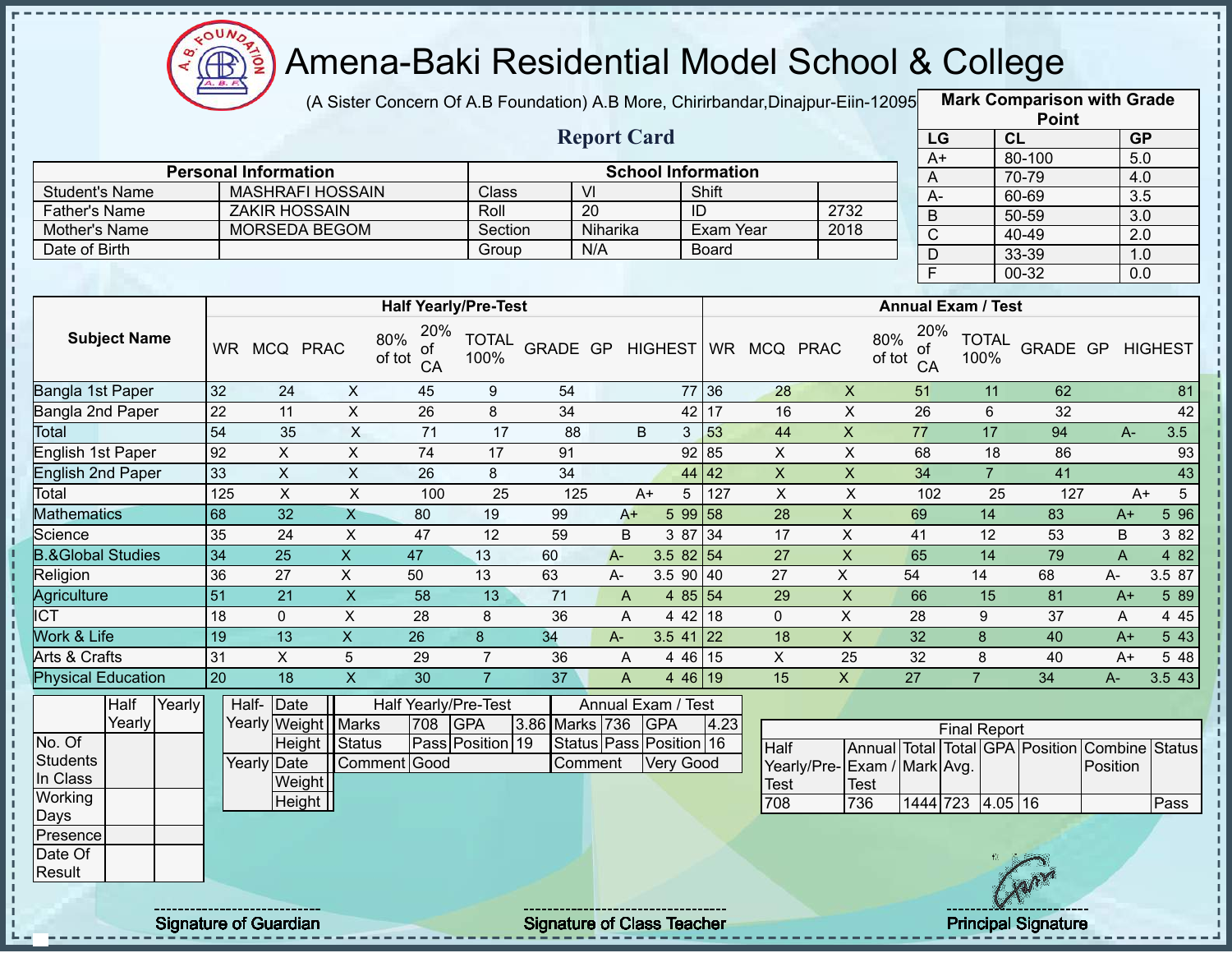

(A Sister Concern Of A.B Foundation) A.B More, Chirirbandar,Dinajpur-Eiin-120950

**Mark Comparison with Grade**

|                                       |     |                                  |                           |                                  |                             |                                   |                    |                         |                           |                    |                    |                 |                           | <b>Point</b>                    |                  |                |
|---------------------------------------|-----|----------------------------------|---------------------------|----------------------------------|-----------------------------|-----------------------------------|--------------------|-------------------------|---------------------------|--------------------|--------------------|-----------------|---------------------------|---------------------------------|------------------|----------------|
|                                       |     |                                  |                           |                                  |                             |                                   | <b>Report Card</b> |                         |                           |                    |                    | LG              |                           | CL                              |                  | <b>GP</b>      |
|                                       |     |                                  |                           |                                  |                             |                                   |                    |                         |                           |                    |                    | $A+$            |                           | 80-100                          |                  | 5.0            |
|                                       |     | <b>Personal Information</b>      |                           |                                  | Class                       |                                   |                    |                         | <b>School Information</b> |                    |                    | $\overline{A}$  |                           | 70-79                           | 4.0              |                |
| <b>Student's Name</b>                 |     | <b>MD. ABDUR RAFI</b>            |                           |                                  |                             | VI                                |                    |                         | Shift                     |                    |                    | $A -$           |                           | 60-69                           | $\overline{3.5}$ |                |
| <b>Father's Name</b><br>Mother's Name |     | MD. FIROZ<br><b>MOST. RUBINA</b> |                           |                                  | Roll                        | 21                                | Niharika           | ID                      | Exam Year                 |                    | 2734<br>2018       | $\mathsf B$     |                           | 50-59                           | 3.0              |                |
| Date of Birth                         |     |                                  |                           |                                  | Section<br>Group            | N/A                               |                    |                         | <b>Board</b>              |                    |                    | $\overline{C}$  |                           | 40-49                           | 2.0              |                |
|                                       |     |                                  |                           |                                  |                             |                                   |                    |                         |                           |                    |                    | D               |                           | 33-39                           | 1.0              |                |
|                                       |     |                                  |                           |                                  |                             |                                   |                    |                         |                           |                    |                    | $\overline{F}$  |                           | $00 - 32$                       | 0.0              |                |
|                                       |     |                                  |                           |                                  | <b>Half Yearly/Pre-Test</b> |                                   |                    |                         |                           |                    |                    |                 | <b>Annual Exam / Test</b> |                                 |                  |                |
| <b>Subject Name</b>                   |     | WR MCQ PRAC                      |                           | 20%<br>80%<br>οf<br>of tot<br>CA | <b>TOTAL</b><br>100%        | GRADE GP                          |                    | <b>HIGHEST</b>          |                           | WR MCQ PRAC        | 80%<br>of tot      | 20%<br>оf<br>CA | <b>TOTAL</b><br>100%      | GRADE GP                        |                  | <b>HIGHEST</b> |
| Bangla 1st Paper                      | 35  | 23                               | X                         | 46                               | 13                          | 59                                |                    |                         | 77 39                     | 29                 | $\mathsf X$        | 54              | 13                        | 67                              |                  | 81             |
| Bangla 2nd Paper                      | 22  | 11                               | $\boldsymbol{\mathsf{X}}$ | 26                               | 6                           | 32                                |                    |                         | $42$   21                 | 15                 | $\mathsf X$        | 29              | $\overline{7}$            | 36                              |                  | 42             |
| <b>Total</b>                          | 57  | 34                               | $\overline{X}$            | $\overline{72}$                  | 19                          | 91                                | A-                 | 3.5                     | 60                        | 44                 | $\overline{X}$     | 83              | 20                        | 103                             | A-               | 3.5            |
| English 1st Paper                     | 83  | X                                | X                         | 66                               | 8                           | 74                                |                    | 92                      | 79                        | X                  | X                  | 63              | 14                        | 77                              |                  | 93             |
| <b>English 2nd Paper</b>              | 28  | $\pmb{\times}$                   | $\boldsymbol{\mathsf{X}}$ | 22                               | 8                           | 30                                |                    | 44                      | 27                        | $\pmb{\mathsf{X}}$ | $\mathsf X$        | 22              | $6\phantom{1}$            | 28                              |                  | 43             |
| Total                                 | 111 | $\pmb{\times}$                   | $\boldsymbol{\mathsf{X}}$ | 88                               | 16                          | 104                               | A-                 | 3.5                     | 106                       | $\pmb{\times}$     | $\pmb{\times}$     | 85              | 20                        | 105                             | A                | $\overline{4}$ |
| <b>Mathematics</b>                    | 58  | 27                               | $\mathsf{X}$              | 68                               | 18                          | 86                                | $A+$               | 5 9 9                   | 50                        | 27                 | $\pmb{\mathsf{X}}$ | 62              | 17                        | 79                              | A                | 4 9 6          |
| Science                               | 44  | 23                               | X                         | 54                               | 14                          | 68                                | А-                 | 3.5 87                  | 48                        | 17                 | X                  | 52              | 13                        | 65                              | A-               | 3.5 82         |
| <b>B.&amp;Global Studies</b>          | 46  | 26                               | $\pmb{\times}$            | 58                               | 12                          | 70                                | $\overline{A}$     | 4 8 2                   | 51                        | 22                 | $\mathsf X$        | 58              | 15                        | 73                              | A                | 4 8 2          |
| Religion                              | 40  | 24                               | X                         | 51                               | 15                          | 66                                | А-                 | 3.5 90                  | 46                        | 25                 | $\mathsf X$        | 57              | 16                        | 73                              | A                | 4 87           |
| Agriculture                           | 56  | 22                               | $\mathsf X$               | 62                               | 14                          | 76                                | A                  | 4 8 5                   | 51                        | 27                 | $\overline{X}$     | 62              | 17                        | 79                              | A                | 4 8 9          |
| <b>ICT</b>                            | 18  | $\mathbf 0$                      | X                         | 28                               | 8                           | 36                                | A                  |                         | 4 42 18                   | $\mathbf 0$        | X                  | 26              | 8                         | 34                              | $A-$             | 3.5 45         |
| Work & Life                           | 22  | 13                               | $\mathsf{x}$              | 28                               | 8                           | 36                                | $\mathsf{A}$       | 4 4 1                   | 23                        | 17                 | $\pmb{\mathsf{X}}$ | 32              | $\overline{7}$            | 39                              | A                | 4 4 3          |
| Arts & Crafts                         | 30  | X                                | 4                         | 27                               | 5                           | 32                                | A-                 | 3.5 46                  | 12                        | $\mathsf{X}$       | 25                 | 30              | 6                         | 36                              | A                | 4 4 8          |
| <b>Physical Education</b>             | 23  | 19                               | $\mathsf X$               | 34                               | 8                           | 42                                | $A+$               |                         | $546$ 25                  | 15                 | X                  | 32              | 8                         | 40                              | $A+$             | 5 4 3          |
| Half<br>Yearly                        |     | Half- Date                       |                           | Half Yearly/Pre-Test             |                             |                                   |                    | Annual Exam / Test      |                           |                    |                    |                 |                           |                                 |                  |                |
| Yearly                                |     | Yearly Weight Marks              |                           | 707                              | GPA                         | 3.95 Marks 726                    |                    | <b>GPA</b>              | 3.95                      |                    |                    |                 | <b>Final Report</b>       |                                 |                  |                |
| No. Of                                |     |                                  | Height   Status           |                                  | Pass Position 17            |                                   |                    | Status Pass Position 23 |                           | Half               |                    |                 |                           | Annual Total Total GPA Position | Combine          | <b>Status</b>  |
| <b>Students</b>                       |     | Yearly Date                      |                           | Comment Good                     |                             | Comment                           |                    | <b>Very Good</b>        |                           | Yearly/Pre-        | Exam / Mark Avg.   |                 |                           |                                 | Position         |                |
| In Class                              |     | Weight                           |                           |                                  |                             |                                   |                    |                         |                           | <b>Test</b>        | Test               |                 |                           |                                 |                  |                |
| Working                               |     | Height                           |                           |                                  |                             |                                   |                    |                         |                           | 707                | 726                |                 | 1433 718 3.95 21          |                                 |                  | Pass           |
| Days                                  |     |                                  |                           |                                  |                             |                                   |                    |                         |                           |                    |                    |                 |                           |                                 |                  |                |
| Presence                              |     |                                  |                           |                                  |                             |                                   |                    |                         |                           |                    |                    |                 |                           |                                 |                  |                |
| Date Of                               |     |                                  |                           |                                  |                             |                                   |                    |                         |                           |                    |                    |                 |                           |                                 |                  |                |
| Result                                |     |                                  |                           |                                  |                             |                                   |                    |                         |                           |                    |                    |                 |                           |                                 |                  |                |
|                                       |     | <b>Signature of Guardian</b>     |                           |                                  |                             | <b>Signature of Class Teacher</b> |                    |                         |                           |                    |                    |                 |                           | <b>Principal Signature</b>      |                  |                |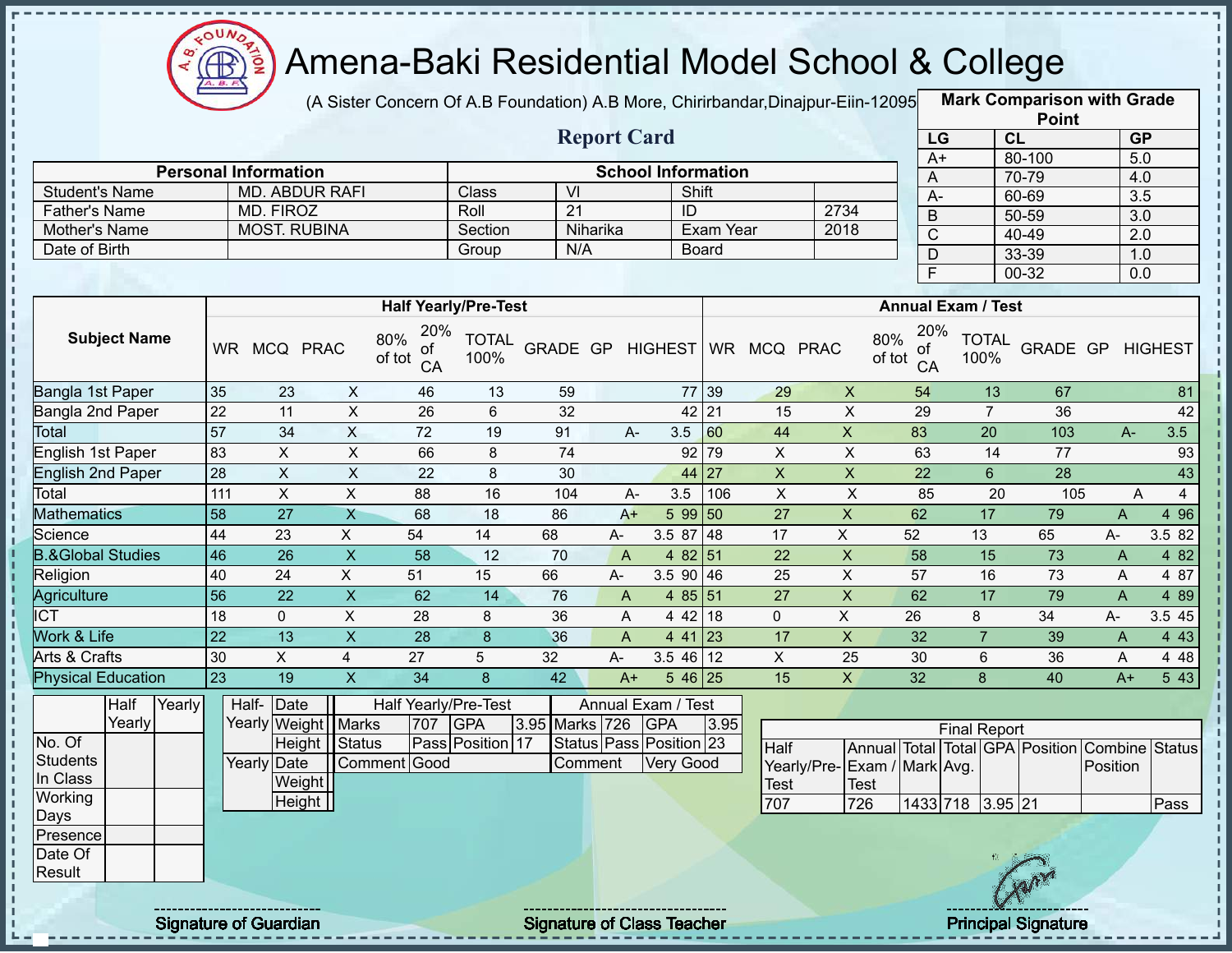

(A Sister Concern Of A.B Foundation) A.B More, Chirirbandar,Dinajpur-Eiin-120950

**Mark Comparison with Grade Point**

|                                                                              |                 |                                                                                      |                |                                             |                                |                              | <b>Report Card</b> |                                                                                 |           |                            |                           |                              | LG           | CL                         |                 |              | <b>GP</b>                                              |
|------------------------------------------------------------------------------|-----------------|--------------------------------------------------------------------------------------|----------------|---------------------------------------------|--------------------------------|------------------------------|--------------------|---------------------------------------------------------------------------------|-----------|----------------------------|---------------------------|------------------------------|--------------|----------------------------|-----------------|--------------|--------------------------------------------------------|
|                                                                              |                 | <b>Personal Information</b>                                                          |                |                                             |                                |                              |                    | <b>School Information</b>                                                       |           |                            |                           |                              | $A+$         |                            | 80-100<br>70-79 |              | 5.0                                                    |
| <b>Student's Name</b>                                                        |                 | <b>ENAN AHMED</b>                                                                    |                |                                             | Class                          | VI                           |                    | Shift                                                                           |           |                            |                           |                              | Α<br>$A-$    |                            | 60-69           |              | 4.0<br>$\overline{3.5}$                                |
| <b>Father's Name</b>                                                         |                 | <b>NASEK AHMED</b>                                                                   |                |                                             | Roll                           | $\overline{22}$              |                    | ID                                                                              |           |                            | 2741                      |                              | B            |                            | $50 - 59$       |              | 3.0                                                    |
| Mother's Name                                                                |                 | <b>INSANA AHMED</b>                                                                  |                |                                             | Section                        | Niharika                     |                    |                                                                                 | Exam Year |                            | 2018                      |                              | $\mathsf{C}$ |                            | 40-49           |              | 2.0                                                    |
| Date of Birth                                                                |                 |                                                                                      |                |                                             | Group                          | N/A                          |                    |                                                                                 | Board     |                            |                           |                              | $\mathsf{D}$ |                            | 33-39           |              | 1.0                                                    |
|                                                                              |                 |                                                                                      |                |                                             |                                |                              |                    |                                                                                 |           |                            |                           |                              | $\mathsf F$  |                            | 00-32           |              | 0.0                                                    |
|                                                                              |                 |                                                                                      |                |                                             |                                |                              |                    |                                                                                 |           |                            |                           |                              |              |                            |                 |              |                                                        |
|                                                                              |                 |                                                                                      |                | <b>Half Yearly/Pre-Test</b>                 |                                |                              |                    |                                                                                 |           |                            |                           | <b>Annual Exam / Test</b>    |              |                            |                 |              |                                                        |
| <b>Subject Name</b>                                                          |                 | WR MCQ PRAC                                                                          |                | 20%<br>80%<br>οf<br>of tot<br>CA            | <b>TOTAL</b><br>100%           | GRADE GP HIGHEST WR MCQ PRAC |                    |                                                                                 |           |                            |                           | 80%<br>οf<br>of tot<br>CA    | 20%          | <b>TOTAL</b><br>100%       |                 |              | GRADE GP HIGHEST                                       |
| <b>Bangla 1st Paper</b>                                                      | 32              | 19                                                                                   | X              | 41                                          | 9                              | 50                           |                    |                                                                                 | 77 45     | 25                         | X                         | 56                           |              | 12                         | 68              |              | 81                                                     |
| Bangla 2nd Paper                                                             | 22              | 13                                                                                   | X              | 28                                          | 6                              | 34                           |                    |                                                                                 | 42 19     | 13                         | $\pmb{\times}$            | 26                           |              | 8                          | 34              |              | 42                                                     |
| Total                                                                        | 54              | 32                                                                                   | $\times$       | 69                                          | 15                             | 84                           |                    | B<br>3 <sup>1</sup>                                                             | 64        | 38                         | $\pmb{\times}$            | 82                           |              | 20                         | 102             | $A -$        | 3.5                                                    |
| <b>English 1st Paper</b>                                                     | 64              | X                                                                                    | X              | 51                                          | 14                             | 65                           |                    |                                                                                 | $92$ 76   | $\mathsf{X}$               | X                         | 61                           |              | 13                         | 74              |              | 93                                                     |
| <b>English 2nd Paper</b>                                                     | 20              | $\mathsf X$                                                                          | X              | 16                                          | $\overline{7}$                 | 23                           |                    |                                                                                 | 44 34     | $\mathsf X$                | $\pmb{\times}$            | 27                           |              | 5                          | 32              |              | 43                                                     |
| Total                                                                        | 84              | X                                                                                    | $\pmb{\times}$ | 67                                          | 21                             | 88                           |                    | B<br>3                                                                          | 110       | $\mathsf X$                | X                         | 88                           |              | 18                         | 106             |              | A<br>$\overline{4}$                                    |
| <b>Mathematics</b>                                                           | $\overline{52}$ | $\overline{25}$                                                                      | $\mathsf{X}$   | 62                                          | 15                             | 77                           | A                  | 4 99 55                                                                         |           | 27                         | $\mathsf X$               | 66                           |              | 18                         | 84              | $A+$         | 5 9 6                                                  |
| Science                                                                      | 45              | 17                                                                                   | $\mathsf X$    | 50                                          | 12                             | 62                           | А-                 | $3.587$ 43                                                                      |           | 15                         | $\pmb{\times}$            | 46                           |              | 13                         | 59              | B            | 3 8 2                                                  |
| <b>B.&amp;Global Studies</b>                                                 | 43              | $\overline{27}$                                                                      | $\overline{X}$ | 56                                          | 10                             | 66                           | $A -$              | 3.5 82 47                                                                       |           | $\overline{24}$            | $\overline{X}$            | 57                           |              | 15                         | $\overline{72}$ | $\mathsf{A}$ | 4 8 2                                                  |
| Religion                                                                     | 32              | 18                                                                                   | X              | 40                                          | 14                             | 54                           | B                  | 3 90 42                                                                         |           | 23                         | $\mathsf X$               | 52                           |              | 14                         | 66              | $A-$         | 3.5 87                                                 |
| Agriculture                                                                  | 53              | $\overline{21}$                                                                      | $\overline{X}$ | 59                                          | 14                             | 73                           | A                  | 4 85 54                                                                         |           | 24                         | $\mathsf X$               | 62                           |              | 15                         | 77              | $\mathsf{A}$ | 4 8 9                                                  |
| $\overline{\text{ICT}}$                                                      | 19              | $\mathbf 0$                                                                          | X              | 26                                          | 8                              | 34                           | А-                 | $3.5$ 42 20                                                                     |           | 0                          | $\mathsf X$               | 27                           |              | 8                          | 35              | A            | 4 4 5                                                  |
| Work & Life                                                                  | 20              | 13                                                                                   | $\overline{X}$ | $\overline{26}$                             | $\overline{7}$                 | 33                           | A-                 | $3.541$ 23                                                                      |           | $\overline{17}$            | $\boldsymbol{\mathsf{X}}$ | 32                           |              | $\overline{7}$             | 39              | $\mathsf{A}$ | 4 4 3                                                  |
| Arts & Crafts                                                                | 29              | $\overline{X}$                                                                       | 8              | 30                                          | $\,6\,$                        | 36                           | A                  | 4 46 13                                                                         |           | $\mathsf X$                | 25                        | 30                           |              | $\overline{7}$             | 37              | A            | 4 4 8                                                  |
| <b>Physical Education</b>                                                    | 20              | 16                                                                                   | $\mathsf{X}$   | 29                                          | $6\phantom{a}$                 | 35                           | $\mathsf{A}$       | 4 46 20                                                                         |           | 12                         | $\mathsf{X}$              | 26                           |              | 8                          | 34              | $A -$        | 3.543                                                  |
| Half<br>Yearly<br>Yearly<br>No. Of<br><b>Students</b><br>In Class<br>Working |                 | Half-Date<br>Yearly Weight Marks<br><b>Height</b><br>Yearly Date<br>Weight<br>Height | Status         | Half Yearly/Pre-Test<br>642<br>Comment Good | <b>GPA</b><br>Pass Position 27 | 3.55 Marks 711<br>Comment    |                    | Annual Exam / Test<br><b>GPA</b><br>Status Pass Position 28<br><b>Very Good</b> | 3.86      | Half<br><b>Test</b><br>642 | <b>Test</b><br>711        | Yearly/Pre- Exam / Mark Avg. | 1353 677     | <b>Final Report</b><br>3.7 | 27              | Position     | Annual Total Total GPA Position Combine Status<br>Pass |
| Days<br>Presence<br>Date Of<br>Result                                        |                 |                                                                                      |                |                                             |                                |                              |                    |                                                                                 |           |                            |                           |                              |              |                            |                 |              |                                                        |

Signature of Guardian Signature of Class Teacher Principal Signature 31/47/47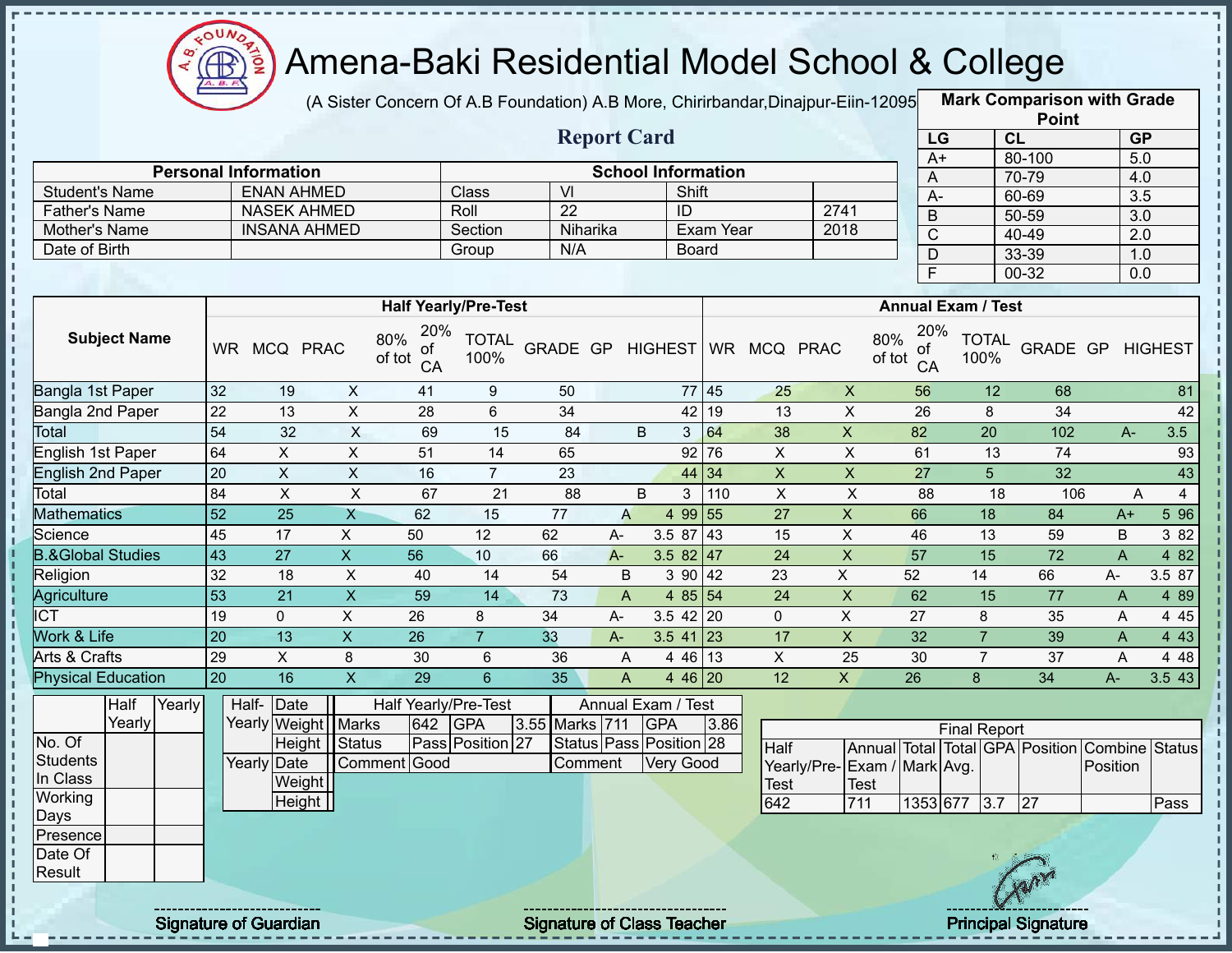

(A Sister Concern Of A.B Foundation) A.B More, Chirirbandar, Dinajpur-Eiin-12095

**Mark Comparison with Grade Point**

|                              |                 |                             |                           |                                  |                             |                  |                    |                           |           |                           |                           |                       |                                                | $\sim$          |                         |                |
|------------------------------|-----------------|-----------------------------|---------------------------|----------------------------------|-----------------------------|------------------|--------------------|---------------------------|-----------|---------------------------|---------------------------|-----------------------|------------------------------------------------|-----------------|-------------------------|----------------|
|                              |                 |                             |                           |                                  |                             |                  | <b>Report Card</b> |                           |           |                           |                           | LG                    |                                                | CL              | GP                      |                |
|                              |                 | <b>Personal Information</b> |                           |                                  |                             |                  |                    | <b>School Information</b> |           |                           |                           | $A+$                  |                                                | 80-100<br>70-79 | 5.0                     |                |
| <b>Student's Name</b>        |                 | <b>KANIK ROY</b>            |                           |                                  | Class                       | $\overline{VI}$  |                    | Shift                     |           |                           |                           | Α<br>$A -$            |                                                | 60-69           | 4.0<br>$\overline{3.5}$ |                |
| Father's Name                |                 | <b>SBUJ ROY</b>             |                           |                                  | Roll                        | $\overline{25}$  |                    | $\overline{ID}$           |           |                           | 2756                      | B                     |                                                | $50 - 59$       | $\overline{3.0}$        |                |
| Mother's Name                |                 | PROTIMA ROY                 |                           |                                  | Section                     | Niharika         |                    |                           | Exam Year |                           | 2018                      | $\overline{\text{c}}$ |                                                | $40 - 49$       | 2.0                     |                |
| Date of Birth                |                 |                             |                           |                                  | Group                       | N/A              |                    | Board                     |           |                           |                           | $\mathsf{D}$          |                                                | 33-39           | 1.0                     |                |
|                              |                 |                             |                           |                                  |                             |                  |                    |                           |           |                           |                           | $\overline{F}$        |                                                | 00-32           | 0.0                     |                |
|                              |                 |                             |                           |                                  |                             |                  |                    |                           |           |                           |                           |                       |                                                |                 |                         |                |
|                              |                 |                             |                           |                                  | <b>Half Yearly/Pre-Test</b> |                  |                    |                           |           |                           |                           |                       | <b>Annual Exam / Test</b>                      |                 |                         |                |
| <b>Subject Name</b>          |                 | WR MCQ PRAC                 |                           | 20%<br>80%<br>οf<br>of tot<br>CA | <b>TOTAL</b><br>100%        | GRADE GP HIGHEST |                    |                           |           | WR MCQ PRAC               | 80%<br>of tot             | 20%<br>ΟĪ<br>CA       | <b>TOTAL</b><br>100%                           |                 | GRADE GP HIGHEST        |                |
| Bangla 1st Paper             | 37              | 25                          | $\mathsf{X}$              | 50                               | 12                          | 62               |                    |                           | 77 48     | 26                        | $\pmb{\times}$            | 59                    | 12                                             | 71              |                         | 81             |
| Bangla 2nd Paper             | 19              | $\overline{18}$             | $\overline{X}$            | 30                               | $\overline{7}$              | $\overline{37}$  |                    | 42                        | 19        | $\overline{15}$           | $\overline{\mathsf{x}}$   | 27                    | 8                                              | 35              |                         | 42             |
| Total                        | 56              | 43                          | $\overline{X}$            | 80                               | 19                          | 99               | $A -$              | 3.5                       | 67        | 41                        | $\overline{X}$            | 86                    | $\overline{20}$                                | 106             | A                       | $\overline{4}$ |
| <b>English 1st Paper</b>     | 60              | $\overline{X}$              | $\overline{X}$            | 48                               | 12                          | 60               |                    | 92                        | 75        | $\overline{X}$            | $\overline{\mathsf{x}}$   | 60                    | $\overline{13}$                                | 73              |                         | 93             |
| <b>English 2nd Paper</b>     | 25              | $\pmb{\times}$              | $\overline{X}$            | 20                               | 6                           | 26               |                    | 44                        | 33        | $\boldsymbol{\mathsf{X}}$ | $\pmb{\times}$            | 26                    | 5                                              | 31              |                         | 43             |
| Total                        | 85              | $\pmb{\times}$              | $\mathsf{X}$              | 68                               | 18                          | 86               |                    | $\sf B$<br>3              | 108       | $\mathsf{X}$              | $\pmb{\times}$            | 86                    | 18                                             | 104             | A-                      | 3.5            |
| <b>Mathematics</b>           | 46              | $\overline{21}$             | $\mathsf{X}$              | 54                               | 17                          | $\overline{71}$  | $\overline{A}$     | 4 99 45                   |           | 26                        | $\overline{\mathsf{x}}$   | 57                    | 13                                             | 70              | A                       | 4 9 6          |
| Science                      | 56              | 16                          | $\boldsymbol{\mathsf{X}}$ | 58                               | 15                          | 73               | A                  | 4 87 47                   |           | 19                        | $\overline{X}$            | 53                    | 14                                             | 67              | A-                      | 3.5 82         |
| <b>B.&amp;Global Studies</b> | 38              | 30                          | $\overline{X}$            | $\overline{54}$                  | $\overline{12}$             | 66               | $A -$              | 3.582 50                  |           | 26                        | $\boldsymbol{\mathsf{X}}$ | 61                    | 14                                             | 75              | A                       | 482            |
| Religion                     | 56              | 30                          | $\boldsymbol{\mathsf{X}}$ | 69                               | 15                          | 84               | $A+$               | 5 90 55                   |           | 26                        | $\pmb{\times}$            | 65                    | 17                                             | 82              | $A+$                    | 5 87           |
| Agriculture                  | 59              | 23                          | $\overline{X}$            | 66                               | 15                          | 81               | $A+$               | 5 85 56                   |           | 24                        | $\boldsymbol{\mathsf{X}}$ | 64                    | $\overline{17}$                                | 81              | $A+$                    | 5 8 9          |
| $\overline{\text{ICT}}$      | 23              | $\mathbf 0$                 | $\overline{X}$            | 32                               | 8                           | 40               | $A+$               | 5 42                      | 20        | $\mathbf 0$               | $\pmb{\times}$            | 29                    | 9                                              | 38              | A                       | 4 4 5          |
| Work & Life                  | $\overline{24}$ | 15                          | $\overline{X}$            | $\overline{31}$                  | $\overline{7}$              | 38               | $\overline{A}$     | $441$ 23                  |           | $\overline{18}$           | $\overline{\mathsf{x}}$   | 33                    | $\overline{7}$                                 | 40              | $A+$                    | 543            |
| Arts & Crafts                | 37              | $\mathsf X$                 | $\boldsymbol{9}$          | 37                               | 9                           | 46               | $A+$               | $546$ 13                  |           | $\mathsf{X}$              | 30                        | 34                    | 9                                              | 43              | $A+$                    | 5 48           |
| <b>Physical Education</b>    | 21              | 17                          | $\overline{\mathsf{X}}$   | 30                               | $\overline{7}$              | 37               | $\overline{A}$     | 4 46 19                   |           | 15                        | $\mathsf{X}$              | 27                    | 8                                              | 35              | A                       | 4 4 3          |
| Half<br>Yearly               |                 | Date<br>Half-               |                           | Half Yearly/Pre-Test             |                             |                  |                    | Annual Exam / Test        |           |                           |                           |                       |                                                |                 |                         |                |
| Yearly                       |                 | Yearly Weight               | <b>Marks</b>              | 721                              | <b>GPA</b>                  | 4.18 Marks 741   |                    | <b>GPA</b>                | 4.27      |                           |                           |                       | <b>Final Report</b>                            |                 |                         |                |
| No. Of                       |                 | Height                      | Status                    |                                  | Pass Position 9             |                  |                    | Status Pass Position 13   |           | Half                      |                           |                       | Annual Total Total GPA Position Combine Status |                 |                         |                |
| <b>Students</b><br>In Class  |                 | Yearly Date                 |                           | Comment Good                     |                             |                  | Comment            | Very Good                 |           | Yearly/Pre-               |                           | Exam / Mark Avg.      |                                                |                 | Position                |                |
| Working                      |                 | Weight                      |                           |                                  |                             |                  |                    |                           |           | Test                      | <b>Test</b>               |                       |                                                |                 |                         |                |
| Days                         |                 | Height                      |                           |                                  |                             |                  |                    |                           |           | 721                       | 741                       |                       | 1462 732 4.23 12                               |                 |                         | Pass           |
| Presence                     |                 |                             |                           |                                  |                             |                  |                    |                           |           |                           |                           |                       |                                                |                 |                         |                |
| Date Of                      |                 |                             |                           |                                  |                             |                  |                    |                           |           |                           |                           |                       |                                                |                 |                         |                |
| Result                       |                 |                             |                           |                                  |                             |                  |                    |                           |           |                           |                           |                       |                                                |                 |                         |                |
|                              |                 |                             |                           |                                  |                             |                  |                    |                           |           |                           |                           |                       |                                                |                 |                         |                |

Signature of Guardian Signature of Class T Teacher Principal Signature 32/47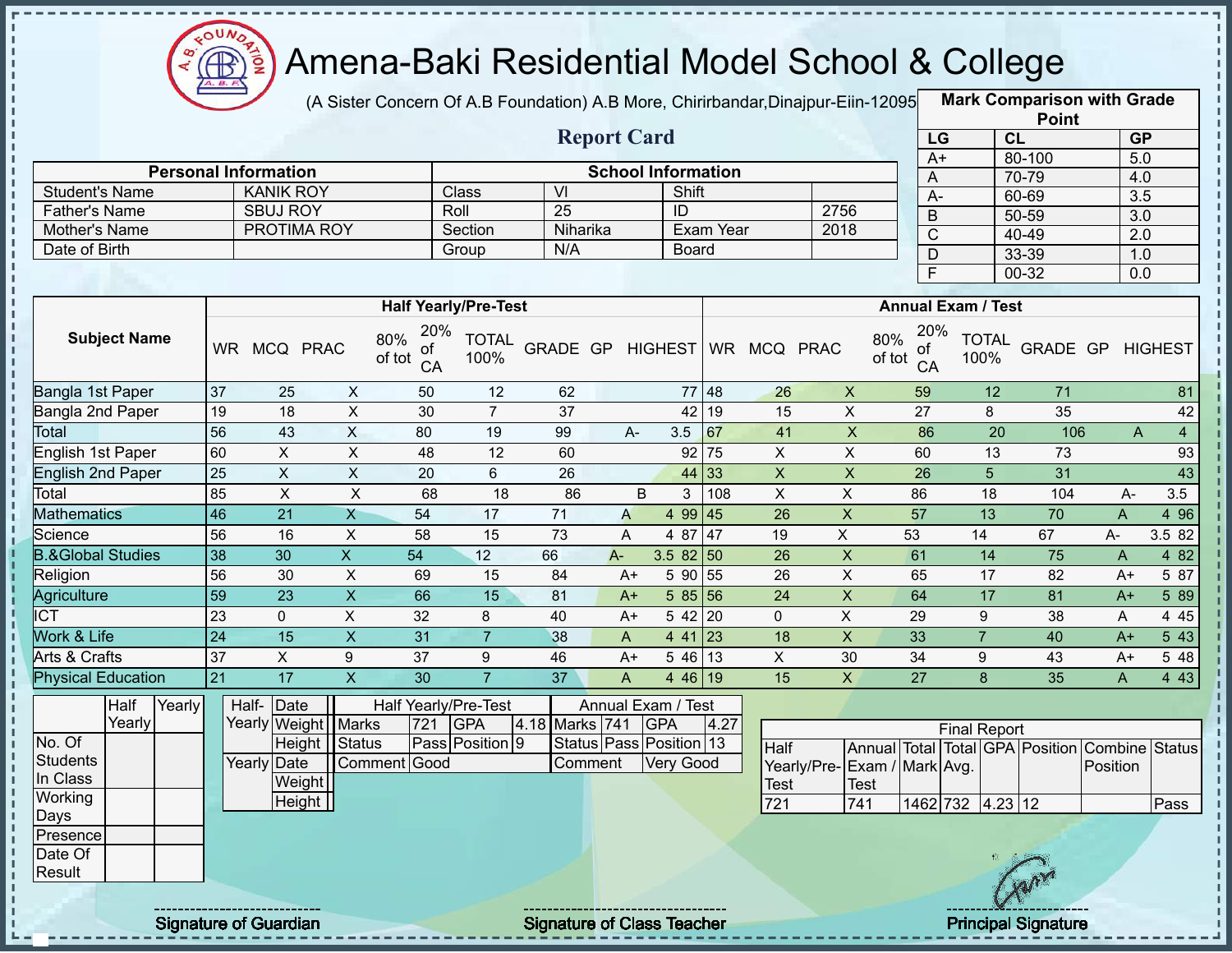

(A Sister Concern Of A.B Foundation) A.B More, Chirirbandar,Dinajpur-Eiin-12095 **Mark Comparison with Grade** 

|                                                       |                 |                                                        |                         |                                             |                             |          |                      |                                                                                 |              |                           |                                     |                                  |                         |                 | <b>Point</b>                    |                     |                  |
|-------------------------------------------------------|-----------------|--------------------------------------------------------|-------------------------|---------------------------------------------|-----------------------------|----------|----------------------|---------------------------------------------------------------------------------|--------------|---------------------------|-------------------------------------|----------------------------------|-------------------------|-----------------|---------------------------------|---------------------|------------------|
|                                                       |                 |                                                        |                         |                                             |                             |          | <b>Report Card</b>   |                                                                                 |              |                           |                                     |                                  | LG                      | CL              |                                 |                     | GP               |
|                                                       |                 |                                                        |                         |                                             |                             |          |                      |                                                                                 |              |                           |                                     |                                  | $A+$                    |                 | 80-100                          |                     | 5.0              |
| <b>Student's Name</b>                                 |                 | <b>Personal Information</b><br><b>MITHU RANJON MOU</b> |                         |                                             | <b>Class</b>                |          | $\overline{V}$       | <b>School Information</b>                                                       | Shift        |                           |                                     | A                                |                         |                 | 70-79                           |                     | 4.0              |
|                                                       |                 | <b>SHITTRANJAN ROY</b>                                 |                         |                                             | Roll                        |          | $\overline{26}$      |                                                                                 | ID           |                           | 2778                                | $A -$                            |                         |                 | 60-69                           |                     | $\overline{3.5}$ |
| <b>Father's Name</b>                                  |                 | <b>GITA ROY</b>                                        |                         |                                             | Section                     |          | Niharika             |                                                                                 | Exam Year    |                           |                                     | B                                |                         |                 | 50-59                           |                     | 3.0              |
| Mother's Name<br>Date of Birth                        |                 |                                                        |                         |                                             |                             |          | N/A                  |                                                                                 | <b>Board</b> |                           | 2018                                | $\overline{C}$                   |                         |                 | 40-49                           |                     | 2.0              |
|                                                       |                 |                                                        |                         |                                             | Group                       |          |                      |                                                                                 |              |                           |                                     | $\overline{D}$                   |                         |                 | 33-39                           |                     | 1.0              |
|                                                       |                 |                                                        |                         |                                             |                             |          |                      |                                                                                 |              |                           |                                     | F                                |                         |                 | $00 - 32$                       |                     | 0.0              |
|                                                       |                 |                                                        |                         |                                             | <b>Half Yearly/Pre-Test</b> |          |                      |                                                                                 |              |                           |                                     | <b>Annual Exam / Test</b>        |                         |                 |                                 |                     |                  |
| <b>Subject Name</b>                                   |                 | WR MCQ PRAC                                            |                         | 20%<br>80%<br>ОT<br>of tot<br>CA            | <b>TOTAL</b><br>100%        | GRADE GP |                      | <b>HIGHEST</b>                                                                  |              | WR MCQ PRAC               |                                     | 20%<br>80%<br>0t<br>of tot<br>CA | 100%                    | <b>TOTAL</b>    | GRADE GP                        |                     | <b>HIGHEST</b>   |
| Bangla 1st Paper                                      | 31              | 25                                                     | X                       | 45                                          | 12                          | 57       |                      | 77                                                                              | 38           | 23                        | $\boldsymbol{X}$                    | 49                               |                         | 14              | 63                              |                     | 81               |
| Bangla 2nd Paper                                      | $\overline{22}$ | 16                                                     | $\overline{X}$          | 30                                          | 5                           | 35       |                      | 42                                                                              | 23           | 9                         | $\sf X$                             | 26                               |                         | 8               | 34                              |                     | 42               |
| Total                                                 | 53              | 41                                                     | $\overline{X}$          | $\overline{75}$                             | $\overline{17}$             | 92       | $A -$                | 3.5                                                                             | 61           | 32                        | $\overline{X}$                      | $\overline{75}$                  |                         | $\overline{22}$ | 97                              | $A-$                | 3.5              |
| English 1st Paper                                     | 78              | X                                                      | X                       | 62                                          | 10                          | 72       |                      | 92                                                                              | 72           | X                         | X                                   | 58                               |                         | 16              | 74                              |                     | 93               |
| <b>English 2nd Paper</b>                              | $\overline{29}$ | $\overline{X}$                                         | $\overline{X}$          | 23                                          | $6\phantom{1}$              | 29       |                      |                                                                                 | 44 37        | $\mathsf X$               | $\overline{\mathsf{x}}$             | 30                               |                         | $\overline{7}$  | 37                              |                     | 43               |
| Total                                                 | 107             | $\boldsymbol{\mathsf{X}}$                              | $\pmb{\times}$          | 85                                          | 16                          | 101      | $A-$                 | 3.5                                                                             | 109          | X                         | $\sf X$                             | 88                               |                         | 23              | 111                             | A                   | $\overline{4}$   |
| <b>Mathematics</b>                                    | 32              | 16                                                     | X                       | 38                                          | 13                          | 51       | B                    |                                                                                 | 399   47     | 26                        | $\mathsf X$                         | 58                               |                         | 18              | 76                              | $\overline{A}$      | 4 9 6            |
| Science                                               | $\overline{48}$ | 19                                                     | $\overline{X}$          | 54                                          | 13                          | 67       | $A-$                 | 3.5 87                                                                          | 44           | 21                        | $\overline{X}$                      | 52                               | 17                      |                 | 69                              | A-                  | 3.5 82           |
| <b>B.&amp;Global Studies</b>                          | 42              | 26                                                     | $\overline{X}$          | 54                                          | 12                          | 66       | $A -$                | 3.5 $82 \mid 47$                                                                |              | 24                        | $\mathsf X$                         | 57                               |                         | 16              | 73                              | A                   | 4 8 2            |
| Religion                                              | 51              | 25                                                     | $\pmb{\times}$          | 61                                          | 14                          | 75       | Α                    |                                                                                 | 4 90 55      | 25                        | X                                   | 64                               |                         | 15              | 79                              | A                   | 4 87             |
| Agriculture                                           | 47              | 28                                                     | X                       | 60                                          | 14                          | 74       | A                    |                                                                                 | 4 $85$ 50    | 22                        | $\mathsf X$                         | 58                               |                         | 16              | 74                              | A                   | 4 8 9            |
| <b>ICT</b>                                            | 23              | 0                                                      | $\mathsf{X}$            | 30                                          | $\overline{7}$              | 37       | A                    |                                                                                 | 4 42 23      | 0                         | X                                   | 31                               | 9                       |                 | 40                              | $A+$                | 5 4 5            |
| Work & Life                                           | $\overline{24}$ | 10                                                     | $\overline{X}$          | $\overline{27}$                             | 8                           | 35       | A                    |                                                                                 | $441$ 24     | 18                        | X                                   | 34                               | $\overline{7}$          |                 | 41                              | $A+$                | 543              |
| <b>Arts &amp; Crafts</b>                              | 36              | $\overline{X}$                                         | $\boldsymbol{9}$        | 36                                          | 9                           | 45       | $A+$                 |                                                                                 | 54616        | $\boldsymbol{\mathsf{X}}$ | 25                                  | 33                               | 9                       |                 | 42                              | $A+$                | 5 48             |
| <b>Physical Education</b>                             | 26              | 17                                                     | $\overline{\mathsf{x}}$ | 34                                          | 8                           | 42       | $A+$                 |                                                                                 | $546$ 24     | 13                        | $\mathsf{X}$                        | 30                               | 8                       |                 | 38                              | A                   | 4 4 3            |
| Half<br>Yearly<br>Yearly<br>No. Of<br><b>Students</b> | Half-           | Date<br>Yearly Weight   Marks<br>Yearly Date           | Height   Status         | Half Yearly/Pre-Test<br>685<br>Comment Good | GPA<br>Pass Position 18     | 3.91     | Marks 740<br>Comment | Annual Exam / Test<br><b>GPA</b><br>Status Pass Position 18<br><b>Very Good</b> | 4.18         | Half                      | Yearly/Pre- Exam / Mark Avg.        |                                  | <b>Final Report</b>     |                 | Annual Total Total GPA Position | Combine<br>Position | Status           |
| In Class<br>Working                                   |                 | Weight<br>$H$ Pleight                                  |                         |                                             |                             |          |                      |                                                                                 |              | Test<br><b>200</b>        | <b>Test</b><br>$\frac{1}{\sqrt{2}}$ |                                  | $1425$ $714$ $105$ $10$ |                 |                                 |                     | Dooo             |

685 740 1425 714 4.05 18 Pass

Height<sup>1</sup>

Days Presence Date Of **Result** 

л

л л

Ì

 $\blacksquare$ 

 $\mathbf{I}$  $\mathbf{I}$ 

Signature of Guardian Signature of Class Teacher Principal Signature 33-471 Principal Signature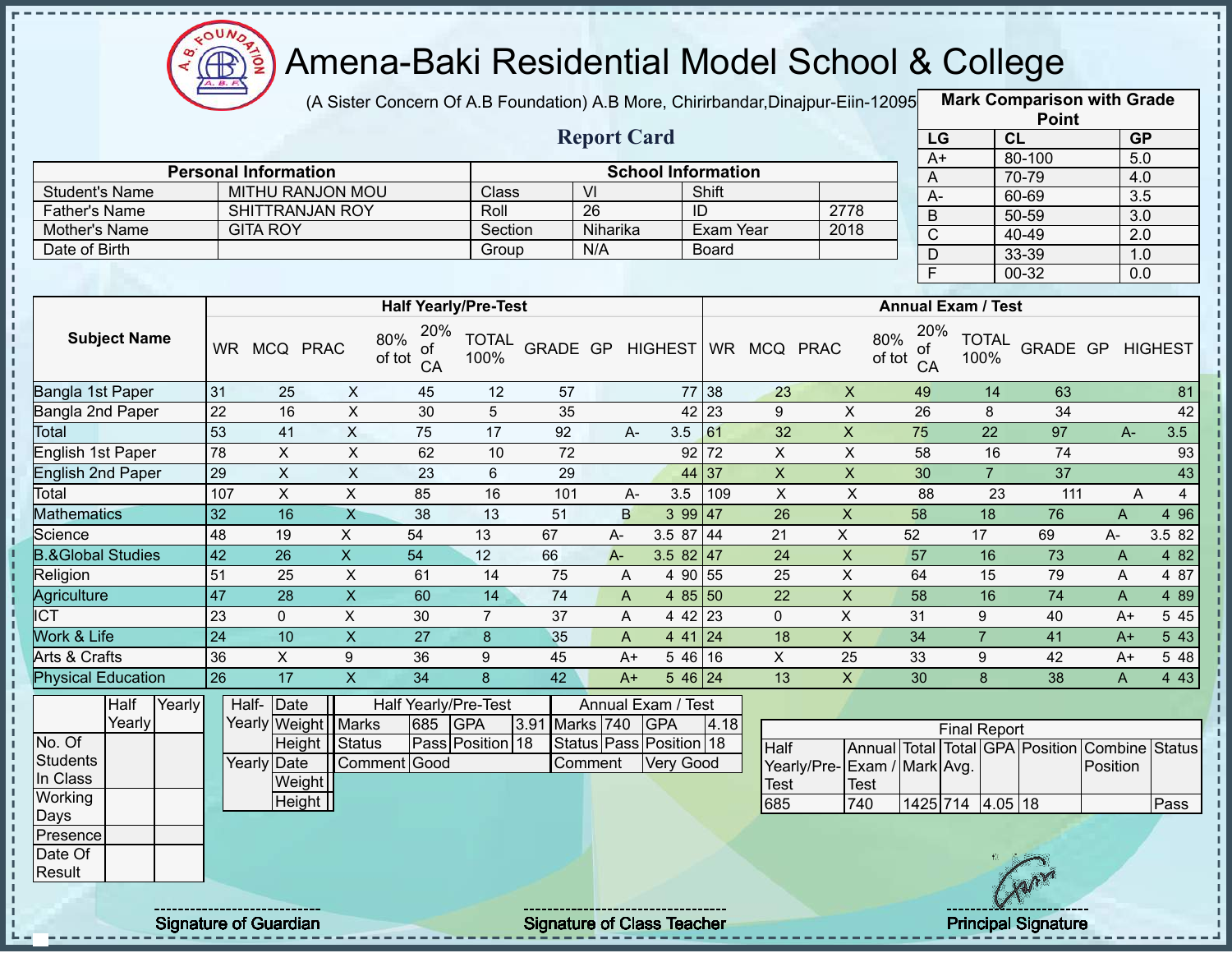

(A Sister Concern Of A.B Foundation) A.B More, Chirirbandar,Dinajpur-Eiin-120950

**Mark Comparison with Grade**

|                              |                                                                                                       |                             |                           |                             |                 |                         |                           |                |                  |                |                           |                         |                           |                | <b>Point</b>                    |                  |                  |
|------------------------------|-------------------------------------------------------------------------------------------------------|-----------------------------|---------------------------|-----------------------------|-----------------|-------------------------|---------------------------|----------------|------------------|----------------|---------------------------|-------------------------|---------------------------|----------------|---------------------------------|------------------|------------------|
|                              |                                                                                                       |                             |                           |                             |                 |                         | <b>Report Card</b>        |                |                  |                |                           | LG                      |                           | CL             |                                 | GP               |                  |
|                              |                                                                                                       |                             |                           |                             |                 |                         |                           |                |                  |                |                           | $A+$                    |                           |                | 80-100                          | $\overline{5.0}$ |                  |
|                              |                                                                                                       | <b>Personal Information</b> |                           |                             |                 |                         | <b>School Information</b> |                |                  |                |                           | A                       |                           |                | 70-79                           | 4.0              |                  |
| <b>Student's Name</b>        |                                                                                                       | <b>MOHADEB KUMER</b>        |                           |                             | Class           | $\overline{\mathsf{V}}$ |                           |                | Shift            |                |                           | $A-$                    |                           |                | 60-69                           | $\overline{3.5}$ |                  |
| <b>Father's Name</b>         |                                                                                                       | <b>KAILASH CHANDRO</b>      |                           |                             | Roll            | 29                      |                           | ID             |                  |                | 2801                      | $\mathsf B$             |                           |                | 50-59                           | 3.0              |                  |
| Mother's Name                |                                                                                                       | <b>PROTIMA RANI</b>         |                           |                             | Section         |                         | Niharika                  |                | <b>Exam Year</b> |                | 2018                      | $\overline{C}$          |                           |                | 40-49                           | $\overline{2.0}$ |                  |
| Date of Birth                |                                                                                                       |                             |                           |                             | Group           | N/A                     |                           |                | <b>Board</b>     |                |                           | $\mathsf D$             |                           |                | 33-39                           | 1.0              |                  |
|                              |                                                                                                       |                             |                           |                             |                 |                         |                           |                |                  |                |                           | $\overline{\mathsf{F}}$ |                           |                | 00-32                           | 0.0              |                  |
|                              |                                                                                                       |                             |                           | <b>Half Yearly/Pre-Test</b> |                 |                         |                           |                |                  |                |                           |                         | <b>Annual Exam / Test</b> |                |                                 |                  |                  |
| <b>Subject Name</b>          | 80%<br>WR MCQ PRAC<br>of tot<br>42<br>$\boldsymbol{X}$<br>26<br>$\boldsymbol{\mathsf{X}}$<br>24<br>18 |                             |                           |                             |                 | GRADE GP                |                           | <b>HIGHEST</b> |                  | WR MCQ PRAC    | 80%<br>of tot             | 20%<br>οf<br>CA         | <b>TOTAL</b><br>100%      |                | GRADE GP                        |                  | <b>HIGHEST</b>   |
| Bangla 1st Paper             |                                                                                                       |                             |                           | 54                          | 13              | 67                      |                           |                | 77 45            | 29             | $\mathsf{X}$              | 59                      |                           | 15             | 74                              |                  | 81               |
| Bangla 2nd Paper             |                                                                                                       |                             |                           | 34                          | 8               | 42                      |                           |                | 42 24            | 16             | $\sf X$                   | 32                      |                           | 10             | 42                              |                  | 42               |
| Total                        | 66                                                                                                    | 44                          | X                         | 88                          | 21              | 109                     | $\overline{A}$            | $\overline{4}$ | 69               | 45             | $\boldsymbol{\mathsf{X}}$ | 91                      |                           | 25             | 116                             | A                | $\overline{4}$   |
| English 1st Paper            | 88                                                                                                    | $\mathsf X$                 | $\boldsymbol{\mathsf{X}}$ | 70                          | 15              | 85                      |                           |                | 92 81            | $\mathsf{X}$   | $\mathsf X$               | 65                      |                           | 17             | 82                              |                  | 93               |
| <b>English 2nd Paper</b>     | 46                                                                                                    | $\overline{X}$              | $\overline{X}$            | $\overline{37}$             | $\overline{7}$  | 44                      |                           | 44             | 43               | $\overline{X}$ | $\overline{X}$            | $\overline{34}$         |                           | 9 <sup>°</sup> | 43                              |                  | 43               |
| Total                        | 134                                                                                                   | $\sf X$                     | $\times$                  | 107                         | 22              | 129                     | $A+$                      | 5              | 124              | $\pmb{\times}$ | $\boldsymbol{\mathsf{X}}$ | 99                      |                           | 26             | 125                             | $A+$             | 5                |
| <b>Mathematics</b>           | 60                                                                                                    | $\overline{27}$             | $\overline{X}$            | $\overline{70}$             | 20              | 90                      | $A+$                      | 5 9 9          | 64               | 30             | $\mathsf{X}$              | 75                      |                           | 19             | 94                              | $A+$             | 5 9 6            |
| Science                      | 59                                                                                                    | 19                          | $\pmb{\times}$            | 62                          | 15              | 77                      | A                         | 4 87           | 58               | 16             | $\overline{X}$            | 59                      |                           | 18             | 77                              | A                | 4 8 2            |
| <b>B.&amp;Global Studies</b> | $\overline{52}$                                                                                       | $\overline{27}$             | $\overline{\mathsf{x}}$   | 63                          | 15              | 78                      | A                         | 4 8 2          | 56               | 23             | $\overline{X}$            | 63                      |                           | 16             | 79                              | A                | 482              |
| Religion                     | 63                                                                                                    | 30                          | X                         | 74                          | 16              | 90                      | $A+$                      | 5 90           | 60               | 26             | $\sf X$                   | 69                      |                           | 17             | 86                              | A+               | 5 87             |
| Agriculture                  | 60                                                                                                    | $\overline{25}$             | $\overline{X}$            | 68                          | $\overline{17}$ | 85                      | $A+$                      | 585 63         |                  | 26             | $\pmb{\times}$            | $\overline{71}$         |                           | 18             | 89                              | $A+$             | 5 89             |
| <b>ICT</b>                   | 23                                                                                                    | 0                           | $\pmb{\times}$            | 32                          | 9               | 41                      | $A+$                      | $542$ 26       |                  | 0              | $\pmb{\times}$            | 35                      | 10                        |                | 45                              | $A+$             | 5 4 5            |
| Work & Life                  | $\overline{23}$                                                                                       | 16                          | $\overline{X}$            | $\overline{31}$             | 8               | 39                      | $\overline{A}$            | 4 41 24        |                  | 19             | $\overline{X}$            | $\overline{34}$         | 8                         |                | 42                              | $A+$             | 543              |
| <b>Arts &amp; Crafts</b>     | 35                                                                                                    | $\mathsf{X}$                | $9\,$                     | 35                          | 9               | 44                      | $A+$                      | $546$ 19       |                  | X              | 30                        | 39                      | 9                         |                | 48                              | A+               | 5 48             |
| <b>Physical Education</b>    | $\overline{24}$                                                                                       | 16                          | $\overline{\mathsf{x}}$   | $\overline{32}$             | 8               | 40                      | $A+$                      | $546$ 25       |                  | 15             | $\mathsf{X}$              | 32                      | 8                         |                | 40                              | $A+$             | $5\overline{43}$ |
| Half<br>Yearly               |                                                                                                       | Date<br>Half-               |                           | Half Yearly/Pre-Test        |                 |                         | Annual Exam / Test        |                |                  |                |                           |                         |                           |                |                                 |                  |                  |
| Yearly                       |                                                                                                       | Yearly Weight               | <b>Marks</b>              | 822                         | <b>GPA</b>      | 4.64 Marks 841          |                           | <b>GPA</b>     | 4.73             |                |                           |                         | <b>Final Report</b>       |                |                                 |                  |                  |
| No. Of                       |                                                                                                       | Height                      | Status                    |                             | Pass Position 2 |                         | Status Pass Position 3    |                |                  | Half           |                           |                         |                           |                | Annual Total Total GPA Position | Combine Status   |                  |
| <b>Students</b>              |                                                                                                       | Yearly Date                 |                           | Comment Very Good           |                 | Comment                 |                           | Very Good      |                  | Yearly/Pre-    |                           | Exam / Mark Avg.        |                           |                |                                 | Position         |                  |
| In Class                     |                                                                                                       | Weight                      |                           |                             |                 |                         |                           |                |                  | <b>Test</b>    | <b>Test</b>               |                         |                           |                |                                 |                  |                  |
| Working                      |                                                                                                       | Height                      |                           |                             |                 |                         |                           |                |                  | 822            | 841                       | 1663 833                |                           | $4.68$ 2       |                                 |                  | Pass             |
| Days                         |                                                                                                       |                             |                           |                             |                 |                         |                           |                |                  |                |                           |                         |                           |                |                                 |                  |                  |
| Presence                     |                                                                                                       |                             |                           |                             |                 |                         |                           |                |                  |                |                           |                         |                           |                |                                 |                  |                  |

Date Of Result

п

п  $\mathbf{I}$ п

> $\mathbf{I}$  $\mathbf I$ J. J, п

J.  $\mathbf I$ п

 $\mathbf I$ J. Î

Signature of Guardian Signature of Class T Teacher Principal Signature 34/47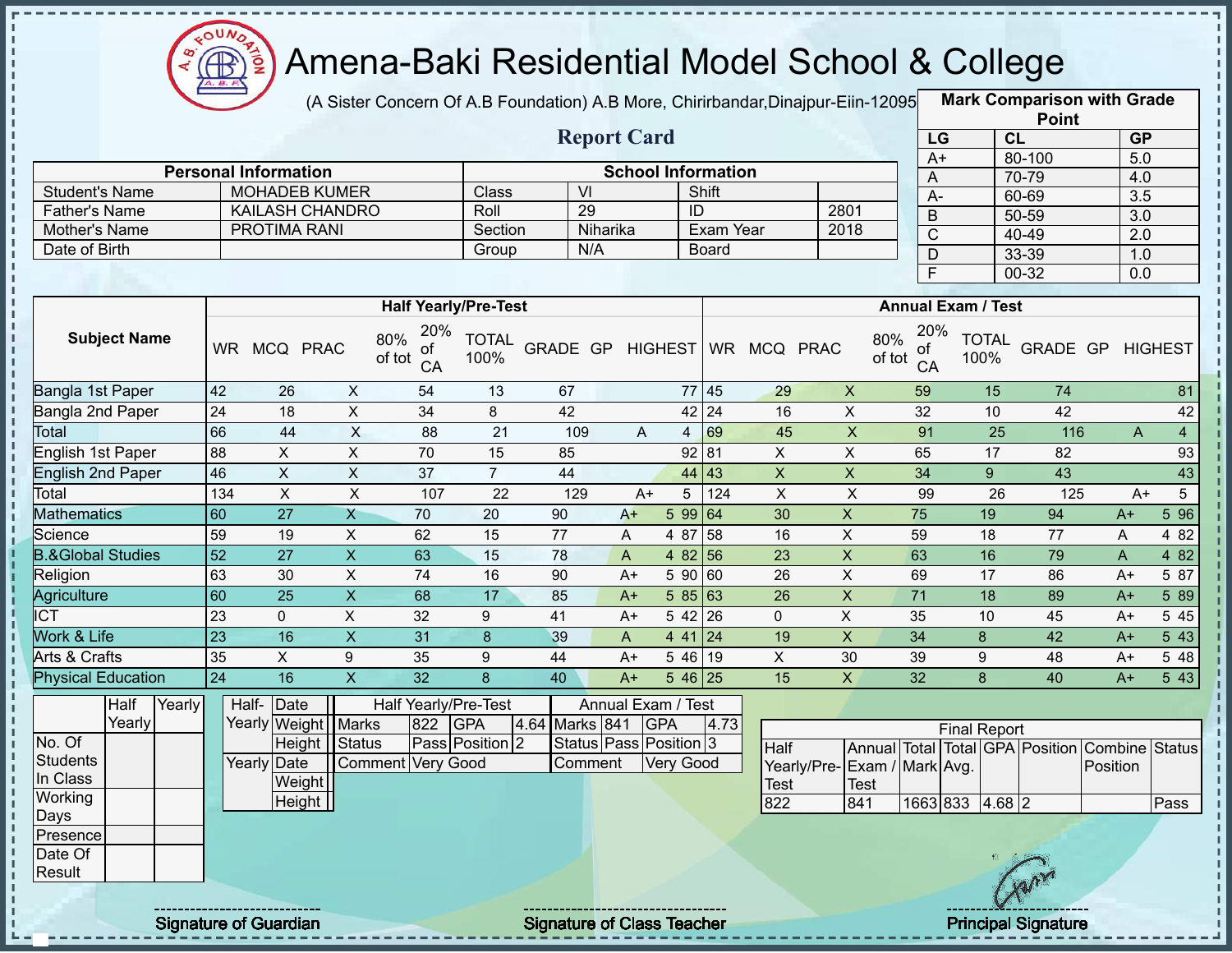

ì D ŋ

 $\frac{1}{2}$ 

I. J.

п

### Amena-Baki Residential Model School & College

(A Sister Concern Of A.B Foundation) A.B More, Chirirbandar, Dinajpur-Eiin-12095

**Mark Comparison with Grade Point**

|                              |                 |                                   |                           |                                  |                      |                 |                | <b>Report Card</b>                   |                            |                         |                           |                                                                               | LG                  | CL                   |                 |                | GP               |
|------------------------------|-----------------|-----------------------------------|---------------------------|----------------------------------|----------------------|-----------------|----------------|--------------------------------------|----------------------------|-------------------------|---------------------------|-------------------------------------------------------------------------------|---------------------|----------------------|-----------------|----------------|------------------|
|                              |                 |                                   |                           |                                  |                      |                 |                |                                      |                            |                         |                           |                                                                               | $A+$                |                      | 80-100          |                | 5.0              |
| <b>Student's Name</b>        |                 | <b>Personal Information</b>       | <b>ADITTO ZAMAN</b>       |                                  | Class                | $\overline{V}$  |                | <b>School Information</b><br>Shift   |                            |                         |                           |                                                                               | A                   |                      | 70-79           | 4.0            |                  |
| <b>Father's Name</b>         |                 |                                   | <b>ASADUZZAMAN</b>        |                                  | Roll                 | 31              |                | ID                                   |                            |                         | 2820                      |                                                                               | $A -$               |                      | 60-69           |                | 3.5              |
| Mother's Name                |                 |                                   | <b>AZIZUN NAHAR</b>       |                                  | Section              |                 | Niharika       |                                      | Exam Year                  |                         | 2018                      |                                                                               | $\overline{B}$      |                      | 50-59           |                | 3.0              |
| Date of Birth                |                 |                                   |                           |                                  | Group                | N/A             |                |                                      | <b>Board</b>               |                         |                           |                                                                               | $\overline{C}$      |                      | 40-49           |                | $\overline{2.0}$ |
|                              |                 |                                   |                           |                                  |                      |                 |                |                                      |                            |                         |                           |                                                                               | $\overline{D}$      |                      | 33-39           |                | 1.0              |
|                              |                 |                                   |                           |                                  |                      |                 |                |                                      |                            |                         |                           |                                                                               | Ē                   |                      | $00 - 32$       | 0.0            |                  |
|                              |                 |                                   |                           | <b>Half Yearly/Pre-Test</b>      |                      |                 |                |                                      |                            |                         |                           | <b>Annual Exam / Test</b>                                                     |                     |                      |                 |                |                  |
| <b>Subject Name</b>          |                 | WR MCQ PRAC                       |                           | 20%<br>80%<br>ot<br>of tot<br>CA | <b>TOTAL</b><br>100% | GRADE GP        |                | HIGHEST WR MCQ PRAC                  |                            |                         |                           | 80%<br>οf<br>of tot<br>CA                                                     | 20%                 | <b>TOTAL</b><br>100% | GRADE GP        |                | <b>HIGHEST</b>   |
| Bangla 1st Paper             | 38              | 25                                | $\pmb{\times}$            | 50                               | 13                   | 63              |                |                                      | 77 49                      | 25                      | $\boldsymbol{\mathsf{X}}$ | 59                                                                            |                     | 12                   | 71              |                | 81               |
| <b>Bangla 2nd Paper</b>      | 23              | 16                                | $\pmb{\times}$            | 31                               | 8                    | 39              |                |                                      | 42 22                      | 13                      | $\mathsf{X}$              | 28                                                                            |                     | 6                    | $\overline{34}$ |                | 42               |
| Total                        | 61              | 41                                | $\mathsf X$               | 81                               | $\overline{21}$      | 102             |                | 3.5<br>$A -$                         | 71                         | 38                      | $\pmb{\mathsf{X}}$        | 87                                                                            |                     | 18                   | 105             | $\mathsf{A}$   | $\overline{4}$   |
| <b>English 1st Paper</b>     | 71              | $\sf X$                           | X                         | $\overline{57}$                  | 12                   | 69              |                | 92                                   | 78                         | X                       | $\overline{X}$            | 62                                                                            |                     | 14                   | 76              |                | 93               |
| <b>English 2nd Paper</b>     | 20              | $\overline{X}$                    | $\boldsymbol{\mathsf{X}}$ | 16                               | $\,8\,$              | 24              |                | 44                                   | 33                         | $\overline{\mathsf{x}}$ | $\overline{\mathsf{x}}$   | $\overline{26}$                                                               |                     | $\overline{7}$       | 33              |                | 43               |
| Total                        | 91              | $\overline{X}$                    | $\overline{X}$            | 73                               | 20                   | 93              |                | $\overline{3.5}$<br>$A-$             | 111                        | $\overline{X}$          | $\pmb{\times}$            | 88                                                                            |                     | $\overline{21}$      | 109             | A              | $\overline{4}$   |
| <b>Mathematics</b>           | $\overline{44}$ | 17                                | $\overline{X}$            | 49                               | 16                   | 65              | $A -$          | $3.5$ 99 52                          |                            | 23                      | $\overline{X}$            | 60                                                                            |                     | $\overline{18}$      | 78              | $\overline{A}$ | 4 9 6            |
| Science                      | 55              | 17                                | $\pmb{\times}$            | 58                               | 16                   | $\overline{74}$ | A              | 4 87                                 | 49                         | 15                      | $\overline{\mathsf{X}}$   | 51                                                                            |                     | 17                   | 68              | A-             | 3.5 82           |
| <b>B.&amp;Global Studies</b> | 49              | 18                                | $\overline{X}$            | 54                               | 12                   | 66              | $A -$          | $3.582$ 50                           |                            | 23                      | $\pmb{\times}$            | 58                                                                            |                     | 16                   | 74              | A              | 4 8 2            |
| Religion                     | 43              | 22                                | $\pmb{\times}$            | 52                               | 14                   | 66              | A-             | 3.5 90 48                            |                            | 24                      | $\pmb{\times}$            | 58                                                                            |                     | 16                   | 74              | A              | 4 87             |
| Agriculture                  | 61              | $\overline{22}$                   | $\overline{\mathsf{x}}$   | 66                               | 16                   | 82              | $A+$           | 585 59                               |                            | 19                      | $\overline{X}$            | 62                                                                            |                     | $\overline{18}$      | 80              | $A+$           | 5 89             |
| <b>ICT</b>                   | 22              | $\overline{0}$                    | $\pmb{\times}$            | 27                               | $\overline{7}$       | 34              | A-             | $3.5$ 42 22                          |                            | $\mathbf 0$             | X                         | 26                                                                            |                     | 9                    | 35              | A              | 4 4 5            |
| Work & Life                  | $\overline{22}$ | 16                                | $\boldsymbol{\mathsf{X}}$ | 30                               | 8                    | 38              | $\overline{A}$ | $441$ 22                             |                            | 19                      | X                         | 33                                                                            |                     | $\overline{7}$       | 40              | $A+$           | 543              |
| Arts & Crafts                | 23              | X                                 | 8                         | 25                               | $\overline{7}$       | 32              | A-             | $3.546$ 12                           |                            | $\mathsf{X}$            | 30                        | 34                                                                            |                     | 8                    | 42              | $A+$           | 5 48             |
| <b>Physical Education</b>    | 27              | $\overline{12}$                   | $\overline{\mathsf{x}}$   | 31                               | 9                    | 40              | $A+$           | 5 46 21                              |                            | 14                      | $\overline{X}$            | 28                                                                            |                     | 8                    | 36              | $\mathsf{A}$   | 443              |
| Half<br>Yearly               |                 | Half- Date                        |                           | Half Yearly/Pre-Test             |                      |                 |                | Annual Exam / Test                   |                            |                         |                           |                                                                               |                     |                      |                 |                |                  |
| Yearly                       |                 | Yearly Weight                     | <b>Marks</b>              | 692                              | <b>GPA</b>           | 3.86 Marks 741  |                | <b>GPA</b>                           | 4.23                       |                         |                           |                                                                               | <b>Final Report</b> |                      |                 |                |                  |
| No. Of<br><b>Students</b>    |                 | Yearly Date                       | Status<br>Height          | Comment Good                     | Pass Position 20     |                 | Comment        | Status Pass Position 15<br>Very Good |                            | Half                    |                           | Annual Total Total GPA Position Combine Status<br>Yearly/Pre-Exam / Mark Avg. |                     |                      |                 | Position       |                  |
| In Class<br>Working          |                 |                                   | Weight                    |                                  |                      |                 |                |                                      |                            | Test                    | <b>Test</b>               |                                                                               |                     |                      |                 |                |                  |
| Days                         |                 |                                   | Height                    |                                  |                      |                 |                |                                      |                            | 692                     | 741                       |                                                                               | 1433 718 4.05 17    |                      |                 |                | Pass             |
| Presence                     |                 |                                   |                           |                                  |                      |                 |                |                                      |                            |                         |                           |                                                                               |                     |                      |                 |                |                  |
| Date Of                      |                 |                                   |                           |                                  |                      |                 |                |                                      |                            |                         |                           |                                                                               |                     |                      |                 |                |                  |
| Result                       |                 |                                   |                           |                                  |                      |                 |                |                                      |                            |                         |                           |                                                                               |                     |                      |                 |                |                  |
|                              |                 |                                   |                           |                                  |                      |                 |                |                                      |                            |                         |                           |                                                                               |                     |                      |                 |                |                  |
| <b>Signature of Guardian</b> |                 | <b>Signature of Class Teacher</b> |                           |                                  |                      |                 |                |                                      | <b>Principal Signature</b> |                         |                           |                                                                               |                     |                      |                 |                |                  |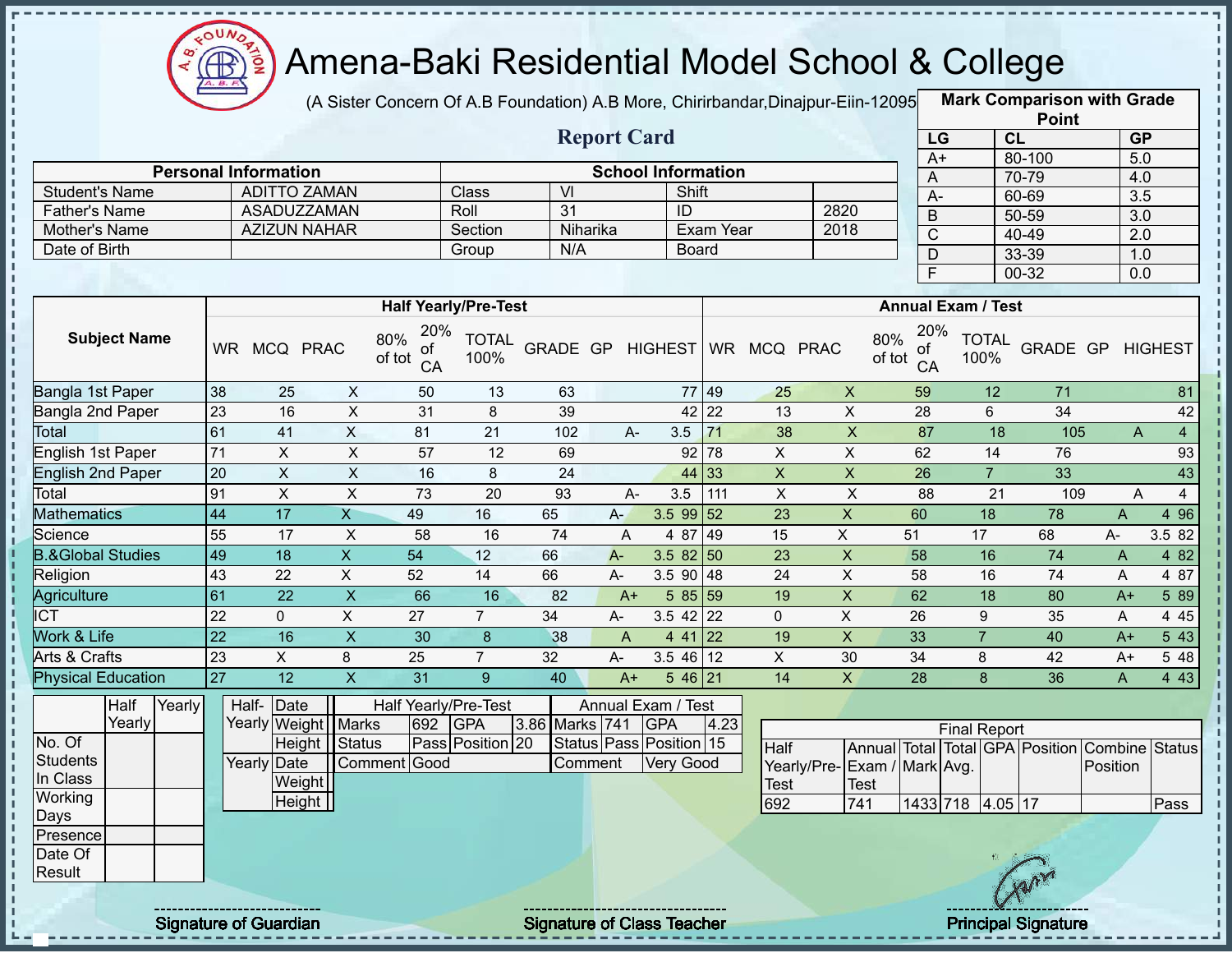

J.

 $\mathbf{I}$ 

J, Ţ п  $\frac{1}{1}$ 

> J. п

> $\frac{1}{1}$ ï

> п

 $\mathbf{I}$ 

 $\frac{1}{4}$ 

# Amena-Baki Residential Model School & College

(A Sister Concern Of A.B Foundation) A.B More, Chirirbandar,Dinajpur-Eiin-120950

**Mark Comparison with Grade Point**

|                              |                     |        |                 |                             |                           |                                  |                      |                | <b>Report Card</b>        |                                  |         |                 |                             |                                         | LG                   | CL              |                                 |              | GP                                   |
|------------------------------|---------------------|--------|-----------------|-----------------------------|---------------------------|----------------------------------|----------------------|----------------|---------------------------|----------------------------------|---------|-----------------|-----------------------------|-----------------------------------------|----------------------|-----------------|---------------------------------|--------------|--------------------------------------|
|                              |                     |        |                 | <b>Personal Information</b> |                           |                                  |                      |                |                           | <b>School Information</b>        |         |                 |                             |                                         | $A+$                 |                 | 80-100                          |              | 5.0                                  |
| <b>Student's Name</b>        |                     |        |                 | <b>TANMOY ROY</b>           |                           |                                  |                      | Class          | $\overline{\mathsf{V}}$   |                                  | Shift   |                 |                             | A                                       |                      |                 | 70-79                           |              | 4.0                                  |
| <b>Father's Name</b>         |                     |        |                 |                             | PORESH CHANDRO ROY        |                                  |                      | Roll           | 32                        |                                  | ID      |                 | 2826                        | $A -$                                   |                      |                 | 60-69                           |              | $\overline{3.5}$                     |
| Mother's Name                |                     |        |                 |                             | PROTIMA RANI ROY          |                                  |                      | Section        | Niharika                  |                                  |         | Exam Year       | 2018                        | $\overline{B}$<br>$\overline{\text{c}}$ |                      |                 | $50 - 59$<br>$40 - 49$          |              | $\overline{3.0}$<br>$\overline{2.0}$ |
| Date of Birth                |                     |        |                 |                             |                           |                                  |                      | Group          | N/A                       |                                  | Board   |                 |                             | $\mathsf{D}$                            |                      |                 | 33-39                           |              | 1.0                                  |
|                              |                     |        |                 |                             |                           |                                  |                      |                |                           |                                  |         |                 |                             | F                                       |                      |                 | 00-32                           |              | 0.0                                  |
|                              |                     |        |                 |                             |                           |                                  |                      |                |                           |                                  |         |                 |                             |                                         |                      |                 |                                 |              |                                      |
|                              |                     |        |                 |                             |                           | <b>Half Yearly/Pre-Test</b>      |                      |                |                           |                                  |         |                 |                             | <b>Annual Exam / Test</b>               |                      |                 |                                 |              |                                      |
|                              | <b>Subject Name</b> |        | <b>WR</b>       | MCQ PRAC                    |                           | 20%<br>80%<br>οt<br>of tot<br>CA | <b>TOTAL</b><br>100% | GRADE GP       |                           | <b>HIGHEST</b>                   |         | WR MCQ PRAC     |                             | 20%<br>80%<br>0f<br>of tot<br>CA        | <b>TOTAL</b><br>100% |                 | GRADE GP                        |              | <b>HIGHEST</b>                       |
| Bangla 1st Paper             |                     |        | 28              | 24                          | X                         | 42                               | 9                    | 51             |                           |                                  | 77 35   | 25              | $\boldsymbol{\mathsf{X}}$   | 48                                      |                      | 13              | 61                              |              | 81                                   |
| Bangla 2nd Paper             |                     |        | $\overline{21}$ | 11                          | $\boldsymbol{\mathsf{X}}$ | 26                               | 5                    | 31             |                           | 42                               | 21      | 14              | $\overline{X}$              | 28                                      |                      | 8               | 36                              |              | 42                                   |
| Total                        |                     |        | 49              | 35                          | X                         | 68                               | 14                   | 82             |                           | B<br>3                           | 56      | 39              | $\boldsymbol{\mathsf{X}}$   | 76                                      |                      | 21              | 97                              | $A -$        | 3.5                                  |
| English 1st Paper            |                     |        | 57              | $\overline{X}$              | $\overline{X}$            | 46                               | 10                   | 56             |                           | 92                               | 58      | $\pmb{\times}$  | $\pmb{\times}$              | 46                                      |                      | 12              | 58                              |              | 93                                   |
| <b>English 2nd Paper</b>     |                     |        | 20              | $\overline{X}$              | $\sf X$                   | 16                               | 5                    | 21             |                           | 44                               | 28      | $\pmb{\times}$  | $\pmb{\times}$              | 22                                      |                      | $6\phantom{1}$  | 28                              |              | 43                                   |
| Total                        |                     |        | $\overline{77}$ | $\pmb{\times}$              | $\times$                  | 62                               | 15                   | 77             |                           | B<br>3                           | 86      | X               | $\sf X$                     | 68                                      |                      | 18              | 86                              |              | $\mathbf{3}$<br>B                    |
| <b>Mathematics</b>           |                     |        | 28              | 17                          | $\overline{\mathsf{X}}$   | 36                               | 11                   | 47             | $\mathbf C$               | 2 99 32                          |         | $\overline{25}$ | $\mathsf X$                 | 46                                      | 9                    |                 | 55                              | $\mathsf B$  | 396                                  |
| Science                      |                     |        | 38              | 17                          | $\pmb{\times}$            | 44                               | 11                   | 55             | B                         | 3 87                             | 33      | 18              | $\mathsf{x}$                | 41                                      |                      | 14              | 55                              | B            | 3 82                                 |
| <b>B.&amp;Global Studies</b> |                     |        | 30              | 16                          | $\overline{\mathsf{x}}$   | $\overline{37}$                  | 9                    | 46             | $\mathbf C$               | 282   40                         |         | 23              | X                           | 50                                      | 14                   |                 | 64                              | A-           | 3.5 82                               |
| Religion                     |                     |        | 51              | 28                          | X                         | 63                               | 14                   | 77             | A                         | 4 90 55                          |         | 25              | X                           | 64                                      |                      | 14              | 78                              | A            | 4 87                                 |
| Agriculture                  |                     |        | 56              | $\overline{22}$             | $\overline{X}$            | 62                               | 14                   | 76             | $\boldsymbol{\mathsf{A}}$ | 4 85 51                          |         | $\overline{24}$ | $\overline{X}$              | 60                                      |                      | $\overline{15}$ | $\overline{75}$                 | $\mathsf{A}$ | 4 8 9                                |
| $\overline{\text{ICT}}$      |                     |        | 21              | $\mathbf 0$                 | $\overline{X}$            | 26                               | 9                    | 35             | A                         |                                  | 4 42 19 | $\Omega$        | $\pmb{\times}$              | 28                                      | 10                   |                 | 38                              | A            | 4 4 5                                |
| Work & Life                  |                     |        | 22              | 13                          | $\overline{\mathsf{x}}$   | 28                               | 8                    | 36             | $\overline{A}$            |                                  | 44124   | 17              | $\mathsf X$                 | 33                                      | 8                    |                 | 41                              | $A+$         | 543                                  |
| <b>Arts &amp; Crafts</b>     |                     |        | 27              | $\overline{X}$              | $\overline{7}$            | 27                               | $\overline{7}$       | 34             | A-                        | $3.546$ 15                       |         | $\pmb{\times}$  | 20                          | 28                                      | 8                    |                 | 36                              | A            | 4 4 8                                |
| <b>Physical Education</b>    |                     |        | 23              | 15                          | $\mathsf{X}$              | 30                               | 5                    | 35             | $\mathsf{A}$              | 4 46 21                          |         | 15              | $\mathsf{X}$                | 29                                      | $\overline{7}$       |                 | 36                              | $\mathsf{A}$ | 4 4 3                                |
|                              | Half<br>Yearly      | Yearly |                 | Date<br>Half-               | Yearly Weight   Marks     | Half Yearly/Pre-Test<br>600      | <b>GPA</b>           | 3.32 Marks 661 |                           | Annual Exam / Test<br><b>GPA</b> | 3.73    |                 |                             |                                         |                      |                 |                                 |              |                                      |
| No. Of                       |                     |        |                 |                             | Height Status             |                                  | Pass Position 34     |                |                           | Status Pass Position 35          |         |                 |                             |                                         | <b>Final Report</b>  |                 |                                 |              |                                      |
| <b>Students</b>              |                     |        |                 | Yearly Date                 |                           | Comment Imprv. Needed            |                      |                | Comment                   | Very Good                        |         | Half            | Yearly/Pre-Exam / Mark Avg. |                                         |                      |                 | Annual Total Total GPA Position | Position     | Combine Status                       |
| In Class                     |                     |        |                 |                             | Weight                    |                                  |                      |                |                           |                                  |         | Test            | <b>Test</b>                 |                                         |                      |                 |                                 |              |                                      |
| Working                      |                     |        |                 |                             | Height                    |                                  |                      |                |                           |                                  |         | 600             | 661                         |                                         | 1261 632 3.52 33     |                 |                                 |              | Pass                                 |
| <b>Days</b>                  |                     |        |                 |                             |                           |                                  |                      |                |                           |                                  |         |                 |                             |                                         |                      |                 |                                 |              |                                      |
| Presence                     |                     |        |                 |                             |                           |                                  |                      |                |                           |                                  |         |                 |                             |                                         |                      |                 |                                 |              |                                      |
| Date Of                      |                     |        |                 |                             |                           |                                  |                      |                |                           |                                  |         |                 |                             |                                         |                      |                 |                                 |              |                                      |
| Result                       |                     |        |                 |                             |                           |                                  |                      |                |                           |                                  |         |                 |                             |                                         |                      |                 |                                 |              |                                      |

Signature of Guardian Signature of Class Teacher Principal Signature 36 Australian Principal Signature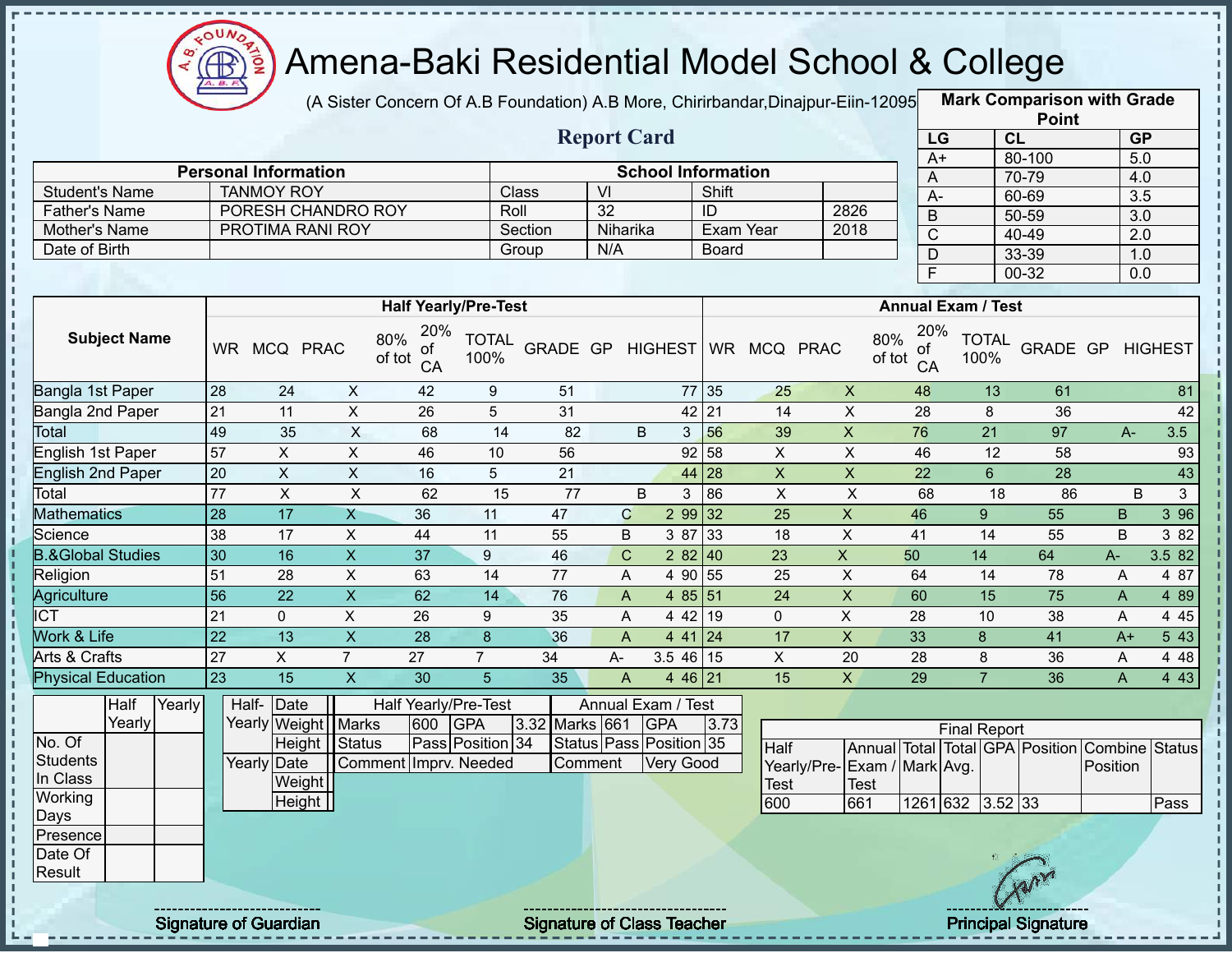

(A Sister Concern Of A.B Foundation) A.B More, Chirirbandar,Dinajpur-Eiin-12095 **Mark Comparison with Grade** 

|                              |           |                             |                      |                                  |                             |                    |      |                           |           |                     |      |               |                       |                           | <b>Point</b> |           |                |
|------------------------------|-----------|-----------------------------|----------------------|----------------------------------|-----------------------------|--------------------|------|---------------------------|-----------|---------------------|------|---------------|-----------------------|---------------------------|--------------|-----------|----------------|
|                              |           |                             |                      |                                  |                             | <b>Report Card</b> |      |                           |           |                     |      |               | LG                    |                           | CL           | <b>GP</b> |                |
|                              |           |                             |                      |                                  |                             |                    |      |                           |           |                     |      |               | $A+$                  |                           | 80-100       | 5.0       |                |
|                              |           | <b>Personal Information</b> |                      |                                  |                             |                    |      | <b>School Information</b> |           |                     |      |               | A                     |                           | 70-79        | 4.0       |                |
| <b>Student's Name</b>        |           |                             | RAJIB MONDOL         |                                  | <b>Class</b>                | VI                 |      | Shift                     |           |                     |      |               | A-                    |                           | 60-69        | 3.5       |                |
| <b>Father's Name</b>         |           |                             | <b>RAFIQUL ISLAM</b> |                                  | Roll                        | 41                 |      | ID                        |           |                     | 3225 |               | B                     |                           | 50-59        | 3.0       |                |
| Mother's Name                |           | <b>RUMI BEGUM</b>           |                      |                                  | Section                     | Niharika           |      |                           | Exam Year |                     | 2018 |               | $\overline{\text{C}}$ |                           | 40-49        | 2.0       |                |
| Date of Birth                |           |                             |                      |                                  | Group                       | N/A                |      | <b>Board</b>              |           |                     |      |               | D                     |                           | 33-39        | 1.0       |                |
|                              |           |                             |                      |                                  |                             |                    |      |                           |           |                     |      |               | F.                    |                           | 00-32        | 0.0       |                |
|                              |           |                             |                      |                                  |                             |                    |      |                           |           |                     |      |               |                       |                           |              |           |                |
|                              |           |                             |                      |                                  | <b>Half Yearly/Pre-Test</b> |                    |      |                           |           |                     |      |               |                       | <b>Annual Exam / Test</b> |              |           |                |
| <b>Subject Name</b>          | <b>WR</b> |                             | MCQ PRAC             | 20%<br>80%<br>0f<br>of tot<br>CA | <b>TOTAL</b><br>100%        | GRADE GP           |      |                           |           | HIGHEST WR MCQ PRAC |      | 80%<br>of tot | 20%<br>of<br>CA       | <b>TOTAL</b><br>100%      | GRADE GP     |           | <b>HIGHEST</b> |
| Bangla 1st Paper             | 52        | 26                          | X                    | 62                               | 15                          | 77                 |      | 77 53                     |           | 28                  | X    |               | 65                    | 15                        | 80           |           | 81             |
| Bangla 2nd Paper             | 24        | 17                          | X                    | 33                               | 8                           | 41                 |      | 42                        | 20        | 12                  | X    |               | 26                    | $\overline{7}$            | 33           |           | 42             |
| Total                        | 76        | 43                          | X                    | 95                               | 23                          | 118                | A    | 4                         | 73        | 40                  | X    |               | 91                    | 22                        | 113          | A         | $\overline{4}$ |
| English 1st Paper            | 92        | X                           | X                    | 74                               | 17                          | 91                 |      | 92 85                     |           | $\sf X$             | X    |               | 68                    | 19                        | 87           |           | 93             |
| English 2nd Paper            | 42        | X                           | X                    | 34                               | 9                           | 43                 |      | 44 41                     |           | X                   | X.   |               | 33                    | 8                         | 41           |           | 43             |
| Total                        | 134       | X                           | X                    | 108                              | 26                          | 134                | $A+$ | 5                         | 126       | X                   | X    |               | 101                   | 27                        | 128          | $A+$      | 5              |
| <b>Mathematics</b>           | 60        | 28                          | X                    | 70                               | 18                          | 88                 | $A+$ | 5 99 56                   |           | 29                  | X    |               | 68                    | 18                        | 86           | $A+$      | 5 9 6          |
| Science                      | 61        | 26                          | X                    | 70                               | 17                          | 87                 | $A+$ | 5 87                      | 58        | 22                  | X    |               | 64                    | 18                        | 82           | $A+$      | 5 82           |
| <b>B.&amp;Global Studies</b> | 53        | 27                          | X                    | 64                               | 10                          | 74                 | A    | 4 82 55                   |           | 26                  | X    |               | 65                    | 16                        | 81           | $A+$      | 5 82           |

| Mathematics                  | 160            | 28 | 70 | 18 | 88             | A+           | 99156      |     | 29 |    | 68 | 18 | 86 | A+    | 596     |
|------------------------------|----------------|----|----|----|----------------|--------------|------------|-----|----|----|----|----|----|-------|---------|
| Science                      | 6 <sup>′</sup> | 26 | 70 |    | 87             | A+           | 87         | 158 | 22 |    | 64 | 18 | 82 | $A^+$ | 5 8 2 1 |
| <b>B.&amp;Global Studies</b> | 153            | דר | 64 | 10 | 74             | $\mathsf{A}$ | 82 55<br>4 |     | 26 | Λ  | 65 | 16 | 81 | A+    | 5 82    |
| Religion                     | 54             | 27 | 65 | 16 | 81             | A+           | 90153      |     | 25 |    | 62 | 16 | 78 |       | 87<br>4 |
| Agriculture                  | 58             | 27 | 68 |    | 85             | $A+$         | 85157      |     | 25 | Λ  | 66 | 18 | 84 | $A+$  | 5 89    |
| ICT                          | 24             |    | 32 |    | 4 <sup>1</sup> | A+           | 42 21      |     |    |    | 31 |    | 40 | $A+$  | 5 4 5   |
| Work & Life                  | 124            | 16 | 32 |    | 40             | $A+$         | -41        | 23  | 19 | Λ  | 34 |    | 42 | A+    | 5 43    |
| Arts & Crafts                | 35             |    | 34 |    | 43             | A+           | 46   14    |     |    | 30 | 35 |    | 44 | $A+$  | 5 48    |
|                              |                |    |    |    |                |              |            |     |    |    |    |    |    |       |         |

| <b>Physical Education</b> |        |        | 23 | 18                    |                   | 33  |                      | 41      | $A+$           | $546$ 25                   |      | 15                           | X           | 32 |                 | 9                   | 41  | A+                                             | 5 4 3 |
|---------------------------|--------|--------|----|-----------------------|-------------------|-----|----------------------|---------|----------------|----------------------------|------|------------------------------|-------------|----|-----------------|---------------------|-----|------------------------------------------------|-------|
|                           | Half   | Yearly |    | Half-Date             |                   |     | Half Yearly/Pre-Test |         |                | Annual Exam / Test         |      |                              |             |    |                 |                     |     |                                                |       |
|                           | Yearly |        |    | Yearly Weight   Marks |                   | 832 | <b>GPA</b>           |         | 4.82 Marks 819 | <b>GPA</b>                 | 4.82 |                              |             |    |                 | <b>Final Report</b> |     |                                                |       |
| No. Of                    |        |        |    |                       | Height Status     |     | Pass Position 1      |         |                | Status   Pass   Position 2 |      | Half                         |             |    |                 |                     |     | Annual Total Total GPA Position Combine Status |       |
| Students                  |        |        |    | Yearly Date           | Comment Very Good |     |                      | Comment |                | Very Good                  |      | Yearly/Pre- Exam / Mark Avg. |             |    |                 |                     |     | Position                                       |       |
| In Class                  |        |        |    | Weight                |                   |     |                      |         |                |                            |      | <b>Test</b>                  | <b>Test</b> |    |                 |                     |     |                                                |       |
| Working                   |        |        |    | Height                |                   |     |                      |         |                |                            |      | 832                          | 819         |    | 1651 826 4.82 1 |                     |     |                                                | Pass  |
| Days                      |        |        |    |                       |                   |     |                      |         |                |                            |      |                              |             |    |                 |                     |     |                                                |       |
| Presence                  |        |        |    |                       |                   |     |                      |         |                |                            |      |                              |             |    |                 |                     |     |                                                |       |
| Date Of                   |        |        |    |                       |                   |     |                      |         |                |                            |      |                              |             |    |                 |                     |     |                                                |       |
| Result                    |        |        |    |                       |                   |     |                      |         |                |                            |      |                              |             |    |                 |                     | Any |                                                |       |
|                           |        |        |    |                       |                   |     |                      |         |                |                            |      |                              |             |    |                 |                     |     |                                                |       |

Signature of Guardian Signature of Class T Teacher Principal Signature 37/47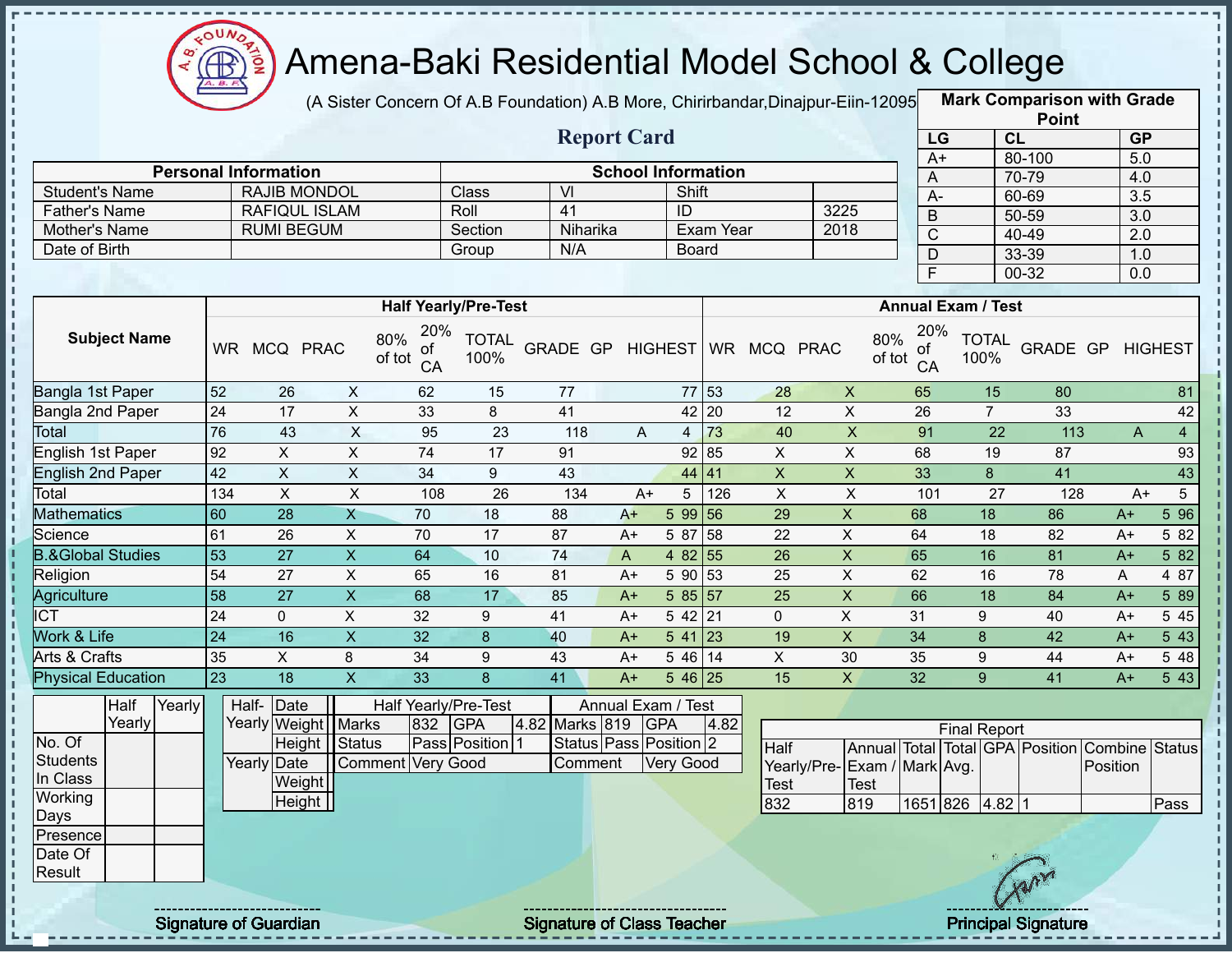

(A Sister Concern Of A.B Foundation) A.B More, Chirirbandar, Dinajpur-Eiin-12095

**Mark Comparison with Grade Point**

|                              |                 |                             |                           |                                  |                      |                  |                         |                           |                 |                           |                           |                           |                 |                      | <b>POINT</b>                    |          |                         |
|------------------------------|-----------------|-----------------------------|---------------------------|----------------------------------|----------------------|------------------|-------------------------|---------------------------|-----------------|---------------------------|---------------------------|---------------------------|-----------------|----------------------|---------------------------------|----------|-------------------------|
|                              |                 |                             |                           |                                  |                      |                  | <b>Report Card</b>      |                           |                 |                           |                           |                           | LG              | CL                   |                                 |          | GP                      |
|                              |                 | <b>Personal Information</b> |                           |                                  |                      |                  |                         | <b>School Information</b> |                 |                           |                           |                           | $A+$            |                      | 80-100                          |          | 5.0                     |
| <b>Student's Name</b>        |                 |                             | <b>MD. TAWHIDUL ISLAM</b> |                                  | Class                |                  | $\overline{V}$          |                           | Shift           |                           |                           |                           | A               |                      | 70-79                           |          | 4.0                     |
| <b>Father's Name</b>         |                 |                             | <b>MD. MOFIJUL ISLAM</b>  |                                  | Roll                 |                  | 42                      |                           | $\overline{ID}$ |                           | 4054                      |                           | $A-$<br>$\sf B$ |                      | 60-69<br>$50 - 59$              |          | 3.5<br>$\overline{3.0}$ |
| Mother's Name                |                 |                             | <b>JANATUL FERDUSH</b>    |                                  | Section              |                  | Niharika                |                           | Exam Year       |                           | 2018                      |                           | $\overline{C}$  |                      | 40-49                           |          | $\overline{2.0}$        |
| Date of Birth                |                 |                             |                           |                                  | Group                |                  | N/A                     |                           | Board           |                           |                           |                           | $\overline{D}$  |                      | 33-39                           |          | 1.0                     |
|                              |                 |                             |                           |                                  |                      |                  |                         |                           |                 |                           |                           |                           | F               |                      | $00 - 32$                       |          | 0.0                     |
|                              |                 |                             |                           |                                  |                      |                  |                         |                           |                 |                           |                           |                           |                 |                      |                                 |          |                         |
|                              |                 |                             |                           | <b>Half Yearly/Pre-Test</b>      |                      |                  |                         |                           |                 |                           |                           | <b>Annual Exam / Test</b> |                 |                      |                                 |          |                         |
| <b>Subject Name</b>          | WR.             | MCQ PRAC                    |                           | 20%<br>80%<br>ΟĪ<br>of tot<br>CA | <b>TOTAL</b><br>100% | GRADE GP HIGHEST |                         |                           |                 | WR MCQ PRAC               |                           | 80%<br>ot<br>of tot<br>CA | 20%             | <b>TOTAL</b><br>100% | GRADE GP HIGHEST                |          |                         |
| Bangla 1st Paper             | $\overline{28}$ | 20                          | $\pmb{\times}$            | 38                               | $9\,$                | 47               |                         |                           | 77 55           | 26                        | $\pmb{\times}$            | 65                        |                 | 12                   | 77                              |          | 81                      |
| Bangla 2nd Paper             | 19              | 16                          | $\sf X$                   | 28                               | 6                    | 34               |                         |                           | 42 20           | 13                        | $\pmb{\times}$            | 26                        |                 | 6                    | 32                              |          | 42                      |
| <b>Total</b>                 | 47              | 36                          | $\overline{\mathsf{x}}$   | 66                               | 15                   | 81               |                         | B<br>3                    | 75              | 39                        | $\boldsymbol{\mathsf{X}}$ | 91                        |                 | 18                   | 109                             | A        | $\overline{4}$          |
| English 1st Paper            | 77              | $\boldsymbol{\mathsf{X}}$   | $\mathsf X$               | 62                               | 13                   | 75               |                         |                           | 92 67           | $\overline{X}$            | $\pmb{\times}$            | 54                        |                 | 15                   | 69                              |          | 93                      |
| <b>English 2nd Paper</b>     | 30              | $\mathsf X$                 | $\mathsf X$               | 24                               | 8                    | 32               |                         |                           | 44 33           | $\boldsymbol{\mathsf{X}}$ | $\boldsymbol{\mathsf{X}}$ | 26                        |                 | 5                    | 31                              |          | 43                      |
| Total                        | 107             | $\overline{X}$              | $\pmb{\times}$            | 86                               | $\overline{21}$      | 107              |                         | A<br>$\overline{4}$       | 100             | $\pmb{\times}$            | $\mathsf X$               | 80                        |                 | 20                   | 100                             | $A -$    | 3.5                     |
| <b>Mathematics</b>           | 39              | $\overline{26}$             | $\overline{X}$            | 52                               | 16                   | 68               | $A -$                   | 3.599   41                |                 | $\overline{26}$           | $\mathsf X$               | 54                        |                 | 14                   | 68                              | A-       | 3.5 96                  |
| Science                      | 32              | 15                          | X                         | 38                               | 11                   | 49               | C                       | 2 87                      | 38              | 16                        | $\mathsf{X}$              | 43                        |                 | 17                   | 60                              | A-       | 3.5 82                  |
| <b>B.&amp;Global Studies</b> | 30              | $\overline{15}$             | $\boldsymbol{\mathsf{X}}$ | 36                               | 10                   | 46               | $\mathsf C$             | 2 8 2                     | 45              | 23                        | $\mathsf X$               | 54                        |                 | $\overline{15}$      | 69                              | $A-$     | 3.5 82                  |
| Religion                     | 28              | 23                          | $\mathsf X$               | 41                               | 12                   | 53               | B                       | 3 90                      | 46              | 23                        | $\mathsf{X}$              | 55                        |                 | $\overline{13}$      | 68                              | $A-$     | 3.5 87                  |
| Agriculture                  | $\overline{50}$ | 21                          | $\boldsymbol{\mathsf{X}}$ | 57                               | 13                   | 70               | A                       | 4 8 5                     | 47              | 19                        | $\mathsf{X}$              | 53                        |                 | 15                   | 68                              | A-       | 3.5 89                  |
| $\overline{\text{ICT}}$      | $\overline{20}$ | 0                           | $\mathsf X$               | 28                               | 9                    | 37               | A                       | 4 4 2                     | 19              | $\mathbf 0$               | $\boldsymbol{\mathsf{X}}$ | 27                        |                 | $\overline{7}$       | 34                              | A-       | 3.5 45                  |
| Work & Life                  | $\overline{20}$ | $\overline{22}$             | $\overline{\mathsf{x}}$   | 34                               | $\overline{7}$       | 41               | $A+$                    |                           | $541$ 20        | 19                        | $\mathsf X$               | 31                        |                 | $\,6\,$              | 37                              | A        | 443                     |
| Arts & Crafts                | 21              | $\overline{X}$              | $\overline{4}$            | 20                               | 5                    | 25               | B                       | 3468                      |                 | $\boldsymbol{\mathsf{X}}$ | 30                        | 30                        |                 | 8                    | 38                              | A        | 4 4 8                   |
| <b>Physical Education</b>    | 13              | 12                          | $\overline{\mathsf{x}}$   | 20                               | $\overline{5}$       | 25               | B                       |                           | $346$ 25        | 15                        | $\mathsf{X}$              | 32                        |                 | $\overline{7}$       | 39                              | A        | 4 4 3                   |
| Half<br>Yearly<br>Yearly     |                 | Half-<br>Date               | Yearly Weight   Marks     | Half Yearly/Pre-Test<br>602      | <b>GPA</b>           | 3.32 Marks 690   | Annual Exam / Test      | <b>GPA</b>                | 3.68            |                           |                           |                           |                 | <b>Final Report</b>  |                                 |          |                         |
| No. Of                       |                 |                             | Height Status             |                                  | Pass Position 33     |                  | Status Pass Position 37 |                           |                 | <b>Half</b>               |                           |                           |                 |                      | Annual Total Total GPA Position |          | Combine Status          |
| <b>Students</b>              |                 | Yearly Date                 |                           | Comment Imprv. Needed            |                      |                  | Comment                 | Very Good                 |                 | Yearly/Pre-               |                           | Exam / Mark Avg.          |                 |                      |                                 | Position |                         |
| In Class<br>Working          |                 | Weight                      |                           |                                  |                      |                  |                         |                           |                 | <b>Test</b>               | <b>Test</b>               |                           |                 |                      |                                 |          |                         |
| Days                         |                 | Height                      |                           |                                  |                      |                  |                         |                           |                 | 602                       | 690                       |                           | 1292 648        | 3.5                  | 34                              |          | Pass                    |
| Presence                     |                 |                             |                           |                                  |                      |                  |                         |                           |                 |                           |                           |                           |                 |                      |                                 |          |                         |
| Date Of                      |                 |                             |                           |                                  |                      |                  |                         |                           |                 |                           |                           |                           |                 |                      |                                 |          |                         |
| Result                       |                 |                             |                           |                                  |                      |                  |                         |                           |                 |                           |                           |                           |                 |                      |                                 |          |                         |
|                              |                 |                             |                           |                                  |                      |                  |                         |                           |                 |                           |                           |                           |                 |                      |                                 |          |                         |
|                              |                 |                             |                           |                                  |                      |                  |                         |                           |                 |                           |                           |                           |                 |                      |                                 |          |                         |

Signature of Guardian Signature of Class Teacher **Signature 38/478** Principal Signature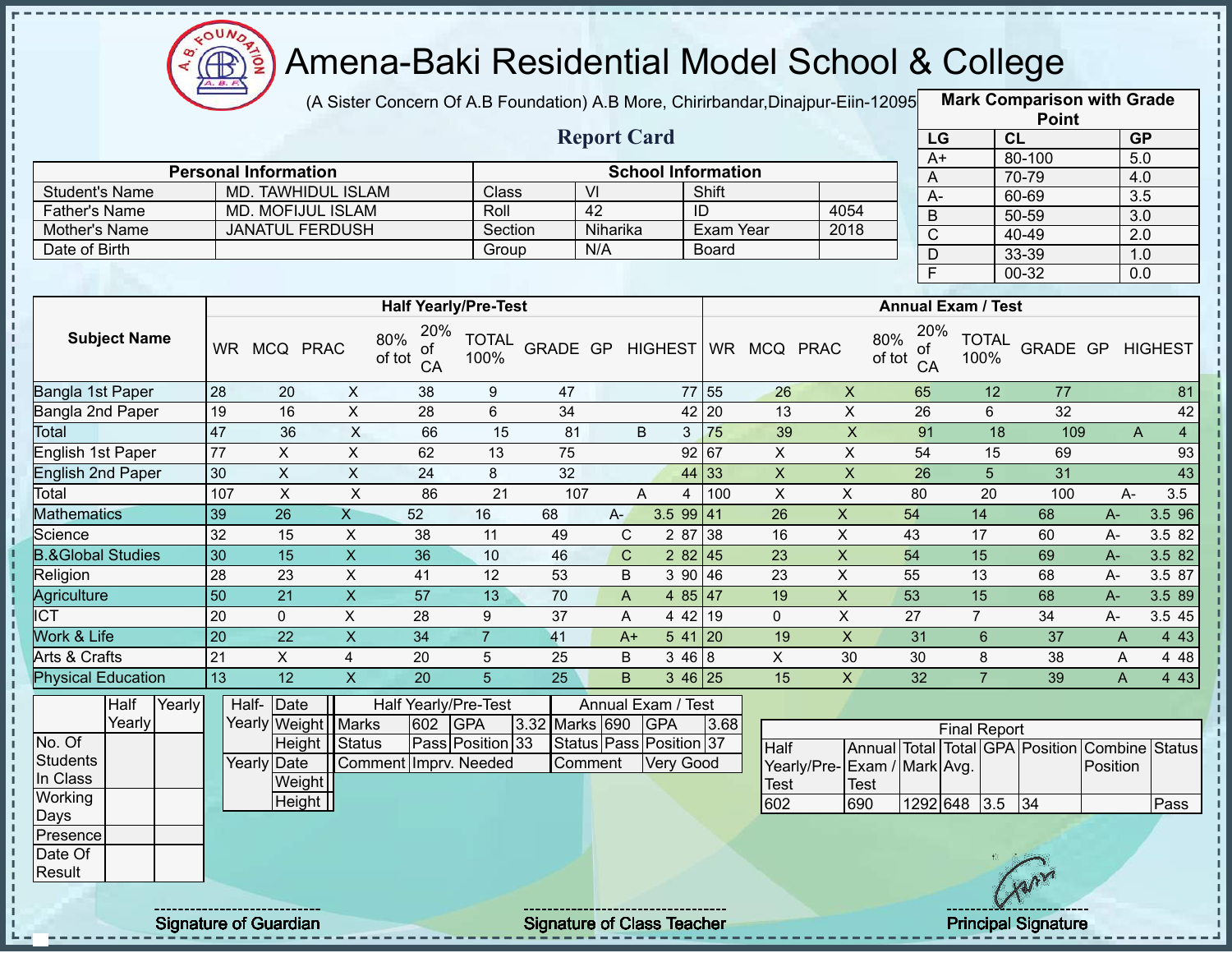

п

 $\frac{1}{1}$ 

Ţ  $\mathbf{I}$ l,  $\mathbf{I}$ 

 $\mathbf{I}$ 

 $\frac{1}{1}$ 

# Amena-Baki Residential Model School & College

(A Sister Concern Of A.B Foundation) A.B More, Chirirbandar,Dinajpur-Eiin-120950

**Mark Comparison with Grade**

|                              |                 |                             |                           |                             |                      |                  |                    |                           |                    |                 |                             |                 |                           |                 | <b>Point</b>                                   |              |                |
|------------------------------|-----------------|-----------------------------|---------------------------|-----------------------------|----------------------|------------------|--------------------|---------------------------|--------------------|-----------------|-----------------------------|-----------------|---------------------------|-----------------|------------------------------------------------|--------------|----------------|
|                              |                 |                             |                           |                             |                      |                  | <b>Report Card</b> |                           |                    |                 |                             |                 | LG                        | CL              |                                                | <b>GP</b>    |                |
|                              |                 |                             |                           |                             |                      |                  |                    |                           |                    |                 |                             | $A+$            |                           |                 | 80-100                                         | 5.0          |                |
|                              |                 | <b>Personal Information</b> |                           |                             |                      |                  |                    | <b>School Information</b> |                    |                 |                             | A               |                           |                 | 70-79                                          | 4.0          |                |
| <b>Student's Name</b>        |                 | <b>SYED HASAN ABID</b>      |                           |                             | Class                |                  | $\overline{V}$     |                           | Shift              |                 |                             | $A -$           |                           |                 | 60-69                                          | 3.5          |                |
| <b>Father's Name</b>         |                 | <b>SYED HASAN BASARI</b>    |                           |                             | Roll                 |                  | 43                 |                           | ID                 |                 | 4320                        | $\mathsf B$     |                           |                 | $50 - 59$                                      | 3.0          |                |
| Mother's Name                |                 | <b>HASINA MOMTAZ</b>        |                           |                             | Section              |                  | Niharika           |                           | <b>Exam Year</b>   |                 | 2018                        | $\mathsf C$     |                           |                 | 40-49                                          | 2.0          |                |
| Date of Birth                |                 |                             |                           |                             | Group                |                  | N/A                |                           | <b>Board</b>       |                 |                             | $\mathsf D$     |                           |                 | 33-39                                          | 1.0          |                |
|                              |                 |                             |                           |                             |                      |                  |                    |                           |                    |                 |                             | F               |                           |                 | $00 - 32$                                      | 0.0          |                |
|                              |                 |                             |                           | <b>Half Yearly/Pre-Test</b> |                      |                  |                    |                           |                    |                 |                             |                 | <b>Annual Exam / Test</b> |                 |                                                |              |                |
|                              |                 |                             |                           | 20%                         |                      |                  |                    |                           |                    |                 |                             | 20%             |                           |                 |                                                |              |                |
| <b>Subject Name</b>          |                 | WR MCQ PRAC                 |                           | 80%<br>οf<br>of tot<br>CA   | <b>TOTAL</b><br>100% | GRADE GP HIGHEST |                    |                           |                    | WR MCQ PRAC     | 80%<br>of tot               | οf<br>CA        | 100%                      | <b>TOTAL</b>    | GRADE GP                                       |              | <b>HIGHEST</b> |
| Bangla 1st Paper             | 28              | 23                          | $\boldsymbol{\mathsf{X}}$ | 41                          | 11                   | 52               |                    |                           | 77 47              | 29              | $\pmb{\times}$              | 61              |                           | 12              | 73                                             |              | 81             |
| Bangla 2nd Paper             | $\overline{21}$ | 15                          | $\overline{X}$            | 29                          | $6\phantom{a}$       | 35               |                    |                           | $ 19\rangle$<br>42 | 12              | $\pmb{\times}$              | 25              |                           | $\overline{4}$  | 29                                             |              | 42             |
| Total                        | 49              | 38                          | $\overline{X}$            | 70                          | 17                   | 87               |                    | B<br>3                    | 66                 | 41              | $\boldsymbol{\mathsf{X}}$   | 86              |                           | $\overline{16}$ | 102                                            | $A -$        | 3.5            |
| English 1st Paper            | 79              | X                           | $\mathsf{X}$              | 63                          | 12                   | 75               |                    |                           | 92 84              | $\mathsf{X}$    | $\pmb{\times}$              | 67              |                           | 8               | 75                                             |              | 93             |
| <b>English 2nd Paper</b>     | 33              | $\overline{X}$              | $\overline{X}$            | 26                          | $\overline{7}$       | 33               |                    |                           | 44 31              | $\mathsf{X}$    | $\boldsymbol{\mathsf{X}}$   | $\overline{25}$ |                           | $\overline{5}$  | 30                                             |              | 43             |
| Total                        | 112             | $\overline{X}$              | $\overline{X}$            | 89                          | 19                   | 108              |                    | A<br>$\overline{4}$       | 115                | $\overline{X}$  | $\boldsymbol{\mathsf{X}}$   | $\overline{92}$ |                           | 13              | 105                                            | A            | $\overline{4}$ |
| <b>Mathematics</b>           | 40              | 25                          | $\mathsf{X}$              | 52                          | 13                   | 65               | $A -$              | 3.59952                   |                    | 26              | $\boldsymbol{\mathsf{X}}$   | 62              | $\overline{7}$            |                 | 69                                             | A-           | 3.5 96         |
| Science                      | 30              | 16                          | $\pmb{\times}$            | 37                          | 11                   | 48               | $\mathbf C$        | 2 87                      | 53                 | 19              | $\pmb{\times}$              | 58              |                           | 15              | 73                                             | A            | 4 8 2          |
| <b>B.&amp;Global Studies</b> | 31              | $\overline{25}$             | $\overline{\mathsf{x}}$   | $\overline{45}$             | 12                   | 57               | B                  |                           | 382   47           | 24              | $\boldsymbol{\mathsf{X}}$   | 57              |                           | 15              | 72                                             | $\mathsf{A}$ | 482            |
| Religion                     | 29              | 25                          | X                         | 43                          | 14                   | 57               | B                  | 3 90                      | 49                 | 23              | $\pmb{\times}$              | 58              |                           | 14              | 72                                             | A            | 4 87           |
| Agriculture                  | 46              | $\overline{22}$             | $\overline{X}$            | 54                          | 14                   | 68               | $A-$               | $3.585$ 58                |                    | 21              | $\overline{\mathsf{x}}$     | 63              |                           | 17              | 80                                             | $A+$         | 5 89           |
| <b>ICT</b>                   | 21              | $\mathbf 0$                 | $\overline{X}$            | $\overline{27}$             | 9                    | $\overline{36}$  | A                  |                           | 442   19           | $\mathbf{0}$    | $\overline{X}$              | $\overline{26}$ | $\overline{4}$            |                 | 30                                             | A-           | 3.5 45         |
| <b>Work &amp; Life</b>       | 21              | 14                          | $\overline{X}$            | $\overline{28}$             | $6\phantom{a}$       | 34               | A-                 | $3.5 \ 41 \ 24$           |                    | $\overline{18}$ | $\boldsymbol{\mathsf{X}}$   | $\overline{34}$ | 8                         |                 | 42                                             | $A+$         | 5 43           |
| Arts & Crafts                | $\overline{27}$ | $\pmb{\times}$              | $\overline{7}$            | 27                          | 6                    | 33               | $A-$               | $3.546$ 11                |                    | $\pmb{\times}$  | 30                          | 33              | 9                         |                 | 42                                             | $A+$         | 5 48           |
| <b>Physical Education</b>    | 18              | 15                          | $\overline{X}$            | 26                          | $\overline{4}$       | 30               | $A -$              | $3.546$ 29                |                    | 15              | $\mathsf{X}$                | 35              | 6                         |                 | 41                                             | $A+$         | 5 43           |
| Half<br>Yearly               |                 | Half-Date                   |                           | Half Yearly/Pre-Test        |                      |                  |                    | Annual Exam / Test        |                    |                 |                             |                 |                           |                 |                                                |              |                |
| Yearly                       |                 | Yearly Weight   Marks       |                           | 623                         | <b>GPA</b>           | 3.32 Marks 728   |                    | <b>GPA</b>                | 4.23               |                 |                             |                 | <b>Final Report</b>       |                 |                                                |              |                |
| No. Of                       |                 |                             | Height Status             |                             | Pass Position 32     |                  |                    | Status Pass Position 17   |                    | Half            |                             |                 |                           |                 | Annual Total Total GPA Position Combine Status |              |                |
| <b>Students</b>              |                 | Yearly Date                 |                           | Comment Imprv. Needed       |                      |                  | Comment            | <b>Very Good</b>          |                    |                 | Yearly/Pre-Exam / Mark Avg. |                 |                           |                 |                                                | Position     |                |
| In Class                     |                 | Weight                      |                           |                             |                      |                  |                    |                           |                    | <b>Test</b>     | Test                        |                 |                           |                 |                                                |              |                |
| Working                      |                 | Height                      |                           |                             |                      |                  |                    |                           |                    | 623             | 728                         |                 | 1351 677                  | $3.77$ 24       |                                                |              | Pass           |
| Days                         |                 |                             |                           |                             |                      |                  |                    |                           |                    |                 |                             |                 |                           |                 |                                                |              |                |
| Presence                     |                 |                             |                           |                             |                      |                  |                    |                           |                    |                 |                             |                 |                           |                 |                                                |              |                |
| Date Of<br>Result            |                 |                             |                           |                             |                      |                  |                    |                           |                    |                 |                             |                 |                           |                 |                                                |              |                |
|                              |                 |                             |                           |                             |                      |                  |                    |                           |                    |                 |                             |                 |                           |                 | Tran                                           |              |                |
|                              |                 |                             |                           |                             |                      |                  |                    |                           |                    |                 |                             |                 |                           |                 |                                                |              |                |

Signature of Guardian Signature of Class Teacher **Signature 30 August 2016** Principal Signature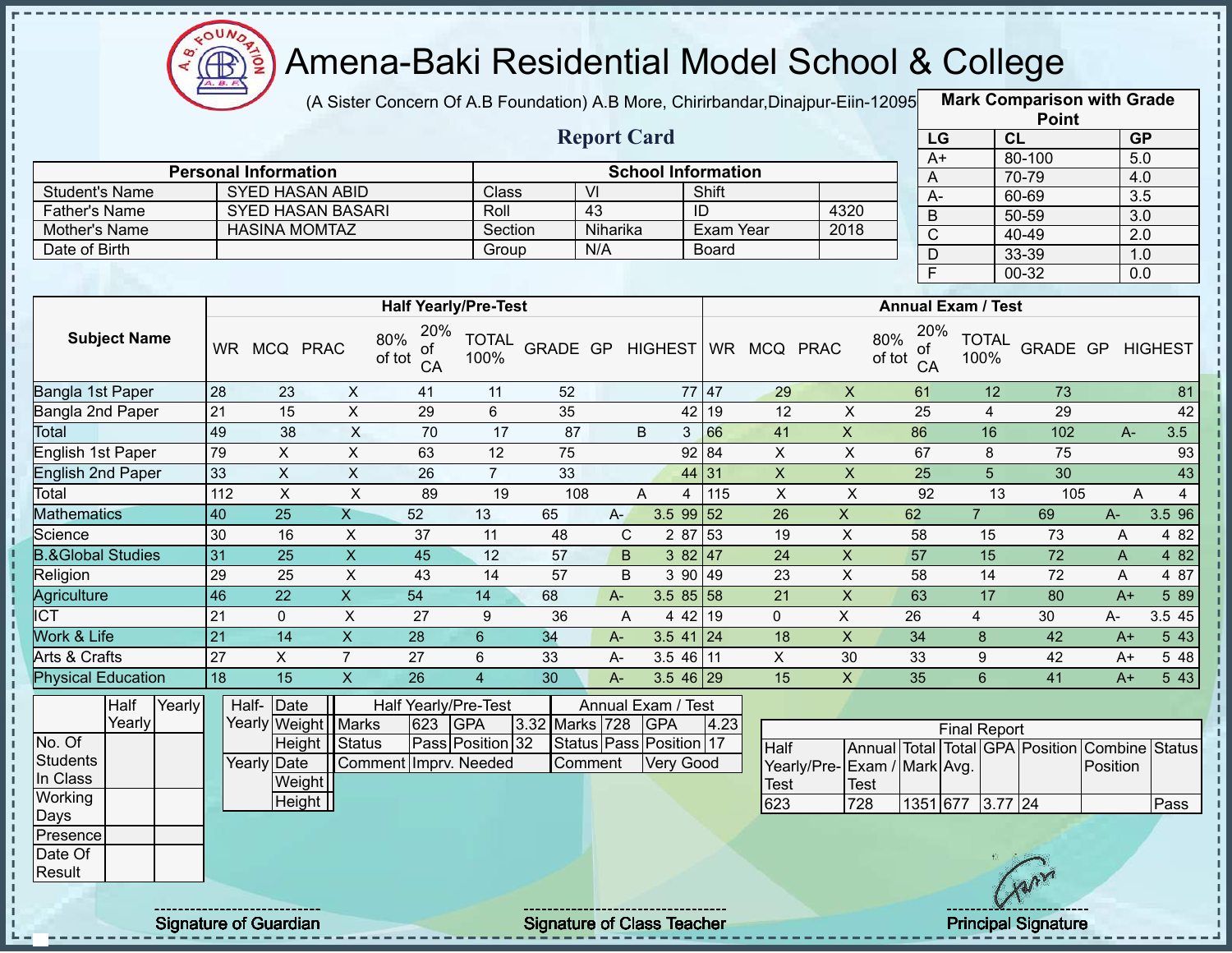

(A Sister Concern Of A.B Foundation) A.B More, Chirirbandar,Dinajpur-Eiin-120950

**Mark Comparison with Grade**

|                              |                                                            |                             |                         |                             |                      |                  |                         |                           |                 |                           |                             |                    |                           |                      | <b>Point</b>                                   |                |                                  |
|------------------------------|------------------------------------------------------------|-----------------------------|-------------------------|-----------------------------|----------------------|------------------|-------------------------|---------------------------|-----------------|---------------------------|-----------------------------|--------------------|---------------------------|----------------------|------------------------------------------------|----------------|----------------------------------|
|                              | <b>Report Card</b>                                         |                             |                         |                             |                      |                  |                         |                           |                 |                           |                             |                    | LG                        | CL                   |                                                |                | GP                               |
|                              |                                                            |                             |                         |                             |                      |                  |                         |                           |                 |                           |                             |                    | $A+$                      |                      | 80-100                                         |                | 5.0                              |
|                              |                                                            | <b>Personal Information</b> |                         |                             |                      |                  |                         | <b>School Information</b> |                 |                           |                             | A                  |                           |                      | 70-79                                          |                | 4.0                              |
| <b>Student's Name</b>        |                                                            | <b>JAMIUL JIDAN</b>         |                         |                             | Class                | VI               |                         |                           | Shift           |                           |                             | $A -$              |                           |                      | 60-69                                          |                | 3.5                              |
| <b>Father's Name</b>         |                                                            | <b>GOLAM ZAKARIA</b>        |                         |                             | Roll                 | 44               |                         |                           | ID              |                           | 4370                        | B                  |                           |                      | $50 - 59$                                      |                | $\overline{3.0}$                 |
| Mother's Name                |                                                            | <b>JANNATUN NAHAR</b>       |                         |                             | Section              |                  | Niharika                |                           | Exam Year       |                           | 2018                        | $\overline{C}$     |                           |                      | 40-49                                          |                | $\overline{2.0}$                 |
| Date of Birth                |                                                            |                             |                         |                             | Group                | N/A              |                         |                           | <b>Board</b>    |                           |                             | $\overline{D}$     |                           |                      | 33-39                                          |                | 1.0                              |
|                              |                                                            |                             |                         |                             |                      |                  |                         |                           |                 |                           |                             | F                  |                           |                      | $00 - 32$                                      |                | 0.0                              |
|                              |                                                            |                             |                         | <b>Half Yearly/Pre-Test</b> |                      |                  |                         |                           |                 |                           |                             |                    | <b>Annual Exam / Test</b> |                      |                                                |                |                                  |
|                              |                                                            |                             |                         | 20%                         |                      |                  |                         |                           |                 |                           |                             | 20%                |                           |                      |                                                |                |                                  |
| <b>Subject Name</b>          |                                                            | WR MCQ PRAC                 |                         | 80%<br>οf<br>of tot<br>CA   | <b>TOTAL</b><br>100% | GRADE GP HIGHEST |                         |                           |                 | WR MCQ PRAC               | 80%                         | οt<br>of tot<br>CA |                           | <b>TOTAL</b><br>100% | GRADE GP HIGHEST                               |                |                                  |
| Bangla 1st Paper             | 40                                                         | 23                          | X                       | 50                          | 11                   | 61               |                         |                           | 77 44           | 25                        | $\boldsymbol{\mathsf{X}}$   | 55                 |                           | 13                   | 68                                             |                | 81                               |
| Bangla 2nd Paper             | 20                                                         | $\overline{14}$             | $\overline{\mathsf{x}}$ | $\overline{27}$             | $6\phantom{1}$       | 33               |                         |                           | 42 23           | $\overline{12}$           | $\overline{\mathsf{x}}$     | $\overline{28}$    |                           | $6\phantom{a}$       | $\overline{34}$                                |                | 42                               |
| Total                        | 60                                                         | $\overline{37}$             | $\overline{X}$          | 77                          | 17                   | 94               | $A -$                   | 3.5                       | 67              | 37                        | $\boldsymbol{\mathsf{X}}$   | 83                 |                           | $\overline{19}$      | 102                                            | $A -$          | 3.5                              |
| English 1st Paper            | $\overline{77}$                                            | $\overline{X}$              | $\mathsf X$             | 62                          | 14                   | 76               |                         |                           | 92 81           | $\pmb{\times}$            | $\mathsf X$                 | 65                 |                           | 12                   | $\overline{77}$                                |                | 93                               |
| <b>English 2nd Paper</b>     | 34                                                         | $\overline{X}$              | $\overline{X}$          | 27                          | $\overline{7}$       | 34               |                         |                           | 44 33           | $\boldsymbol{\mathsf{X}}$ | $\mathsf X$                 | 26                 |                           | 5                    | $\overline{31}$                                |                | 43                               |
| Total                        | $\overline{X}$<br>$\pmb{\times}$<br>111<br>89<br>21<br>110 |                             |                         |                             |                      |                  |                         | A<br>$\overline{4}$       | 114             | $\pmb{\times}$            | $\overline{X}$              | 91                 |                           | 17                   | 108                                            |                | $\overline{A}$<br>$\overline{4}$ |
| <b>Mathematics</b>           | 52                                                         | 19                          | $\mathsf{X}$            | 57                          | 17                   | 74               | $\overline{A}$          | 4 9 9                     | $ 42\rangle$    | 25                        | $\boldsymbol{\mathsf{X}}$   | 54                 |                           | 16                   | 70                                             | $\mathsf{A}$   | 4 9 6                            |
| Science                      | 50                                                         | 18                          | $\mathsf X$             | 54                          | 14                   | 68               | A-                      | 3.5 87                    | 52              | 19                        | $\pmb{\times}$              | 57                 |                           | 15                   | 72                                             | A              | 4 8 2                            |
| <b>B.&amp;Global Studies</b> | 42                                                         | 20                          | $\overline{X}$          | 50                          | 11                   | 61               | $A -$                   | 3.5 82 48                 |                 | 24                        | $\boldsymbol{\mathsf{X}}$   | 58                 |                           | 15                   | 73                                             | $\overline{A}$ | 4 8 2                            |
| Religion                     | 33                                                         | 22                          | $\overline{X}$          | 44                          | 12                   | 56               | $\sf B$                 |                           | $390$ 47        | 20                        | $\overline{X}$              | 54                 | 15                        |                      | 69                                             | A-             | 3.5 87                           |
| Agriculture                  | $\overline{56}$                                            | 18                          | $\overline{X}$          | 59                          | 13                   | 72               | $\mathsf{A}$            |                           | 4 85 54         | 23                        | $\overline{\mathsf{x}}$     | 62                 |                           | 17                   | 79                                             | $\overline{A}$ | 4 8 9                            |
| <b>ICT</b>                   | 15                                                         | $\mathbf 0$                 | $\overline{X}$          | 20                          | 9                    | 29               | $\sf B$                 |                           | $3 \, 42 \, 20$ | $\mathbf 0$               | $\mathsf{X}$                | 30                 |                           | 8                    | 38                                             | A              | 4 4 5                            |
| Work & Life                  | $\overline{22}$                                            | 14                          | $\overline{\mathsf{x}}$ | $\overline{29}$             | $\overline{7}$       | 36               | $\overline{A}$          |                           | $441$ 24        | 16                        | $\overline{X}$              | $\overline{32}$    |                           | 8                    | 40                                             | $A+$           | $5\overline{43}$                 |
| Arts & Crafts                | 21                                                         | $\mathsf{X}$                | $\mathbf{3}$            | 19                          | 6                    | 25               | B                       | 346 9                     |                 | $\mathsf{X}$              | 30                          | 31                 |                           | $6\phantom{1}$       | 37                                             | A              | 4 4 8                            |
| <b>Physical Education</b>    | 23                                                         | 16                          | $\overline{\mathsf{X}}$ | 31                          | $6\overline{6}$      | 37               | $\overline{\mathsf{A}}$ |                           | 4 46 25         | 15                        | $\overline{X}$              | 32                 |                           | $\overline{7}$       | 39                                             | $\mathsf{A}$   | 4 4 3                            |
| Half<br>Yearly               |                                                            | Half- Date                  |                         | Half Yearly/Pre-Test        |                      |                  |                         | Annual Exam / Test        |                 |                           |                             |                    |                           |                      |                                                |                |                                  |
| Yearly                       |                                                            | Yearly Weight               | <b>Marks</b>            | 662                         | <b>GPA</b>           | 3.59 Marks 727   |                         | <b>GPA</b>                | $\vert 4 \vert$ |                           | <b>Final Report</b>         |                    |                           |                      |                                                |                |                                  |
| No. Of                       |                                                            | Height                      | <b>Status</b>           |                             | Pass Position 25     |                  |                         | Status Pass Position 22   |                 | Half                      |                             |                    |                           |                      | Annual Total Total GPA Position Combine Status |                |                                  |
| <b>Students</b>              |                                                            | <b>Yearly Date</b>          |                         | Comment Good                |                      |                  | Comment                 | <b>Very Good</b>          |                 |                           | Yearly/Pre-Exam / Mark Avg. |                    |                           |                      |                                                | Position       |                                  |
| In Class                     |                                                            | Weight                      |                         |                             |                      |                  |                         |                           |                 | Test                      | Test                        |                    |                           |                      |                                                |                |                                  |
| Working                      |                                                            | <b>Height</b>               |                         |                             |                      |                  |                         |                           |                 | 662                       | 727                         | 1389 695           |                           | 3.8                  | $\sqrt{23}$                                    |                | Pass                             |
| Days                         |                                                            |                             |                         |                             |                      |                  |                         |                           |                 |                           |                             |                    |                           |                      |                                                |                |                                  |
| Presence<br>Date Of          |                                                            |                             |                         |                             |                      |                  |                         |                           |                 |                           |                             |                    |                           |                      |                                                |                |                                  |
| Result                       |                                                            |                             |                         |                             |                      |                  |                         |                           |                 |                           |                             |                    |                           |                      |                                                |                |                                  |
|                              |                                                            |                             |                         |                             |                      |                  |                         |                           |                 |                           |                             |                    |                           |                      | AMY                                            |                |                                  |
|                              |                                                            |                             |                         |                             |                      |                  |                         |                           |                 |                           |                             |                    |                           |                      |                                                |                |                                  |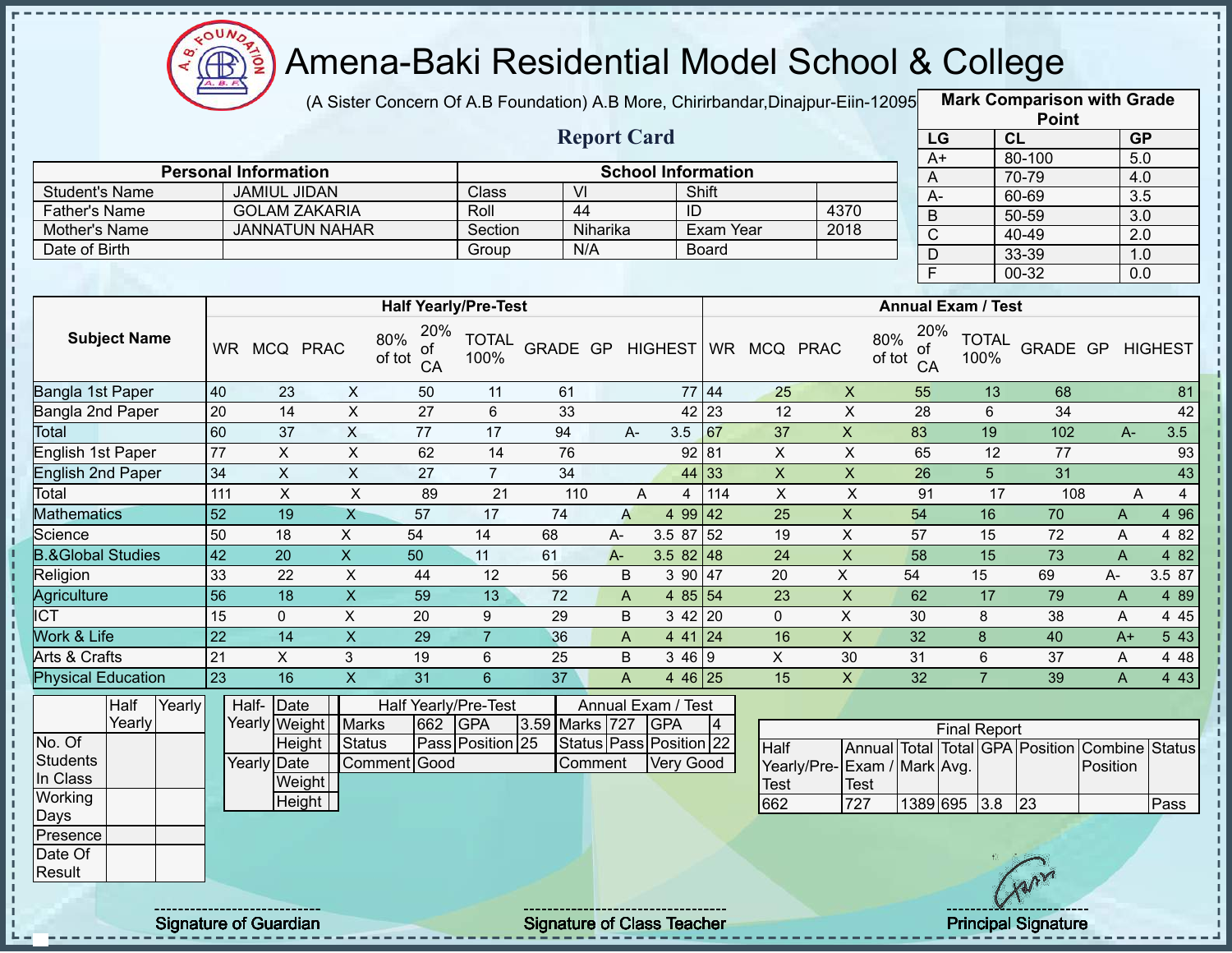

 $\frac{1}{1}$ 

п

 $\frac{1}{1}$ 

 $\frac{1}{1}$ 

### Amena-Baki Residential Model School & College

(A Sister Concern Of A.B Foundation) A.B More, Chirirbandar, Dinajpur-Eiin-12095

**Mark Comparison with Grade Point**

|                              |                 |                             |                           |                                  |                      |                  | <b>Report Card</b>        |                           |              |                    |                           | LG                    |                           | <b>LOILI</b><br>CL                      |                | <b>GP</b>                     |
|------------------------------|-----------------|-----------------------------|---------------------------|----------------------------------|----------------------|------------------|---------------------------|---------------------------|--------------|--------------------|---------------------------|-----------------------|---------------------------|-----------------------------------------|----------------|-------------------------------|
|                              |                 |                             |                           |                                  |                      |                  |                           |                           |              |                    |                           | $A+$                  |                           | 80-100                                  |                | 5.0                           |
|                              |                 | <b>Personal Information</b> |                           |                                  |                      |                  |                           | <b>School Information</b> |              |                    |                           | A                     |                           | 70-79                                   |                | 4.0                           |
| <b>Student's Name</b>        |                 | <b>CHANCHAL ROY</b>         |                           |                                  | Class                | $\overline{V}$   |                           |                           | Shift        |                    |                           | $A -$                 |                           | 60-69                                   |                | $\overline{3.5}$              |
| <b>Father's Name</b>         |                 | <b>HAMENDRO ROY</b>         |                           |                                  | Roll                 | 45               |                           | $\overline{ID}$           |              |                    | 4381                      | B                     |                           | 50-59                                   |                | $\overline{3.0}$              |
| Mother's Name                |                 | PROTILATA ROY               |                           |                                  | Section              |                  | Niharika                  |                           | Exam Year    |                    | 2018                      | $\overline{\text{c}}$ |                           | 40-49                                   |                | 2.0                           |
| Date of Birth                |                 |                             |                           |                                  | Group                | N/A              |                           |                           | <b>Board</b> |                    |                           | D                     |                           | 33-39                                   |                | 1.0                           |
|                              |                 |                             |                           |                                  |                      |                  |                           |                           |              |                    |                           | F                     |                           | $00 - 32$                               |                | 0.0                           |
|                              |                 |                             |                           | <b>Half Yearly/Pre-Test</b>      |                      |                  |                           |                           |              |                    |                           |                       | <b>Annual Exam / Test</b> |                                         |                |                               |
| <b>Subject Name</b>          |                 | WR MCQ PRAC                 |                           | 20%<br>80%<br>ΟĪ<br>of tot<br>CA | <b>TOTAL</b><br>100% | GRADE GP HIGHEST |                           |                           |              | WR MCQ PRAC        | 80%<br>of tot             | 20%<br>ot<br>CA       | <b>TOTAL</b><br>100%      | GRADE GP                                |                | <b>HIGHEST</b>                |
| Bangla 1st Paper             | 45              | 25                          | $\pmb{\times}$            | 56                               | 12                   | 68               |                           |                           | 77 48        | 24                 | $\pmb{\times}$            | 58                    | 13                        | 71                                      |                | 81                            |
| Bangla 2nd Paper             | $\overline{22}$ | $\overline{14}$             | $\overline{\mathsf{x}}$   | 29                               | $6\phantom{a}$       | 35               |                           |                           | 42 22        | $\overline{14}$    | $\overline{\mathsf{x}}$   | 29                    | $\overline{7}$            | 36                                      |                | 42                            |
| Total                        | 67              | 39                          | $\boldsymbol{\mathsf{X}}$ | 85                               | 18                   | 103              | A-                        | 3.5                       | 70           | 38                 | $\pmb{\times}$            | 87                    | 20                        | 107                                     |                | $\overline{4}$<br>$\mathsf A$ |
| English 1st Paper            | $\overline{73}$ | X                           | $\mathsf X$               | 58                               | 12                   | 70               |                           |                           | 92 81        | $\pmb{\times}$     | $\pmb{\times}$            | 65                    | 14                        | 79                                      |                | 93                            |
| <b>English 2nd Paper</b>     | 23              | $\pmb{\times}$              | $\mathsf X$               | 18                               | $\overline{7}$       | 25               |                           | 44                        | $\vert$ 30   | $\pmb{\mathsf{X}}$ | $\pmb{\times}$            | 24                    | 5 <sup>5</sup>            | 29                                      |                | 43                            |
| Total                        | 96              | $\overline{X}$              | $\pmb{\times}$            | 76                               | 19                   | 95               | A-                        | 3.5                       | 111          | $\overline{X}$     | $\overline{X}$            | 89                    | $\overline{19}$           | 108                                     |                | $\overline{4}$<br>A           |
| <b>Mathematics</b>           | 34              | 19                          | X                         | 42                               | 12                   | 54               | B                         |                           | 3 99 30      | 25                 | $\boldsymbol{\mathsf{X}}$ | 44                    | 18                        | 62                                      | $A -$          | 3.5 96                        |
| Science                      | 45              | 12                          | $\pmb{\times}$            | 46                               | 13                   | 59               | B                         | 3 87                      | 45           | 19                 | $\mathsf X$               | 51                    | 17                        | 68                                      | A-             | 3.5 82                        |
| <b>B.&amp;Global Studies</b> | 42              | 16                          | $\overline{X}$            | 46                               | 14                   | 60               | $A -$                     | $3.582$ 50                |              | 25                 | $\mathsf X$               | 60                    | 16                        | 76                                      | A              | 4 8 2                         |
| Religion                     | 55              | 24                          | $\pmb{\times}$            | 63                               | 15                   | 78               | $\overline{\mathsf{A}}$   | 4 90                      | 55           | 23                 | $\mathsf X$               | 62                    | 15                        | 77                                      | A              | 4 87                          |
| Agriculture                  | 55              | 21                          | $\boldsymbol{\mathsf{X}}$ | 61                               | 15                   | 76               | A                         |                           | 4 85 54      | 19                 | $\mathsf X$               | 58                    | 17                        | 75                                      | A              | 4 8 9                         |
| <b>ICT</b>                   | $\overline{23}$ | $\mathbf 0$                 | $\mathsf X$               | 30                               | 9                    | 39               | A                         |                           | 442   21     | $\overline{0}$     | $\mathsf X$               | 30                    | $\,8\,$                   | 38                                      | A              | 4 4 5                         |
| Work & Life                  | $\overline{24}$ | 15                          | $\boldsymbol{\mathsf{X}}$ | 31                               | 8                    | 39               | $\boldsymbol{\mathsf{A}}$ |                           | $441$ 22     | 16                 | $\mathsf X$               | 30                    | $\boldsymbol{8}$          | 38                                      | $\mathsf{A}$   | 4 4 3                         |
| Arts & Crafts                | 20              | $\overline{X}$              | $\,6\,$                   | 21                               | 6                    | $\overline{27}$  | B                         |                           | 3 46 12      | $\mathsf X$        | 25                        | 30                    | $\overline{7}$            | 37                                      | A              | 4 4 8                         |
| <b>Physical Education</b>    | 24              | $\overline{15}$             | $\overline{\mathsf{x}}$   | $\overline{31}$                  | $\overline{7}$       | $\overline{38}$  | $\overline{A}$            |                           | 4 46 20      | $\overline{14}$    | $\overline{X}$            | $\overline{27}$       | 8                         | $\overline{35}$                         | $\overline{A}$ | 443                           |
| Half<br>Yearly               |                 | Date<br>Half-               |                           | <b>Half Yearly/Pre-Test</b>      |                      |                  | Annual Exam / Test        |                           |              |                    |                           |                       |                           |                                         |                |                               |
| Yearly                       |                 | Yearly Weight   Marks       |                           | 668                              | <b>GPA</b>           | 3.59 Marks 721   |                           | <b>GPA</b>                | 3.91         |                    |                           |                       | <b>Final Report</b>       |                                         |                |                               |
| No. Of                       |                 | Height                      | Status                    |                                  | Pass Position 24     |                  | Status Pass Position 24   |                           |              | Half               |                           |                       |                           | Annual Total Total GPA Position Combine |                | <b>Status</b>                 |
| <b>Students</b>              |                 | Yearly Date                 |                           | Comment Good                     |                      |                  | Comment                   | <b>Very Good</b>          |              | Yearly/Pre-        | Exam / Mark Avg.          |                       |                           |                                         | Position       |                               |
| In Class<br>Working          |                 | Weight                      |                           |                                  |                      |                  |                           |                           |              | <b>Test</b>        | <b>Test</b>               |                       |                           |                                         |                |                               |
| Days                         |                 | <b>Height</b>               |                           |                                  |                      |                  |                           |                           |              | 668                | 721                       |                       | 1389 696 3.75 25          |                                         |                | Pass                          |
| Presence                     |                 |                             |                           |                                  |                      |                  |                           |                           |              |                    |                           |                       |                           |                                         |                |                               |
| Date Of<br>Result            |                 |                             |                           |                                  |                      |                  |                           |                           |              |                    |                           |                       |                           | Car                                     |                |                               |
|                              |                 |                             |                           |                                  |                      |                  |                           |                           |              |                    |                           |                       |                           |                                         |                |                               |

Signature of Guardian Signature of Class Teacher Principal Signature 41 American Principal Signature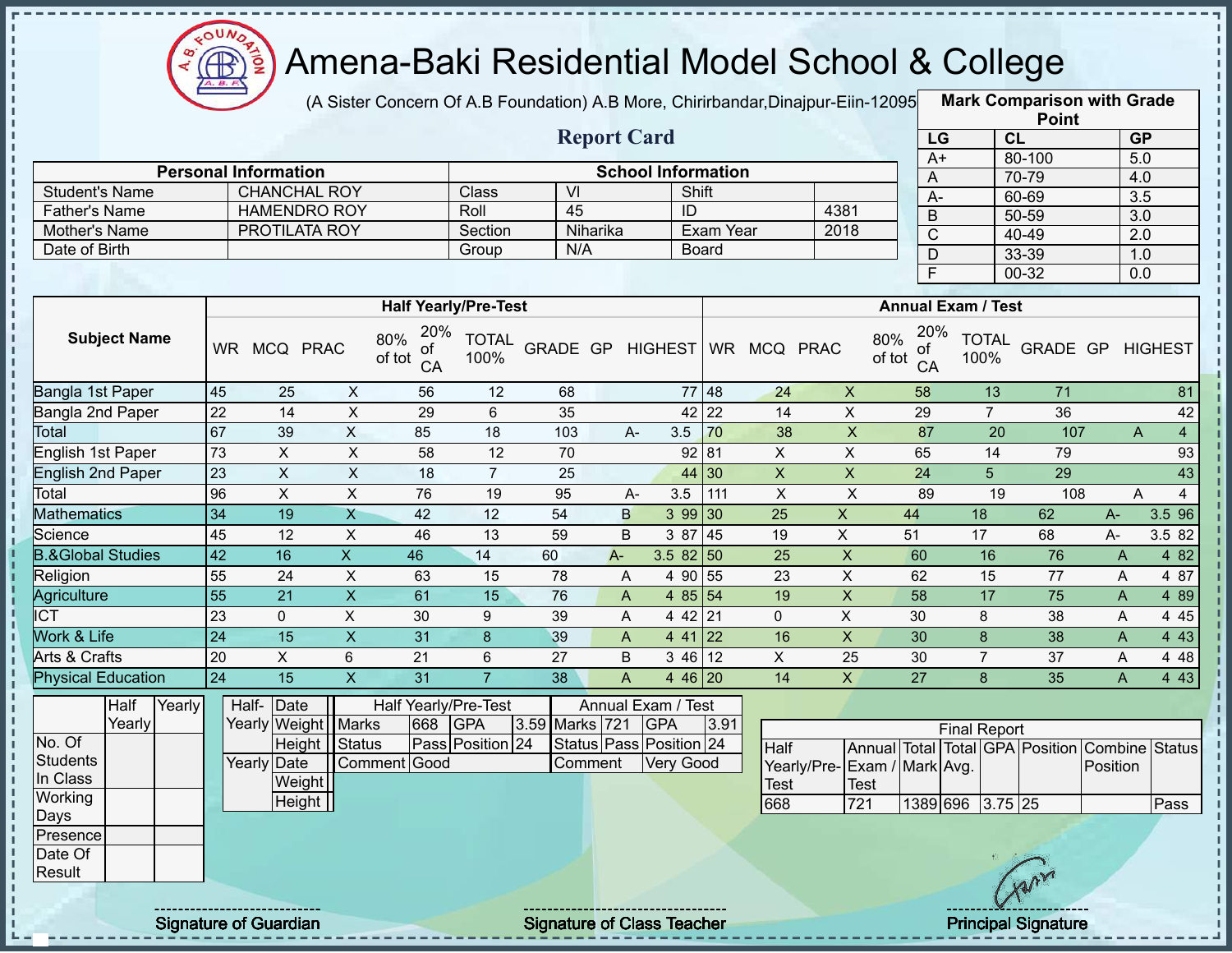

(A Sister Concern Of A.B Foundation) A.B More, Chirirbandar,Dinajpur-Eiin-12095 **Mark Comparison with Grade** 

**Point**

|                              |           |                             |                            | in place Concent Of A.D I curiodium A.D inore, Onlineariual,Dinapul-Lilli-12030 |                      |          |                         |                           |              |              |                           |                                  | $m_{\text{N}}$       | <b>Point</b> |                  |                |
|------------------------------|-----------|-----------------------------|----------------------------|---------------------------------------------------------------------------------|----------------------|----------|-------------------------|---------------------------|--------------|--------------|---------------------------|----------------------------------|----------------------|--------------|------------------|----------------|
|                              |           |                             |                            |                                                                                 |                      |          | <b>Report Card</b>      |                           |              |              |                           | LG                               |                      | <b>CL</b>    | <b>GP</b>        |                |
|                              |           |                             |                            |                                                                                 |                      |          |                         |                           |              |              |                           | A+                               |                      | 80-100       | 5.0              |                |
|                              |           | <b>Personal Information</b> |                            |                                                                                 |                      |          |                         | <b>School Information</b> |              |              |                           | A                                |                      | 70-79        | 4.0              |                |
| <b>Student's Name</b>        |           |                             | <b>ARAFAT HOSSIN RIFAT</b> |                                                                                 | <b>Class</b>         |          | $\overline{\mathsf{M}}$ |                           | Shift        |              |                           | $A-$                             |                      | 60-69        | 3.5              |                |
| <b>Father's Name</b>         |           | <b>ENAYET HOSSAIN</b>       |                            |                                                                                 | Roll                 |          | 46                      |                           | ID           |              | 4400                      | B                                |                      | 50-59        | 3.0              |                |
| Mother's Name                |           | <b>RIMA BEGUM</b>           |                            |                                                                                 | Section              |          | Niharika                |                           | Exam Year    |              | 2018                      | $\overline{\text{C}}$            |                      | 40-49        | $\overline{2.0}$ |                |
| Date of Birth                |           |                             |                            |                                                                                 | Group                |          | N/A                     |                           | <b>Board</b> |              |                           | $\mathsf D$                      |                      | 33-39        | 1.0              |                |
|                              |           |                             |                            |                                                                                 |                      |          |                         |                           |              |              |                           | F.                               |                      | 00-32        | 0.0              |                |
|                              |           |                             |                            | <b>Half Yearly/Pre-Test</b>                                                     |                      |          |                         |                           |              |              |                           | <b>Annual Exam / Test</b>        |                      |              |                  |                |
| <b>Subject Name</b>          | <b>WR</b> | MCQ PRAC                    |                            | 20%<br>80%<br>of<br>of tot<br>CA                                                | <b>TOTAL</b><br>100% | GRADE GP |                         | <b>HIGHEST</b>            |              | WR MCQ PRAC  |                           | 20%<br>80%<br>of<br>of tot<br>CA | <b>TOTAL</b><br>100% | GRADE GP     |                  | <b>HIGHEST</b> |
| Bangla 1st Paper             | 41        | 27                          | X                          | 54                                                                              | 13                   | 67       |                         |                           | 77<br>50     | 28           | $\mathsf{X}$              | 62                               | 15                   | 77           |                  | 81             |
| Bangla 2nd Paper             | 24        | 16                          | X                          | 32                                                                              | 6                    | 38       |                         |                           | 42<br>21     | 12           | $\mathsf{X}$              | 26                               | 8                    | 34           |                  | 42             |
| Total                        | 65        | 43                          | X                          | 86                                                                              | 19                   | 105      |                         | A<br>$\overline{4}$       | 71           | 40           | X                         | 88                               | 23                   | 111          | A                | $\overline{4}$ |
| English 1st Paper            | 89        | X                           | X                          | 71                                                                              | 17                   | 88       |                         |                           | 92<br>78     | X            | $\mathsf{X}$              | 62                               | 16                   | 78           |                  | 93             |
| English 2nd Paper            | 45        | $\mathsf{X}$                | $\mathsf{X}$               | 36                                                                              | $\overline{7}$       | 43       |                         |                           | 44 41        | $\mathsf{X}$ | $\mathsf{X}$              | 33                               | $\overline{7}$       | 40           |                  | 43             |
| Total                        | 134       | X                           | X                          | 107                                                                             | 24                   | 131      |                         | 5<br>$A+$                 | 119          | X            | $\times$                  | 95                               | 23                   | 118          | Α                | $\overline{4}$ |
| <b>Mathematics</b>           | 68        | 30                          | X                          | 78                                                                              | 19                   | 97       | $A+$                    | 5 9 9                     | 55           | 27           | $\mathsf{X}$              | 66                               | 17                   | 83           | $A+$             | 5 9 6          |
| Science                      | 57        | 19                          | X                          | 61                                                                              | 15                   | 76       | A                       | 4 87                      | 53           | 19           | X                         | 58                               | 17                   | 75           | A                | 4 8 2          |
| <b>B.&amp;Global Studies</b> | 44        | 23                          | $\mathsf{X}$               | 54                                                                              | 15                   | 69       | $A -$                   | $3.582$ 55                |              | 26           | X                         | 65                               | 16                   | 81           | $A+$             | 5 82           |
| Religion                     | 47        | 28                          | X                          | 60                                                                              | 15                   | 75       | A                       |                           | 4 90 50      | 27           | X                         | 62                               | 16                   | 78           | A                | 4 87           |
| Agriculture                  | 55        | 25                          | X                          | 64                                                                              | 17                   | 81       | $A+$                    |                           | 585 52       | 19           | X                         | 57                               | 17                   | 74           | A                | 4 8 9          |
| <b>ICT</b>                   | 22        | 0                           | $\mathsf X$                | 30                                                                              | 9                    | 39       | Α                       |                           | 4 42 20      | 0            | $\sf X$                   | 30                               | 9                    | 39           | Α                | 4 4 5          |
| Work & Life                  | 23        | 16                          | X                          | 31                                                                              | 8                    | 39       | A                       |                           | $441$ 24     | 19           | $\boldsymbol{\mathsf{X}}$ | 34                               | 8                    | 42           | $A+$             | 5 4 3          |

Annual Exam / Test Marks 778 GPA 4.36 Status Pass Position 11 Comment Very Good Final Report **Half** Yearly/Pre-Test Annual Total Total GPA Position Combine Status Exam / Mark Avg. Test Position 786 778 1564 784 4.3 10 Pass Physical Education 23 16 X 31 7 38 A 4 46 22 15 X 30 7 37 A 4 43

Half-

**Date** 

Yearly Date

Height

**Weight Height** 

Yearly Weight | Marks | 786 GPA | 4.23

Comment Good

Half Yearly/Pre-Test

Status | Pass | Position 8

**Half** Yearly

No. Of **Students** In Class Working Days Presence Date Of **Result** 

 $\mathbf{I}$ 

f,  $\mathbf{I}$ 

i<br>i

л

Î

Yearly

Signature of Guardian Signature of Class Teacher **Signature of Class Teacher Principal Signature** 

Arts & Crafts 29 X 8 30 6 36 A 4 46 13 X 30 34 6 40 A+ 5 48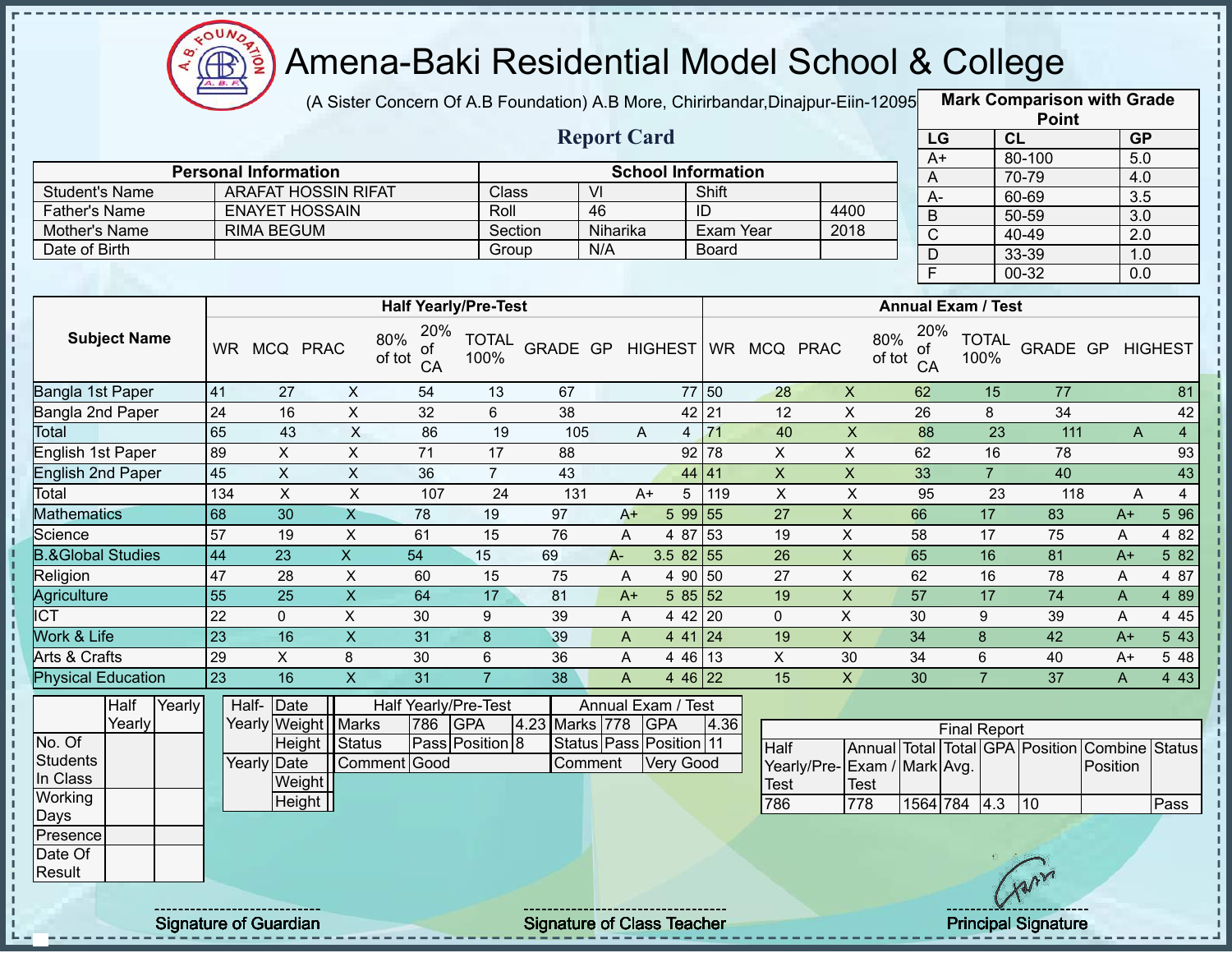

(A Sister Concern Of A.B Foundation) A.B More, Chirirbandar,Dinajpur-Eiin-120950

**Mark Comparison with Grade**

|                                |                 |                                             |                |                                  |                      |                                   |                           |                  |              |                |                             |                         |                           |                | <b>Point</b>                    |                  |                  |
|--------------------------------|-----------------|---------------------------------------------|----------------|----------------------------------|----------------------|-----------------------------------|---------------------------|------------------|--------------|----------------|-----------------------------|-------------------------|---------------------------|----------------|---------------------------------|------------------|------------------|
|                                |                 |                                             |                |                                  |                      |                                   | <b>Report Card</b>        |                  |              |                |                             |                         | LG                        | CL             |                                 | <b>GP</b>        |                  |
|                                |                 |                                             |                |                                  |                      |                                   |                           |                  |              |                |                             | $A+$                    |                           |                | 80-100                          | 5.0              |                  |
|                                |                 | <b>Personal Information</b>                 |                |                                  |                      |                                   | <b>School Information</b> |                  |              |                |                             | Α                       |                           |                | 70-79                           | 4.0              |                  |
| <b>Student's Name</b>          |                 | <b>TANVEER AHMED</b><br><b>AHASAN HABIB</b> |                |                                  | Class                | VI<br>$\overline{47}$             |                           | ID               | Shift        |                |                             | $A-$                    |                           |                | 60-69                           | 3.5              |                  |
| <b>Father's Name</b>           |                 | <b>TAJRINA AKTER</b>                        |                |                                  | Roll                 |                                   | Niharika                  |                  | Exam Year    |                | 4439<br>2018                | $\sf B$                 |                           |                | 50-59                           | 3.0              |                  |
| Mother's Name<br>Date of Birth |                 |                                             |                |                                  | Section              | N/A                               |                           |                  |              |                |                             | $\overline{\mathsf{C}}$ |                           |                | 40-49                           | $\overline{2.0}$ |                  |
|                                |                 |                                             |                |                                  | Group                |                                   |                           |                  | <b>Board</b> |                |                             | D                       |                           |                | 33-39                           | 1.0              |                  |
|                                |                 |                                             |                |                                  |                      |                                   |                           |                  |              |                |                             | $\overline{\mathsf{F}}$ |                           |                | 00-32                           | 0.0              |                  |
|                                |                 |                                             |                | <b>Half Yearly/Pre-Test</b>      |                      |                                   |                           |                  |              |                |                             |                         | <b>Annual Exam / Test</b> |                |                                 |                  |                  |
| <b>Subject Name</b>            |                 | WR MCQ PRAC                                 |                | 20%<br>80%<br>οf<br>of tot<br>CA | <b>TOTAL</b><br>100% | GRADE GP                          |                           | <b>HIGHEST</b>   |              | WR MCQ PRAC    | 80%<br>of tot               | 20%<br>of<br>CA         | 100%                      | <b>TOTAL</b>   | GRADE GP                        |                  | <b>HIGHEST</b>   |
| Bangla 1st Paper               | 45              | 29                                          | X              | 59                               | 12                   | 71                                |                           |                  | 77 53        | 30             | $\mathsf{X}$                | 66                      |                           | 15             | 81                              |                  | 81               |
| Bangla 2nd Paper               | 24              | 16                                          | $\mathsf{X}$   | 32                               | $\overline{7}$       | 39                                |                           |                  | $42$ 23      | 15             | $\pmb{\times}$              | 30                      |                           | 8              | 38                              |                  | 42               |
| <b>Total</b>                   | 69              | 45                                          | $\mathsf{X}$   | 91                               | 19                   | 110                               | A                         | $\overline{4}$   | 76           | 45             | $\boldsymbol{\mathsf{X}}$   | 96                      |                           | 23             | 119                             | A                | $\overline{4}$   |
| English 1st Paper              | 93              | $\mathsf{X}$                                | X              | 74                               | 18                   | 92                                |                           |                  | 92 88        | $\mathsf{X}$   | X                           | 70                      |                           | 18             | 88                              |                  | 93               |
| English 2nd Paper              | 45              | $\pmb{\times}$                              | X              | 36                               | $\overline{7}$       | 43                                |                           |                  | 44 38        | $\pmb{\times}$ | $\pmb{\mathsf{X}}$          | 30                      |                           | $6\phantom{a}$ | 36                              |                  | 43               |
| Total                          | 138             | $\pmb{\times}$                              | $\pmb{\times}$ | 110                              | 25                   | 135                               | $A+$                      | 5                | 126          | $\pmb{\times}$ | $\pmb{\times}$              | 100                     |                           | 24             | 124                             | $A+$             | $5\phantom{.0}$  |
| <b>Mathematics</b>             | 67              | 30                                          | $\overline{X}$ | 78                               | 20                   | 98                                | $A+$                      | 5 9 9            | 162          | 29             | $\pmb{\times}$              | 73                      |                           | 20             | 93                              | $A+$             | $5\overline{96}$ |
| Science                        | 56              | 19                                          | $\sf X$        | 60                               | 15                   | 75                                | Α                         | 4 87             | 53           | 21             | $\pmb{\times}$              | 59                      |                           | 18             | 77                              | A                | 4 8 2            |
| <b>B.&amp;Global Studies</b>   | 46              | 26                                          | $\mathsf{X}$   | 58                               | 10                   | 68                                | $A -$                     | $3.582$ 54       |              | 27             | $\pmb{\times}$              | 65                      |                           | 16             | 81                              | $A+$             | 5 82             |
| Religion                       | 52              | 29                                          | X              | 65                               | 13                   | 78                                | A                         |                  | 4 90 51      | 24             | $\pmb{\times}$              | 60                      |                           | 15             | 75                              | A                | 4 87             |
| Agriculture                    | $\overline{57}$ | 26                                          | $\overline{X}$ | 66                               | 14                   | 80                                | $A+$                      |                  | 5 85 54      | 22             | $\overline{X}$              | 61                      |                           | 18             | 79                              | $\mathsf{A}$     | 4 8 9            |
| $\overline{IC}$                | 22              | $\mathbf 0$                                 | X              | 32                               | 9                    | 41                                | $A+$                      |                  | $542$ 16     | 0              | $\mathsf X$                 | 25                      | 8                         |                | 33                              | $A -$            | 3.5 45           |
| Work & Life                    | 22              | 15                                          | $\mathsf{x}$   | 30                               | $6\phantom{1}6$      | 36                                | A                         |                  | 4 41 24      | 19             | $\pmb{\times}$              | 34                      |                           | $\overline{7}$ | 41                              | $A+$             | 5 4 3            |
| Arts & Crafts                  | 35              | X                                           | 8              | 34                               | $\overline{7}$       | 41                                | $A+$                      |                  | 54616        | X.             | 30                          | 37                      |                           | $\overline{7}$ | 44                              | $A+$             | 5 48             |
| <b>Physical Education</b>      | $\overline{26}$ | 18                                          | $\overline{X}$ | 35                               | 8                    | 43                                | $A+$                      |                  | 5 46 22      | 15             | $\mathsf{X}$                | 30                      |                           | 8              | 38                              | A                | 4 4 3            |
| Yearly<br>Half                 |                 | Half- Date                                  |                | Half Yearly/Pre-Test             |                      |                                   | Annual Exam / Test        |                  |              |                |                             |                         |                           |                |                                 |                  |                  |
| Yearly                         |                 | Yearly Weight   Marks                       |                | 805                              | <b>GPA</b>           | 4.5 Marks 804                     |                           | <b>GPA</b>       | 4.41         |                |                             |                         | <b>Final Report</b>       |                |                                 |                  |                  |
| No. Of                         |                 | Height                                      | Status         |                                  | Pass Position 4      |                                   | Status Pass Position 8    |                  |              | Half           |                             |                         |                           |                | Annual Total Total GPA Position | Combine Status   |                  |
| <b>Students</b>                |                 | Yearly Date                                 |                | Comment Very Good                |                      | Comment                           |                           | <b>Very Good</b> |              |                | Yearly/Pre-Exam / Mark Avg. |                         |                           |                |                                 | Position         |                  |
| In Class                       |                 | Weight                                      |                |                                  |                      |                                   |                           |                  |              | <b>Test</b>    | <b>Test</b>                 |                         |                           |                |                                 |                  |                  |
| Working                        |                 | Height                                      |                |                                  |                      |                                   |                           |                  |              | 805            | 804                         |                         | 1609 806 4.45 5           |                |                                 |                  | Pass             |
| Days                           |                 |                                             |                |                                  |                      |                                   |                           |                  |              |                |                             |                         |                           |                |                                 |                  |                  |
| Presence                       |                 |                                             |                |                                  |                      |                                   |                           |                  |              |                |                             |                         |                           |                |                                 |                  |                  |
| Date Of                        |                 |                                             |                |                                  |                      |                                   |                           |                  |              |                |                             |                         |                           |                |                                 |                  |                  |
| Result                         |                 |                                             |                |                                  |                      |                                   |                           |                  |              |                |                             |                         |                           |                |                                 |                  |                  |
|                                |                 | <b>Signature of Guardian</b>                |                |                                  |                      | <b>Signature of Class Teacher</b> |                           |                  |              |                |                             |                         |                           |                | <b>Principal Signature</b>      |                  |                  |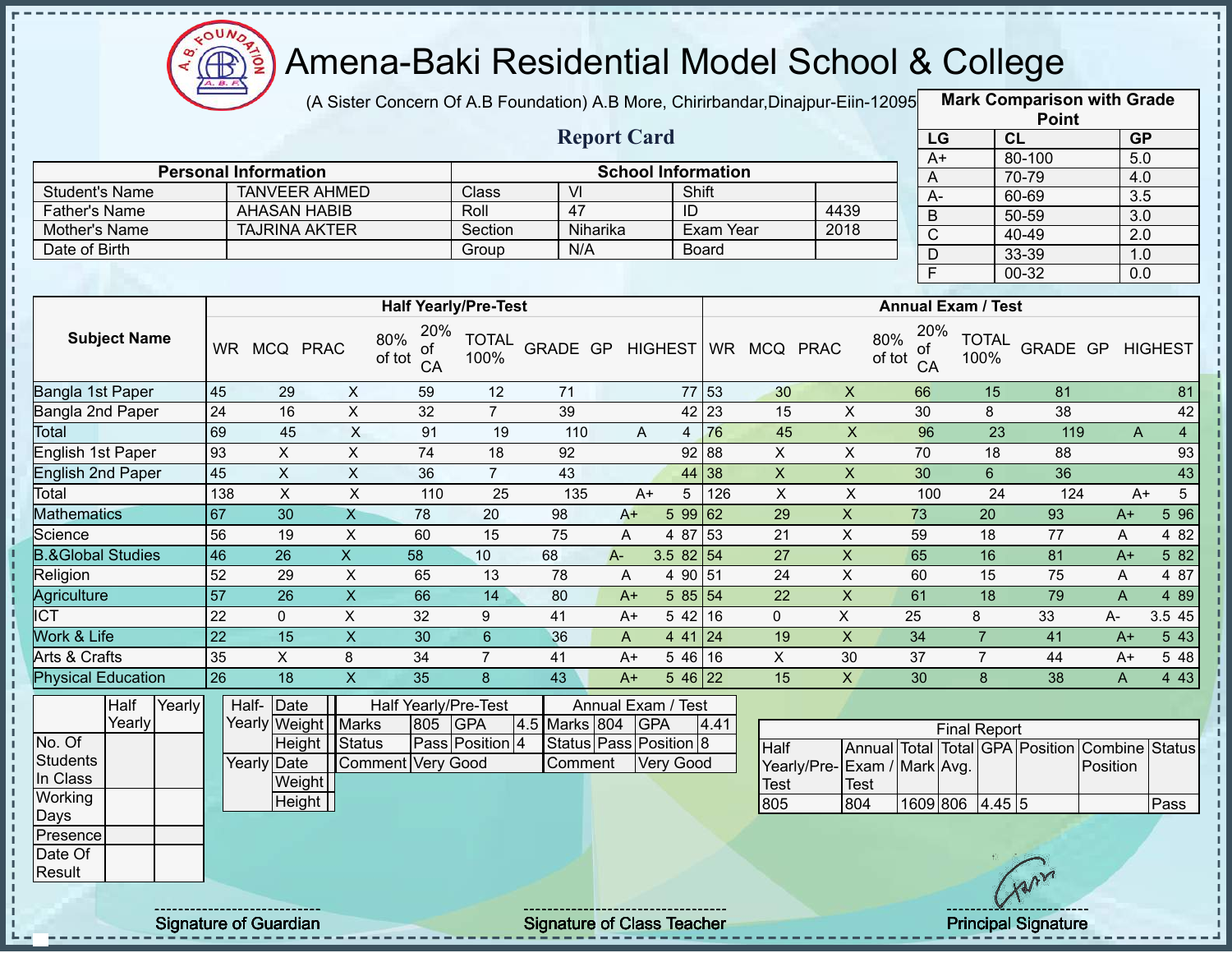

(A Sister Concern Of A.B Foundation) A.B More, Chirirbandar,Dinajpur-Eiin-12095 **Mark Comparison with Grade** 

|                                       |        |                 |                             |                         |                                  |                      |                 |          |                                      |              |                         | <b>Point</b>                |               |                 |                      |                                                |                |                         |
|---------------------------------------|--------|-----------------|-----------------------------|-------------------------|----------------------------------|----------------------|-----------------|----------|--------------------------------------|--------------|-------------------------|-----------------------------|---------------|-----------------|----------------------|------------------------------------------------|----------------|-------------------------|
|                                       |        |                 |                             |                         |                                  |                      |                 |          | <b>Report Card</b>                   |              |                         |                             |               | LG              |                      | CL                                             |                | GP                      |
|                                       |        |                 |                             |                         |                                  |                      |                 |          |                                      |              |                         |                             |               | $A+$            |                      | 80-100                                         |                | 5.0                     |
|                                       |        |                 | <b>Personal Information</b> |                         |                                  |                      |                 |          | <b>School Information</b>            |              |                         |                             |               | $\mathsf{A}$    |                      | 70-79                                          |                | 4.0                     |
| <b>Student's Name</b>                 |        |                 |                             | MUKDADIR AZAD ARPON     |                                  |                      | Class           | VI       |                                      | Shift        |                         |                             |               | $A-$            |                      | 60-69                                          |                | $\overline{3.5}$        |
| <b>Father's Name</b>                  |        |                 |                             | ABU KALAM AZOD          |                                  |                      | Roll            | 48       |                                      | ID           |                         | 4452                        |               | $\overline{B}$  |                      | $50 - 59$                                      |                | $\overline{3.0}$        |
| Mother's Name                         |        |                 | SHILPI BEGUM                |                         |                                  |                      | Section         | Niharika |                                      |              | <b>Exam Year</b>        | 2018                        |               | $\overline{C}$  |                      | 40-49                                          |                | $\overline{2.0}$        |
| Date of Birth                         |        |                 |                             |                         |                                  |                      | Group           | N/A      |                                      | <b>Board</b> |                         |                             |               | $\mathsf D$     |                      | 33-39                                          |                | 1.0                     |
|                                       |        |                 |                             |                         |                                  |                      |                 |          |                                      |              |                         |                             |               | $\overline{F}$  |                      | 00-32                                          |                | 0.0                     |
|                                       |        |                 |                             |                         | <b>Half Yearly/Pre-Test</b>      |                      |                 |          |                                      |              |                         |                             |               |                 | Annual Exam / Test   |                                                |                |                         |
| <b>Subject Name</b>                   |        |                 | WR MCQ PRAC                 |                         | 20%<br>80%<br>of<br>of tot<br>CA | <b>TOTAL</b><br>100% |                 |          | GRADE GP HIGHEST                     |              | WR MCQ PRAC             |                             | 80%<br>of tot | 20%<br>οf<br>CA | <b>TOTAL</b><br>100% |                                                |                | <b>GRADE GP HIGHEST</b> |
| Bangla 1st Paper                      |        | 39              | 23                          | $\boldsymbol{X}$        | 50                               | 9                    | 59              |          |                                      | 77 37        | 27                      | $\boldsymbol{\mathsf{X}}$   |               | 51              | 12                   | 63                                             |                | 81                      |
| Bangla 2nd Paper                      |        | 21              | 15                          | $\pmb{\times}$          | 29                               | 6                    | 35              |          |                                      | 42 19        | 11                      | $\pmb{\times}$              |               | 24              | 8                    | 32                                             |                | 42                      |
| <b>Total</b>                          |        | 60              | 38                          | $\overline{X}$          | 79                               | 15                   | 94              |          | A-<br>3.5                            | 56           | 38                      | $\overline{\mathsf{x}}$     |               | 75              | $\overline{20}$      | 95                                             | $A -$          | 3.5                     |
| <b>English 1st Paper</b>              |        | 77              | X                           | $\overline{X}$          | 62                               | 14                   | 76              |          |                                      | $92$ 76      | $\overline{X}$          | $\pmb{\times}$              |               | 61              | 17                   | 78                                             |                | 93                      |
| <b>English 2nd Paper</b>              |        | $\overline{25}$ | $\overline{X}$              | $\overline{X}$          | 20                               | $\overline{7}$       | $\overline{27}$ |          |                                      | 44 33        | $\overline{X}$          | $\overline{X}$              |               | 26              | $\overline{5}$       | 31                                             |                | 43                      |
| Total                                 |        | 102             | $\overline{X}$              | $\overline{\mathsf{x}}$ | $\overline{82}$                  | $\overline{21}$      | $\frac{1}{103}$ |          | A-<br>3.5                            | 109          | $\overline{\mathsf{x}}$ | $\overline{X}$              |               | $\overline{87}$ | $\overline{22}$      | 109                                            |                | $\overline{4}$<br>A     |
| <b>Mathematics</b>                    |        | 39              | $\overline{28}$             | $\overline{X}$          | 54                               | 14                   | 68              | $A -$    | $3.599$ 46                           |              | 25                      | $\pmb{\times}$              |               | 57              | 14                   | 71                                             | $\overline{A}$ | 4 9 6                   |
| Science                               |        | 47              | 18                          | X                       | 52                               | 10                   | 62              | A-       | 3.5 87 48                            |              | 13                      | $\pmb{\times}$              | 49            |                 | 14                   | 63                                             | $A -$          | 3.5 82                  |
| <b>B.&amp;Global Studies</b>          |        | 35              | 16                          | $\overline{X}$          | 41                               | 9                    | 50              | B        | 382   44                             |              | 21                      | $\overline{X}$              | 52            |                 | 14                   | 66                                             | $A -$          | 3.5 82                  |
| Religion                              |        | $\overline{38}$ | 21                          | X                       | 47                               | 15                   | 62              | A-       | 3.5 90 44                            |              | 23                      | $\mathsf{X}$                | 54            |                 | 14                   | 68                                             | $A-$           | 3.5 87                  |
| Agriculture                           |        | $\overline{52}$ | $\overline{22}$             | $\overline{X}$          | 59                               | $\overline{14}$      | $\overline{73}$ | A        | 4 $85 \mid 45$                       |              | 18                      | $\boldsymbol{\mathsf{X}}$   | 50            |                 | $\overline{17}$      | 67                                             | $A -$          | 3.5 89                  |
| <b>ICT</b>                            |        | 19              | $\mathbf 0$                 | $\overline{X}$          | 26                               | $\overline{7}$       | 33              | A-       | $3.5$ 42 19                          |              | $\mathbf 0$             | $\pmb{\times}$              |               | 30              | $\overline{7}$       | 37                                             | A              | 445                     |
| <b>Work &amp; Life</b>                |        | $\overline{22}$ | 11                          | $\overline{\mathsf{X}}$ | 26                               | $\overline{7}$       | 33              | A-       | $3.5$ 41 20                          |              | 17                      | $\pmb{\times}$              |               | 30              | $6\phantom{1}$       | 36                                             | A              | 4 4 3                   |
| <b>Arts &amp; Crafts</b>              |        | 26              | X                           | $\overline{7}$          | 26                               | 5                    | 31              | $A-$     | $3.546$ 9                            |              | $\overline{X}$          | 30                          |               | 31              | 8                    | 39                                             | A              | 4 4 8                   |
| <b>Physical Education</b>             |        | 18              | 15                          | $\overline{X}$          | 26                               | $\overline{8}$       | 34              | $A -$    | $3.546$ 20                           |              | 15                      | $\overline{X}$              |               | 28              | 8                    | 36                                             | $\mathsf{A}$   | 4 4 3                   |
| Half<br>Yearly                        | Yearly |                 | Half- Date                  | Yearly Weight Marks     | Half Yearly/Pre-Test<br>643      | <b>GPA</b>           | 3.5 Marks 687   |          | Annual Exam / Test<br><b>GPA</b>     | 3.77         |                         |                             |               |                 | <b>Final Report</b>  |                                                |                |                         |
| No. Of<br><b>Students</b><br>In Class |        |                 | Yearly Date                 | Height Status<br>Weight | Comment Good                     | Pass Position 28     | Comment         |          | Status Pass Position 32<br>Very Good |              | Half<br>Test            | Yearly/Pre-Exam / Mark Avg. | <b>Test</b>   |                 |                      | Annual Total Total GPA Position Combine Status | Position       |                         |
| Working                               |        |                 |                             | Height                  |                                  |                      |                 |          |                                      |              | 643                     | 687                         |               |                 | 1330 667 3.64 29     |                                                |                | Pass                    |
| Days<br>Presence<br>Date Of<br>Result |        |                 |                             |                         |                                  |                      |                 |          |                                      |              |                         |                             |               |                 |                      | Aun                                            |                |                         |
|                                       |        |                 |                             |                         |                                  |                      |                 |          |                                      |              |                         |                             |               |                 |                      |                                                |                |                         |

Signature of Guardian Signature of Class Teacher Principal Signature 44-47 Archives Australian Signature 44-47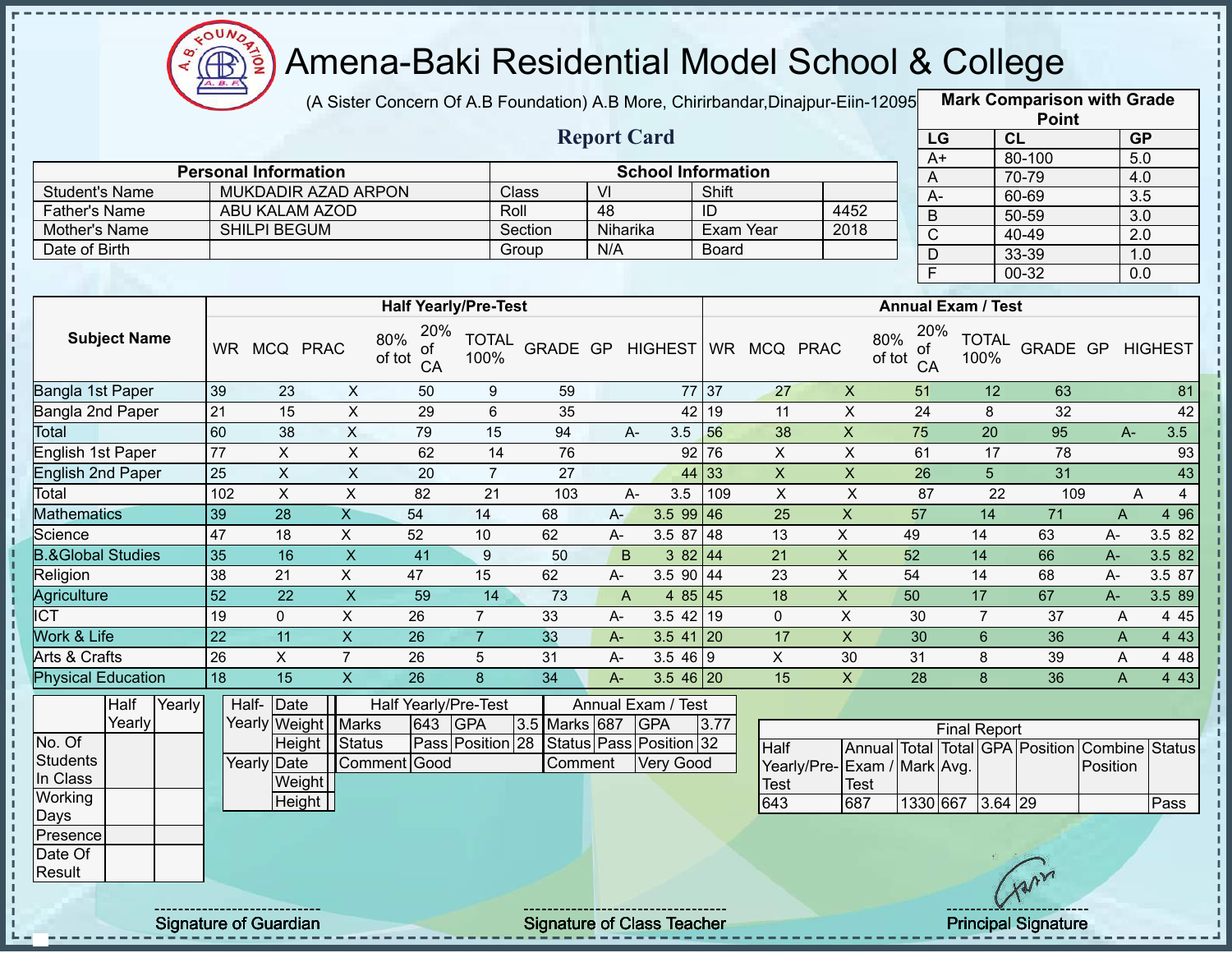

(A Sister Concern Of A.B Foundation) A.B More, Chirirbandar, Dinajpur-Eiin-12095

**Mark Comparison with Grade**

|                              |                 |                             |                           |                                  |                      |                  |                                                                       |                                  |              |                           |                             | <b>Point</b>              |                                         |                 |                |                         |
|------------------------------|-----------------|-----------------------------|---------------------------|----------------------------------|----------------------|------------------|-----------------------------------------------------------------------|----------------------------------|--------------|---------------------------|-----------------------------|---------------------------|-----------------------------------------|-----------------|----------------|-------------------------|
|                              |                 |                             |                           |                                  |                      |                  | <b>Report Card</b>                                                    |                                  |              |                           |                             |                           | LG                                      | CL              |                | <b>GP</b>               |
|                              |                 |                             |                           |                                  |                      |                  |                                                                       |                                  |              |                           |                             |                           | $A+$                                    | 80-100          |                | 5.0                     |
|                              |                 | <b>Personal Information</b> |                           |                                  |                      | $\overline{V}$   |                                                                       | <b>School Information</b>        |              |                           |                             |                           | A                                       | 70-79           |                | 4.0                     |
| <b>Student's Name</b>        |                 | <b>NAFIUL ISLAM</b>         | <b>SADEKUL ISLAM</b>      |                                  | Class                | 49               |                                                                       | ID                               | Shift        |                           | 4462                        |                           | $A-$                                    | 60-69           |                | $\overline{3.5}$        |
| <b>Father's Name</b>         |                 |                             |                           |                                  | Roll                 |                  |                                                                       |                                  | Exam Year    |                           |                             |                           | B                                       | $50 - 59$       |                | $\overline{3.0}$        |
| Mother's Name                |                 |                             | <b>NAJMIN BEGUM</b>       |                                  | Section              | N/A              | Niharika                                                              |                                  |              |                           | 2018                        |                           | $\mathsf{C}$                            | $40 - 49$       |                | $\overline{2.0}$        |
| Date of Birth                |                 |                             |                           |                                  | Group                |                  |                                                                       |                                  | <b>Board</b> |                           |                             |                           | D                                       | 33-39           |                | 1.0                     |
|                              |                 |                             |                           |                                  |                      |                  |                                                                       |                                  |              |                           |                             |                           | F                                       | $00 - 32$       |                | 0.0                     |
|                              |                 |                             |                           | <b>Half Yearly/Pre-Test</b>      |                      |                  |                                                                       |                                  |              |                           |                             |                           | <b>Annual Exam / Test</b>               |                 |                |                         |
|                              |                 |                             |                           |                                  |                      |                  |                                                                       |                                  |              |                           |                             |                           |                                         |                 |                |                         |
| <b>Subject Name</b>          |                 | WR MCQ PRAC                 |                           | 20%<br>80%<br>оf<br>of tot<br>СA | <b>TOTAL</b><br>100% | GRADE GP HIGHEST |                                                                       |                                  |              | WR MCQ PRAC               |                             | 80%<br>оf<br>of tot<br>CA | 20%<br><b>TOTAL</b><br>100%             |                 |                | <b>GRADE GP HIGHEST</b> |
| Bangla 1st Paper             | 35              | 23                          | $\mathsf{X}$              | 46                               | 10                   | 56               |                                                                       |                                  | 77 42        | 22                        | $\mathsf X$                 | 51                        | 13                                      | 64              |                | 81                      |
| Bangla 2nd Paper             | 21              | 8                           | $\overline{X}$            | 23                               | $\overline{7}$       | 30               |                                                                       | 42                               | 18           | 9                         | $\overline{X}$              | $\overline{22}$           | 6                                       | 28              |                | 42                      |
| Total                        | 56              | 31                          | $\overline{X}$            | 69                               | $\overline{17}$      | 86               |                                                                       | $\sf B$<br>3                     | 60           | 31                        | $\overline{X}$              | 73                        | 19                                      | $\overline{92}$ | $A-$           | 3.5                     |
| English 1st Paper            | $\overline{70}$ | $\pmb{\times}$              | $\mathsf X$               | 56                               | 11                   | 67               |                                                                       |                                  | 92 68        | $\mathsf{X}$              | $\mathsf X$                 | 54                        | 11                                      | 65              |                | 93                      |
| <b>English 2nd Paper</b>     | 20              | $\pmb{\times}$              | $\overline{X}$            | 16                               | 6                    | $\overline{22}$  |                                                                       |                                  | 44 30        | $\pmb{\times}$            | $\overline{X}$              | $\overline{24}$           | 5                                       | 29              |                | $\overline{43}$         |
| Total                        | 90              | $\overline{X}$              | $\overline{X}$            | $\overline{72}$                  | $\overline{17}$      | 89               |                                                                       | $\overline{B}$<br>$\mathfrak{S}$ | 98           | $\overline{X}$            | $\overline{X}$              | 78                        | 16                                      | 94              | A-             | $\overline{3.5}$        |
| <b>Mathematics</b>           | $\overline{45}$ | $\overline{21}$             | $\overline{X}$            | 53                               | 11                   | 64               | $A-$                                                                  | $3.599$ 52                       |              | 26                        | $\boldsymbol{\mathsf{X}}$   | 62                        | 12                                      | 74              | A              | 4 9 6                   |
| Science                      | 40              | 15                          | $\boldsymbol{X}$          | 44                               | 11                   | 55               | B                                                                     | 3 87                             | 38           | 15                        | $\pmb{\times}$              | 42                        | 14                                      | 56              | B              | 3 8 2                   |
| <b>B.&amp;Global Studies</b> | 33              | 18                          | $\overline{X}$            | 41                               | 14                   | 55               | B                                                                     | $382$ 52                         |              | $\overline{21}$           | $\overline{X}$              | 58                        | 16                                      | 74              | $\overline{A}$ | 4 82                    |
| Religion                     | $\overline{34}$ | 19                          | $\boldsymbol{\mathsf{X}}$ | 42                               | 13                   | 55               | B                                                                     | 39050                            |              | 22                        | $\pmb{\times}$              | 58                        | 13                                      | 71              | A              | 487                     |
| <b>Agriculture</b>           | 46              | $\overline{15}$             | $\mathsf X$               | 49                               | 13                   | 62               | $A -$                                                                 | 3.5855                           |              | $\overline{18}$           | $\mathsf X$                 | 57                        | $\overline{17}$                         | 74              | A              | 489                     |
| <b>I</b> ICT                 | $\overline{22}$ | 0                           | $\overline{\mathsf{x}}$   | $\overline{28}$                  | 6                    | $\overline{34}$  | $A -$                                                                 | $3.5$ 42 20                      |              | $\mathbf{0}$              | $\overline{X}$              | 26                        | 9                                       | 35              | A              | 4 4 5                   |
| Work & Life                  | 21              | 12                          | $\mathsf X$               | 26                               | 5                    | 31               | $A -$                                                                 | $3.5$ 41 20                      |              | 19                        | $\mathsf X$                 | 31                        | $\overline{7}$                          | 38              | A              | 4 4 3                   |
| <b>Arts &amp; Crafts</b>     | $\overline{25}$ | $\overline{X}$              | $\mathbf{3}$              | 22                               | $\overline{5}$       | 27               | B                                                                     | 3 46 11                          |              | $\boldsymbol{\mathsf{X}}$ | 29                          | 32                        | $6\phantom{1}6$                         | 38              | A              | 4 4 8                   |
| <b>Physical Education</b>    | 21              | 16                          | $\overline{X}$            | 30                               | $\overline{5}$       | 35               | $\mathsf{A}% _{\mathsf{A}}^{\prime}=\mathsf{A}_{\mathsf{A}}^{\prime}$ | $446$ 16                         |              | $\overline{14}$           | $\overline{X}$              | $\overline{24}$           | $\overline{7}$                          | 31              | $A -$          | 3.5 43                  |
| Half<br>Yearly               |                 | Half-Date                   |                           | Half Yearly/Pre-Test             |                      |                  |                                                                       | Annual Exam / Test               |              |                           |                             |                           |                                         |                 |                |                         |
| Yearly                       |                 | Yearly Weight               | <b>Marks</b>              | 593                              | <b>GPA</b>           | 3.27 Marks 677   |                                                                       | <b>GPA</b>                       | 3.77         |                           |                             |                           | <b>Final Report</b>                     |                 |                |                         |
| No. Of                       |                 |                             | Height<br>Status          |                                  | Pass Position 35     |                  |                                                                       | Status Pass Position 33          |              | <b>Half</b>               |                             |                           | Annual Total Total GPA Position Combine |                 |                | <b>Status</b>           |
| <b>Students</b>              |                 | Yearly Date                 |                           | Comment Imprv. Needed            |                      |                  | Comment                                                               | Very Good                        |              |                           | Yearly/Pre-Exam / Mark Avg. |                           |                                         |                 | Position       |                         |
| In Class                     |                 |                             | Weight                    |                                  |                      |                  |                                                                       |                                  |              | <b>Test</b>               | <b>Test</b>                 |                           |                                         |                 |                |                         |
| Working                      |                 |                             | Height                    |                                  |                      |                  |                                                                       |                                  |              | 593                       | 677                         |                           | 1270 636 3.52 32                        |                 |                | Pass                    |
| Days                         |                 |                             |                           |                                  |                      |                  |                                                                       |                                  |              |                           |                             |                           |                                         |                 |                |                         |
| Presence<br>Date Of          |                 |                             |                           |                                  |                      |                  |                                                                       |                                  |              |                           |                             |                           |                                         |                 |                |                         |
| Result                       |                 |                             |                           |                                  |                      |                  |                                                                       |                                  |              |                           |                             |                           |                                         | Avr             |                |                         |
|                              |                 |                             |                           |                                  |                      |                  |                                                                       |                                  |              |                           |                             |                           |                                         |                 |                |                         |
|                              |                 |                             |                           |                                  |                      |                  |                                                                       |                                  |              |                           |                             |                           |                                         |                 |                |                         |

 $\frac{1}{1}$ 

 $\mathbf I$ 

 $\mathbf{I}$ 

 $\mathbf{I}$ 

Signature of Guardian Signature of Class Teacher Principal Signature 45-47-47.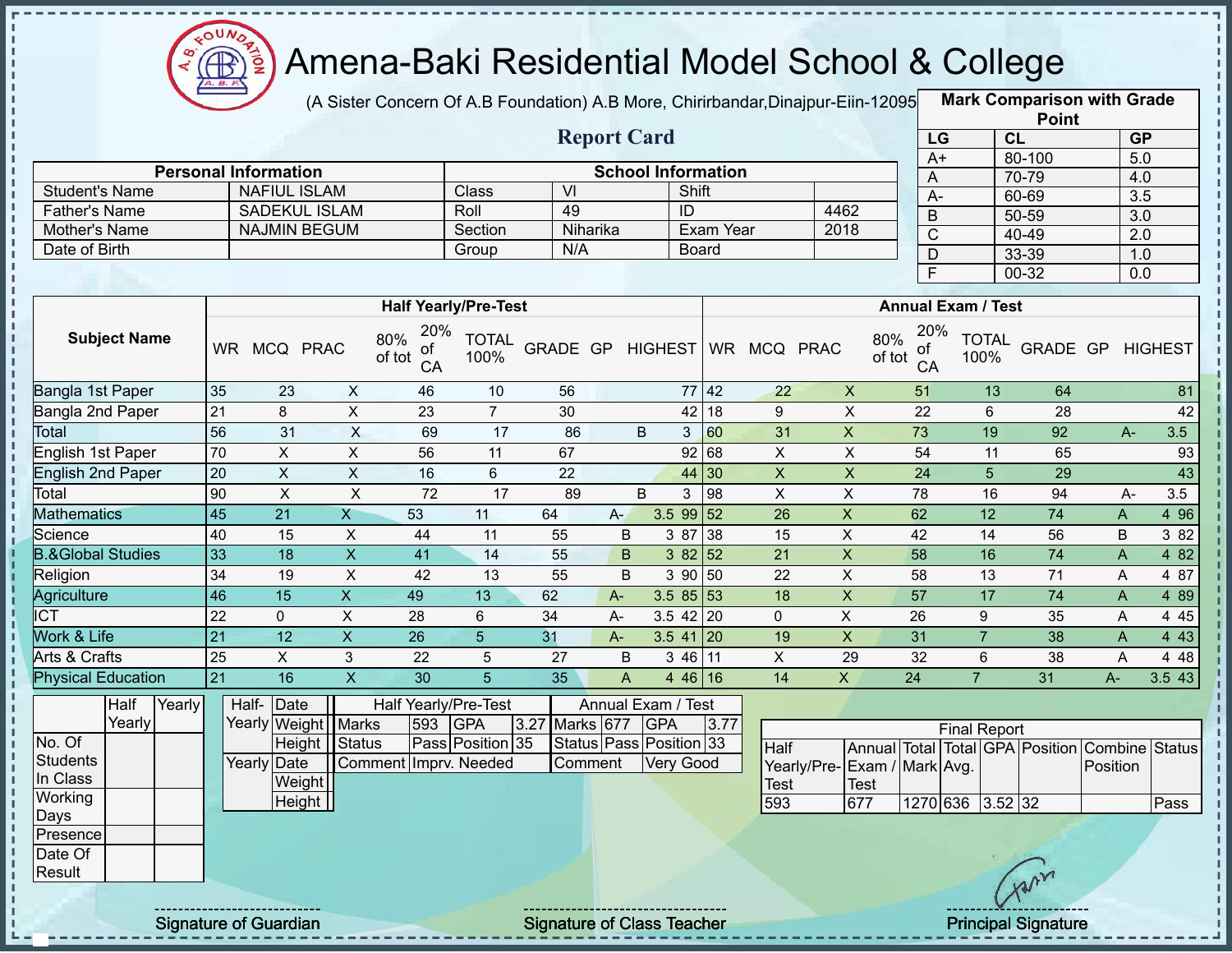

J.

Ţ

 $\begin{array}{c} 1 \\ 1 \\ 1 \\ 1 \end{array}$ 

 $\mathbf I$ 

 $\mathbf{I}$ 

# Amena-Baki Residential Model School & College

(A Sister Concern Of A.B Foundation) A.B More, Chirirbandar, Dinajpur-Eiin-12095

**Mark Comparison with Grade**

|                                |                 |                                                      |                           |                                  |                      |                  |                         |                           |                    |                 |                             |                 |                           | <b>Point</b>                                   |                |                |
|--------------------------------|-----------------|------------------------------------------------------|---------------------------|----------------------------------|----------------------|------------------|-------------------------|---------------------------|--------------------|-----------------|-----------------------------|-----------------|---------------------------|------------------------------------------------|----------------|----------------|
| <b>Report Card</b>             |                 |                                                      |                           |                                  |                      |                  |                         |                           |                    |                 |                             | LG              |                           | CL                                             | <b>GP</b>      |                |
|                                |                 |                                                      |                           |                                  |                      |                  |                         |                           |                    |                 |                             | $A+$            |                           | 80-100                                         | 5.0            |                |
| <b>Student's Name</b>          |                 | <b>Personal Information</b><br><b>SADNAN SIDDIKI</b> |                           |                                  | Class                |                  | $\overline{V}$          | <b>School Information</b> | Shift              |                 |                             | A               |                           | 70-79                                          | 4.0            |                |
|                                |                 |                                                      |                           |                                  | Roll                 |                  | 50                      |                           | ID                 |                 |                             | $\overline{A}$  |                           | 60-69                                          | 3.5            |                |
| Father's Name<br>Mother's Name |                 | <b>NUR ALAM</b><br><b>SHOBROM MOSTARE</b>            |                           |                                  | Section              |                  | Niharika                |                           | Exam Year          |                 | 4481<br>2018                | $\overline{B}$  |                           | $50 - 59$                                      | 3.0            |                |
| Date of Birth                  |                 |                                                      |                           |                                  | Group                |                  | N/A                     |                           | <b>Board</b>       |                 |                             | $\mathsf C$     |                           | 40-49                                          | 2.0            |                |
|                                |                 |                                                      |                           |                                  |                      |                  |                         |                           |                    |                 |                             | D               |                           | 33-39                                          | 1.0            |                |
|                                |                 |                                                      |                           |                                  |                      |                  |                         |                           |                    |                 |                             | $\overline{F}$  |                           | 00-32                                          | 0.0            |                |
|                                |                 |                                                      |                           | <b>Half Yearly/Pre-Test</b>      |                      |                  |                         |                           |                    |                 |                             |                 | <b>Annual Exam / Test</b> |                                                |                |                |
| <b>Subject Name</b>            |                 | WR MCQ PRAC                                          |                           | 20%<br>80%<br>οf<br>of tot<br>CA | <b>TOTAL</b><br>100% | GRADE GP HIGHEST |                         |                           |                    | WR MCQ PRAC     | 80%<br>of tot               | 20%<br>οf<br>CA | <b>TOTAL</b><br>100%      | GRADE GP HIGHEST                               |                |                |
| Bangla 1st Paper               | 46              | 22                                                   | $\boldsymbol{\mathsf{X}}$ | 54                               | 11                   | 65               |                         |                           | 77 49              | 23              | $\boldsymbol{\mathsf{X}}$   | 58              |                           | 13<br>71                                       |                | 81             |
| Bangla 2nd Paper               | $\overline{22}$ | 8                                                    | $\overline{X}$            | $\overline{24}$                  | $\overline{7}$       | 31               |                         |                           | 42 22              | 10              | $\pmb{\times}$              | 26              |                           | 8<br>$\overline{34}$                           |                | 42             |
| <b>Total</b>                   | 68              | 30                                                   | $\overline{X}$            | 78                               | 18                   | 96               | $A -$                   | 3.5                       | 71                 | 33              | $\overline{\mathsf{x}}$     | 84              |                           | $\overline{21}$<br>105                         | $\overline{A}$ | $\overline{4}$ |
| English 1st Paper              | 73              | $\pmb{\times}$                                       | $\overline{X}$            | 58                               | 16                   | 74               |                         |                           | $92$ 74            | $\overline{X}$  | $\pmb{\times}$              | 59              |                           | 17<br>76                                       |                | 93             |
| <b>English 2nd Paper</b>       | 35              | $\overline{X}$                                       | $\overline{X}$            | 28                               | $\overline{7}$       | 35               |                         |                           | 44 37              | $\mathsf{X}$    | $\overline{\mathsf{x}}$     | 30              | $6\phantom{a}$            | 36                                             |                | 43             |
| Total                          | 108             | $\pmb{\times}$                                       | $\overline{X}$            | 86                               | $\overline{23}$      | 109              |                         | A<br>$\overline{4}$       | 111                | $\pmb{\times}$  | $\mathsf X$                 | 89              |                           | $\overline{23}$<br>112                         | A              | $\overline{4}$ |
| <b>Mathematics</b>             | 33              | $\overline{22}$                                      | $\overline{X}$            | 44                               | 18                   | 62               | $A -$                   | $3.599$ 48                |                    | 26              | X                           | 59              | 20                        | 79                                             | A              | 4 9 6          |
| Science                        | 38              | 15                                                   | $\pmb{\times}$            | 42                               | 14                   | 56               | B                       |                           | 3 87 44            | 12              | X                           | 45              | 16                        | 61                                             | $A-$           | 3.582          |
| <b>B.&amp;Global Studies</b>   | 29              | 19                                                   | $\overline{X}$            | $\overline{38}$                  | 14                   | 52               | B                       |                           | $382\overline{51}$ | 19              | $\overline{X}$              | 56              | 15                        | 71                                             | $\overline{A}$ | 4 8 2          |
| Religion                       | 37              | 20                                                   | X                         | 46                               | 15                   | 61               | $A-$                    | $3.590$ 48                |                    | 18              | $\mathsf{X}$                | 53              | 16                        | 69                                             | A-             | 3.5 87         |
| Agriculture                    | $\overline{52}$ | 20                                                   | $\overline{X}$            | $\overline{58}$                  | 16                   | 74               | A                       |                           | 4 $85 56$          | $\overline{23}$ | $\mathsf X$                 | 63              | 18                        | 81                                             | $A+$           | 5 89           |
| <b>ICT</b>                     | $\overline{24}$ | $\mathbf 0$                                          | $\overline{X}$            | $\overline{31}$                  | 6                    | $\overline{37}$  | A                       |                           | 4 42 23            | $\mathbf 0$     | $\overline{X}$              | 30              | 8                         | 38                                             | A              | 4 4 5          |
| Work & Life                    | $\overline{24}$ | 16                                                   | $\overline{X}$            | $\overline{32}$                  | 8                    | 40               | $A+$                    | $541$ 21                  |                    | 19              | $\overline{X}$              | $\overline{32}$ | $\overline{7}$            | 39                                             | A              | 4 4 3          |
| Arts & Crafts                  | 32              | $\overline{X}$                                       | 8                         | 32                               | $\overline{7}$       | 39               | A                       |                           | 446 14             | $\overline{X}$  | 29                          | $\overline{34}$ | $\overline{7}$            | $\overline{41}$                                | $A+$           | 5 48           |
| <b>Physical Education</b>      | $\overline{25}$ | 14                                                   | $\overline{X}$            | $\overline{31}$                  | 8                    | 39               | A                       |                           | 4 46 25            | 15              | $\mathsf{X}$                | 32              | $\mathbf{8}$              | 40                                             | $A+$           | 5 4 3          |
| Half<br>Yearly                 |                 | Half-Date                                            |                           | Half Yearly/Pre-Test             |                      |                  | Annual Exam / Test      |                           |                    |                 |                             |                 |                           |                                                |                |                |
| Yearly                         |                 | Yearly Weight                                        | Marks                     | 665                              | <b>GPA</b>           | 3.77 Marks 736   |                         | <b>GPA</b>                | 4.18               |                 |                             |                 | <b>Final Report</b>       |                                                |                |                |
| No. Of                         |                 | Height                                               | Status                    |                                  | Pass Position 23     |                  | Status Pass Position 20 |                           |                    | <b>Half</b>     |                             |                 |                           | Annual Total Total GPA Position Combine Status |                |                |
| <b>Students</b>                |                 | Yearly Date                                          |                           | Comment Good                     |                      |                  | Comment                 | <b>Very Good</b>          |                    |                 | Yearly/Pre-Exam / Mark Avg. |                 |                           |                                                | Position       |                |
| In Class                       |                 | Weight                                               |                           |                                  |                      |                  |                         |                           |                    | <b>Test</b>     | <b>Test</b>                 |                 |                           |                                                |                |                |
| Working                        |                 | Height                                               |                           |                                  |                      |                  |                         |                           |                    | 665             | 736                         |                 |                           | 1401 702 3.98 20                               |                | Pass           |
| Days                           |                 |                                                      |                           |                                  |                      |                  |                         |                           |                    |                 |                             |                 |                           |                                                |                |                |
| Presence<br>Date Of<br>Result  |                 |                                                      |                           |                                  |                      |                  |                         |                           |                    |                 |                             |                 |                           | Avin                                           |                |                |